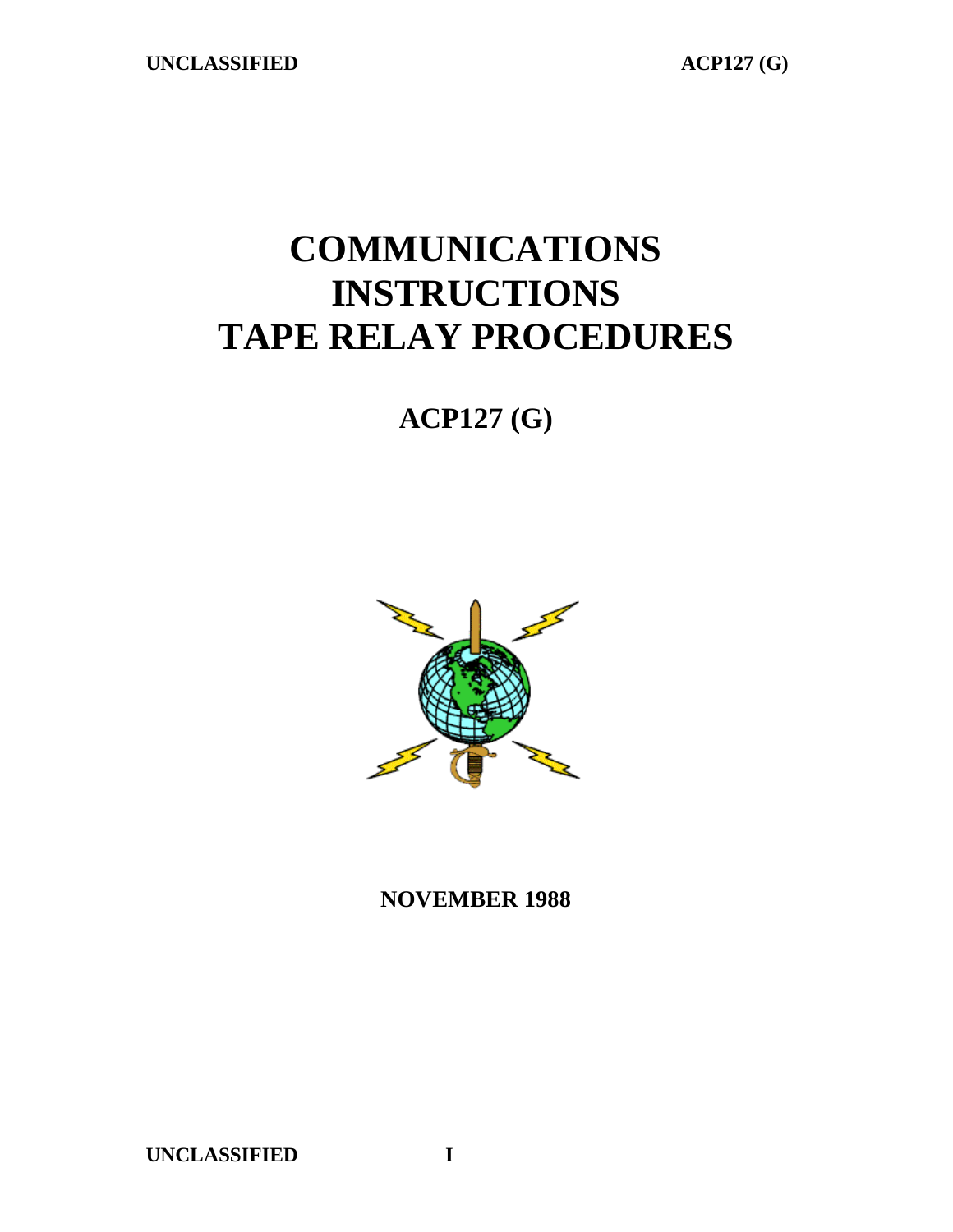#### **COMBINED COMMUNICATIONS-ELECTRONICS BOARD**

**COMAG - 127/1 10 December 1997** 

#### **FREEZING OF ACP 127 CONTENT**

**1. A routine review of ACP 127 was conducted in 1995/6, with no significant comment received from nations. As CCEB nations strive to implement AP 123-based X.400 messaging systems it is essential that telegraph systems remain stable, to allow ACP 123 to ACP 127 interfaces to be designed, built and implemented. Additionally, since the ACP 127 base protocol is used extensively outside the CCEB nations, any substantial amendment must be carefully considered since it could have significant impact on international interoperability.** 

**2. ACP 127(G) is a mature publication. Moreover, most nations using ACP 127 also maintain national supplements to reflect the specifics of their respective utilisation, referencing the ACP 127 base document. These documents are under national control and can be easily amended without impacting on international interoperability, thus obviating the need to amend the base publication.** 

**3. For the above reasons it has been decided not to amend ACP 127 further, but to freeze the current edition (G) until further notice. However, should any deficiency become apparent that may warrant future amendment, such occurrences should be brought to the attention of national staff in accordance with national guidelines and procedures detailed in ACP 198.**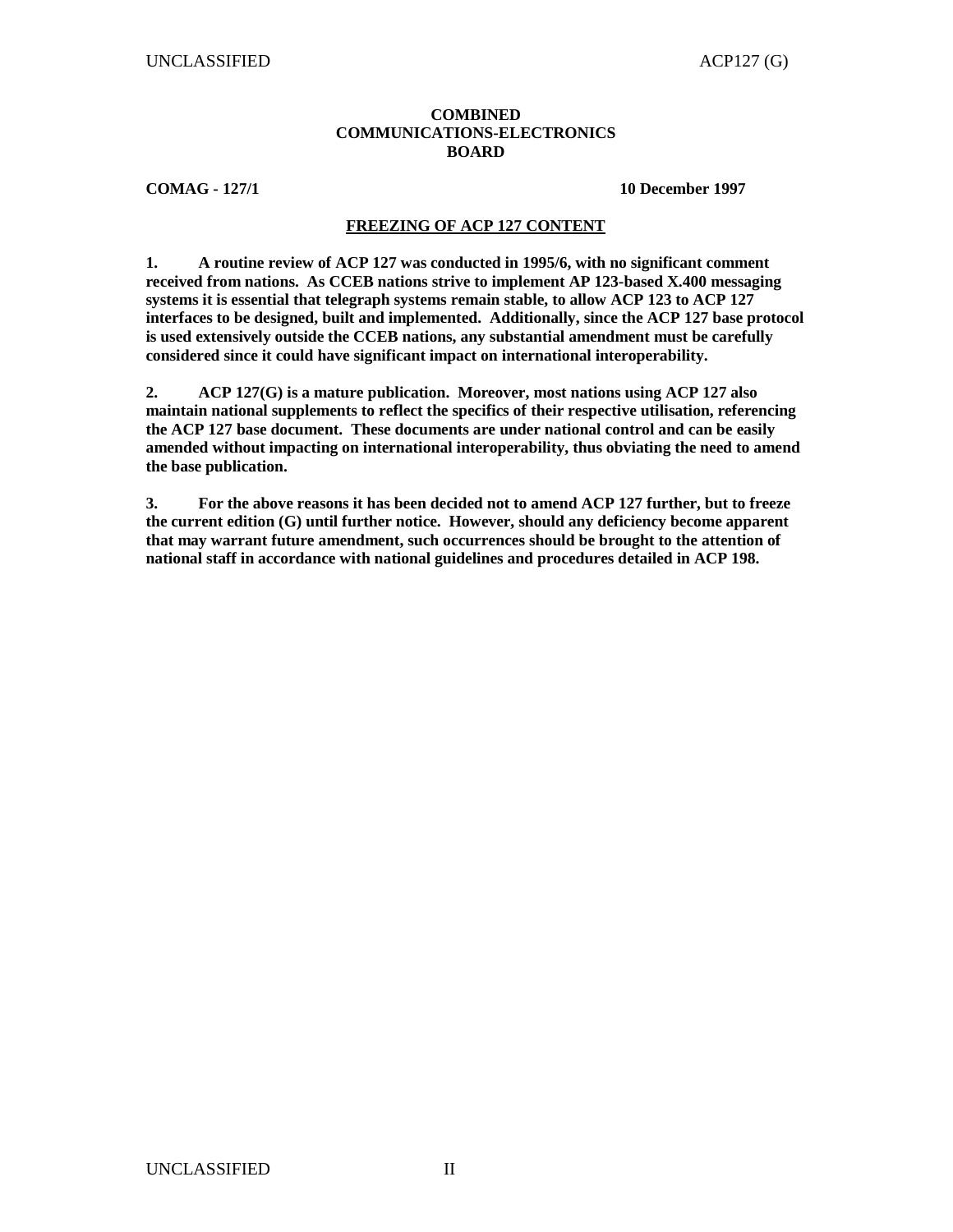## **FOREWORD**

1. The Combined Communications-Electronics Board (CCEB) is comprised of the five member nations, Australia, Canada, New Zealand, United Kingdom and United States and is the Sponsoring Authority for all Allied Communications Publications (ACPs). ACPs are raised and issued under common agreement between the member nations.

2. ACP127 (G), TAPE RELAY PROCEDURES, is an UNCLASSIFIED CCEB publication.

3. This publication contains Allied military information for official purposes only.

4. It is permitted to copy or make extracts from this publication.

5. This ACP is to be maintained and amended in accordance with the provisions of the current version of ACP198.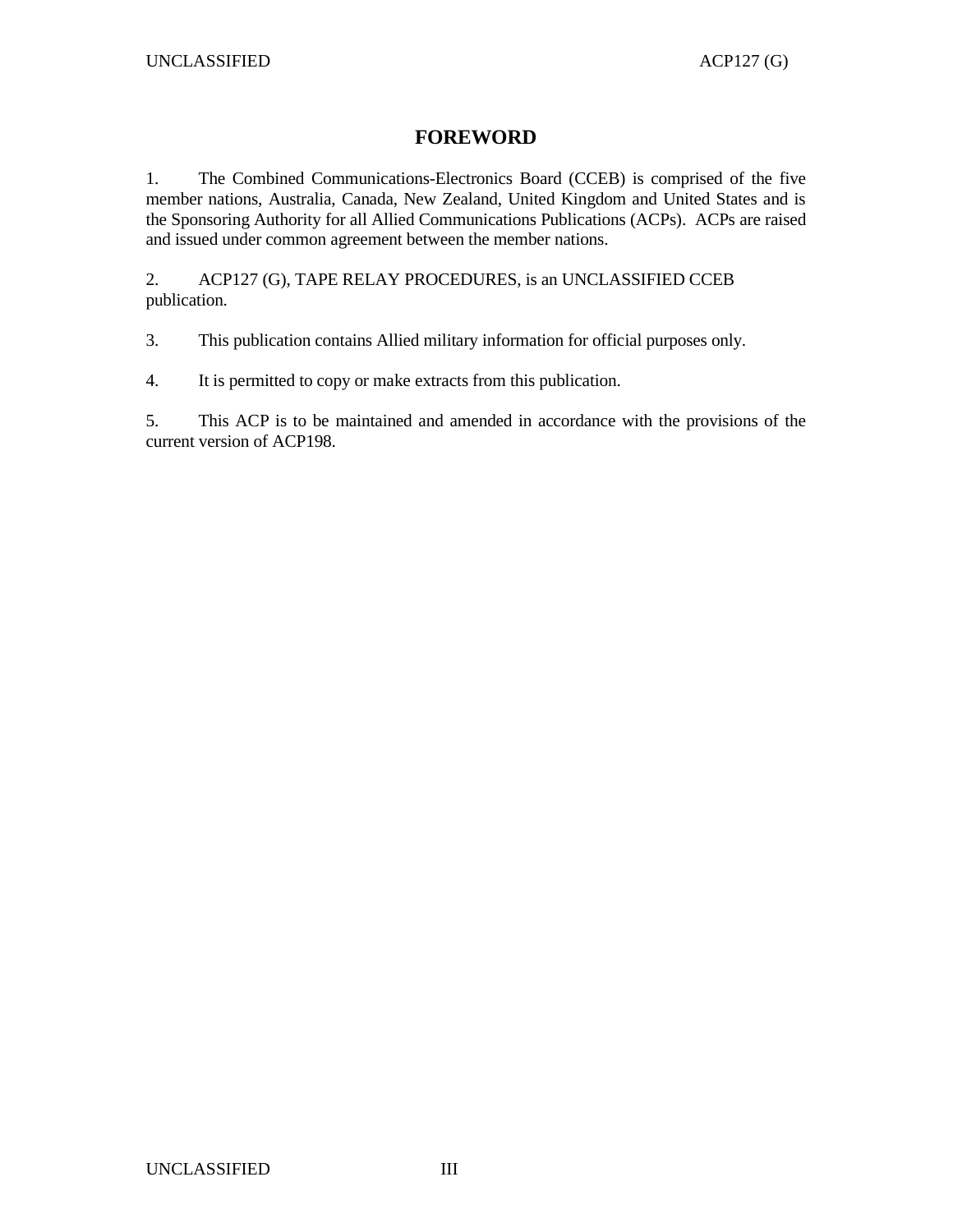## **THE COMBINED COMMUNICATION-ELECTRONICS BOARD LETTER OF PROMULGATION FOR ACP127 (G)**

1. The purpose of this Combined Communication Electronics Board (CCEB) Letter of Promulgation is to implement ACP127 (G) within the Armed Forces of the CCEB Nations. ACP127 (G), TAPE RELAY PROCEDURES, is an UNCLASSIFIED publication developed for Allied use and, under the direction of the CCEB Principals. It is promulgated for guidance, information, and use by the Armed Forces and other users of military communications facilities.

2. ACP127 (G) is effective on receipt for CCEB Nations and when directed by the NATO Military Committee (NAMILCOM) for NATO nations and Strategic Commands. When effective, ACP127 (G) is to be destroyed in accordance with national security regulations.

## **EFFECTIVE STATUS**

| Publication | <b>Effective</b> for | Date       | Authority |
|-------------|----------------------|------------|-----------|
| ACP127(G)   | $\cdot$ CFR          | On Receipt | $\Omega$  |
|             |                      |            |           |
|             |                      |            |           |

3. All proposed amendments to the publication are to be forwarded to the national coordinating authorities of the CCEB or NAMILCOM.

For the CCEB Principals

N. CRAM Squadron Leader Permanent Secretary **CCEB**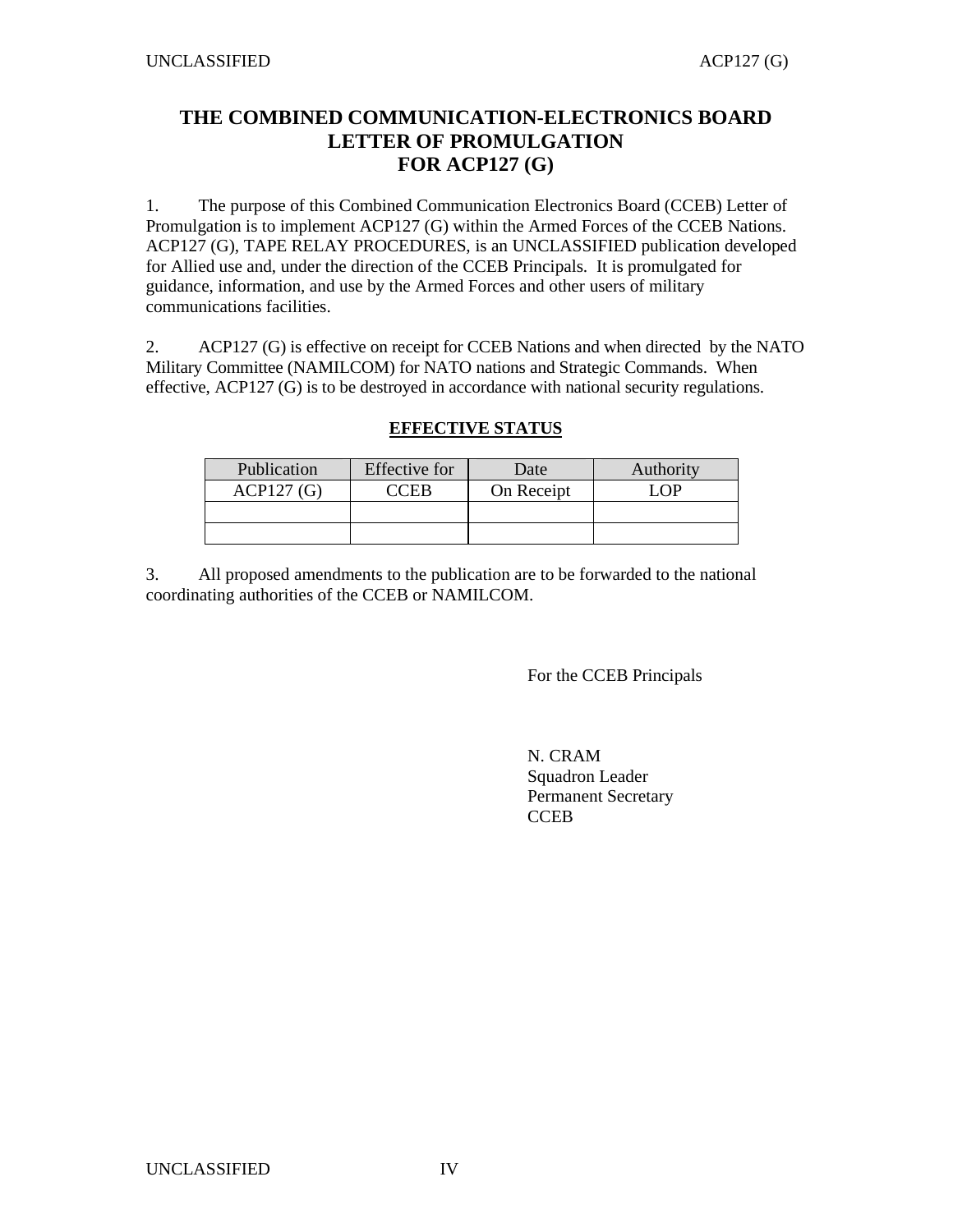| Identification of message<br>Correction and date time group. |                       | Date Entered | By whom entered |
|--------------------------------------------------------------|-----------------------|--------------|-----------------|
| <b>DTG</b>                                                   | Message<br>Correction |              |                 |
|                                                              | 1/1                   | $FEB$ 00     | <b>MODUK</b>    |
|                                                              | $\overline{2/1}$      | $FEB$ 00     | <b>MODUK</b>    |
|                                                              | 3/1                   | 1 March 2002 | PS - CCEB       |
|                                                              |                       |              |                 |
|                                                              |                       |              |                 |
|                                                              |                       |              |                 |
|                                                              |                       |              |                 |
|                                                              |                       |              |                 |
|                                                              |                       |              |                 |
|                                                              |                       |              |                 |
|                                                              |                       |              |                 |
|                                                              |                       |              |                 |
|                                                              |                       |              |                 |
|                                                              |                       |              |                 |
|                                                              |                       |              |                 |
|                                                              |                       |              |                 |
|                                                              |                       |              |                 |
|                                                              |                       |              |                 |
|                                                              |                       |              |                 |
|                                                              |                       |              |                 |
|                                                              |                       |              |                 |
|                                                              |                       |              |                 |

## **RECORD OF MESSAGE CORRECTIONS**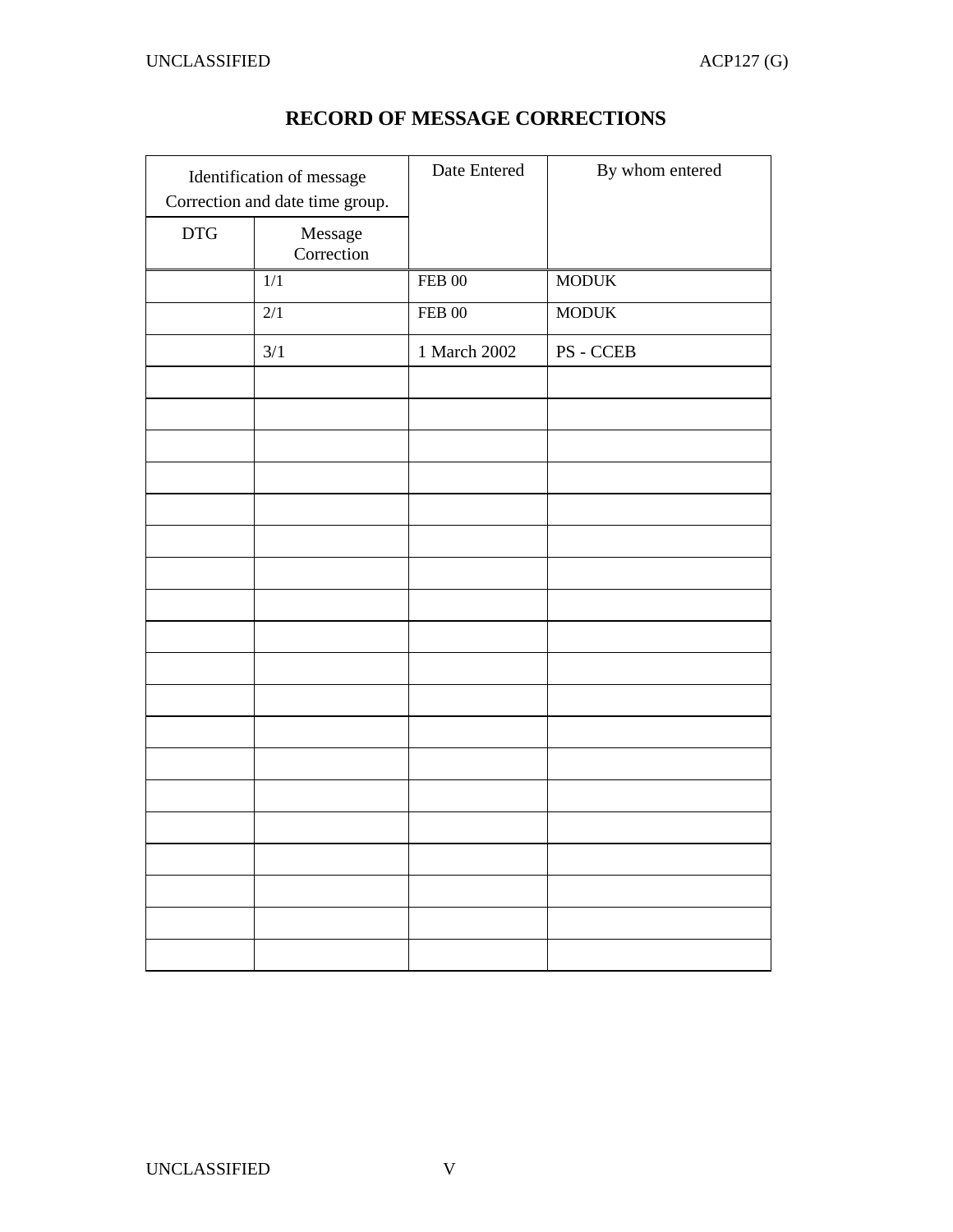## **TABLE OF CONTENTS**

## Chapter 1 **GENERAL**

#### SECTION 1 INTRODUCTION

| 102 |  |
|-----|--|
| 103 |  |
| 104 |  |
| 105 |  |

#### SECTION II DEFINITION OF TERMS USED IN THIS PUBLICATION

| 106 | $1 - 4$ |
|-----|---------|
| 107 | $1 - 4$ |
| 108 | $1 - 4$ |
| 109 | $1 - 4$ |
| 110 | $1 - 4$ |
| 111 | $1 - 4$ |
| 112 | $1 - 4$ |
| 113 | $1-5$   |
| 114 | $1-5$   |
| 115 | $1 - 5$ |
| 116 | $1-5$   |
| 117 | $1-6$   |
| 118 | $1-6$   |
| 119 | $1 - 6$ |
| 120 | $1-6$   |
| 121 | $1-6$   |
| 122 | $1-6$   |
| 123 | $1-6$   |
| 124 | $1-6$   |
| 125 | $1 - 7$ |
| 126 | $1 - 7$ |
| 127 | $1 - 8$ |
| 128 | $1-8$   |
| 129 | $1 - 8$ |
| 130 | $1-8$   |
| 131 | $1-8$   |
| 132 | $1 - 8$ |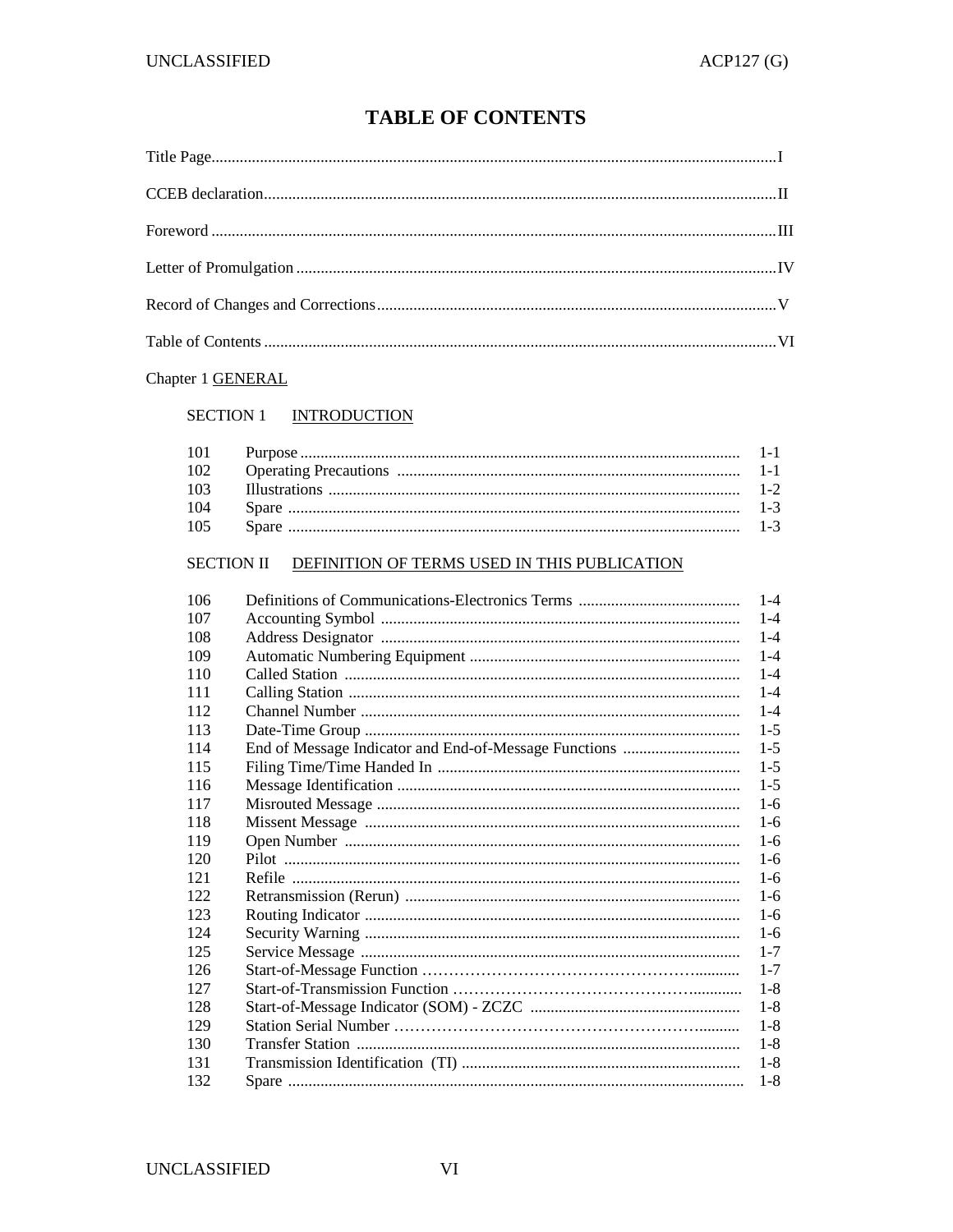#### SECTION III PROSIGNS, PUNCTUATION AND OPERATING SIGNALS

| 133 | $\frac{1}{2}$ $\frac{1}{2}$ $\frac{1}{2}$ $\frac{1}{2}$ $\frac{1}{2}$ $\frac{1}{2}$ $\frac{1}{2}$ $\frac{1}{2}$ $\frac{1}{2}$ $\frac{1}{2}$ $\frac{1}{2}$ $\frac{1}{2}$ $\frac{1}{2}$ $\frac{1}{2}$ $\frac{1}{2}$ $\frac{1}{2}$ $\frac{1}{2}$ $\frac{1}{2}$ $\frac{1}{2}$ $\frac{1}{2}$ $\frac{1}{2}$ $\frac{1}{2}$ |  |
|-----|---------------------------------------------------------------------------------------------------------------------------------------------------------------------------------------------------------------------------------------------------------------------------------------------------------------------|--|
| 134 |                                                                                                                                                                                                                                                                                                                     |  |
| --- |                                                                                                                                                                                                                                                                                                                     |  |

#### 135 136

#### SECTION IV MACHINE FUNCTIONS AND MESSAGE ALIGNMENT

| 137 |  |
|-----|--|
| 138 |  |
| 139 |  |

#### SECTION V TELETYPEWRITER CODE AND GARBLE TABLE

| 140 | Teletypewriter Code (International Telegraph Alphabet No 2) (Murray | $1 - 15$ |
|-----|---------------------------------------------------------------------|----------|
|     |                                                                     |          |
| 141 |                                                                     | $1 - 16$ |

#### SECTION VI MESSAGE FORMAT

| 142 |  |
|-----|--|
| 143 |  |
| 144 |  |
| 145 |  |
| 146 |  |
| 147 |  |
| 148 |  |
| 149 |  |

#### SECTION VII PRECEDENCE

| 150 |  |
|-----|--|
|     |  |
| 152 |  |

#### Chapter 2 PREPARATION OF MESSAGES FOR TRANSMISSION

### SECTION I RULES

| 201 |                                                         | $2 - 1$ |
|-----|---------------------------------------------------------|---------|
| 202 |                                                         |         |
| 203 |                                                         |         |
| 204 |                                                         | $2 - 4$ |
| 205 |                                                         |         |
| 206 |                                                         |         |
| 207 |                                                         |         |
| 208 |                                                         | $2 - 7$ |
| 209 | Rules Regarding Plain Language Transmission of Messages | $2-9$   |
| 210 |                                                         |         |
| 211 |                                                         |         |
| 212 |                                                         |         |
|     |                                                         |         |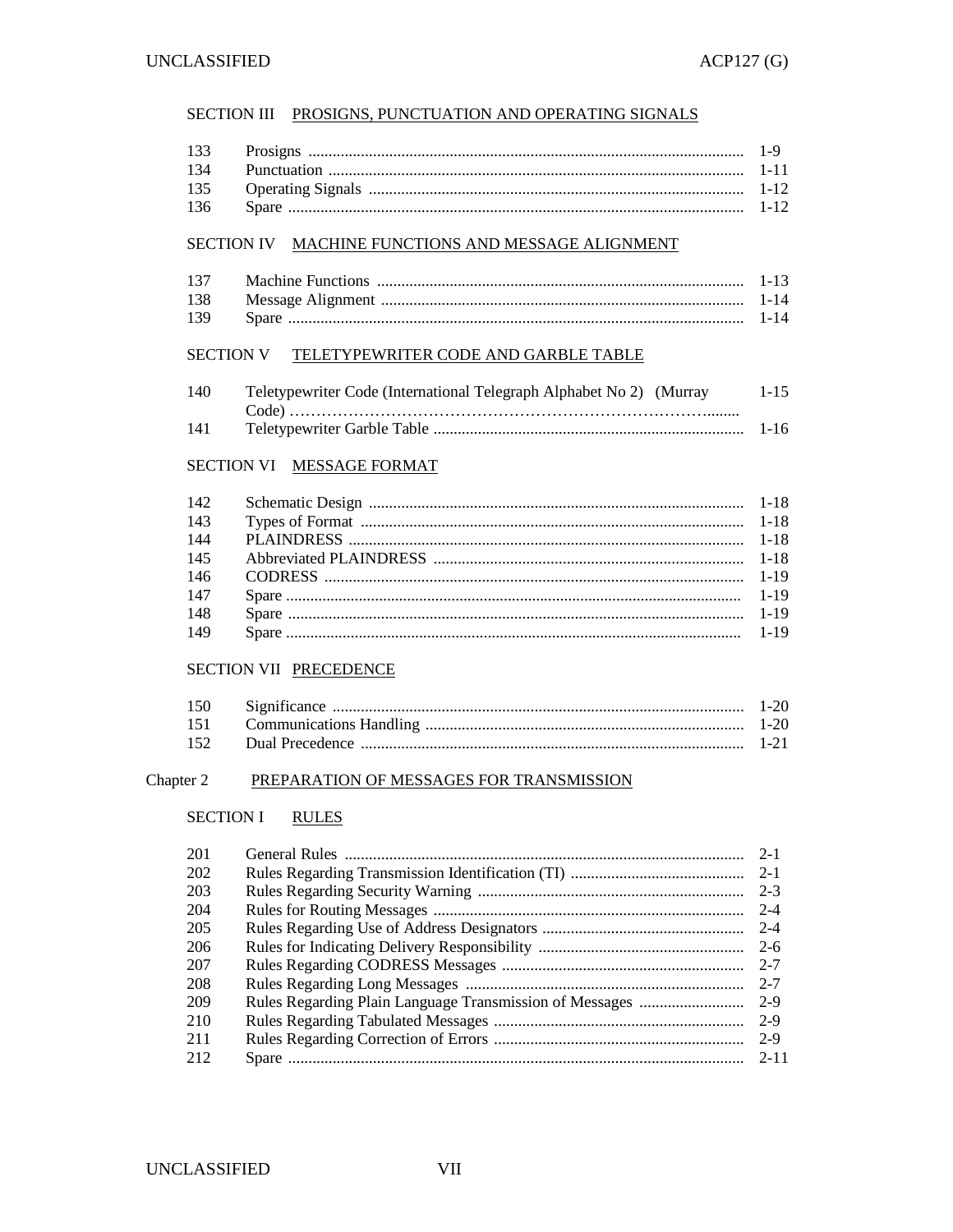#### SECTION II EXAMPLES

| 213  |                                                                | $2 - 12$ |
|------|----------------------------------------------------------------|----------|
| 214  | Example of PLAINDRESS Single Call, Single Address Message      | $2 - 12$ |
| 215  | Example of PLAINDRESS Multiple Call, Multiple Address Messages | $2 - 13$ |
| 216  |                                                                | $2 - 14$ |
| 217  |                                                                | $2 - 15$ |
| 218  |                                                                | $2 - 15$ |
| 219  | Example of Multiple Call, Multiple Address CODRESS Message     | $2 - 15$ |
| 220  | Multiple Call, Multiple Address CODRESS Message, for which the | $2 - 16$ |
|      | Originating COMMCEN has Separate Transmission Routes           |          |
| 22.1 |                                                                | $2 - 17$ |
| 222  | Examples of Messages Employing Address Indicating Groups       | $2 - 17$ |
| 223  |                                                                | $2 - 19$ |
| 224  |                                                                | $2 - 21$ |
|      |                                                                |          |

#### Chapter 3 ROUTING AND RELAY OF MESSAGES

#### SECTION I **GENERAL**

| 301 |  |
|-----|--|
| 302 |  |
| 303 |  |
| 304 |  |

#### SECTION II RELAY OF MESSAGES BETWEEN NETWORKS

| 305 | $-3-3$ |
|-----|--------|
| 306 | $3-3$  |

#### SECTION III ALTERNATIVE ROUTING

| 307 |  |
|-----|--|
| 308 |  |
| 309 |  |
| 310 |  |

#### SECTION IV EXAMPLES

| 311 | Multiple Call Dual Precedence Message Processed by Routing Line | $3 - 5$ |
|-----|-----------------------------------------------------------------|---------|
|     |                                                                 |         |
| 312 |                                                                 |         |
| 313 |                                                                 |         |

#### Chapter 4 OPERATING INSTRUCTIONS

## SECTION I OPERATORS' RESPONSIBILITIES

| 401 |  |
|-----|--|
| 402 |  |
| 403 |  |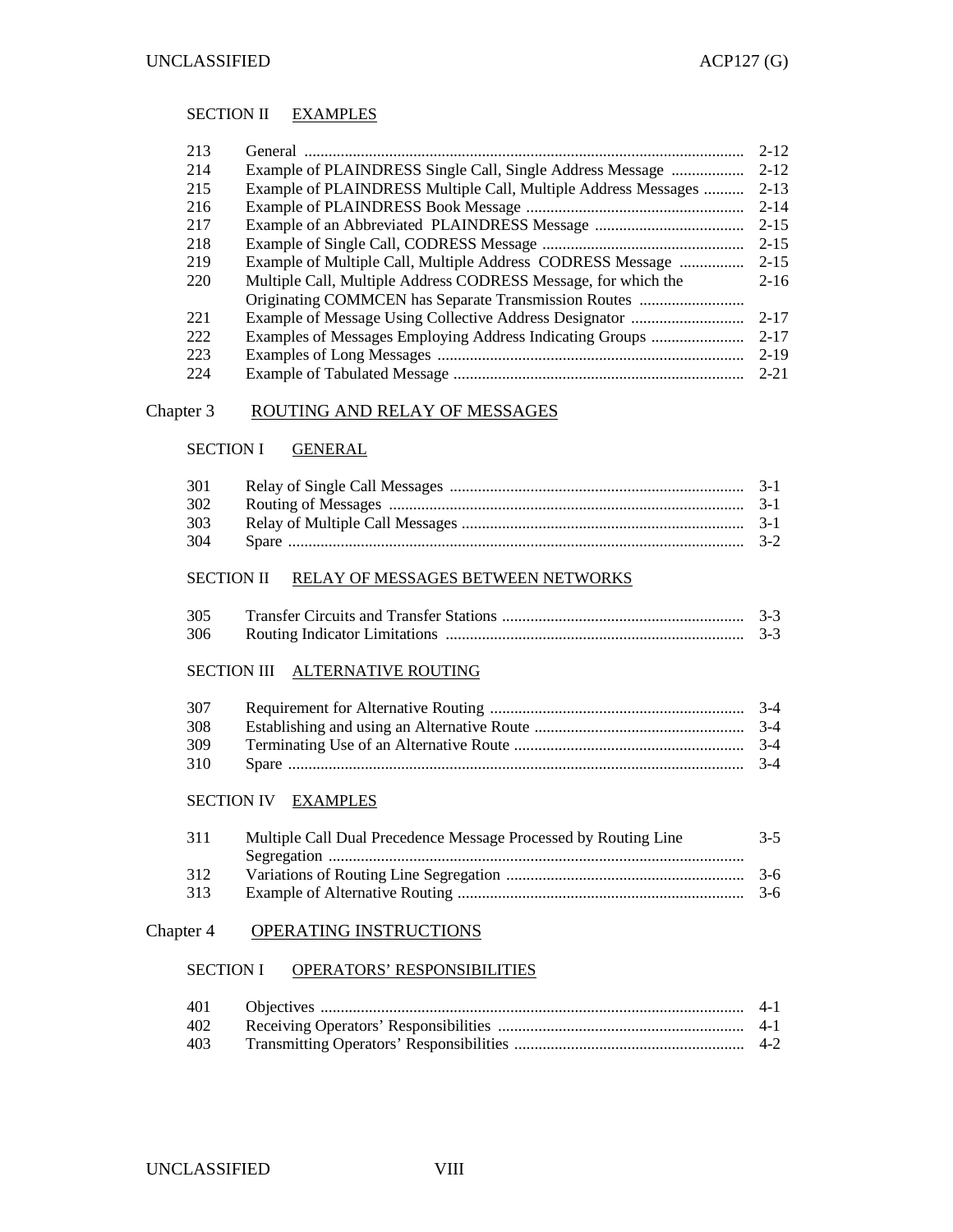#### SECTION II SERVICE MESSAGES

| 404 |  |
|-----|--|
| 405 |  |
| 406 |  |
| 407 |  |
| 408 |  |
| 409 |  |
| 410 |  |
|     |  |

#### SECTION III MAINTAINING COMMUNICATIONS

| 411 |        |
|-----|--------|
| 412 |        |
| 413 |        |
| 414 | -4-9   |
| 415 | $4-10$ |

#### SECTION IV CORRECTION REQUESTS AND REPLIES

| 416 |          |
|-----|----------|
| 417 |          |
| 418 |          |
| 419 |          |
| 420 |          |
| 421 | $4 - 23$ |
| 422 |          |

#### SECTION V CANCELLING TRANSMISSIONS

| 423 |      |
|-----|------|
| 424 |      |
| 425 | 4-25 |

#### SECTION VI MISROUTED, MISSENT, SUSPECTED DUPLICATE AND DUPLICATED **MESSAGES**

| 426 |      |
|-----|------|
|     | 4-31 |
| 428 | 4-31 |

#### SECTION VII DISCREPANCIES IN TRANSMISSION AND/OR MESSAGE IDENTIFICATION

| 429 |                                                                      | 4-32     |
|-----|----------------------------------------------------------------------|----------|
| 430 |                                                                      | $4 - 32$ |
| 431 | One Transmission Containing Channel Numbers Separated by Portions of | $4 - 33$ |
|     |                                                                      |          |
| 432 |                                                                      | 4-34     |
| 433 |                                                                      | $4 - 34$ |
| 434 |                                                                      | $4 - 35$ |
| 435 |                                                                      | $4 - 35$ |
| 436 |                                                                      | $4 - 35$ |
|     |                                                                      |          |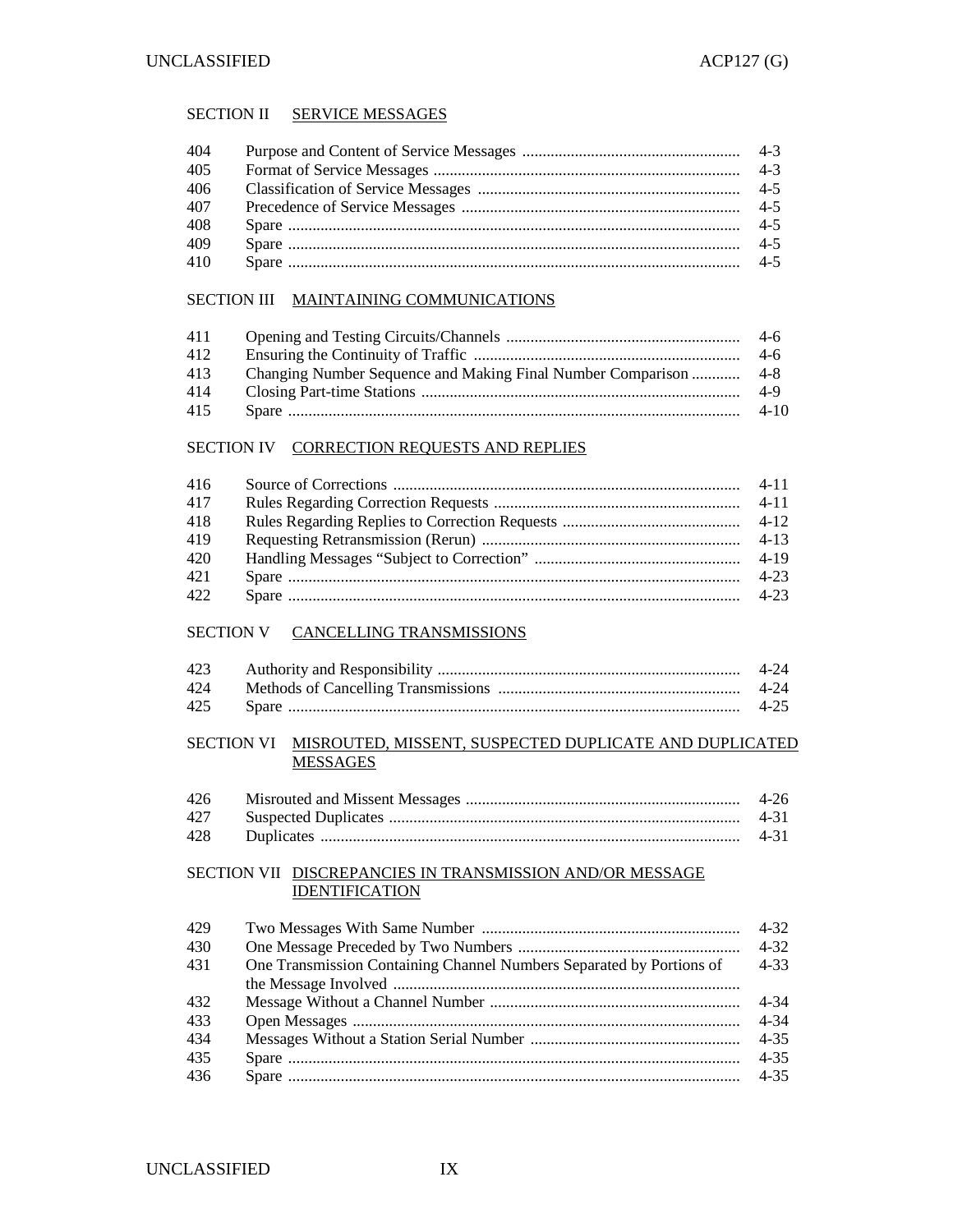## SECTION VIII TRACER ACTION

| 437 | -4-36 |
|-----|-------|
|     |       |
| 439 |       |

## Chapter 5 READDRESSING MESSAGES

#### SECTION I READDRESSING MESSAGES

| 501 |  |
|-----|--|
| 502 |  |
| 503 |  |
| 504 |  |
| 505 |  |

|  |  | <b>INDEX-1</b> |  |  |  |  |
|--|--|----------------|--|--|--|--|
|  |  |                |  |  |  |  |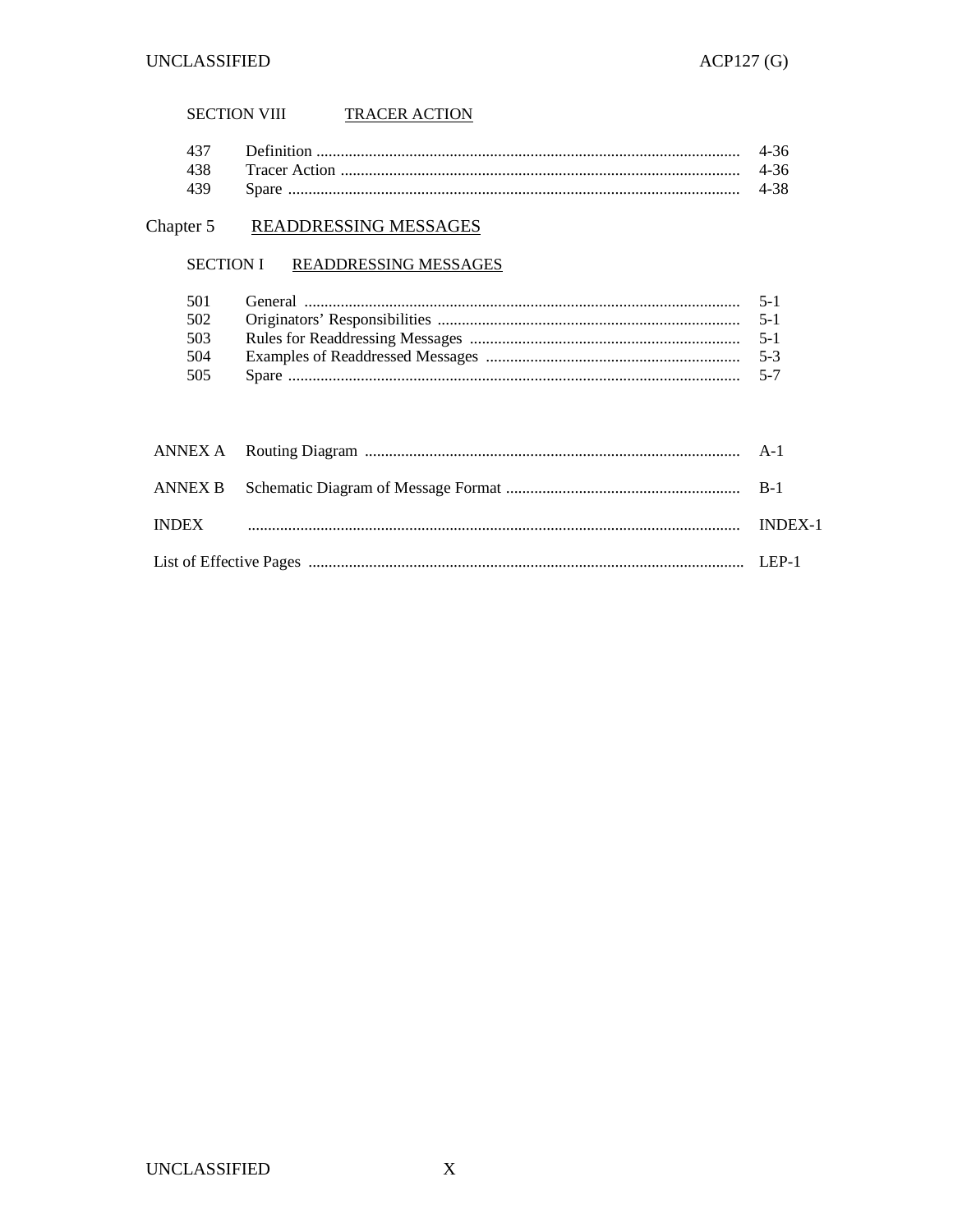## CHAPTER 1

## GENERAL

## SECTION I

### INTRODUCTION

#### 101. **PURPOSE**

The purpose of this publication is to prescribe the procedure to be employed for the handling of messages by manual, semiautomatic or fully automatic relay systems, referred to collectively as TAPE RELAY.

### 102. **OPERATING PRECAUTIONS**

 a. The attainment of reliability, speed and security depends, to a large extent upon the operating personnel. It is essential that they be well trained, maintain circuit discipline, and understand their responsibilities. The care with which receiving operators scrutinize and handle incoming messages has an important bearing on the overall speed of traffic handling. When garbles or mutilations are recognized and corrected before onward transmission, it permits immediate recognition and correction of equipment irregularities and prevents subsequent delays.

 b. Adherence to prescribed procedures is mandatory. Unauthorized departures from prescribed procedures invariably creates confusion, reduces reliability and speed, and tends to nullify security precautions. If the procedures prescribed herein do not cover specific operating requirements, resorting to initiative and common sense should suffice.

 c. No classified message shall be transmitted in plain language over a non-approved channel except when clear procedure has been authorized (see paragraph 209.b. and 403).

d. No transmission shall be made which has not been authorized by proper authority.

e. The following practices are specifically forbidden:

(1) Unofficial conversation between operators.

(2) Transmitting the operator's personal sign.

(3) Use of other than authorized prosigns.

(4) Unauthorized use of plain language in place of applicable prosigns or operating signals.

 (5) Linkage or compromise of classified call signs and address groups by plain language disclosure or association with unclassified call signs.

(6) Profane, indecent or obscene language.

 (7) Use of terminal teletypewriter/teleprinter equipment to produce additional page copies of classified messages unless disconnected from the signal line (circuit/channel).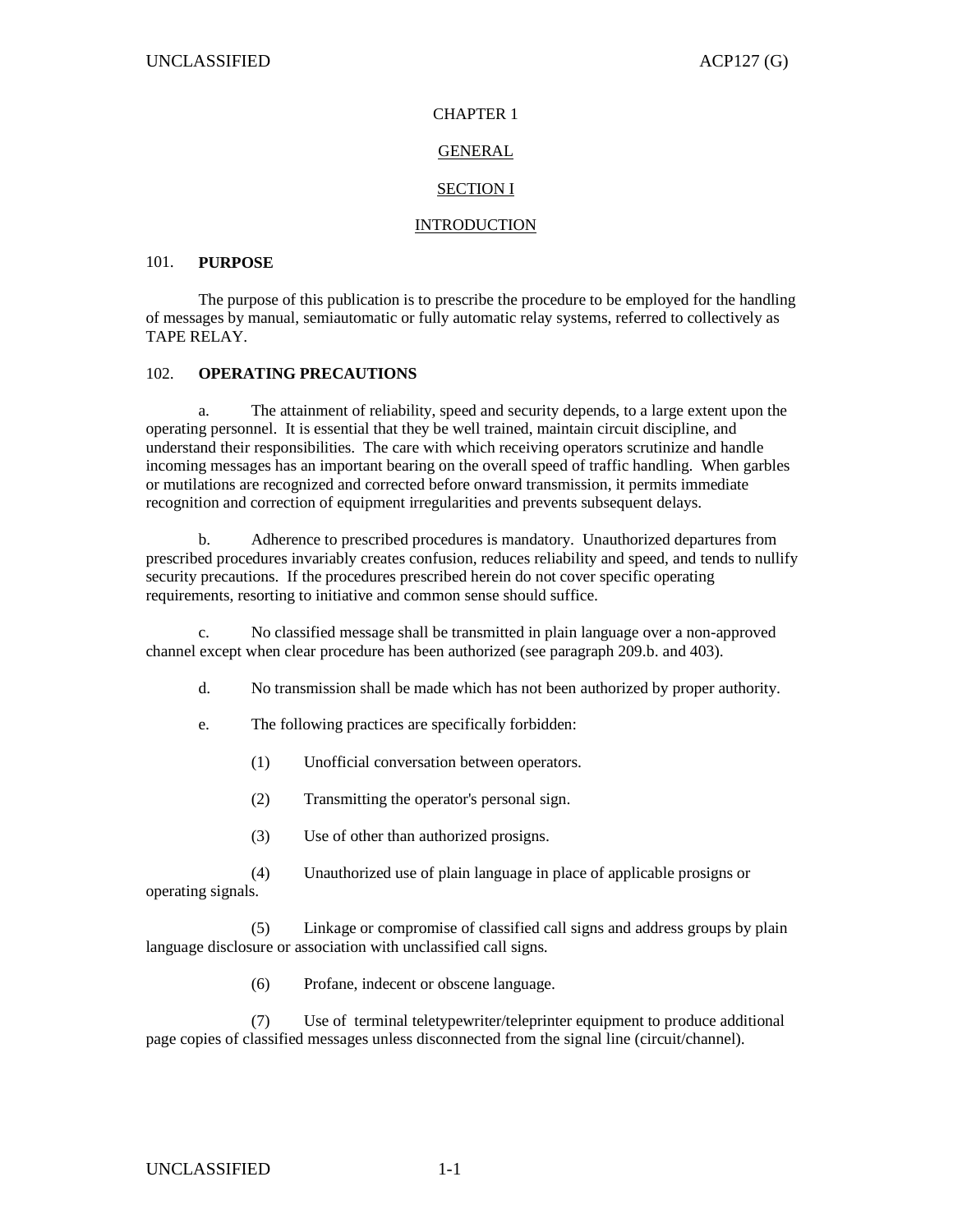#### 103. **ILLUSTRATIONS**

 a. The examples shown herein are for illustration purposes only and do not necessarily reflect actual routing indicator, call sign, address group, operating signal or transmission identification assignment, or the appropriate use of abbreviations in the message address. The format of the examples, however, shows the proper sequence of the message elements and the line functions to be employed; in addition, examples of service messages illustrate appropriate textual composition. The examples are prepared as they would appear when reproduced by a page printer set on "single space".

 b. The diagram reflected at Annex A furnishes an indication of the manner in which individually operated tape relay networks may be interconnected to make the facilities of any one of the various networks available to users of other networks when authorized. All examples in this publication are based upon routing indicator assignments reflected in the diagram.

 c. Abbreviated originator and addressee designations are considered to be plain language designations (see message format lines 6, 7, 8 and 9) and are used by message originators to achieve brevity in accordance with appropriate administrative instructions. For this reason, abbreviated titles are used in many message examples shown in this publication.

 d. Message examples used in this publication may or may not show the complete geographical location of originator and addressee(s). Geographical locations have been included where necessary to complete originator or addressee titles, as in the case of such activities as Air Materiel Commands and Naval Air Stations. Geographical locations. Geographical locations have not been included when originator and/or address designators are known within the network(s) concerned.

 e. It will be noted that in many examples the abbreviation "(TI)" has been used in lieu in of actual transmission identification. Wherever "(TI)" appears, it is to be assumed that it infers appearance of the Start of Transmission Functions, the Start of Message Indicator (when used) and the Channel Number, in that order (see paragraph 131) as would be the case in actual practice.

104. **SPARE** 

105. **SPARE**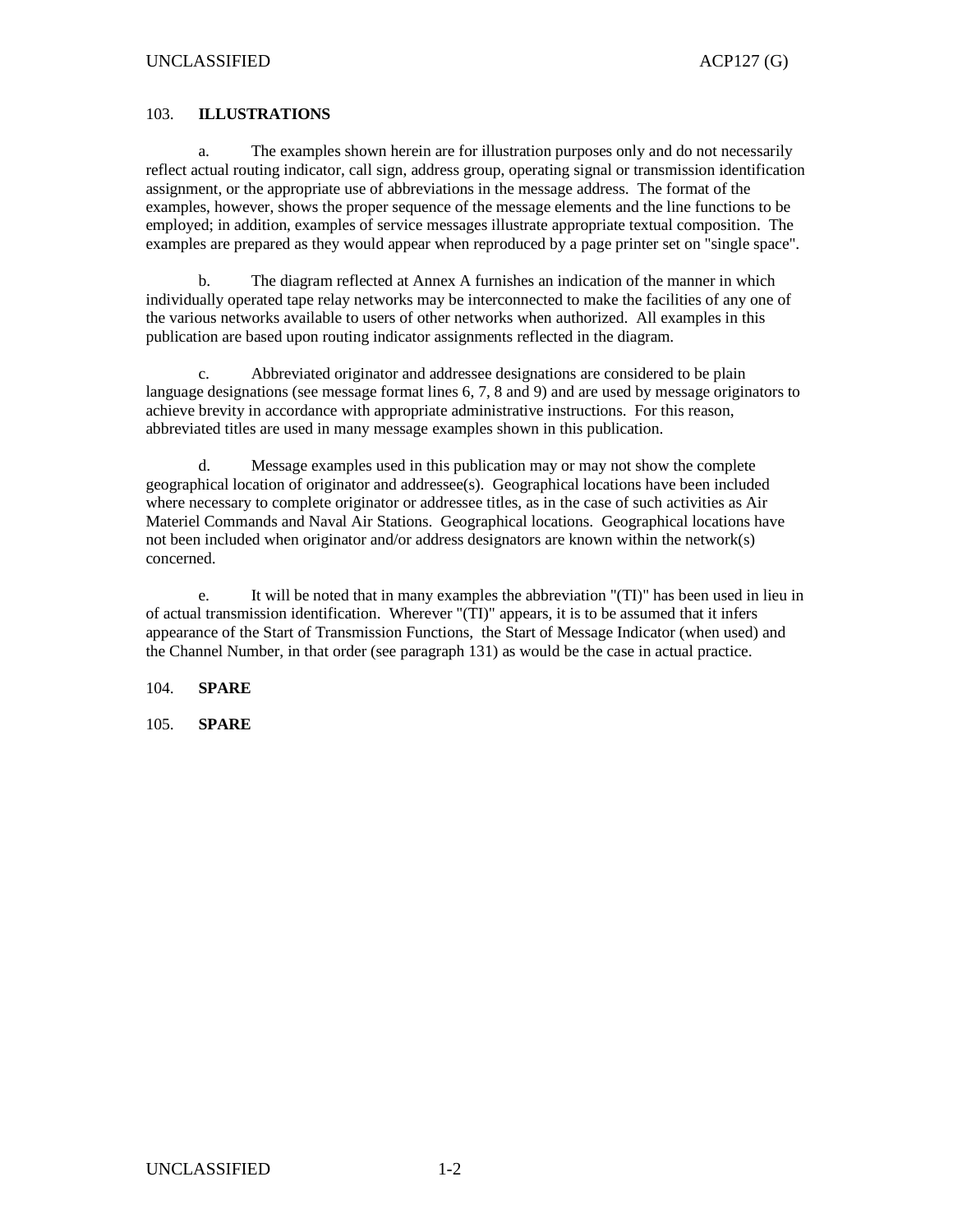#### SECTION II

#### DEFINITION OF TERMS USED IN THIS PUBLICATION

#### 106. **DEFINITIONS OF COMMUNICATIONS-ELECTRONICS TERMS**

 a. Definitions of the communications-electronics terms most frequently used in this publication and vital to understanding tape relay procedures are contained in the following paragraphs.

b. For definitions of other terms, see ACP 167.

#### 107. **ACCOUNTING SYMBOL**

 A combination of letters used in the message heading to identify the agency, service or activity which is financially accountable for the message.

#### 108. **ADDRESS DESIGNATOR**

 A plain language name (full or abbreviated), routing indicator, call sign or address group of a unit, activity or other authority used to indicate the originator and/or addressee(s).

#### 109. **AUTOMATIC NUMBERING EQUIPMENT**

 A type of equipment which automatically transmits a transmission identification (see paragraph 131).

#### 110. **CALLED STATION**

The station to which a message is routed or a transmission is directed.

#### 111. **CALLING STATION**

The station preparing the tape for transmission.

#### 112. **CHANNEL NUMBER**

 A combination of letters and figures used to identify a transmission on a channel between two stations. It consists of the following components in sequence.

 a. Station and Channel Designator - Three letters which identify one or both of the stations and a specific channel between the two stations. These are used as follows:

 (1) Either two letters to identify one or both of the stations and one letter to identify a specific channel, or

 (2) Three letters to collectively represent one of the stations and a specific channel.

 b. Channel Serial - Three numerical characters which serve to sequentially number each transmission and which:

- (1) Start at one (001) on a daily basis; or
- (2) Run consecutively through the numbering cycle starting with 001.

#### UNCLASSIFIED 1-3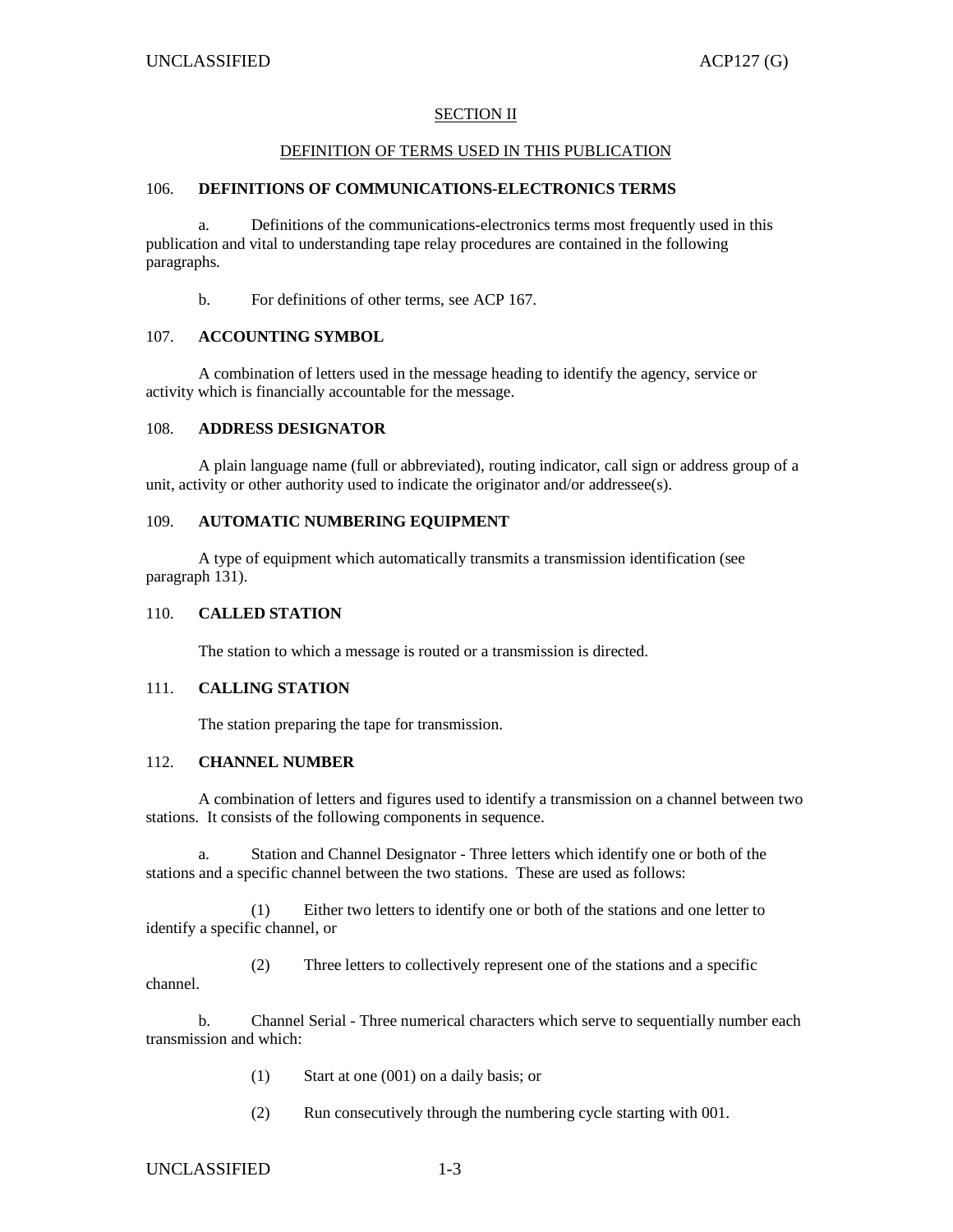#### 113. **DATE-TIME-GROUP (DTG)**

 Depending upon national requirements, the DTG may indicate either the date and time when the message was officially released by the releasing officer, or the date and time when the message was handed into a communications facility for transmission. The DTG is expressed as six digits followed by a zone suffix and the month expressed by the first three letters. The year of origin may be added if required by national authorities, e.g., 061620Z MAR 99. Until 31 December 2005, when record communications contain a year in the header, it will be assumed that where the year is expressed in two digits of 06 – 99 the digits 19 precede, i.e., 1906 – 1999 and where the two digits 00 – 05 appear it will be assumed that digits 20 precede, i.e. 2000 – 2005. Effective 1 January 2006, record communications will contain a four digit year in the header, i.e. a date time group will be expressed as 011500Z JAN 2006. Within the body of a message, the established standards for character based messaging will be followed, e.g. The United States Message Text Formats (USMTFS), Allied Data Publication – 3 (ADATP-3), Australian Defence Formatted Message Standard (ADFORMS) These standards have adopted a four digit year for date data transmission.

#### 114. **END-OF-MESSAGE INDICATOR AND END-OF-MESSAGE FUNCTIONS**

 a. End-of-Message Indicator (EOM) - NNNN. An indicator used to terminate transmission in tape relay systems.

 b. End-of-Message Functions. In tape relay procedure, the letter and key functions, including the EOM, which comprise the last format line, i.e., (2CR) (8LF)NNNN (12LTRS).

#### 115. **FILING TIME/TIME HANDED IN**

The date and time a message is received from an originator by the communications centre for transmission shown as calendar date separated by slant from hour and minutes expressed in digits followed by zone suffix, e.g., 11/1215Z, or by a Julian Date immediately followed by hour and minutes in digits without a zone suffix, e.g., 2241215. The filing time for refile messages is the date and time the message is received by a communications centre for refile. For re-addressed messages, see paragraph 503.b. (8).

#### 116. **MESSAGE IDENTIFICATION**

 A combination of letters and figures used to identify a message between communications centres. It will normally consist of the following components in sequence taken from format line 3.

- a. The routing indicator.
- b. The station serial number.
- c. The filing time.

#### **EXAMPLE:** RPDLE 123 11/1215Z

#### 117. **MISROUTED MESSAGE**

A message bearing an incorrect routing instruction.

#### 118. **MISSENT MESSAGE**

 A message which bears the correct routing instruction but which has been transmitted to a station other than that indicated.

#### UNCLASSIFIED 1-4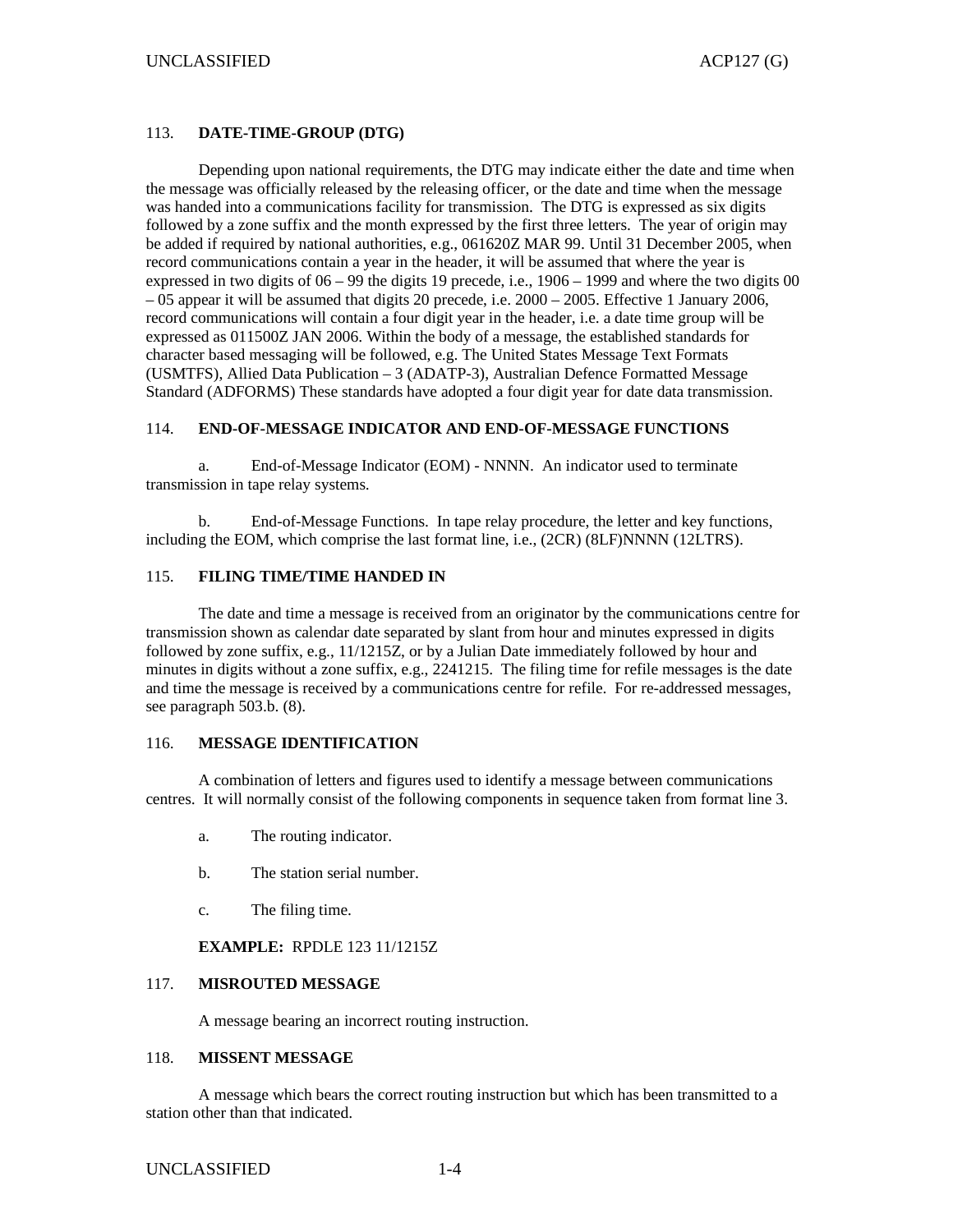#### 119. **OPEN NUMBER**

 A channel serial for which a transmission bearing a corresponding number has not been received.

#### 120. **PILOT**

 Instructions appearing in message format line 1 relative to the transmission or handling of that message.

#### 121. **REFILE**

 The reprocessing of messages into appropriate procedure for transfer to another system. This involves alteration of the message format, e.g., tape relay to radio telegraph; point to point teletypewriter network.

#### 122. **RETRANSMISSION (RERUN)**

A repetition of a previously transmitted message.

#### 123. **ROUTING INDICATOR**

 A group of letters assigned to identify a station within a tape relay network to facilitate routing of traffic. It indicates the status of the station and may indicate its geographical area. Routing indicators are composed in accordance with the Routing Indicator Plan described in the ACP 121 series.

#### 124. **SECURITY WARNING**

 A prosign or operating signal used to permit the transmission of unclassified or off-line encrypted messages over non-approved circuits/channels or to prevent the transmission of classified messages in plain language over non-approved circuits/channels.

a. The security warning prosigns are:

 (1) UU - Unclassified or off-line encrypted transmission; may be transmitted over non-approved circuits/channels.

 (2) HH - Classified transmission; must be transmitted over approved/on-line cryptographic circuits/channels.

 b. The security warning operating signals, and associated characters indicating the classification of the messages are:

 (1) ZNR UUUUU - Unclassified or off-line encrypted message. This message may be forwarded without change by radio or non-approved circuit.

 (2) ZNY RRRRR - RESTRICTED message. Do not forward this message unencrypted by radio or non-approved circuit. The letter repeated five times following the operating signal ZNY indicates the classification for which the circuit must be approved before the message can be forwarded over it.

 (3) ZNY CCCCC - CONFIDENTIAL message. Do not forward this message unencrypted by radio or non-approved circuit. The letter repeated five times following the operating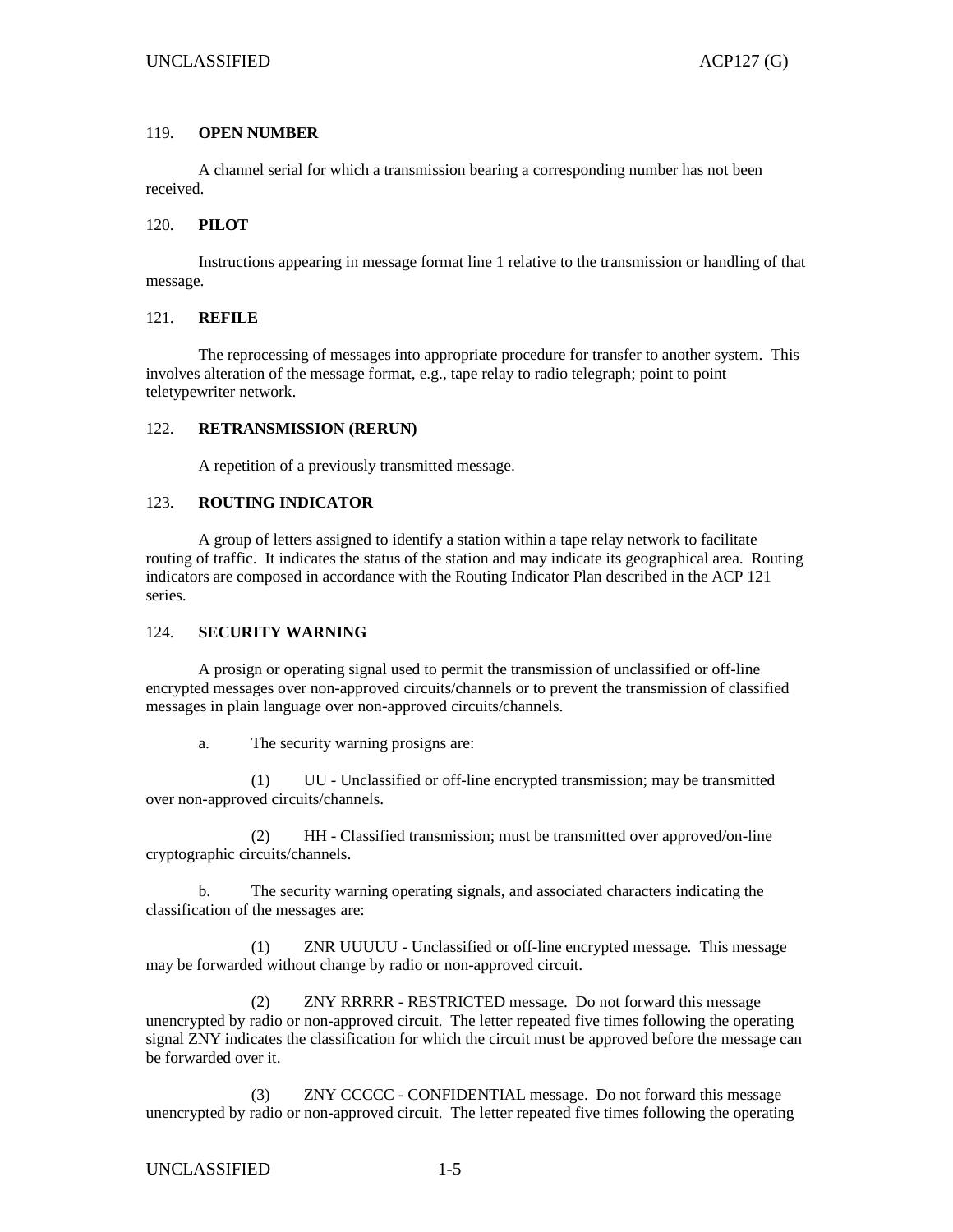signal ZNY indicates the classification for which the circuit must be approved before the message can be forwarded over it.

 (4) ZNY SSSSS - SECRET message. Do not forward this message unencrypted by radio or non-approved circuit. The letter repeated five times following the operating signal ZNY indicates the classification for which the circuit must be approved before the message can be forwarded over it.

 (5) ZNY TTTTT - TOP SECRET message. Do not forward this message unencrypted by radio or non-approved circuit. The letter repeated five times following the operating signal ZNY indicates the classification for which the circuit must be approved before the message can be forwarded over it.

#### 125. **SERVICE MESSAGE**

 A brief, concise message between operating or supervisory personnel at communication/signal centres or relay stations pertaining to any phase of traffic handling, status of communication facilities, circuit conditions, or other matters affecting communication operating (see Chapter 4, Section II).

#### 126. **START-OF-MESSAGE FUNCTION**

The key functions, and, where appropriate, a security warning prosign (i.e., 5 SPACES, 2CR, 1LF or 5 SPACES, UU (or HH), 2CR, 1LF) which, in a tape relay or teleprinter message, immediately precede the repeated precedence prosign. In a tape relay procedure, the Start-oF-Message Function is preceded by the Transmission Identification (TI).

#### 127. **START-OF-TRANSMISSION FUNCTION**

 In tape relay procedure, the letters and key functions (i.e., VV 3 SPACES) which immediately precede the Channel Number, or the letter (i.e., V) which immediately precedes the Start-of Message Indicator (ZCZC).

#### 128. **START-OF-MESSAGE INDICATOR (SOM) - ZCZC**

An indicator employed to activate automatic message switching equipment. It is required on messages passing into or through automatic switching systems to indicate the start of a message.

#### 129. **STATION SERIAL NUMBER**

A message reference number assigned within a communication/signal center. It will normally consist only of a number allotted in sequence; however, in those instances where station serial numbers are allotted at more than one position, as prescribed by the in-station procedure, a single letter designation follows each number, e.g., 107A, 119B.

#### 130. **TRANSFER STATION**

A designated relay station of one network that is connected to a designated relay station in another network for the purpose of transferring traffic between the networks.

### 131. **TRANSMISSION IDENTIFICATION (TI)**

The collection of letters, figures and machine functions which, in tape relay procedure, identifies a transmission from one station to the next station the relay route. It precedes the Start-of-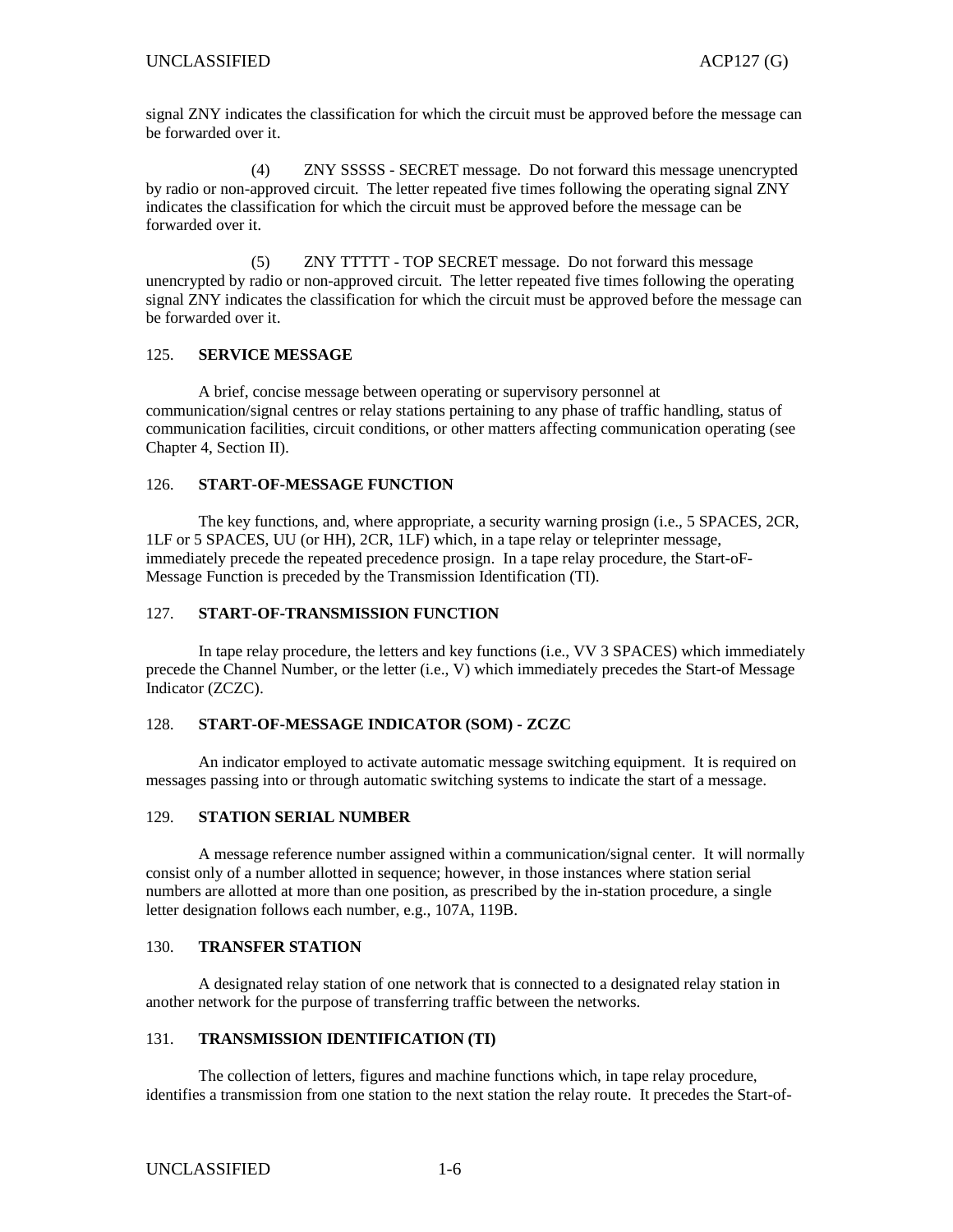Message Function and consists of the Start-of-Transmission Function, the Start-of-Message Indicator (when used) and the Channel Number, in that order.

#### 132. **SPARE**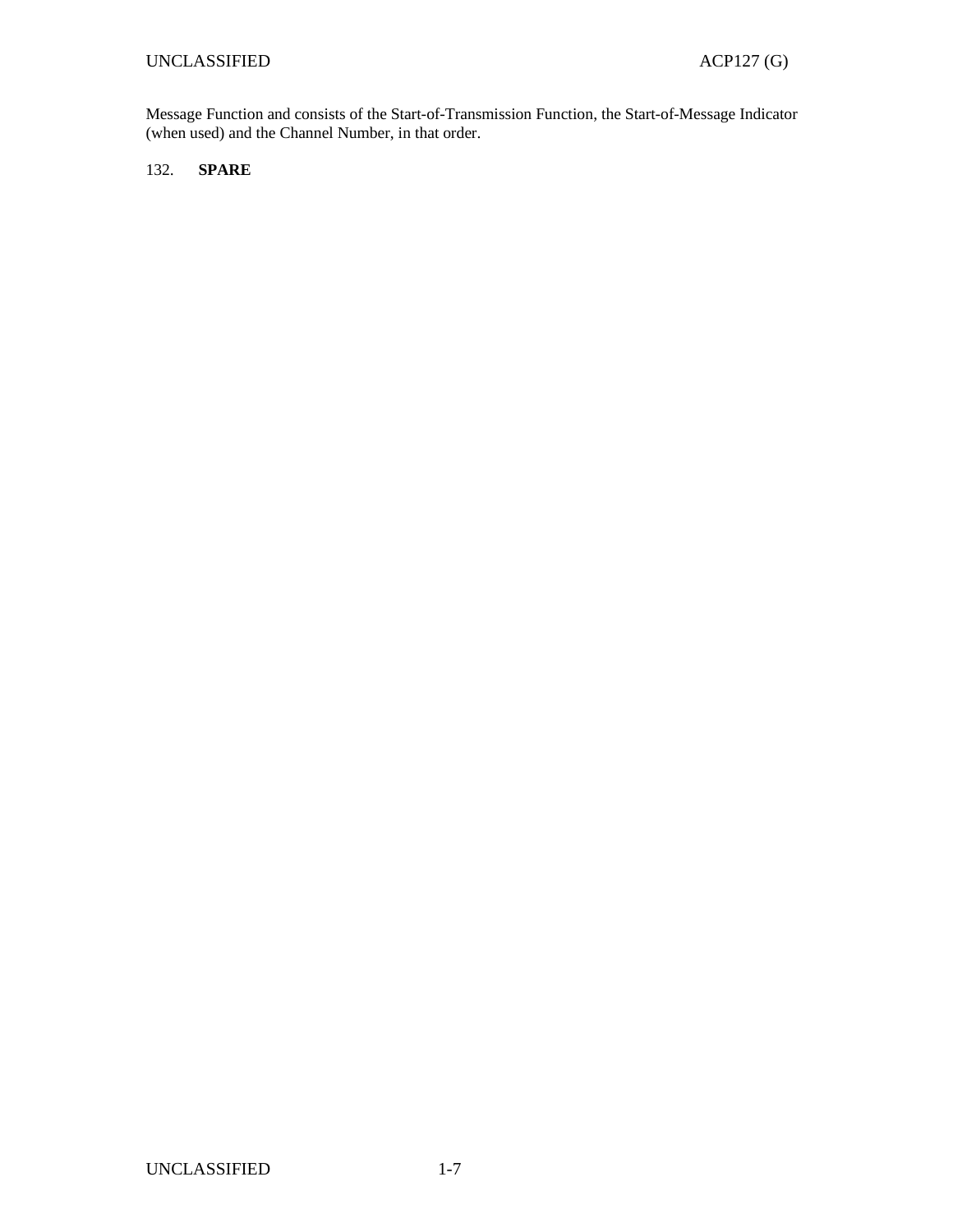## **SECTION III**

## PROSIGNS, PUNCTUATION AND OPERATING SIGNALS

#### 133. **PROSIGNS**

The following prosigns with meanings indicated are authorized for use in tape relay operation:

| <b>Prosign</b>  | <b>Meaning</b>                                                                                                                                                                                  |  |  |  |  |  |  |
|-----------------|-------------------------------------------------------------------------------------------------------------------------------------------------------------------------------------------------|--|--|--|--|--|--|
| AA              | All after.                                                                                                                                                                                      |  |  |  |  |  |  |
| AB              | All before                                                                                                                                                                                      |  |  |  |  |  |  |
| AR              | End of Transmission - This is the end of my transmission<br>to you; no response is required or expected.                                                                                        |  |  |  |  |  |  |
| AS              | Wait -                                                                                                                                                                                          |  |  |  |  |  |  |
|                 | (1)<br>AS made during a transmission and without an<br>ending sign indicated a pause for a few seconds.                                                                                         |  |  |  |  |  |  |
|                 | (2)<br>AS followed by AR indicates "You are to wait" or<br>"I am obliged to wait", as applicable.                                                                                               |  |  |  |  |  |  |
| <b>BT</b>       | Break - Indicates the separation of the text from other<br>portions of the message or portion indicated.                                                                                        |  |  |  |  |  |  |
| C.              | Correction - The following is the correct version of the<br>message or portion indicated (Always used when replying<br>to prosign J).                                                           |  |  |  |  |  |  |
| DE              | This message was prepared for transmission in tape form<br>by the station whose designation follows.                                                                                            |  |  |  |  |  |  |
| <b>EEEEEEEE</b> | Error - A series of 8 E's each separated by a space. It<br>indicates:                                                                                                                           |  |  |  |  |  |  |
|                 | When followed by the last word, group or prosign<br>(1)<br>that was correctly transmitted, that an error in transmission<br>has been made and that the correct version follows.                 |  |  |  |  |  |  |
|                 | (2)<br>When followed by AR and the end-of-message<br>functions, that the transmission is incomplete and is hereby<br>completed.                                                                 |  |  |  |  |  |  |
| FM              | Originator's sign - The originator of this message is<br>indicated by the designation immediately following.                                                                                    |  |  |  |  |  |  |
| GR              | Groups - The prosign GR followed by a numeral(s) means<br>"The message contains the number of groups indicated"<br>(Used only when the message text consists of countable<br>encrypted groups). |  |  |  |  |  |  |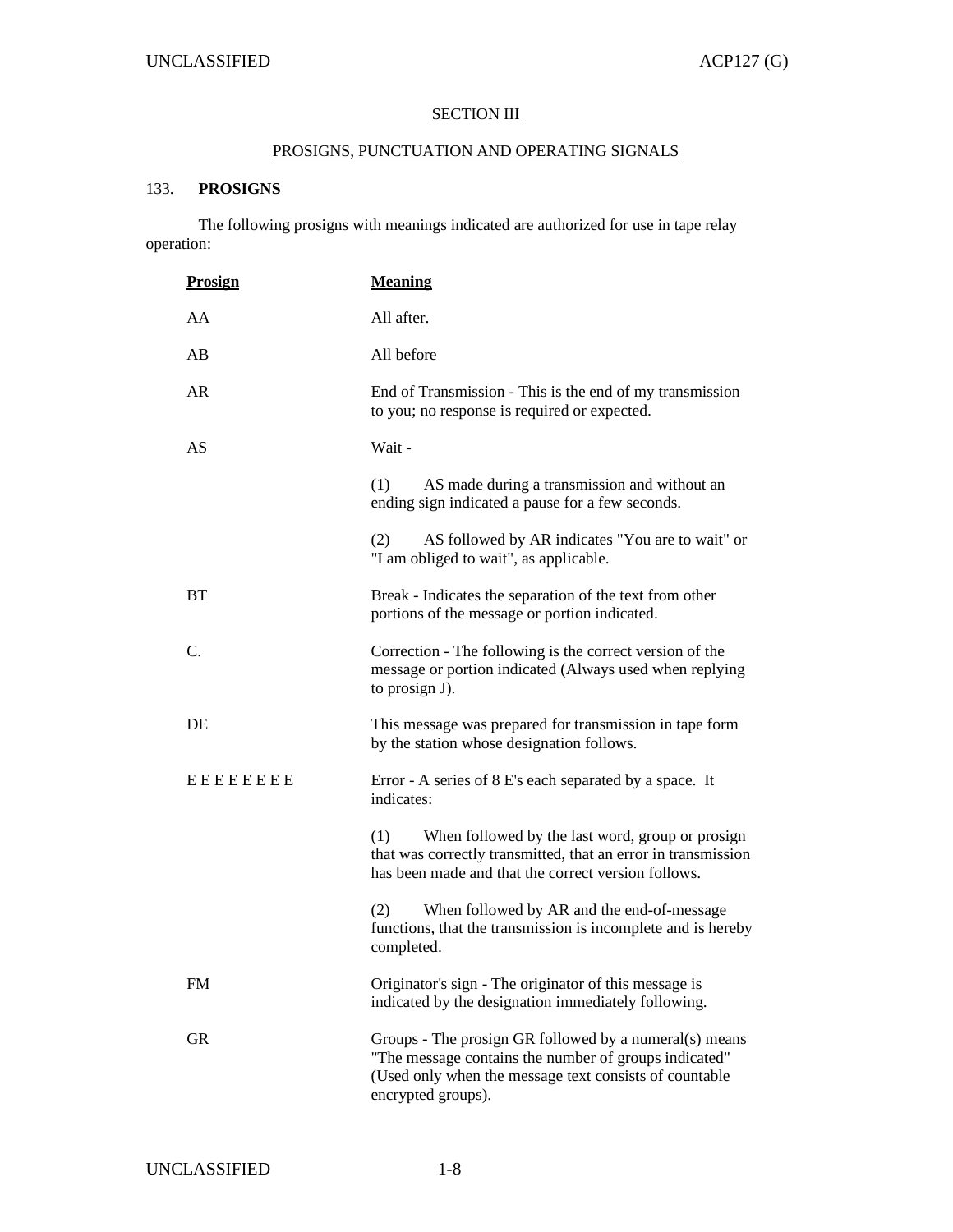| <b>Prosign</b><br>HН | <b>Meaning</b><br>Classified Transmission; must be transmitted over<br>approved circuits/channels only.                                                                                                                                                                                                                                   |  |  |  |  |  |  |
|----------------------|-------------------------------------------------------------------------------------------------------------------------------------------------------------------------------------------------------------------------------------------------------------------------------------------------------------------------------------------|--|--|--|--|--|--|
| IMI                  | Repeat, or I repeat, message or portions of a message as<br>indicated.                                                                                                                                                                                                                                                                    |  |  |  |  |  |  |
| <b>INFO</b>          | Information addressee sign.                                                                                                                                                                                                                                                                                                               |  |  |  |  |  |  |
| <b>INT</b>           | Interrogatory - Preceding operating signals and prosigns<br>indicates that the matter to follow is in the form of a<br>question. Preceding a portion of a message means "Is my<br>reception of this correct?".                                                                                                                            |  |  |  |  |  |  |
| J                    | Verify and repeat - Verify the message or portion indicated<br>with the originator and send the correct version. (This<br>prosign may be used only on the authority of any<br>addressee. Prosign C is always used in reply).                                                                                                              |  |  |  |  |  |  |
| K                    | Invitation to transmit, or "This is the end of my<br>transmission to you and a response is necessary".                                                                                                                                                                                                                                    |  |  |  |  |  |  |
| <b>KC</b>            | Indicates readiness to receive in cipher (used in on-line<br>operation only).                                                                                                                                                                                                                                                             |  |  |  |  |  |  |
| O                    | Immediate - Immediate message.                                                                                                                                                                                                                                                                                                            |  |  |  |  |  |  |
| P                    | Priority - Priority message.                                                                                                                                                                                                                                                                                                              |  |  |  |  |  |  |
| R                    | R has two meanings:                                                                                                                                                                                                                                                                                                                       |  |  |  |  |  |  |
|                      | (1)<br>Received - I have received the last transmission<br>(or transmission indicated.)                                                                                                                                                                                                                                                   |  |  |  |  |  |  |
|                      | (2)<br>Routine - Routine message.                                                                                                                                                                                                                                                                                                         |  |  |  |  |  |  |
| т                    | Transmit to:                                                                                                                                                                                                                                                                                                                              |  |  |  |  |  |  |
|                      | (1)<br>T alone - Station called transmit this message to all<br>addressees (not to be used along in CODRESS messages).                                                                                                                                                                                                                    |  |  |  |  |  |  |
|                      | (2)<br>T followed by plain language designations,<br>address groups or call signs - Station called transmit this<br>message to station(s) or addressee(s) whose designation(s)<br>follows. (In CODRESS messages, only address groups,<br>call signs and/or routing indicators may be used. Plain<br>language designators are prohibited). |  |  |  |  |  |  |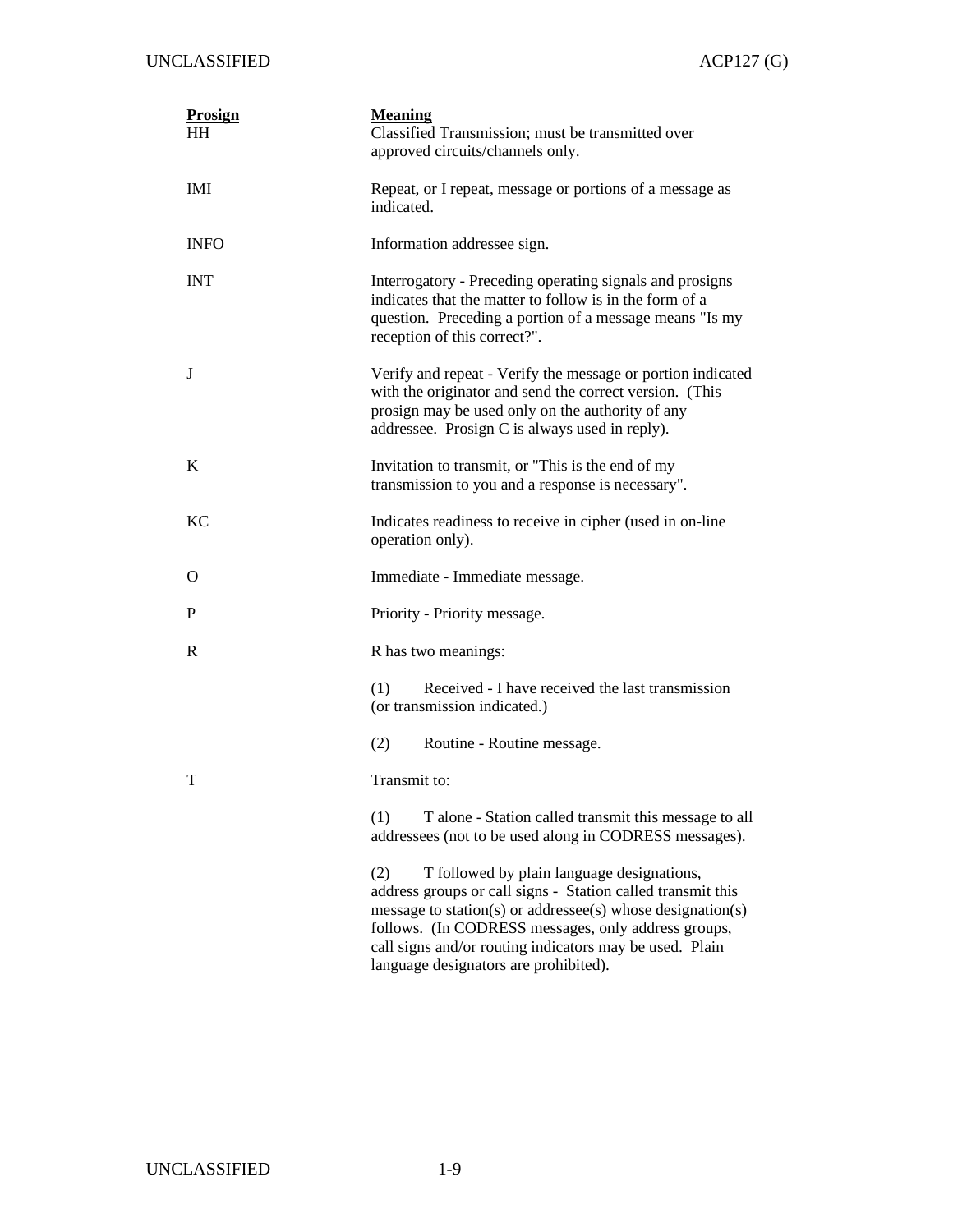| Prosign    | <b>Meaning</b>                                                                                                                                                                                                                                                                                                                                                                                                      |
|------------|---------------------------------------------------------------------------------------------------------------------------------------------------------------------------------------------------------------------------------------------------------------------------------------------------------------------------------------------------------------------------------------------------------------------|
|            | T proceeded by a routing indicator or call sign and<br>(3)<br>followed by plain language designations, call signs or<br>address groups - Station whose designation precedes T<br>transmit this message to station(s) or addressee(s) whose<br>designation(s) follow. (In CODRESS messages, only<br>address groups, call signs and/or routing indicators may be<br>used. Plain language designators are prohibited). |
| TO         | Action Addressee - The addressee(s) immediately<br>following is to take action on the message.                                                                                                                                                                                                                                                                                                                      |
| UU         | Unclassified or off-line encrypted transmissions; may be<br>transmitted over non-approved circuits/channels.                                                                                                                                                                                                                                                                                                        |
| WA         | Word after.                                                                                                                                                                                                                                                                                                                                                                                                         |
| <b>WB</b>  | Word before.                                                                                                                                                                                                                                                                                                                                                                                                        |
| <b>XMT</b> | Exempt - Addressee(s) immediately following is exempted<br>from the collective call or address designation used.                                                                                                                                                                                                                                                                                                    |
| Z          | Flash - Flash message.                                                                                                                                                                                                                                                                                                                                                                                              |

#### 134. **PUNCTUATION**

 a. The punctuation symbols which appear in paragraph 140 will normally be used in tape relay. If, however, an originator has used one of the authorized abbreviations laid down in the ACP 121 series instead of a symbol, the abbreviation will not be changed by the communications centre.

 b. Punctuation or other symbols not shown in paragraph 140 (but which may be included on keyboards of some instruments) will NOT be used. The following abbreviations will be used instead.

| Paragraph              | <b>PARA</b>    |
|------------------------|----------------|
| <b>Ouotation Marks</b> | <b>OUOTE</b>   |
|                        | <b>UNQUOTE</b> |

#### 135. **OPERATING SIGNALS**

 Operating signals are groups of three letters (sometimes followed by a numeral) beginning with the letter Q or Z. They are used as a brevity code to express various stereotyped phrases required in the conduct of communications. The authorized operating signals and their meanings are contained in the ACP 131 series. Any of the signals in the series QAA to QNZ and QRA to QUZ and the series ZAA to ZXZ may be used in service messages required to tape relay operation provided their stated meaning leaves no doubt in the mind of the recipients as to what is intended or desired. Because they perform essential triggering functions in automatic equipment, only Z operating signals shall be used in format line 1.

#### 136. **SPARE**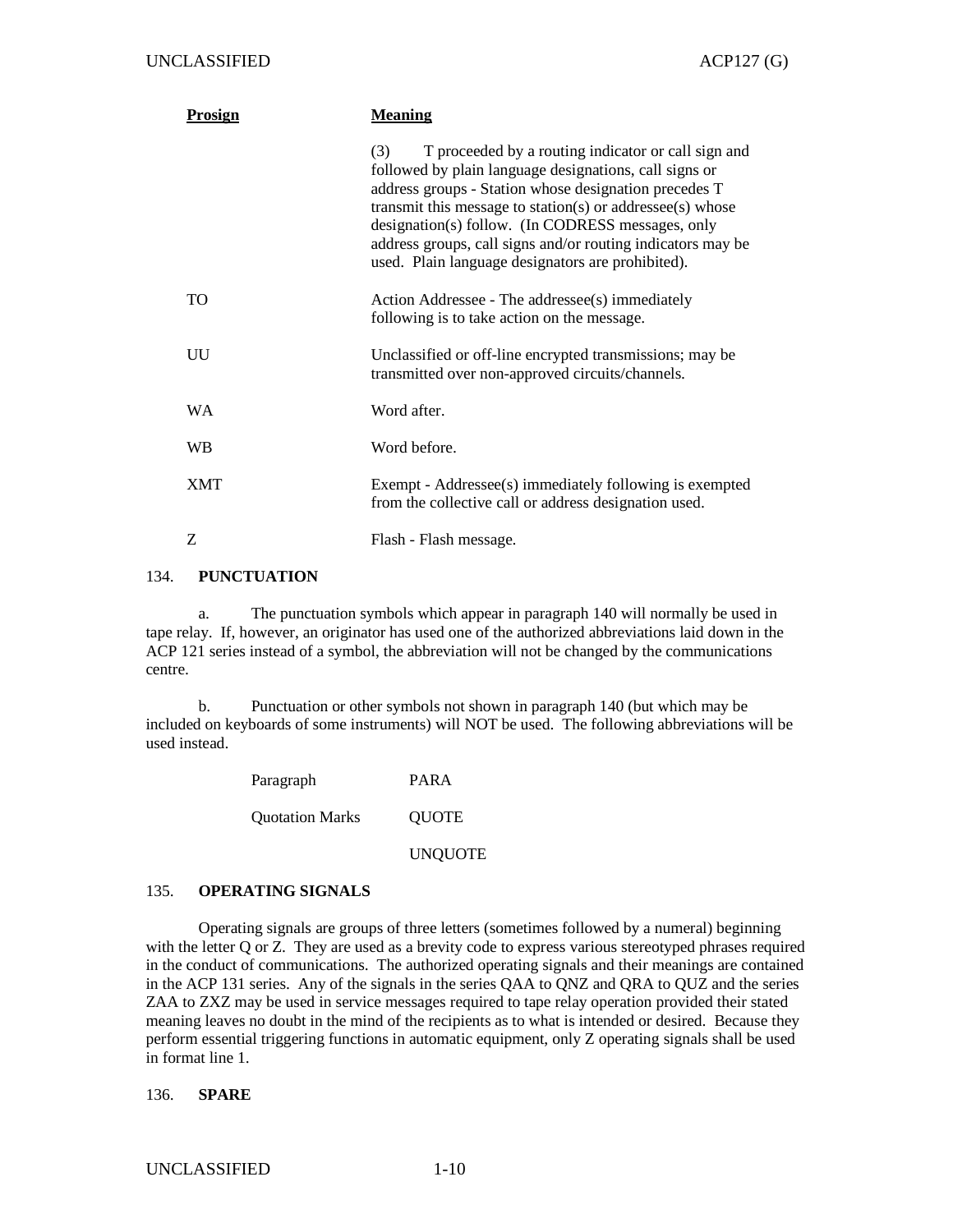#### SECTION IV

#### MACHINE FUNCTIONS AND MESSAGE ALIGNMENT

#### 137. **MACHINE FUNCTIONS**

Shift – The positioning of certain components of teletypewriter/teleprinter equipment to permit the printing of upper case or lower case characters as required. The movement from upper to lower case is accomplished by use of the letters (LTRS) key (or corresponding perforations when message is in tape form); the movement from lower to upper case is accomplished by use of the figures (FIGS) key (or corresponding perforation).

 b. Carriage Return – Horizontal movement of the carriage of teletypewriter/teleprinter equipment to the left margin of the paper. This movement is accomplished by use of the carriage (CR) key (or corresponding perforation).

 c. Line Feed – Vertical movement of the paper in teletypewriter/teleprinter equipment to prevent overtyping. This movement is accomplished by use of the line feed (LF) key (or corresponding perforation).

 d. Space – Horizontal movement of the carriage of teletypewriter/teleprinter equipment required to advance the paper laterally without printing a character on the page copy. This movement is obtained by use of the space bar (or corresponding perforation).

 e. Bell Signal – The sounding of a bell to attract the attention of the receiving operator. Because the bell is placed on the upper case J on some equipment and on the upper case S on other equipment, the signal is composed of FIGS and repeated letter J and S followed by LTRS as illustrated below:

(1) Five bells (FIGS)JJJJJSSSSS(LTRS) – indicates:

A FLASH message is being transmitted (see paragraph 151.b.)

(2) Continuous bells – Stop sending (used only in manual relay systems).

 f. Perforator Warning Light – A light on tape perforating equipment which indicates that the end of a typing line is being approached.

g. Margin Bell – A bell which indicates when the end of a typing line is being approached on teletypewriter/teleprinter equipment having keyboard facilities capable of operating directly into the line.

#### 138. **MESSAGE ALIGNMENT**

 It is mandatory that only prescribed machine functions be transmitted because efficient relay of messages through semiautomatic and automatic systems is dependent upon transmissions on exact machine functions.

 a. All messages shall be preceded by 5 spaces, the appropriate Security Warning Prosign (if used), 2 carriage returns and 1 line feed. The 5 spaces shall be transmitted; tape feed out functions preceding the 5 spaces shall not be transmitted.

 b. The end-of-line functions shall be 2 carriage returns and 1 line feed, except that format line preceding the EOM will not require the end-of-line functions (2CR 1LF) since they are included in the EOM functions.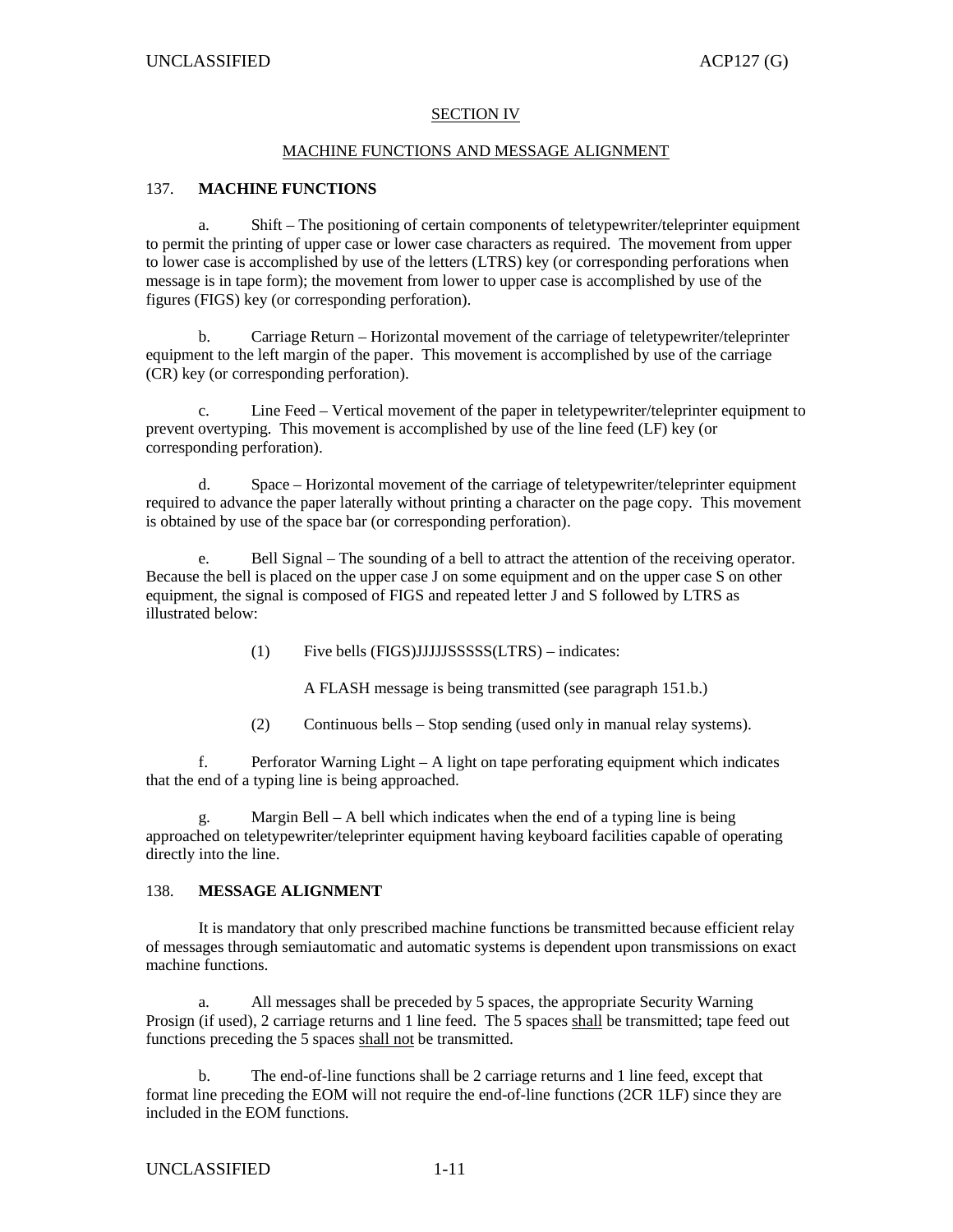c. The separative functions between pages of long messages shall be 2 carriage returns and 4 line feeds.

 d. The end-of-message functions shall be 2 carriage returns, 8 line feeds, the letter N repeated 4 times and 12 LTRS. BLANKS shall not be used in lieu of LTRS and any tape feedout in excess of 12 LTRS should be removed before the message is transmitted.

 e. Separation between groups within any given line of a message shall be 1 space, except in the text of tabulated messages.

f. No line shall exceed 69 characters, including spaces.

 g. Operators shall always depress the LTRS key when going from upper case to lower case, and the FIGS key when going from lower case to upper case. When a Julian date is used in format line 3 the LTRS key shall be depressed after the last digit of the file time and before the end-of-line function.

 h. When the security warning specified in paragraph 203.b.(2) is used, no function shall be inserted between the 2CR ILF end-of-line functions of format line 3 and the security warning operating signal in format line 4.

139. **SPARE**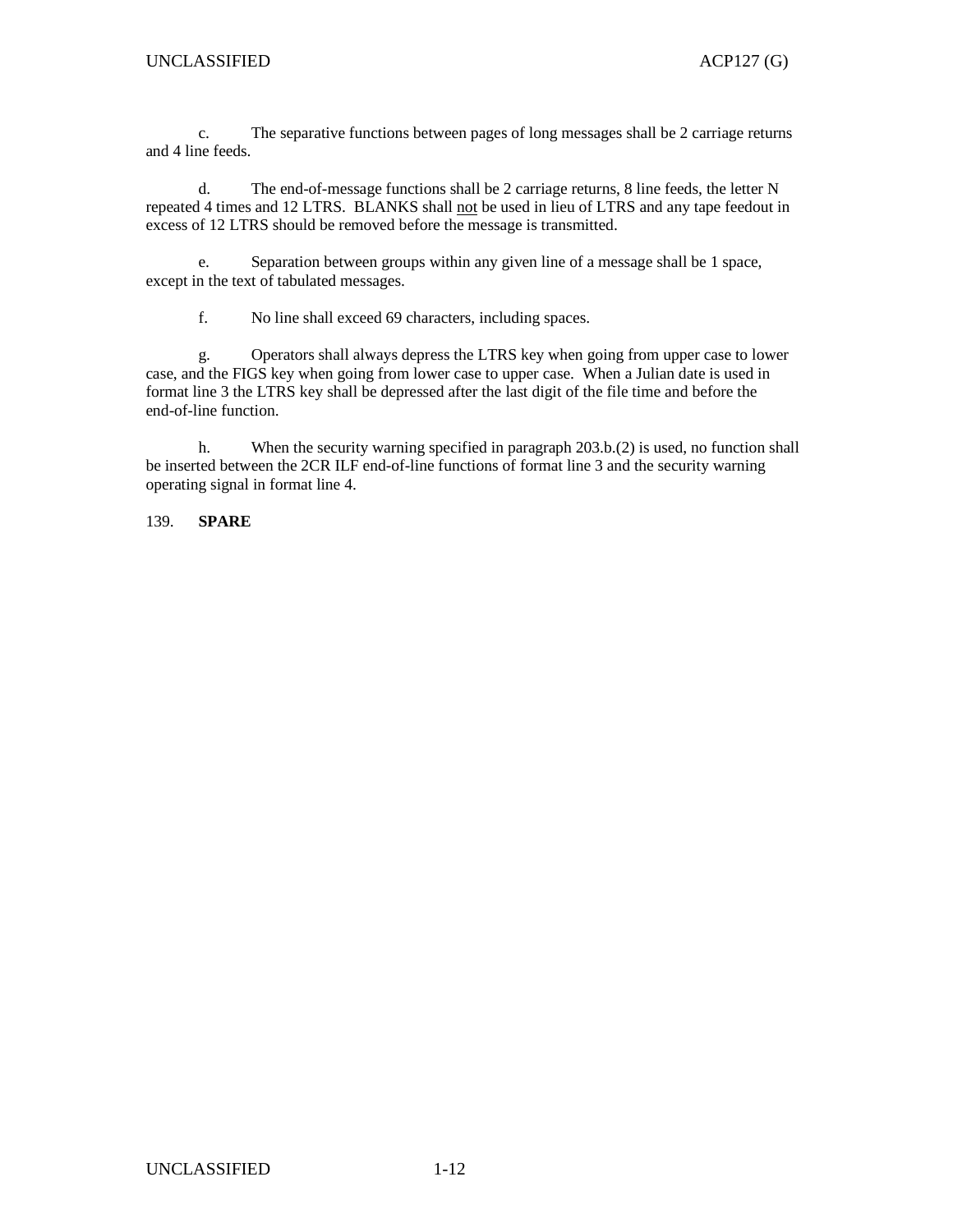#### SECTION V

#### TELETYPEWRITER CODE AND GARBLE TABLE

## 140. **TELETYPEWRITER CODE (INTERNATIONAL TELEGRAPH ALPHABET NO 2) (MURRAY CODE).**

 The following chart shows the teletypewriter characters and functions used in tape relay operation, and corresponding impulses.

| <b>LETTER</b>       | A       | B        | $\mathcal{C}$          |         | E       | F       | G       | Н       |         |         | K       | L.      | M       | N       | $\Omega$ | P            | Q       | R       | S.      |         |              |         | W             | X       | Y       | Z       | C       | ⊷       | ⊷            | F           | S       | B |
|---------------------|---------|----------|------------------------|---------|---------|---------|---------|---------|---------|---------|---------|---------|---------|---------|----------|--------------|---------|---------|---------|---------|--------------|---------|---------------|---------|---------|---------|---------|---------|--------------|-------------|---------|---|
| CASE                |         |          |                        |         |         |         |         |         |         |         |         |         |         |         |          |              |         |         |         |         |              |         |               |         |         |         | $\cdot$ | $\cdot$ | T            | $\mathbf I$ | P       | L |
| <b>FIGURE</b>       | $\sim$  | $\gamma$ | $\bullet$<br>$\bullet$ |         | 3       |         |         |         | 8       |         |         |         | $\cdot$ |         | 9        | $\mathbf{0}$ |         | 4       |         | 5       | $\mathbf{r}$ |         | $\mathcal{L}$ |         | 6       |         | R       | F       | $\mathbb{R}$ | G           | A       | A |
| CASE                |         |          |                        |         |         |         |         |         |         |         |         |         |         | $\cdot$ |          |              |         |         |         |         |              |         |               |         |         |         |         | $\sim$  | S            | S           | U       | N |
|                     |         |          |                        |         |         |         |         |         |         |         |         |         |         |         |          |              |         |         |         |         |              |         |               |         |         |         |         |         |              |             | E       | K |
|                     |         |          |                        |         |         |         |         |         |         |         |         |         |         |         |          |              |         |         |         |         |              |         |               |         |         |         |         |         |              |             |         |   |
| M<br>1              | $\circ$ | $\circ$  |                        | $\circ$ | $\circ$ | $\circ$ |         |         |         | $\circ$ | $\circ$ |         |         |         |          |              | $\circ$ |         | $\circ$ |         | $\circ$      |         | $\circ$       | $\circ$ | $\circ$ | $\circ$ |         |         | $\circ$      | $\circ$     |         |   |
| 2<br>P              | $\circ$ |          |                        |         |         |         |         |         |         | $\circ$ | $\circ$ |         |         |         |          |              | $\circ$ |         |         |         | $\circ$      |         | $\circ$       |         |         |         |         |         | $\circ$      | $\circ$     |         |   |
|                     |         |          | $\circ$                |         |         |         | $\circ$ |         | $\circ$ |         |         | $\circ$ |         |         |          | $\circ$      |         | $\circ$ |         |         |              | $\circ$ |               |         |         |         |         | $\circ$ |              |             |         |   |
| U<br>$\cdot$ .      |         |          |                        |         |         |         |         |         |         |         |         |         |         |         |          |              |         |         |         |         |              |         |               |         |         |         |         |         |              |             |         |   |
|                     |         |          |                        |         |         |         |         |         |         |         |         |         |         |         |          |              |         |         |         |         |              |         |               |         |         |         |         |         |              |             |         |   |
| 3                   |         |          | $\circ$                |         |         | $\circ$ |         | $\circ$ | $\circ$ |         | $\circ$ |         | $\circ$ | $\circ$ |          | $\circ$      | $\circ$ |         | $\circ$ |         | $\circ$      | $\circ$ |               | $\circ$ | $\circ$ |         |         |         | $\circ$      |             | $\circ$ |   |
| $\overline{4}$<br>S |         | $\circ$  | $\circ$                | $\circ$ |         | $\circ$ | $\circ$ |         |         | $\circ$ | $\circ$ |         | $\circ$ | $\circ$ | $\circ$  |              |         | $\circ$ |         |         |              | $\circ$ |               | $\circ$ |         |         | $\circ$ |         | $\circ$      | $\circ$     |         |   |
| 5<br>E              |         |          |                        |         |         |         |         |         |         |         |         |         |         |         |          |              |         |         |         |         |              |         |               |         |         |         |         |         |              |             |         |   |
| $\mathbf{C}$<br>ъ.  |         | $\circ$  |                        |         |         |         | $\circ$ | $\circ$ |         |         |         | $\circ$ | $\circ$ |         | $\circ$  | $\circ$      | $\circ$ |         |         | $\circ$ |              | $\circ$ | $\circ$       | $\circ$ | $\circ$ | $\circ$ |         |         | $\circ$      | $\circ$     |         |   |
|                     |         |          |                        |         |         |         |         |         |         |         |         |         |         |         |          |              |         |         |         |         |              |         |               |         |         |         |         |         |              |             |         |   |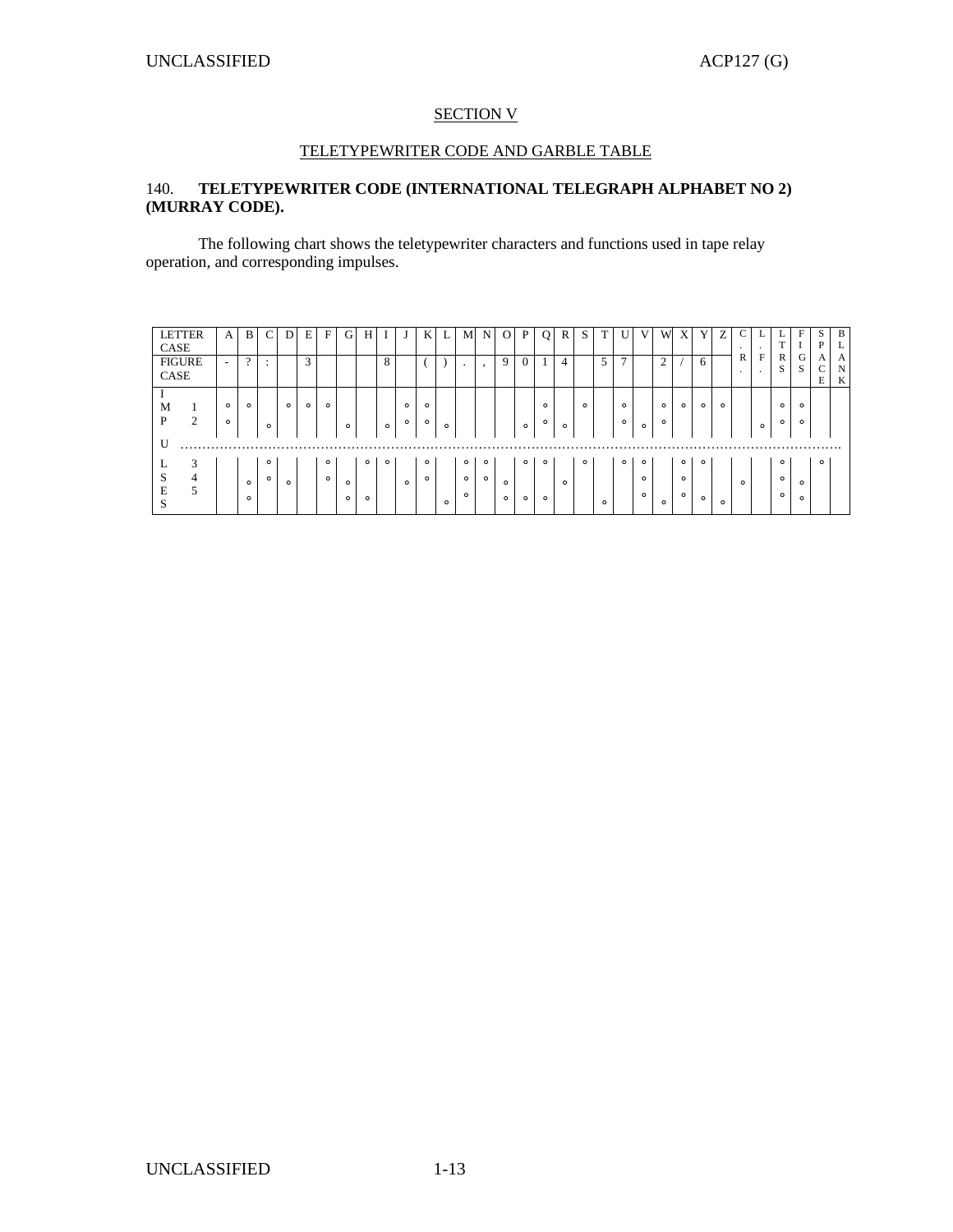## 141. **TELETYPEWRITER GARBLE TABLE**

| LO<br>W<br>$\rm ER$     | U<br>$\mathbf{P}$<br>P<br>E |                            |                                         | CHARACTERS RESULTING FROM<br><b>GAIN OF IMPULSES</b> |                                         |                                        | LO<br>W<br>ER           | U<br>$\mathbf{P}$<br>P<br>E | CHARACTERS RESULTING FROM<br><b>LOSS OF IMPULSES</b> |                              |                                |                                        |                                           |  |
|-------------------------|-----------------------------|----------------------------|-----------------------------------------|------------------------------------------------------|-----------------------------------------|----------------------------------------|-------------------------|-----------------------------|------------------------------------------------------|------------------------------|--------------------------------|----------------------------------------|-------------------------------------------|--|
|                         | $\mathbb{R}$                | 1                          | $\mathbf{2}$                            | 3                                                    | 4                                       | 5                                      |                         | $\mathbb{R}$                | 1                                                    | $\boldsymbol{2}$             | 3                              | $\overline{4}$                         | 5                                         |  |
| A                       | $\overline{\phantom{a}}$    |                            |                                         | $\overline{U}$<br>$\tau$                             | $\mathbf{J}$                            | W<br>$\sqrt{2}$                        | A                       | $\overline{\phantom{a}}$    | LF<br>LF                                             | E<br>3                       |                                |                                        |                                           |  |
| $\mathbf B$             | $\overline{\mathcal{L}}$    |                            | <b>FIGS</b><br><b>FIGS</b>              | $\overline{\text{X}}$<br>$\sqrt{2}$                  |                                         |                                        | B                       | $\overline{\mathcal{L}}$    | $\Omega$<br>9                                        |                              |                                | $\overline{z}$                         | D                                         |  |
| $\mathsf{C}$            |                             | K                          |                                         |                                                      |                                         | V                                      | $\mathbf C$             |                             |                                                      | ${\bf N}$                    | ${\bf R}$                      | $\mathbf I$                            |                                           |  |
| D                       | $\ddot{\phantom{a}}$        | (                          | J                                       | $\mathbf F$                                          |                                         | B                                      | D                       | $\ddot{\phantom{a}}$        | CR                                                   | $\cdot$                      | $\overline{4}$                 | 8<br>E                                 |                                           |  |
| E                       |                             |                            | A                                       | $\overline{s}$                                       | D                                       | $\overline{?}$<br>Z                    | E                       |                             | CR<br><b>BLANK</b>                                   |                              |                                | 3                                      |                                           |  |
| F                       | 3                           |                            | $\blacksquare$<br>K                     |                                                      |                                         | X                                      | $\mathbf{F}$            | $\overline{3}$              | <b>BLANK</b><br>$\overline{N}$                       |                              | D                              | S                                      |                                           |  |
| G                       |                             | <b>FIGS</b>                | $\epsilon$                              | V                                                    |                                         | $\prime$                               | G                       |                             |                                                      | $\mathcal{O}$                |                                | L                                      | ${\bf R}$                                 |  |
| H                       |                             | <b>FIGS</b><br>Y           | ${\bf P}$                               |                                                      | M                                       |                                        | H                       |                             |                                                      | 9                            | $\mathbf T$                    | $\lambda$                              | $\overline{4}$<br><b>SPACE</b>            |  |
|                         |                             | 6                          | $\boldsymbol{0}$                        |                                                      |                                         |                                        |                         |                             |                                                      |                              | 5                              |                                        | <b>SPACE</b>                              |  |
| I                       | 8                           | U<br>$\overline{?}$        |                                         |                                                      | $\overline{C}$<br>$\ddot{\phantom{a}}$  | $\mathbf{P}$<br>$\mathbf{0}$           | I                       | 8                           |                                                      | <b>SPACE</b><br><b>SPACE</b> | LF<br>LF                       |                                        |                                           |  |
| J                       |                             |                            |                                         | K<br>(                                               |                                         | <b>FIGS</b><br><b>FIGS</b>             | ${\bf J}$               |                             | $\mathbb{R}$<br>$\overline{4}$                       | D                            |                                | A<br>$\overline{\phantom{a}}$          |                                           |  |
| $\bf K$                 |                             |                            |                                         |                                                      |                                         | <b>LTRS</b><br><b>LTRS</b>             | K                       |                             | $\overline{C}$<br>$\ddot{\phantom{a}}$               | $\overline{F}$               | J                              | $\overline{U}$<br>$\overline{?}$       |                                           |  |
| L                       | $\lambda$                   | W<br>$\overline{c}$        |                                         | $\overline{P}$<br>$\boldsymbol{0}$                   | G                                       |                                        | L                       | $\lambda$                   |                                                      | $\overline{T}$<br>5          |                                |                                        | LF<br>$\rm LF$                            |  |
| M                       |                             | $\overline{X}$             | V                                       |                                                      |                                         |                                        | M                       |                             |                                                      |                              | 9                              | $\overline{H}$                         | $\overline{N}$<br>$\cdot$                 |  |
| ${\bf N}$               |                             | $\overline{F}$             | $\overline{C}$<br>$\ddot{\phantom{a}}$  |                                                      |                                         | $\mathbf M$                            | $\mathbf N$             |                             |                                                      |                              | CR<br>CR                       | <b>SPACE</b><br><b>SPACE</b>           |                                           |  |
| $\Omega$                | 9                           | B<br>$\gamma$              | G                                       | M                                                    |                                         |                                        | $\Omega$                | 9                           |                                                      |                              |                                | $\overline{T}$<br>5                    | CR<br>CR                                  |  |
| $\mathbf{P}$            | $\mathbf{0}$                | Q<br>$\mathbf{1}$          |                                         |                                                      | V                                       |                                        | $\overline{P}$          | $\boldsymbol{0}$            |                                                      | $H_{\rm}$                    | L<br>$\lambda$                 |                                        | $\mathbf I$<br>8                          |  |
| Q                       | $\mathbf{1}$                |                            |                                         |                                                      | <b>LTRS</b><br><b>LTRS</b>              |                                        | Q                       | $\mathbf{1}$                | $\mathbf{P}$<br>$\boldsymbol{0}$                     | Y<br>6                       | W<br>$\overline{c}$            |                                        | U<br>7                                    |  |
| $\mathbb{R}$            | $\overline{4}$              | J                          |                                         | C<br>$\ddot{\phantom{a}}$                            |                                         | G                                      | $\mathbb R$             | $\overline{4}$              |                                                      | CR<br>CR                     |                                | LF<br>LF                               |                                           |  |
| S                       |                             |                            | U<br>$\boldsymbol{7}$                   |                                                      | $\overline{\mathrm{F}}$                 | Y<br>6                                 | S                       |                             | <b>SPACE</b><br><b>SPACE</b>                         |                              | $\mathbf E$<br>3               |                                        |                                           |  |
| $\overline{T}$          | $\mathfrak{S}$              | $\overline{z}$             | L<br>$\lambda$                          | H                                                    | $\mathcal O$<br>9                       |                                        | T                       | 5                           |                                                      |                              |                                |                                        | <b>BLANK</b><br><b>BLANK</b>              |  |
| U                       | 7                           |                            |                                         |                                                      | K<br>$\left($                           | Q<br>1                                 | U                       | 7                           | I<br>8                                               | S                            | A                              |                                        |                                           |  |
| V                       |                             | <b>LTRS</b><br><b>LTRS</b> |                                         |                                                      |                                         |                                        | V                       |                             |                                                      | M                            | G                              | ${\bf P}$<br>$\boldsymbol{0}$          | $\mathbf C$<br>$\ddot{\phantom{a}}$       |  |
| W                       | $\overline{2}$              |                            |                                         | Q<br>$\mathbf{1}$                                    | <b>FIGS</b><br><b>FIGS</b>              |                                        | W                       | $\overline{2}$              | L<br>$\lambda$                                       | Z                            |                                |                                        | $\boldsymbol{\mathsf{A}}$                 |  |
| $\overline{\textbf{X}}$ |                             |                            | $_{\rm LTRS}$<br>$_{\rm LTRS}$          |                                                      |                                         |                                        | $\overline{\textbf{X}}$ |                             | M                                                    |                              | $\, {\bf B}$<br>$\overline{?}$ | $\overline{Y}$<br>6                    | $\overline{F}$                            |  |
| Y                       | 6                           |                            | Q<br>$\mathbf{1}$                       |                                                      | $\mathbf X$<br>$\sqrt{2}$               |                                        | Y                       | 6                           | $\overline{\rm H}$                                   |                              | $\overline{z}$                 |                                        | $\sqrt{\frac{1}{2}}$                      |  |
| $\overline{z}$          |                             |                            | W<br>$\overline{c}$                     | Y<br>$\sqrt{6}$                                      | $\overline{\mathbf{B}}$<br>$\, 2$       |                                        | $\overline{z}$          |                             | $\overline{T}$<br>$\sqrt{5}$                         |                              |                                |                                        | $\overline{\mathrm{E}}$<br>$\mathfrak{Z}$ |  |
| C.R.                    |                             | $\mathbf D$                | $\overline{\text{R}}$<br>$\overline{4}$ | N                                                    |                                         | $\overline{O}$<br>9                    | C.R.                    |                             |                                                      |                              |                                | <b>BLANK</b><br>$\operatorname{BLANK}$ |                                           |  |
| L.F.                    |                             | A<br>$\Box$                |                                         | $\bf I$<br>$\,8\,$                                   | $\overline{\text{R}}$<br>$\overline{4}$ | $\overline{\text{L}}$<br>$\mathcal{L}$ | L.F.                    |                             |                                                      | <b>BLANK</b><br><b>BLANK</b> |                                |                                        |                                           |  |
| <b>FIGS</b>             |                             |                            |                                         | <b>LTRS</b><br>$_{\rm LTRS}$                         |                                         |                                        | <b>FIGS</b>             |                             | $\overline{G}$                                       | $\overline{B}$<br>$\, ?$     |                                | W<br>$\sqrt{2}$                        | $\overline{J}$                            |  |
| <b>LTRS</b>             |                             |                            |                                         |                                                      |                                         |                                        | <b>LTRS</b>             |                             | $\overline{V}$                                       | $\overline{X}$<br>$\sqrt{2}$ | <b>FIGS</b><br>${\rm FIGS}$    | Q<br>$\mathbf{1}$                      | $\rm K$<br>$\overline{(\ }$               |  |
| <b>SPACE</b>            |                             | S                          | $\bf I$<br>8                            |                                                      | $\overline{\text{N}}$                   | $\overline{\rm H}$                     | <b>SPACE</b>            |                             |                                                      |                              | <b>BLANK</b><br><b>BLANK</b>   |                                        |                                           |  |
| <b>BLANK</b>            |                             | $\rm E$<br>$\mathfrak{Z}$  | $\rm LF$<br>$\rm LF$                    | <b>SPACE</b><br>$\operatorname{SPACE}$               | $\overline{\text{CR}}$<br>$\mathsf{CR}$ | $\overline{\mathrm{T}}$<br>$\sqrt{5}$  | <b>BLANK</b>            |                             |                                                      |                              |                                |                                        |                                           |  |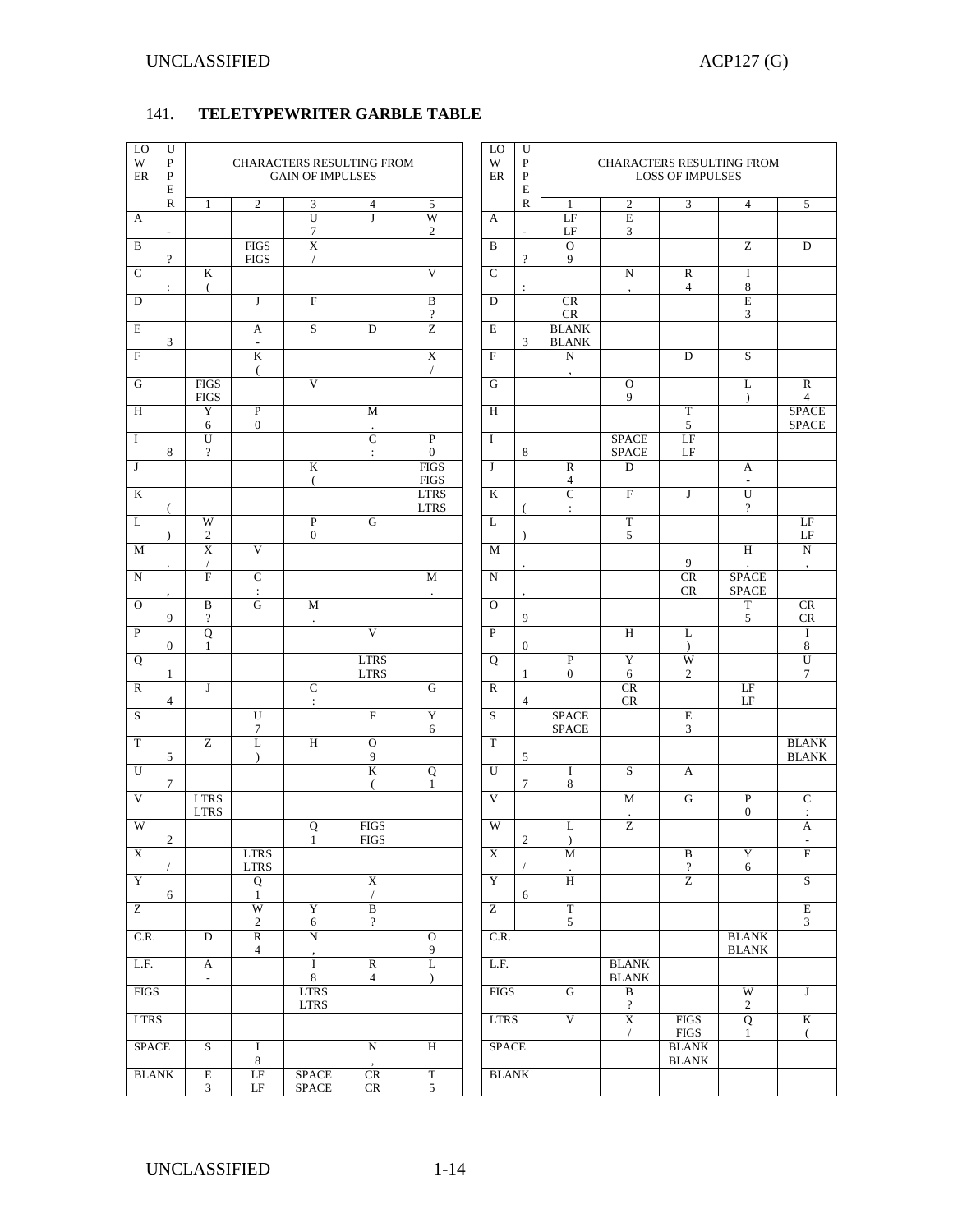#### SECTION VI

#### MESSAGE FORMAT

#### 142. **SCHEMATIC DIAGRAM**

 a A schematic diagram of message format is shown in Annex B. The diagram is not completely self-explanatory; it must be used in conjunction with amplifying instructions and examples contained in the remainder of this publication.

 b. The message format is divided into 16 format lines. All format lines do not necessarily appear in every message. When used, however they shall be in the order indicated in the schematic diagram.

 c. For convenience of reference, the message format is divided into three parts; heading, text and ending. Each part is divided into components. The composition of components is shown in Annex B.

#### 143. **TYPES OF FORMAT**

 Message handled over tape relay networks shall be prepared for transmission in one of three forms: PLAINDRESS, ABBREVIATED PLAINDRESS, or CODRESS.

#### 144. **PLAINDRESS**

 a. A PLAINDRESS message is one in which the originator and addressee designations are indicated externally of the text.

 b. PLAINDRESS messages shall contain all format lines shown in the schematic diagram except those clearly unnecessary, eg, format line 8 when there are no INFO addressees, or not applicable to a particular message under the terms of the explanation column of Annex B (see examples, paragraphs 214, 215 and 216).

#### 145. **ABBREVIATED PLAINDRESS**

 a. An ABBREVIATED PLAINDRESS message is one in which certain components or elements mandatory in normal PLAINDRESS format are omitted for the sake of brevity.

 b. Format lines 1, 2, 3, 11, 12, 13 and 16 are mandatory except for service messages between directly connected stations (see paragraphs 405.b.). When the designations included in format lines 2 and 3 identify the addressee(s) and originator, format lines 6, 7, 8 and 9 are omitted (see example, paragraph 217).

 c. Other format lines not essential to the message at hand may also be omitted for the sake of brevity.

#### 146. **CODRESS**

 a. A CODRESS message is one in which the entire address, ie originator and all addressees, is contained only within the encrypted text. The heading of any CODRESS message contains only the minimum of information which will enable a receiving station to deal properly and expeditiously with the particular transmission.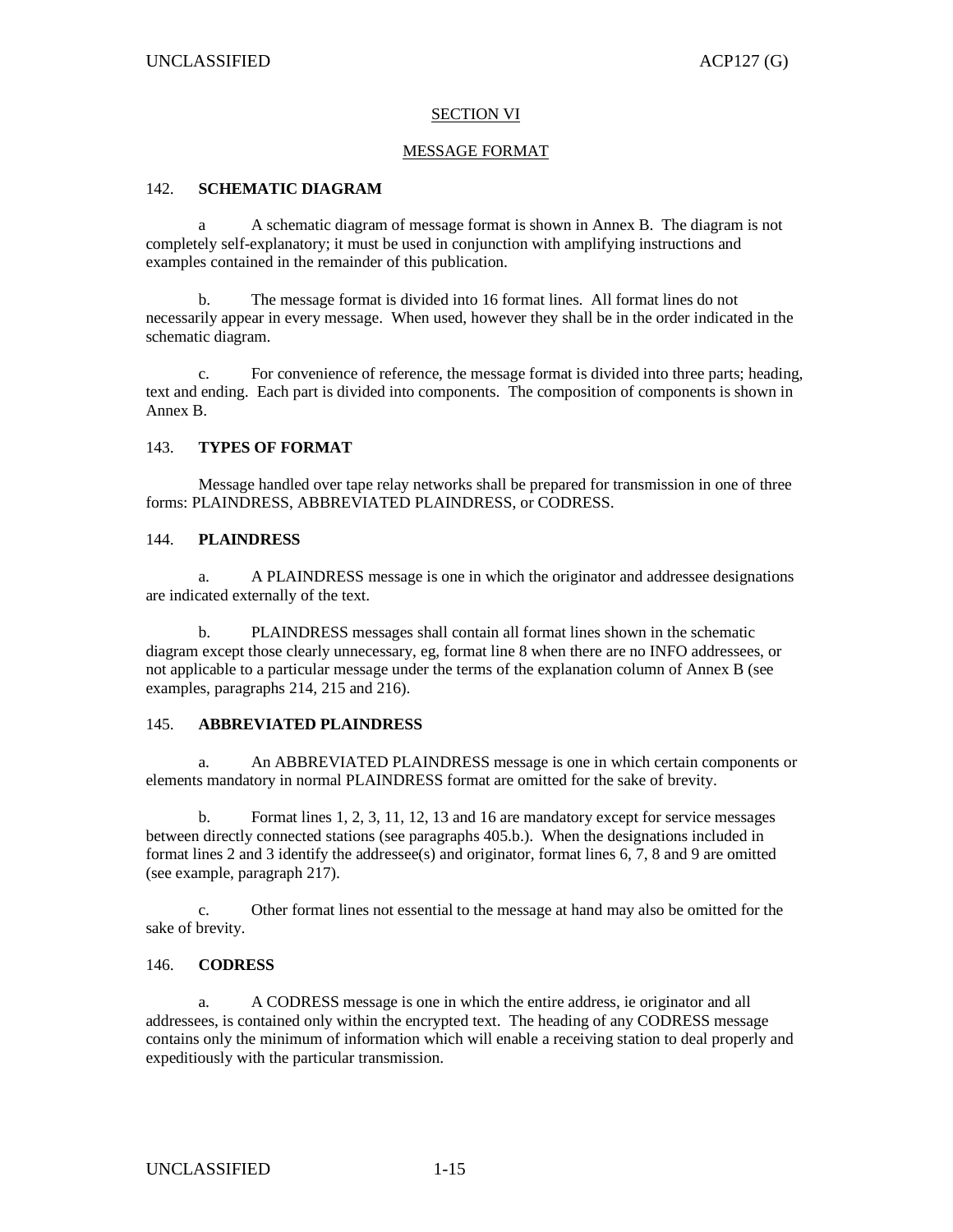b. A CODRESS message contains all the components as shown in the schematic diagram except the address. Also, plain language transmission instructions allowed in PLAINDRESS procedure are prohibited in CODRESS procedure (see example, paragraph 219).

- 147. **SPARE**
- 148. **SPARE**
- 149. **SPARE**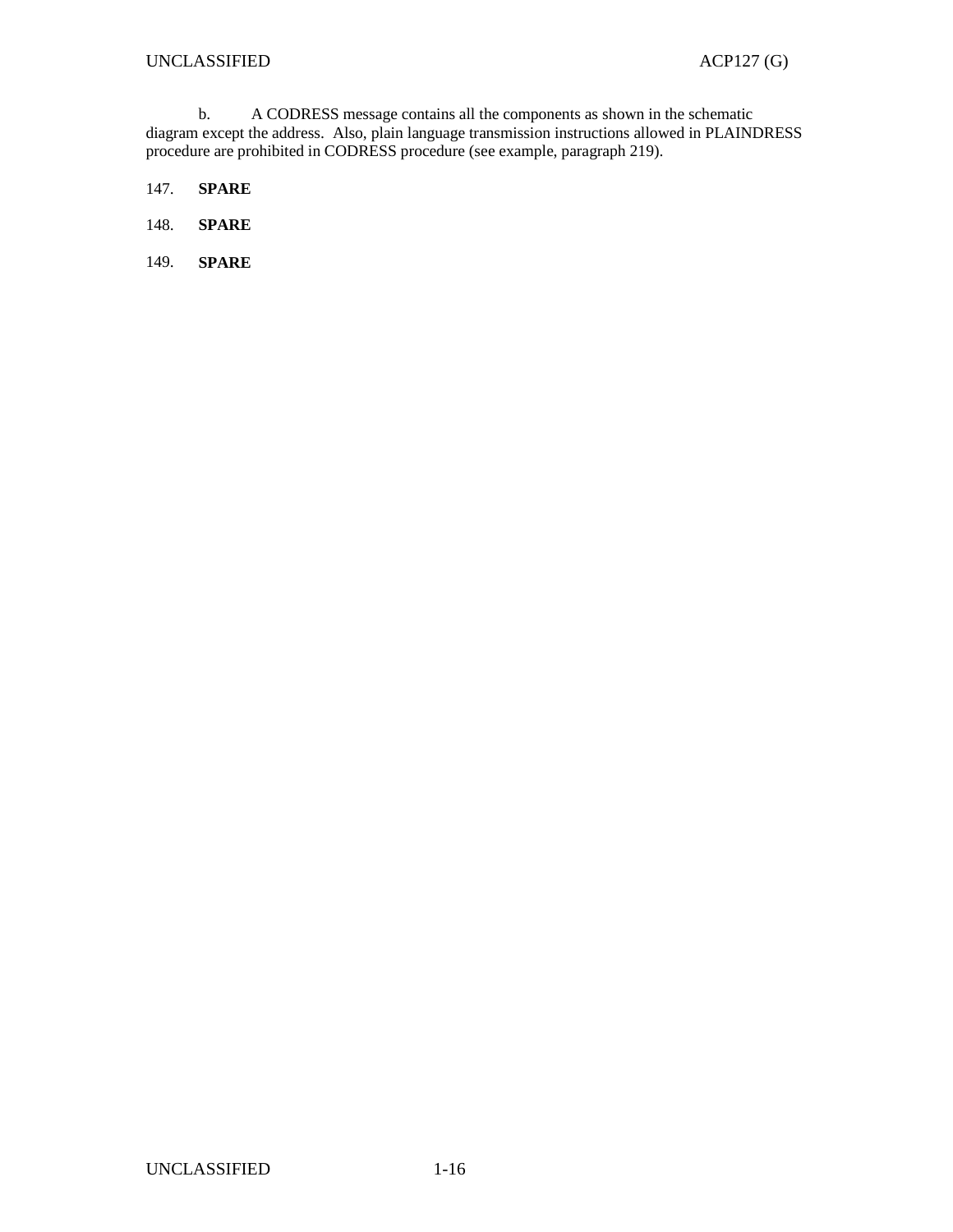#### SECTION VII

#### PRECEDENCE

#### 150. **SIGNIFICANCE**

 a. Precedence designations are employed to indicate the relative order in which messages are to be handled.

 b. Four degrees of precedence are authorized. For communication purposes each has been assigned a distinctive prosign:

|     | Designation      | Prosign |  |  |  |  |  |
|-----|------------------|---------|--|--|--|--|--|
| (1) | <b>FLASH</b>     | Z       |  |  |  |  |  |
| (2) | <b>IMMEDIATE</b> | Ω       |  |  |  |  |  |
| (3) | <b>PRIORITY</b>  | P       |  |  |  |  |  |
| (4) | <b>ROUTINE</b>   | R       |  |  |  |  |  |

#### 151. **COMMUNICATIONS HANDLING**

 a. When messages are prepared for tape relay transmission, the precedence assigned by the originator shall be indicated in the routine line(s) (format lines 1 and 2) and in the preamble (format line 5). In the routing line(s), the precedence prosign will always be repeated; eg RR.

 b. FLASH precedence shall be indicated in the routing line(s) by ZZ immediately preceded by the bell signal (see paragraph  $137.\text{e}$ .(1)) and by Z in the preamble. FLASH messages shall be processed, transmitted and delivered in the order of receipt and ahead of all other messages. If possible, messages of lower precedence shall be interrupted on all circuits involved until handling of a FLASH message is completed<sup>1</sup> Station to station receipts shall be given. (When station to station receipt of FLASH messages is not required, the operating signal ZGC will be inserted in the message transmission instructions (format line 4). This will only be done when specifically authorized by the authority controlling the network/system).

#### EXAMPLE:

| VZCZCFGA242 (5 SPACES) (UU)    | (2CR) (1LF)     |
|--------------------------------|-----------------|
| *(FIGS)JJJJJSSSSS(LTRS)ZZ RFBA | $(2CR)$ $(1LF)$ |
| DE RXDB 2151230                | $(2CR)$ $(1LF)$ |
| ZNR UUUUU                      | $(2CR)$ $(1LF)$ |
| R Z NAA359                     | $(2CR)$ $(1LF)$ |
| <b>NNNN</b>                    | (12LTRS)        |

 c. IMMEDIATE precedence shall be indicated in the routing line(s) by OO, and by O in the preamble. IMMEDIATE messages shall be processed, transmitted and delivered in the order received and ahead of all messages of lower precedence. Processing and transmission of lower

<sup>&</sup>lt;sup>1</sup> In automatic systems where automatic interruption of lower precedence messages is not provided, adequate procedures shall be prescribed to ensure that FLASH messages are not delayed.

<sup>\*</sup> A lower precedence may be authorised by the authority controlling the network/system.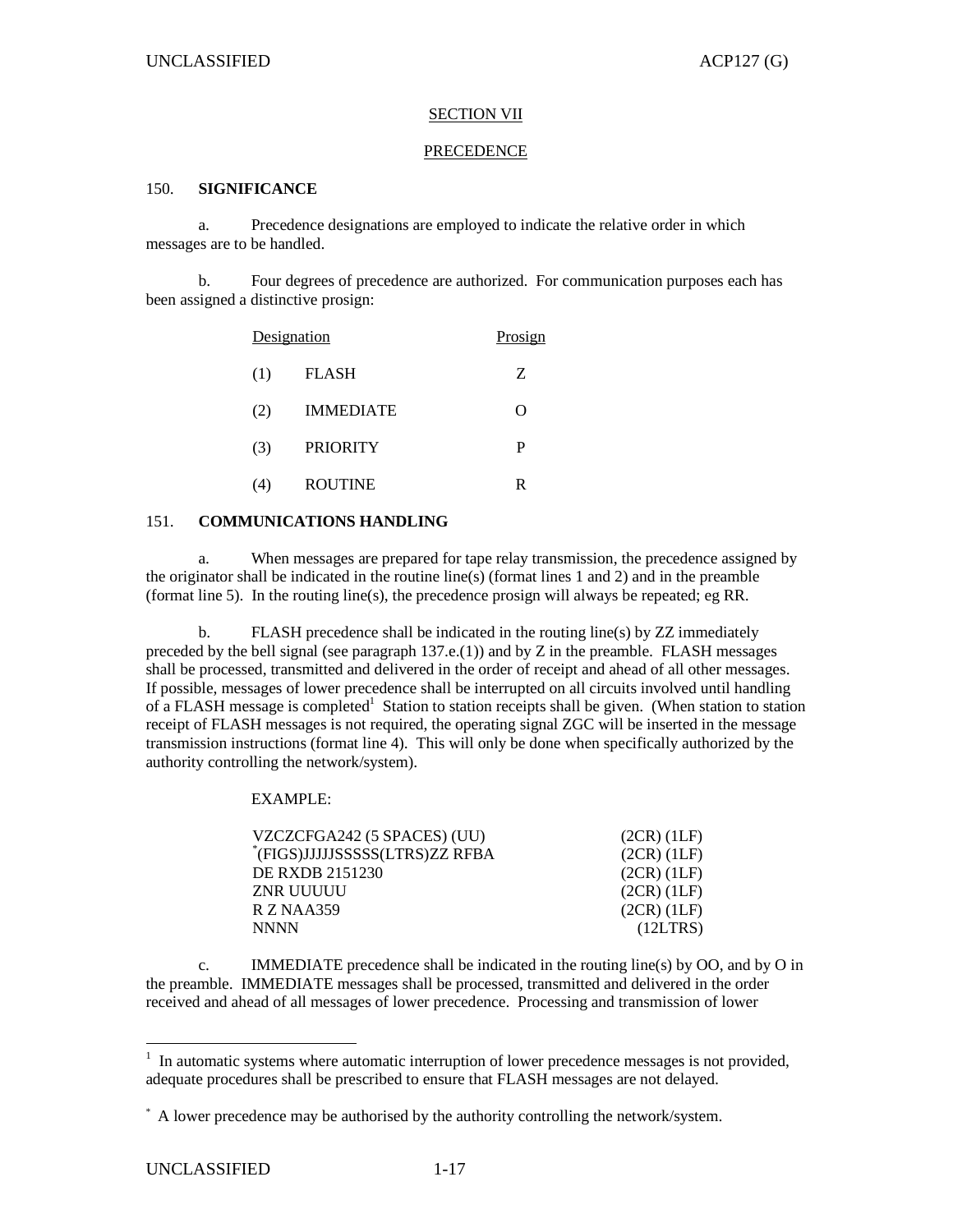precedence messages already in progress shall be interrupted unless interrupting and cancelling the lower precedence transmission will take longer than completing it.

 d. PRIORITY precedence shall be indicated in the routing line(s) by PP and by P in the preamble. PRIORITY messages shall be processed, transmitted and delivered in the order of receipt and ahead of all messages of lower precedence. Processing and transmission of lower precedence messages already in progress shall be interrupted only if extra long.

 e. ROUTINE precedence shall be indicated in the routing line(s) by RR and by R in the preamble. ROUTINE messages shall be processed, transmitted and delivered in the order of receipt and after all messages of higher precedence.

#### 152. **DUAL PRECEDENCE**

 a. Multiple address messages including those addressed even to a single Address Indicating Group (AIG) having both action and information addressees may either be assigned a single precedence in which case it indicates the precedence for all addressees or they may be assigned two precedences, one precedence for all Action addressees and lower precedence for all Information addressees.

 b. When the message originator has indicated dual precedence, only the higher precedence shall appear in format line 1 or 2 of the message prepared for transmission. Both precedences shall be reflected in format line 5.

#### EXAMPLE:

| $(TI)$ (5 SPACES) (2CR) (1LF) |                 |
|-------------------------------|-----------------|
| PP RUWSKT RUWSKTD             | (2CR) (1LF)     |
| DE RUECW 123 01/2355Z         | $(2CR)$ $(1LF)$ |
| ZNR UUUUU                     | $(2CR)$ $(1LF)$ |
| P R 012345Z                   | $(2CR)$ $(1LF)$ |
| etc                           |                 |

 c. When an originating or relay station desires to transmit a dual precedence message separately to all or any one of the Action Addressees, the higher precedence prosign shall be inserted in format line 2 of that transmission.

 d. When an originating or relay station desires to transmit a dual precedence message separately to all or any of the Information Addressees, the lower precedence prosign shall be inserted in format line 2 of that transmission.

 e. When a multiple address message, including one addressed to an AIG, or prepared in CODRESS format is assigned a dual precedence of FLASH and a lower precedence, the originating station shall make separate transmissions, ie one transmission calling the station(s) serving the Action Addressees (FLASH precedence), and the other calling the station(s) serving the Information Addressees (lower precedence), except that only one transmission at the higher precedence is to be made to a station serving both Action and Information Addressees.

 f. When dual precedence is used with the CODRESS messages, the higher precedence only will be shown in the basic routing line but both precedences will be shown in the preamble. In addition, transmission instructions will be inserted in format line 4 to enable relay station(s) having the capability, or refile station(s), to substitute the lower precedence prosign for the higher in the next basic routing line, if applicable. (These instructions will be in the form of the operating signal ZOT followed by the routing indicator(s) or address designation(s) of the communications station(s) and/or addressee(s) by whom the message may be handled at the lower precedence).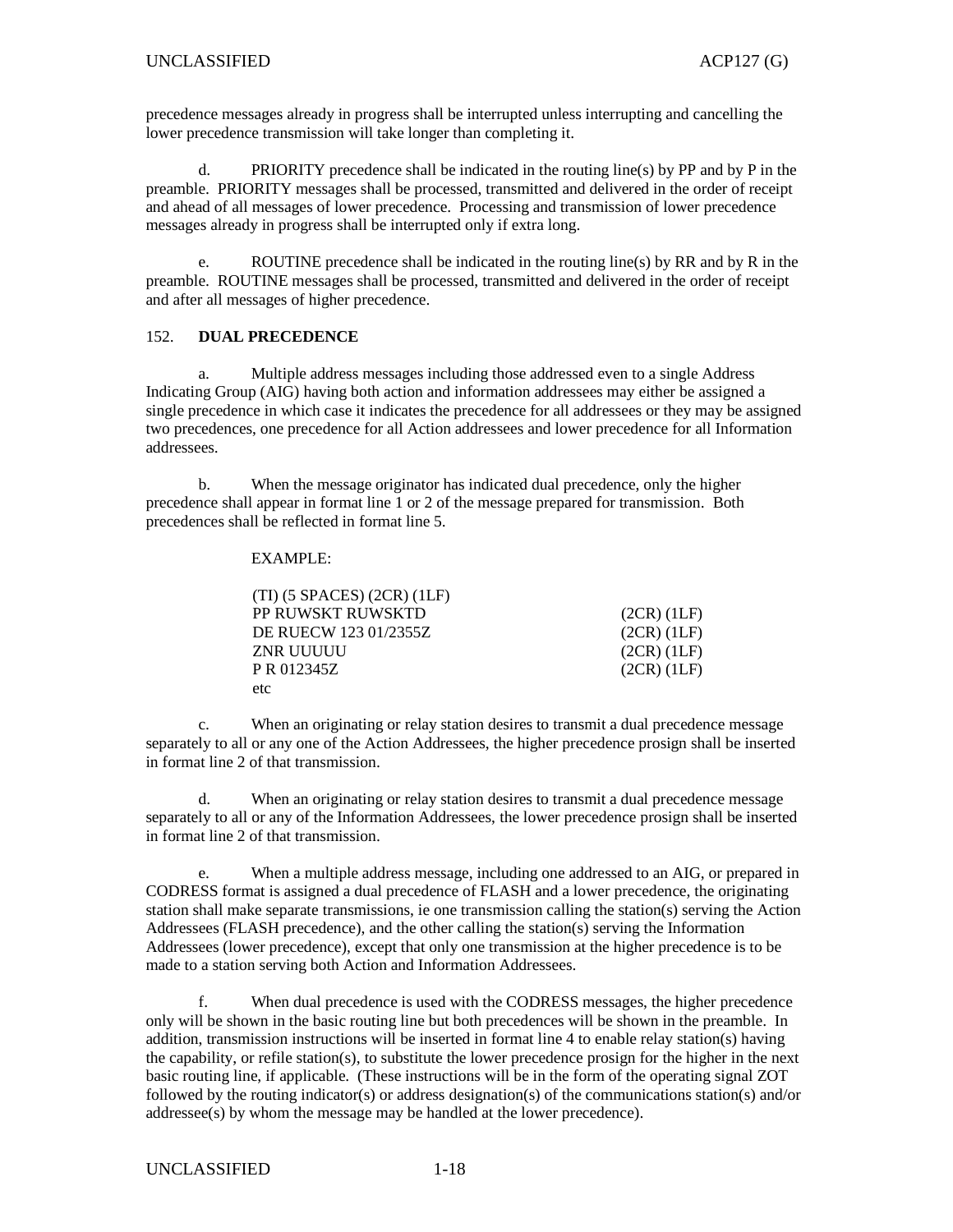**NOTE**: Automatic relay stations and semiautomatic or manual relay stations which process multiple call messages by means of an automatic or semiautomatic routing line segregator do not have the capability to substitute the lower precedence prosign for the higher.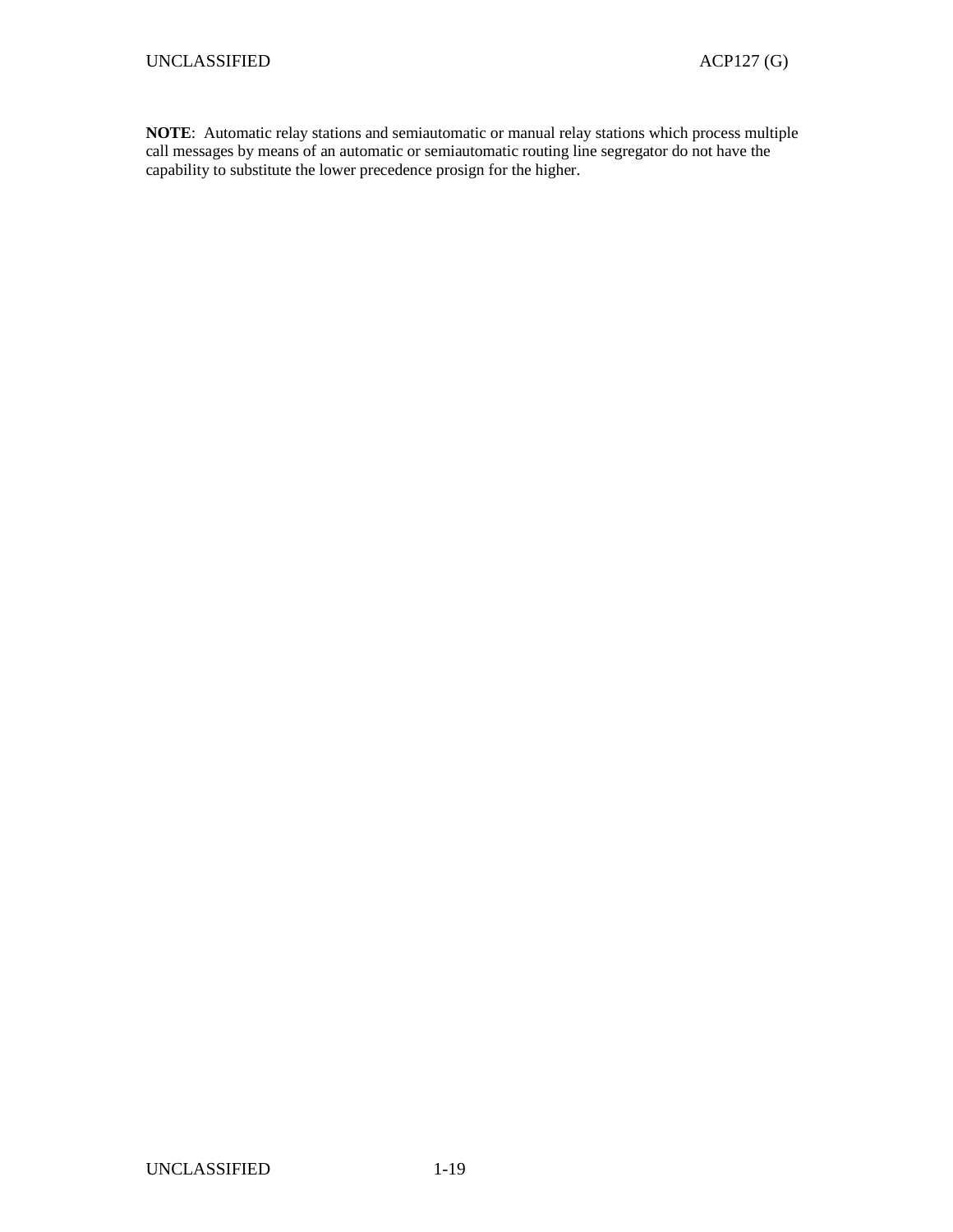#### CHAPTER 2

#### PREPARATION OF MESSAGES FOR TRANSMISSION

#### SECTION 1

#### RULES

#### 201. **GENERAL RULES**

a. Messages shall be prepared for transmission in accordance with the format reflected in Annex B, the message alignment instructions contained in paragraph 128 and the procedures prescribed in succeeding paragraphs of this section.

 b. The text of messages shall be transmitted exactly as written by the originator or as received from the cryptocenter except when:

(1) Alterations have been authorized by the originator.

 (2) It is necessary to substitute abbreviations for punctuation symbols which cannot be transmitted. Abbreviations shall not otherwise be substituted for words or words substituted for abbreviations.

 (3) It is necessary for communications personnel to insert handling information ahead of the orginator's text, e.g., passing instructions.

 (4) The security classification, the abbreviation UNCLAS or the word CLEAR must be inserted at the beginning of the text (see paragraph 209).

 c. All messages prepared for transmission over tape relay networks shall be free of errors or corrected in accordance with paragraph 211, when leaving the originating station. Each communications center shall be responsible for establishing whatever in-station precautions are necessary to ensure compliance with this requirement.

#### 202. **RULES REGARDING TRANSMISSION IDENTIFICATION (TI)**

 a. A TI is required in the heading of each message to provide a means of maintaining continuity of traffic.

 b. Equipment which will automatically send a TI in sequence ahead of each message provides the most satisfactory means of performing this function. When such automatic numbering equipment is not available, the TI is normally prepared in tape form in such a way that a tab containing identification for one transmission may be detached from a roll and transmitted ahead of each message. As a last resort, when necessary, the TI is incorporated into each message as it is being prepared for transmission or transmitted from keyboard at the point of origin.

 c. When sent by automatic numbering devices, the TI shall consist of the following characters in the sequence indicated:

(1) By stations transmitting directly into fully automatic relay stations:

(V) (START OF MESSAGE INDICATOR ZCZC) (3 STATION AND CHANNEL LETTERS) (1 FIGURES SHIFT) (3 NUMERAL CHARACTERS) (1 LETTERS SHIFT)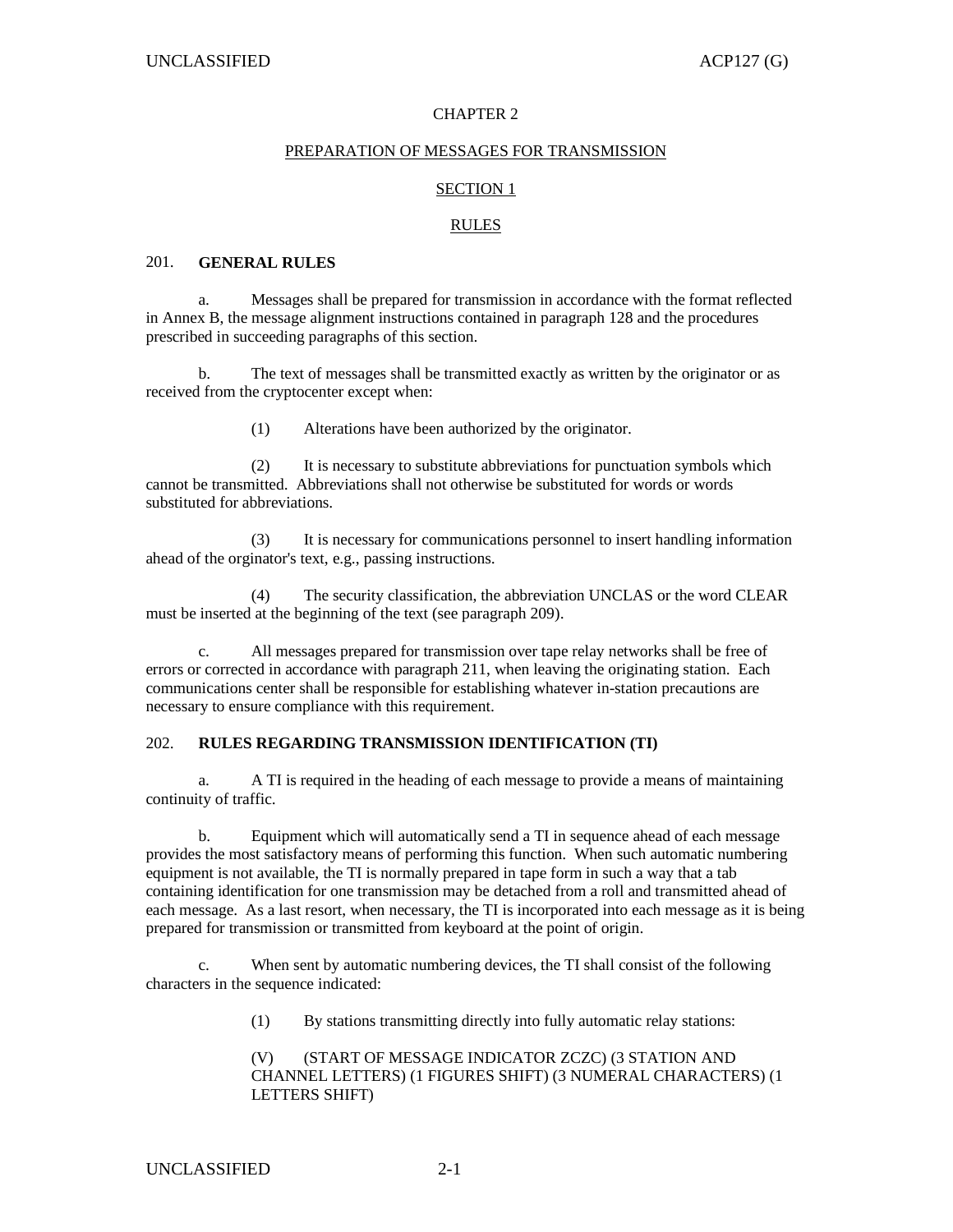(a) Example:

VZCZCABC (FIGS) 027 (LTRS)

(b) Explanations:

 1 The letter V is required to ensure that the first character of intelligence is not lost or garbled.

2 ZCZC is the start of message indicator (see paragraph 128). It must appear once (and only once) in each transmission introduced directly into an automatic relay station.

 3 ABC are the station and channel designator letters of the station marking the transmission (see paragraph 112.a.).

 4 The FIGS shift is operated once to shift the equipment from lower to upper case to receive the channel serial which follows.

5 027 is the channel serial (see paragraph 112.a.).

6 The LTRS shift is operated once to bring the equipment back

to lower case.

(2) By stations transmitting directly into manual or semiautomatic relay stations:

#### (VV) (3 SPACES) (3 STATION AND CHANNEL LETTERS) (1 FIGURE SHIFT) (3 NUMERAL CHARACTERS) (1 LETTERS SHIFT)

(a) Example:

#### VV (3 SPACES) ABC (FIGS) 027 (LTRS)

 (b) Explanation: Same as paragraph 202.c.(1)(b) above except that VV (3 SPACES) are used instead of V to provide machine synchronization. The start of message indicator ZCZC is not used.

 d. TI to be sent by means of a detached number tab ahead of each message (see paragraph 202.b) shall be prepared as indicated in paragraph 202.c.(1) and (2) above, as applicable, except that 8 to 12 LTRS shall follow the channel serial. These LTRS provide the means for detaching a single number tab from the roll without damaging it or the remaining numbers.

 e. When it is necessary to send the TI manually from the point of origin, it shall be transmitted ahead of the functions that are to precede each message (see paragraph 138.a.).

 f. Since alteration of the format for TI prescribed in the above subparagraphs will cause the message involved to be rejected by fully automatic relay equipment, any variation of this component by network supplements should be avoided.

#### 203. **RULES REGARDING SECURITY WARNING**

 a. Many tape relay networks use both approved and non-approved channels. Classified messages are transmitted in clear text over channels approved for classification involved. Such messages must not be transmitted over non-approved channels. To inform operators and provide equipment recognition of messages which may be transmitted over non-approved channels and those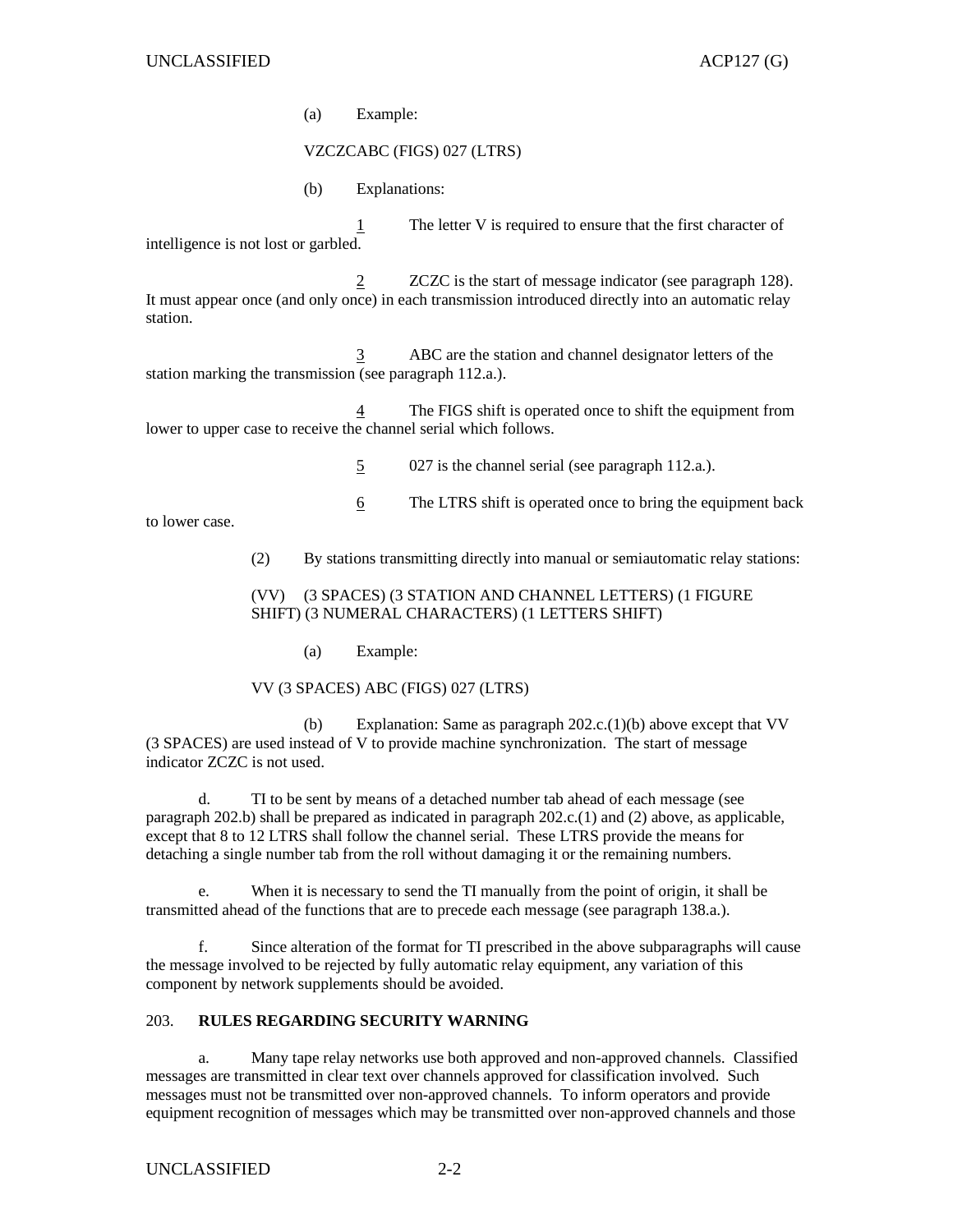which may not, two security warning prosigns, HH and UU (see paragraph 124), and two operating signals, ZNR and ZNY, have been adopted. The operating signals ZNR and ZNY will always be followed by the first letter of the message classification repeated five times, e.g., ZNR UUUUU, ZNY RRRRR, ZNY CCCCC, ZNY SSSSS, or ZNY TTTTT.

 b. In any tape relay network using approved channels, it must be instantly apparent whether a message requires transmission over an approved channel. The following methods are used.

 (1) In some networks, the warning consists of the prosign HH or UU in format line 1. In these networks, the absence of either prosign indicates that the message must be transmitted over approved channels or handled in accordance with the classification shown in the text.

 (2) In other networks, the warning consists of the operating signal ZNR and ZNY (followed by the times as described in 203.a. above) in format line 4. In these networks, the absence of either operating signal indicates that the message must be transmitted over approved channels or be handled in accordance with the classification shown in the text.

 (3) When traffic is transferred from a network employing the method in 203.b.(1) to a network employing the method in 203.b.(2), the operating signal ZNR UUUUU must appear in format line 4 of every unclassified or off-line encrypted message. However, the deletion of the prosign in format line 1 is not necessary.

 (4) When traffic is transferred from a network employing the method in 203.b.(2) to a network employing the method in 203.b.(1), the appropriate security warning prosign shall appear in format line 1, if practicable. However, the absence of a security warning prosign shall indicate that the message be transmitted over approved channels, or be handled in accordance with the operating signal in format line 4 or the classification shown in the text.

 c. The security warning prosign, when used, shall appear in format line 1, following the five spaces and preceding the two carriage returns and one line feed which must appear at the beginning of each message (see paragraphs 138.a. and paragraph 215.a.).

 d. The security warning operating signal, when used, shall appear as the first group in format line 4 (see paragraph 215.a.).

 e. To avoid machine malfunctions, use of letters H or U in TI should be avoided, where practicable.

#### 204. **RULES FOR ROUTING MESSAGES**

 a. Calling and routing in tape relay networks shall be accomplished by use of authorized routing indicators only. The routing indicators used shall be selected from the ACP 117 series and supplements thereto.

 b. In multiple call messages, all routing indicators associated with a single relay station shall be grouped together in format line 2; they shall not be intermingled indiscriminately.

 c. When two or more addressees of a message are to be served by a single station, or if a particular addressee, is listed in more than one address indicating group used, the routing indicator of that station shall appear only once in format line 2 irrespective of the number of times it appears in format lines 7 and/or 8 (see paragraph 215.a.).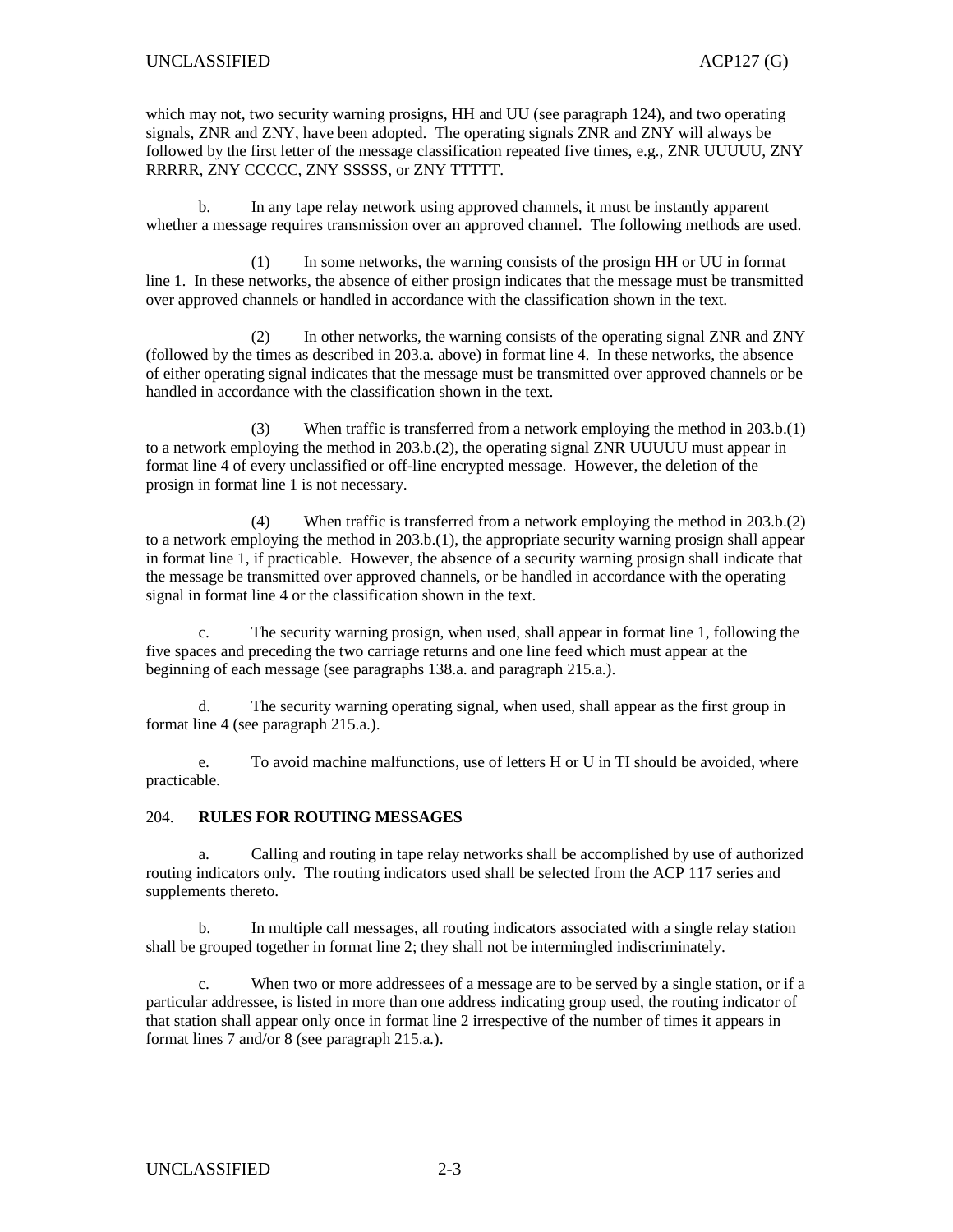#### 205. **RULES REGARDING USE OF ADDRESS DESIGNATIONS**

 a. Plain language designations, routing indicators, call signs or address groups may be used in message headings to indicate originators and addressees. However, plain language address designators shall not be used in conjunction with call signs or address groups in the address component of any message.

 b. Collective address designators other than Address Indicating Groups (AIGs), e.g., general message address designators, collective call signs, etc. shall be treated as follows:

 (1) In PLAINDRESS messages, the designation of the originator shall appear in format line 6, the collective address designator(s) in format line 7 and/or 8, and exempted addressees, if any, in format line 9. Action or information addressees not included in the collective address designator shall be in format line 7 or 8, as appropriate (see paragraph 221).

 (2) In CODRESS messages, the address component (see Annex B) is encrypted in the text. The collective address designator(s) and exempted addressee(s), if any, may appear in the external heading (format line 4), but to avoid defeating the purpose of CODRESS, they should not be placed in format line 4 unless essential.

c. AIGs shall be treated as follows:

(1) In PLAINDRESS messages:

 (a) When an AIG which denotes the originator and all addressees is used as the address designator, it shall be in format line 7 (see paragraph 222.a.).

 (b) Format line 6 shall be used only if the AIG composition does not include an originator, if the originator of the message being processed is other than that included in the AIG composition, or if there are additional addressees (see paragraph 222.c).

 (c) When a message is addressed to an authority(ies) not included in the AIG selected, the additional addressee(s) shall be included in format lines 7 and/or 8, as appropriate (see paragraph 222.c.).

 (d) When an AIG is used by other than the permanently listed originator, and the permanently listed originator is an addressee of the message in question, the permanently listed originator shall be listed as an additional addressee in format line 7 or 8, as appropriate.

 (e) Addressees exempted from an AIG shall be included in format line 9 (see paragraph 222.c.).

(2) In CODRESS messages:

 (a) The address group representing the AIG, additional addressee(s) and/or exempted addressees shall appear in format line 4 only one or more of the stations called in format line 2 is required to pass the message in its encrypted form.

 (b) The address designator used in the encrypted text shall be the AIG number rather than the address group representing the AIG. Additional and/or exempted addressees, if any, shall be indicated in the text by use of plain language designators.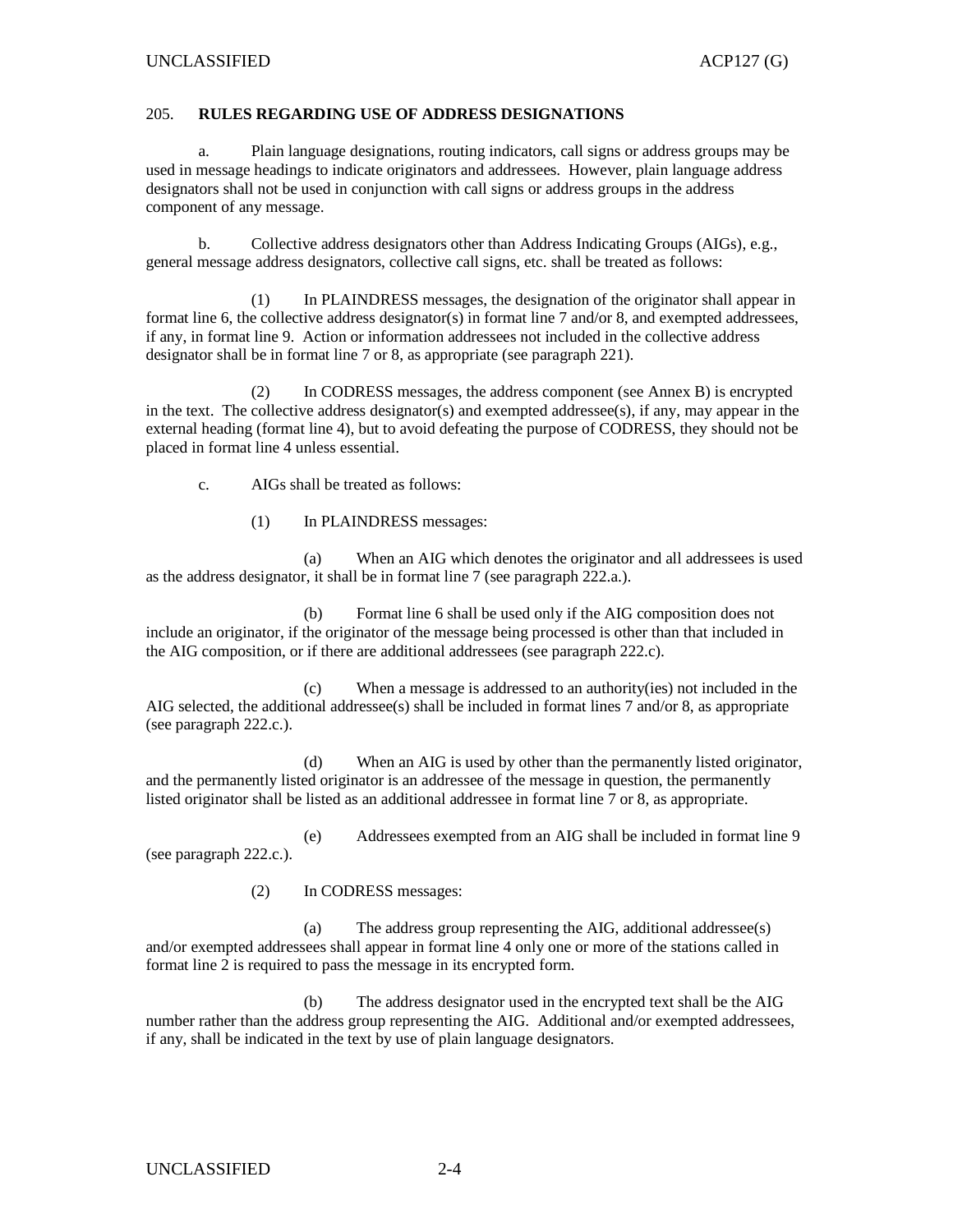#### 206. **RULES FOR INDICATING DELIVERY RESPONSIBILITY**

 a. In multiple address or book messages, delivery responsibility of the station called in format line 2 shall be determined by:

 (1) Inclusion of the routing indicator of the station responsible for delivery preceding each address designation in format lines 7 and/or 8 (see paragraph 215). (This rule is not applicable when a collective address designator is used (see paragraph 22.b.).

(2) Predetermined delivery responsibility.

 (3) Specific transmission instructions in format line 4 (see paragraph 219.a.). In these instances, any station responsible for transmission and/or delivery as indicated in format line 4 is also responsible for any delivery required under the provisions of paragraphs 206.a.(1) and (2). Specific transmission instructions in format line 4 shall be used only when such instructions are essential.

 b. When delivery to an addressee of a multiple address message has been accomplished prior to introducing the message into a tape relay network, the station preparing the message for original transmission shall indicate such delivery by inserting the operating signal ZEN preceding the designation of that addressee (see paragraph 215.a.).

 c. Book messages (see paragraph 216) shall be processed in the same manner as multiple address messages except that:

 (1) Addressees of book messages to whom delivery has been effected prior to introducing the message into tape relay networks, or who have been protected by separate transmissions, need not be included in the message heading.

 (2) The operating signal ZEX shall be inserted in format line 5 following the date-time group.

 d. Paragraph 206.a.(1) shall apply to all joint or combined multiple address and book messages (see explanation column of format lines 7 and 8, Annex B).

 e. If a particular addressee is listed in more than one address indicating group used, precaution must be taken to prevent duplicate delivery.

#### 207. **RULES REGARDING CODRESS MESSAGES**

 a. Except when the routing and/or transmission is accomplished by the cryptocenter, such encrypted version of a CODRESS message is presented to the communications center showing externally, or having attached, an indication of the addressee(s) or the address designator(s) to whom that version must be transmitted.

 b. Some multiple call versions may require more than one transmission, depending upon the communication facilities available for routing messages to the various address designators involved. In such cases, the communications center shall prepare a separate heading for each transmission required. The external procedure component of each transmission shall contain only those routing indicators, call signs or address groups necessary to ensure delivery to those addressees who are to receive the message as a result of that particular transmission (see paragraph 220).

 c. Transmission instructions (format line 4) shall be used in the heading of CODRESS messages when the station(s) whose designation(s) appears in format line 2 is to deliver or refile the message without decrypting it. When such a station is responsible for decrypting, as well as refiling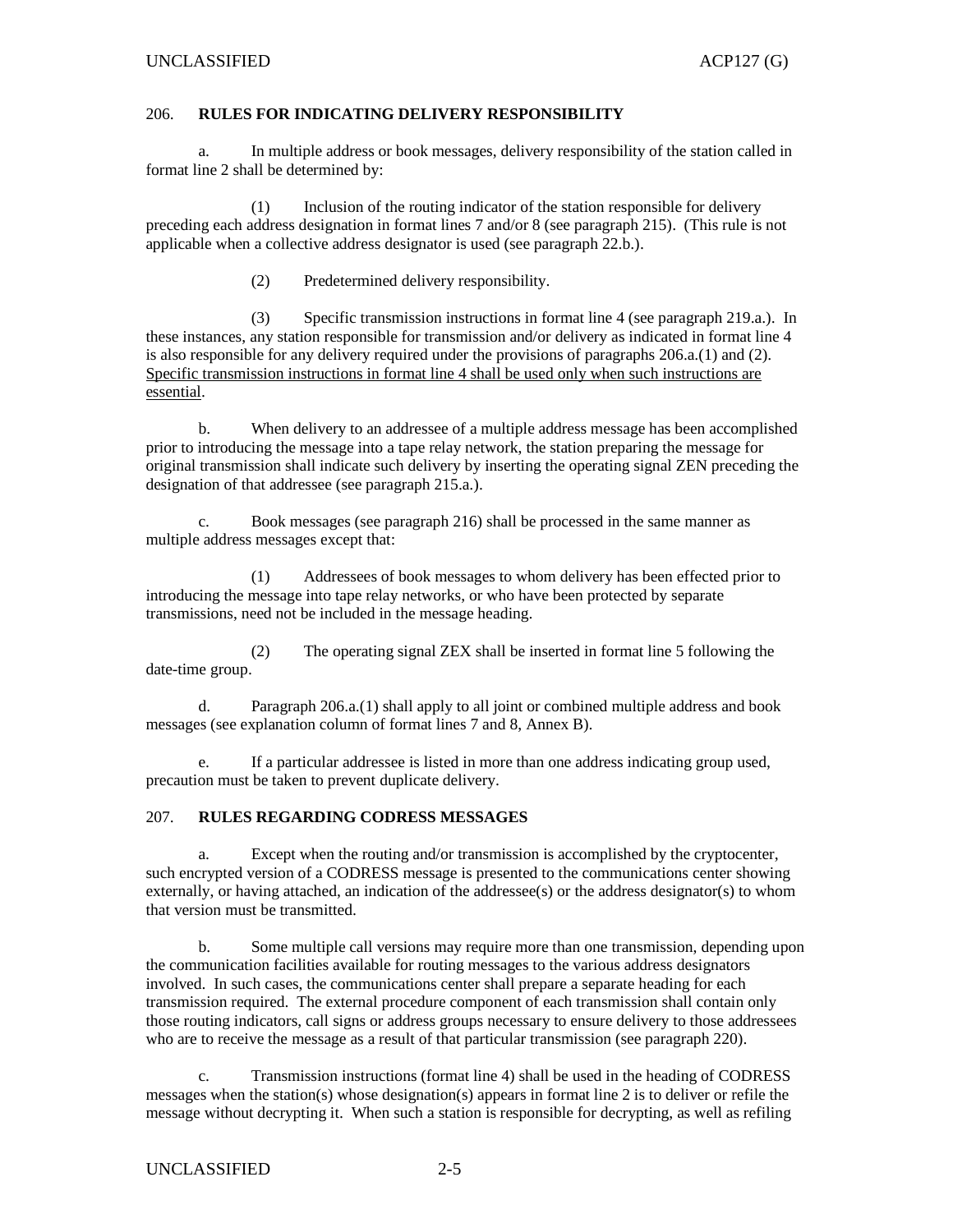or delivery, its designator shall also appear following the prosign T in format line 4 (see paragraph 219.a.).

d. For use of dual precedence with CODRESS messages, see paragraph 152.e.

#### 208. **RULES REGARDING LONG MESSAGES**

 To facilitate reproduction of incoming messages by distribution centers, all messages exceeding a total of 20 lines of heading and text, beginning with format line 5, will be divided into pages for transmission.

a. Each page will consist of not more than 20 lines.

 b. The first part shall begin with format line 5 of the message heading and continue for a total of 20 lines, including succeeding lines of the heading.

 c. Second and succeeding pages shall be identified by the page number, the routing indicator of the station of origin and the station serial number. When message text is transmitted in plain language the security classification or the abbreviation UNCLAS shall also be included as part of the page identification of second and succeeding pages. Page identification shall appear on a separate line, and shall not be included in the line count as in 208.b. (see paragraph 223.a.).

d. Machine functions used between pages shall be 2 CR and 4 LF.

 e. The number of pages of message text in any transmission shall not exceed five; a page consisting of part heading and part text shall not count as a textual page. Messages which exceed five pages of message text shall be divided into transmission sections.

 (1) At a convenient point on the last permissible page of a transmission section, the originator's text shall be separated. This normally will be at the end of a sentence or cryptopart.

 (2) Each section shall be numbered, and the section number shall be inserted in plain language at the beginning of the text, following the classification or abbreviation UNCLAS and special handling designations, if used by the originator. For example, when a message is divided into two sections, the first section shall be identified as SECTION 1 OF 2, and the second section as FINAL SECTION OF 2.

 (3) In long encrypted messages, when a transmission section commences with a new cryptopart, the designation of the cryptopart shall follow the designation of the transmission section.

 f. Each section shall bear a separate station serial number, but the same date-time group and filing time shall be used on all sections.

 g. If a numerical group count must be indicated in format line 10, it shall indicate the number of groups in the section being transmitted, not the number in the complete message. Transmission section and page identification shall not be included in the group count. The cryptopart identification shall be included.

#### 209. **RULES REGARDING PLAIN LANGUAGE TRANSMISSION OF MESSAGES**

 a. When messages classified RESTRICTED or above are to be transmitted in plain language over approved channels (including those made secure by on-line devices), the security classification shall appear as the first word of the text. Each letter of the security classification shall be separated by a space; e.g.,  $C$  O N F I D E N T I A L (see paragraph 223).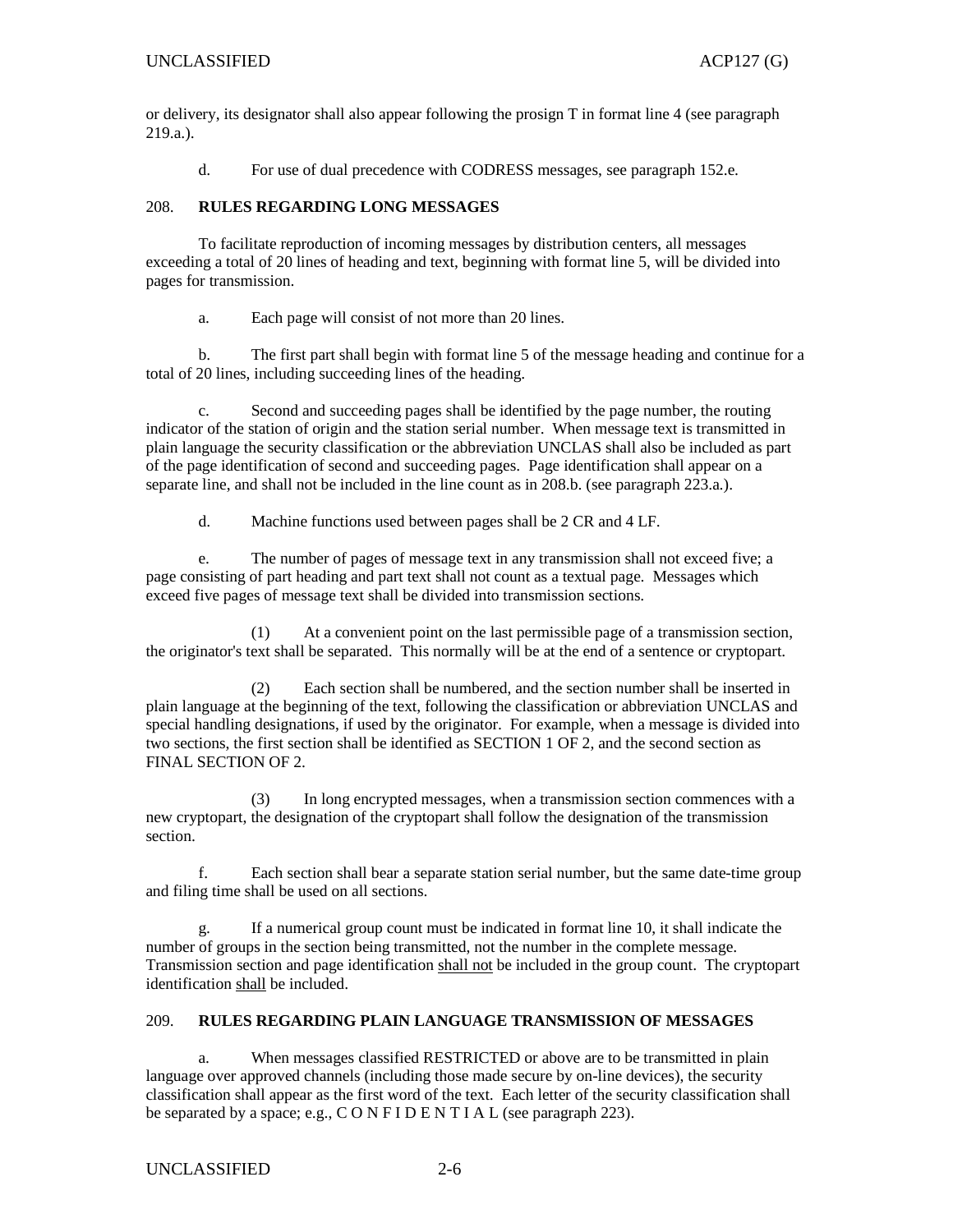b. The rule stated in 209.a. above does not apply to classified messages transmitted "in the clear" over non-approved channels by authority of the originator (see ACP 121 series). In such instances, the word CLEAR will be substituted for the classification.

 c. When a message is marked UNCLASSIFIED by the originator, the abbreviation UNCLAS shall appear as the first word of the text. If the message is not specifically designated as being either classified or unclassified, its status must be determined from the originator.

#### 210. **RULES REGARDING TABULATED MESSAGES**

 a. When the text of a message received for transmission is in tabulated form, it shall be transmitted in tabulated form. In some instances, however, the heading of columns require more space than the data shown in the column. In such cases, to permit the tabular format to be retained, the column heading should be arranged on several lines rather than on one line. The first column of data shall be as close to the lefthand margin as possible with minimum spacing between subsequent columns in order to reduce transmission time.

b. Messages which must be encrypted in countable group systems cannot be tabulated.

c. For an example of a tabulated message, see paragraph 224.

#### 211. **RULES REGARDING CORRECTION OF ERRORS**

a. Errors made during TAPE PREPARATION.

 (1) Errors made in format lines 1, 2, 3 or 4 shall not be corrected; the incorrect tape shall be discarded and a new tape prepared (see paragraph 218.a.).

 (2) Except as noted below, errors made in other than format lines 1, 2, 3 or 4 shall be corrected by back-spacing the tape and obliterating the error by use of the (LTRS) key.

 (3) Errors made in the security classification shall be corrected by back-spacing and obliterating the entire security classification. When back-spacing facilities do not exist, the errored tape shall be discarded and a new tape prepared.

 (4) Errors made in the end of message functions shall be corrected by backspacing and obliterating the entire end of message functions. When back-spacing facilities do not exist, the error prosign shall be made and the entire end of message functions repeated.

b. Errors made during KEYBOARD TRANSMISSION.

 (1) Errors made in the message heading, or in the security classification when appearing as the first word of text, shall not be corrected. The incorrect transmission shall be cancelled by transmitting the error prosign followed by the end of transmission prosign (see paragraph 133), and the normal end of message functions. Transmission of the message shall then recommence (see paragraph  $424.b.(1)$ ).

 (2) When an error is detected during original transmission of the message text, the operator shall, except in the instances noted below, correct the error by transmitting the error prosign (see paragraph 133) after the error. Transmission shall then be resumed by repeating the last correctly transmitted word or group and continuing with the message text (see paragraph 215.a.).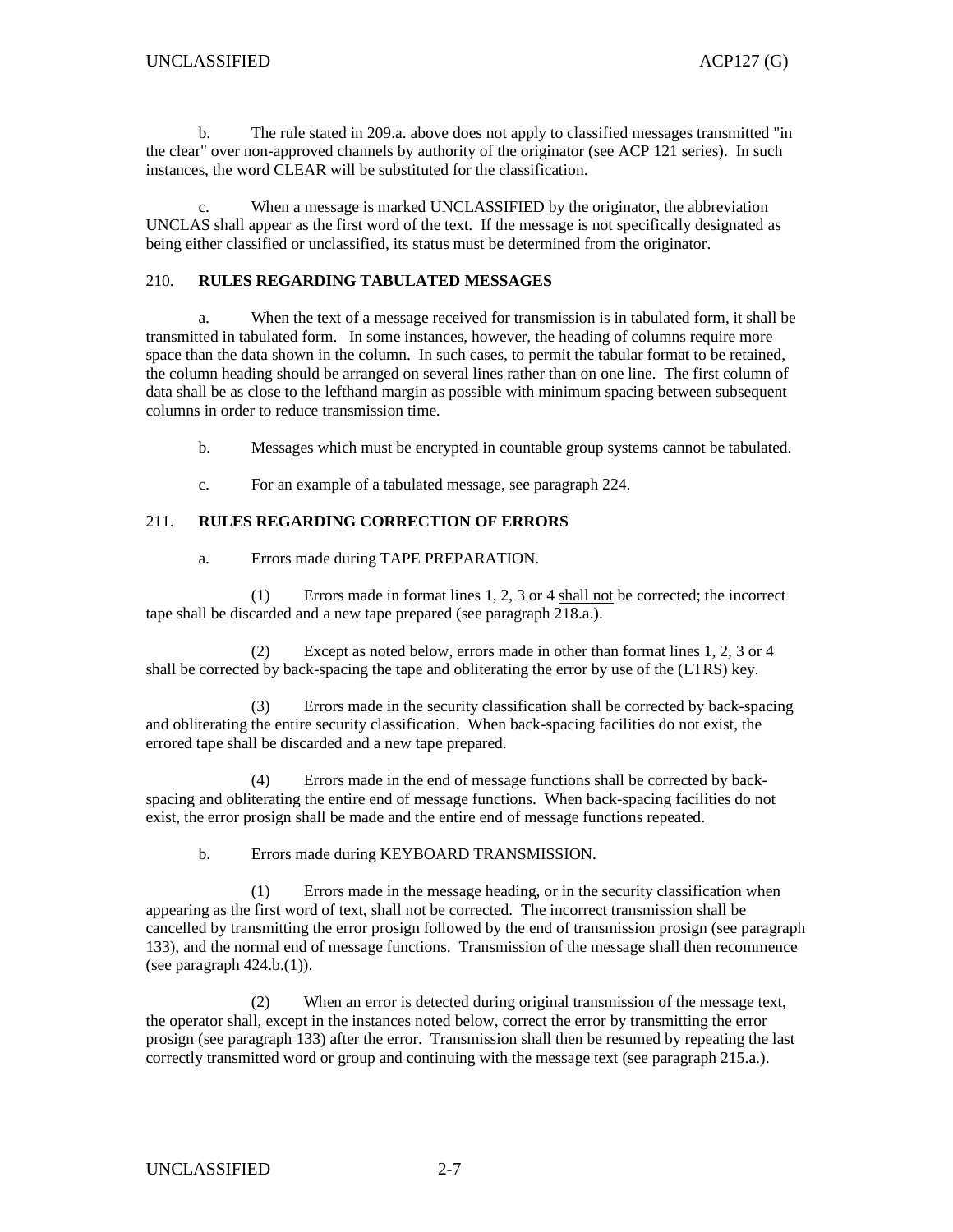(3) When an error is detected in the end of message functions, the operator shall correct the error by transmitting the error prosign after the error and shall retransmit the entire end of message functions.

c. Errors made in single page messages.

 (1) Errors made in message headings and security classification when appearing as the first word of text shall not be corrected (paragraph 211.b(1) applies.

 (2) If an error is detected in the text after a considerable portion has been transmitted, it shall be corrected in format line 15. Such corrections shall be preceded by the correction prosign C and identifying data as required (see paragraphs 219.a. and 222.a.).

d. Errors made in the text of multiple page messages.

 (1) Errors may be corrected in the manner outlined in 211.c.(2). The correction should be made following the last line of text of the page in which the error appears. Such corrections shall be separated from the last line of text by (2CR) and (ILF), and shall be followed by the end of page sequence4 (2CR) and (4LF) (see paragraph 223.a(1)).

 (2) If an error on one page is not detected prior to starting another page, it may be corrected at the end of the message by making reference to the page number, as well as other identifying data required (see paragraph 223.a.(1)).

212. **SPARE**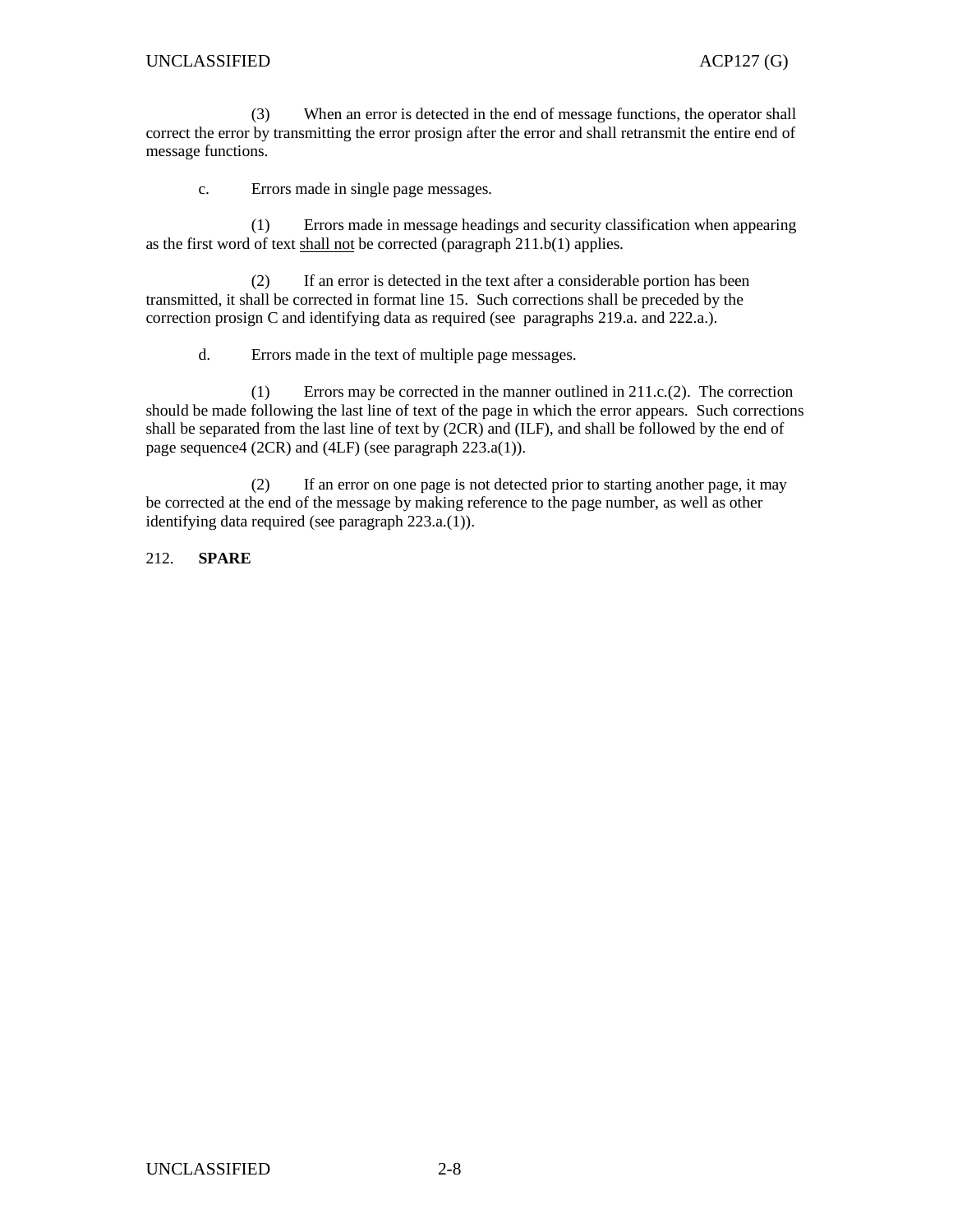### SECTION II

### EXAMPLES

# 213. **GENERAL**

 a. Insofar as possible, routing indicators used in the examples in this section are those used in Annex A, Routing Diagram. Where portions of networks shown in Annex A are not of sufficient magnitude to include as many stations of a network as were required to present a satisfactory example, additional routing indicators have been injected.

 b. All examples include TI to show its relationship in message format. This practice would occur in message preparation only when necessary to manually perforate or transmit channel numbers ahead of each message at the point of origin. If TI is transmitted automatically (see paragraphs 202.b. and 202.c), or by means of tabs (see paragraphs 202.b. and 202.d.), each transmission shall begin with 5 SPACES, the appropriate security warning prosign (if used) 2 CR and 1LF (see paragraph 138.a.).

#### 214. **EXAMPLE OF PLAINDRESS SINGLE CALL, SINGLE ADDRESS MESSAGE**

- FORMAT LINE CONTENTS END OF LINE **FUNCTIONS** 1 VV (3 SPACES) PCB111(5 SPACES)UU (2CR)(1LF) 2 RR RCWNDB (2CR)(1LF) 3 DE RCCIC 134 02/0009Z (2CR)(1LF) 5 R 012345Z APR (2CR)(1LF) 6 FM CANAVHED (2CR)(1LF) 7 TO NAVAL RESERVE DIV WINNIPEG (2CR)(1LF) 11 BT (2CR)(1LF) 12 UNCLAS FOR SHIPPING DEPARTMENT FROM PROCUREMENT LIAISON SECTION YOUR 291318Z MAR PD ADVISE WHEN MATERIAL LISTED MY 160322Z MAR WILL BE READY FOR SHIPMENT (2CR)(1LF) (2CR)(1LF) (2CR)(1LF) (2CR)(1LF) (2CR)(1LF) 13 BT (2CR)(8LF) 16 NNNN (12LTRS)
- b. Explanation:

a. Example:

 (1) Basic explanation of each of the above format lines is contained in the Schematic Diagram of Message Format (Annex B), and will be reiterated here.

 (2) Format line 1 shows the TI, security warning prosign and start of message functions. TI shall be manually inserted at the called station only when automatic number equipment is not available (see paragraph 202.b. and 202.e.).

- (3) Format line 4 is not required in this instance.
- (4) Format line 8 is not required since the message is single address.
- (5) Format line 9 is not required because there are no exempted addressees.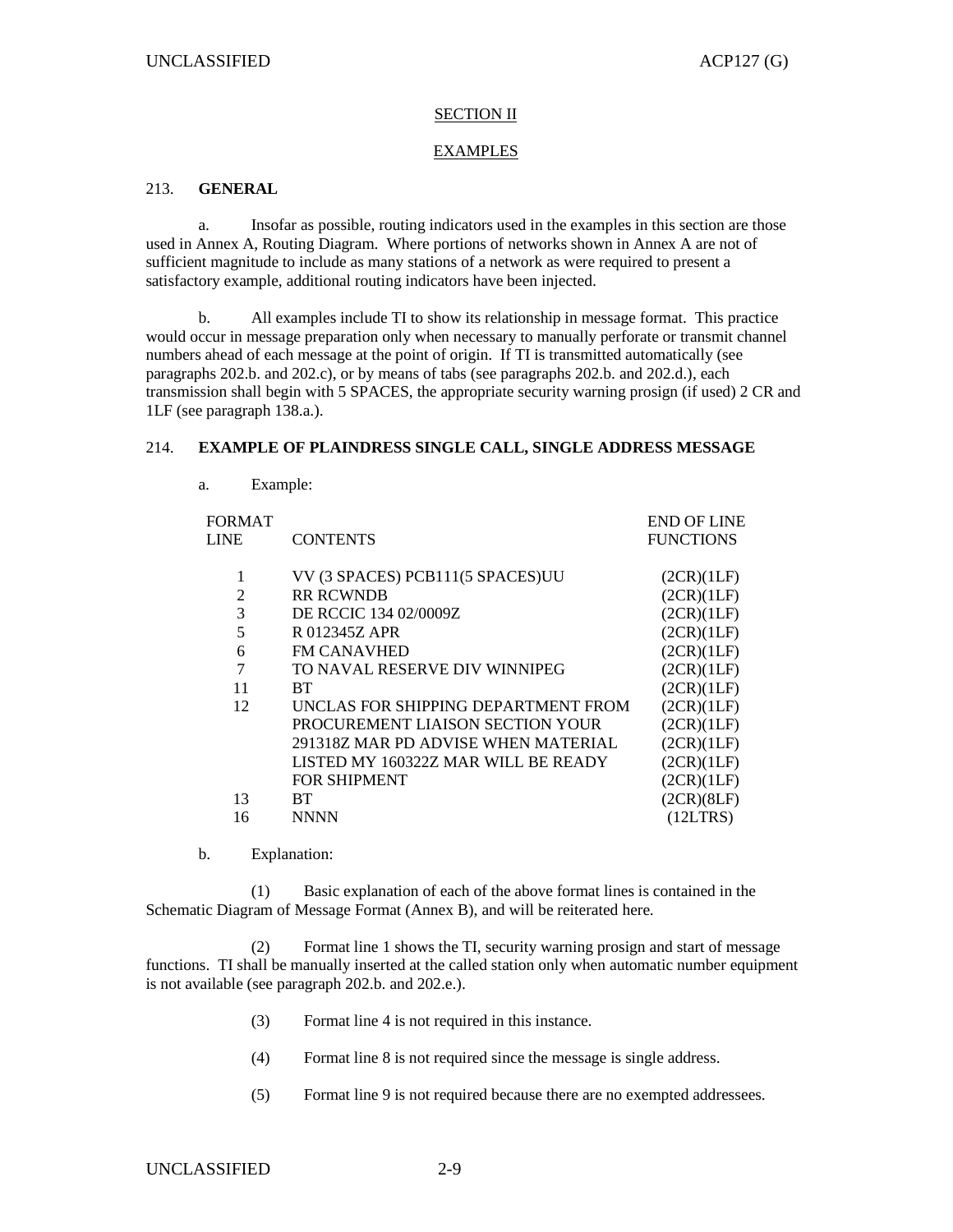END OF LINE  $E$ UNCTIONS

- (6) Format line 10 is not required in this instance.
- (7) Format line 14 is not used in tape relay operation.
- (8) Format line 15 is not used in this example since no errors were made.

#### 215. **EXAMPLE OF PLAINDRESS MULTIPLE CALL, MULTIPLE ADDRESS MESSAGE**

a. Example:

FORMAT

| <b>LINE</b>    | <b>CONTENTS</b>                     | <b>FUNCTIONS</b> |
|----------------|-------------------------------------|------------------|
| 1              | VV (3 SPACES) BDA164(5 SPACES)      | (2CR)(1LF)       |
| $\overline{2}$ | <b>RR RUEPDA RFFWBG</b>             | (2CR)(1LF)       |
| 3              | DE RXFPSA 105 17/2207Z              | (2CR)(1LF)       |
| $\overline{4}$ | ZNR UUUUU                           | (2CR)(1LF)       |
| 5              | R 172133Z MAR 1971                  | (2CR)(1LF)       |
| 6              | <b>FM SACEUR</b>                    | (2CR)(1LF)       |
| 7              | TO RUEDA/SGN WASHDC                 | (2CR)(1LF)       |
| 8              | <b>INFO RUEPDA/US SECDEF WASHDC</b> | (2CR)(1LF)       |
|                | RFFWGB/MOD FRANCE                   | (2CR)(1LF)       |
|                | ZEN/CHMN EMCCC PARIS                | (2CR)(1LF)       |
| 10             | <b>ACEX</b>                         | (2CR)(1LF)       |
| 11             | <b>BT</b>                           | (2CR)(1LF)       |
| 12             | UNCLAS SH30151 REP STASEC 6020 INFR | (2CR)(1LF)       |
|                | E E E E E E E E 6020 INFORMATION    | (2CR)(1LF)       |
|                | REQUESTED WILL BE FORWARDED BY 31   | (2CR)(1LF)       |
|                | AIIG                                | (2CR)(1LF)       |
| 13             | BT                                  | (2CR)(8LF)       |
| 16             | <b>NNNN</b>                         | (12LTRS)         |

- b. Explanation:
	- (1) Basically same as for example contained in paragraph 214.
- (2) Format line 4 is used in this instance to provide the security warning (see paragraph 203).
	- (3) Format line 10 shows the accounting symbol used by SACEUR when

required.

## 216. **EXAMPLE OF PLAINDRESS BOOK MESSAGE (SEE PARAGRAPH 206.C.)**

- a. Message address as submitted by originator:
- FROM: CANGB WASHDC
- TO: TAG STATE OF TEXAS AUSTIN TX

TAG STATE OF ARIZONA TUCSON AZ

TAG STATE OF OKLAHOMA OKLAHOMA CITY OK

TAG STATE OF VIRGINIA RICHMOND VA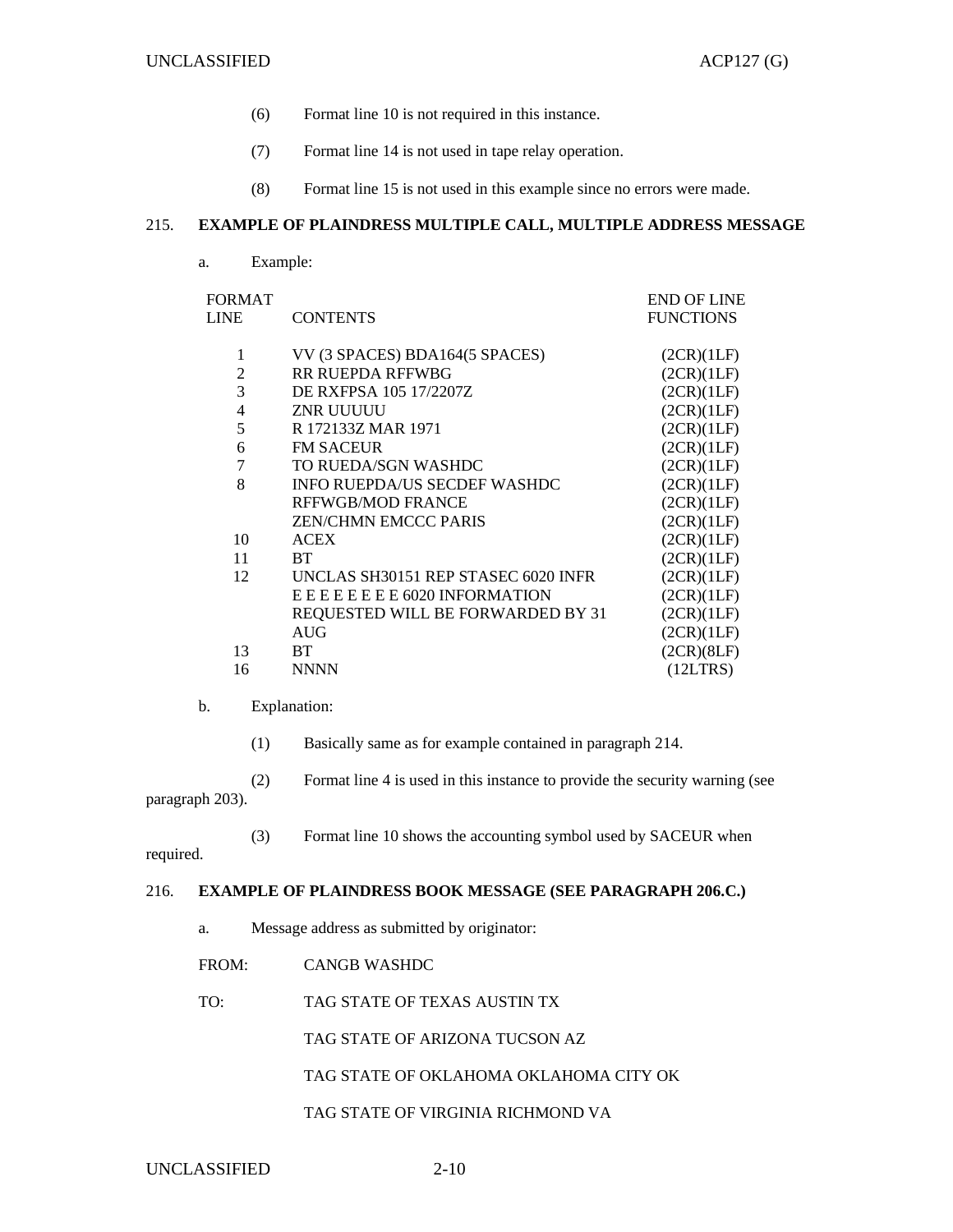## PRECEDENCE: ROUTINE BOOK MESSAGE

 b. RUEAHQ, the communication/signal center to which the message is submitted by the originator, files the message commercially to TAG STATE OF VA and prepares a transmission for tape relay to the other 3 addressees. The fact that TAG STATE OF VIRGINIA was an addressee is not indicated in the tape relay version:

| <b>FORMAT</b> |                        | <b>END OF LINE</b> |
|---------------|------------------------|--------------------|
| <b>LINE</b>   | <b>CONTENTS</b>        | <b>FUNCTIONS</b>   |
|               |                        |                    |
|               | $(TI)$ (5 SPACES)      | (2CR)(1LF)         |
| 2             | RR RUWGBS RUWGCU       | (2CR)(1LF)         |
| 3             | DE RUEAHQ 167C 0461425 | (2CR)(1LF)         |
| 4             | ZNR UUUUU              | (2CR)(1LF)         |
| 5             | R 151413Z MAR 1971 ZEX | (2CR)(1LF)         |
| 6             | <b>FM CANGB WASHDC</b> | (2CR)(1LF)         |
| 7             | TO RUWGBS/TAG TX       | (2CR)(1LF)         |
|               | RUWGCU/TAG AZ          | (2CR)(1LF)         |
|               | RUWGCU/TAG OK          | (2CR)(1LF)         |
|               | Etc                    |                    |

 c. Upon receipt of the above transmission at RUWGCU, the message requires commercial refile to the addressees to be protected by that station. When refiled commercially, all address designations except the one for whom the specific commercial transmission is intended are eliminated.

# 217. **EXAMPLE OF AN ABBREVIATED PLAINDRESS MESSAGE (SEE PARAGRAPH 145)**

|      | <b>FORMAT</b> |                                                | <b>END OF LINE</b> |
|------|---------------|------------------------------------------------|--------------------|
|      | <b>LINE</b>   | <b>CONTENTS</b>                                | <b>FUNCTIONS</b>   |
|      |               |                                                |                    |
|      |               | AEA 147 (5 SPACES)                             | (2CR)(1LF)         |
|      | 2             | RR RUFDDO                                      | (2CR)(1LF)         |
|      | 3             | DE RUFDAE 134 2111145                          | (2CR)(1LF)         |
|      | 4             | ZNR UUUUU                                      | (2CR)(1LF)         |
|      | 5             | R 291131Z MAR                                  | (2CR)(1LF)         |
|      | 11            | <b>BT</b>                                      | (2CR)(1LF)         |
|      | 12            | UNCLAS WHAT IS ESTIMATED TIME OF               | (2CR)(1LF)         |
|      |               | ARRIVAL OF GENERAL BRYANT                      | (2CR)(1LF)         |
|      | 13            | <b>BT</b>                                      | (2CR)(8LF)         |
|      | 16            | <b>NNNN</b>                                    | (12LTRS)           |
|      |               |                                                |                    |
| 218. |               | <b>EXAMPLE OF SINGLE CALL, CODRESS MESSAGE</b> |                    |

a. Example:

| FORMAT |                    | <b>END OF LINE</b> |
|--------|--------------------|--------------------|
| LINE.  | <b>CONTENTS</b>    | <b>FUNCTIONS</b>   |
|        | (TI) (5 SPACES) UU | (2CR)(1LF)         |
| C      | PP RBFWXG          | (2CR)(1LF)         |
|        | DE RBDAIR 14       | (2CR)(1LF)         |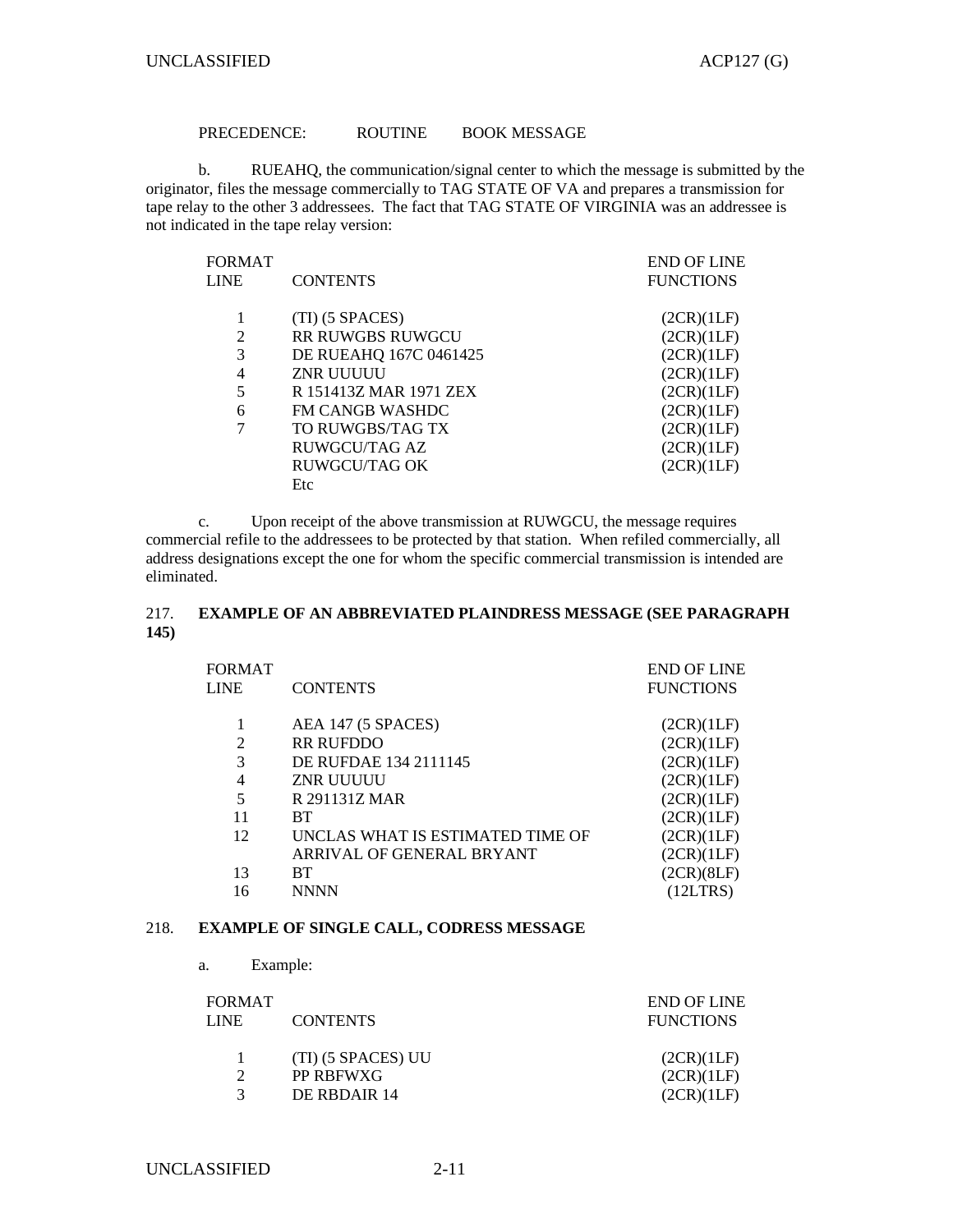**NOTE:** The above partially prepared tape is discarded because an error was made in format line 3 (see paragraph 211.a.(1)).

| FORMAT         |                                    | <b>END OF LINE</b> |
|----------------|------------------------------------|--------------------|
| LINE           | <b>CONTENTS</b>                    | <b>FUNCTIONS</b>   |
|                |                                    |                    |
|                | (TI) (5 SPACES)                    | (2CR)(1LF)         |
| $\overline{2}$ | PP RBFWXG                          | (2CR)(1LF)         |
| 3              | DE RBDAIR 134B 14/1503Z            | (2CR)(1LF)         |
| 5              | P 141415Z MAR                      | (2CR)(1LF)         |
| 10             | GR 37                              | (2CR)(1LF)         |
| 11             | <b>BT</b>                          | (2CR)(1LF)         |
| 12             | 24680 XRAY UNIFORM DELTA MIKE ALFA | (2CR)(1LF)         |
|                | PBOSI NTYEB HJELC GRZQS etc        | (2CR)(1LF)         |
| 13             | <b>BT</b>                          | (2CR)(8LF)         |
| 16             | <b>NNNN</b>                        | (12LTRS)           |

## b. Explanation:

- (1) Basically same as for preceding examples.
- (2) Line 10 is used because text consists of countable encrypted groups.

## 219. **EXAMPLE OF MULTIPLE CALL, MULTIPLE ADDRESS CODRESS MESSAGE**

a. Example:

| <b>FORMAT</b><br><b>LINE</b> | <b>CONTENTS</b>                       | <b>END OF LINE</b><br><b>FUNCTIONS</b> |
|------------------------------|---------------------------------------|----------------------------------------|
|                              |                                       |                                        |
| 1                            | (TI) (5 SPACES) UU                    | (2CR)(1LF)                             |
| $\overline{2}$               | (FIGS) JJJJJSSSSS(LTRS)ZZ RBDIF RBDIC | (2CR)(1LF)                             |
| 3                            | DE RBDIFC 161 08/0616Z                | (2CR)(1LF)                             |
| 4                            | RBDIC T RBDIC XYAG                    | (2CR)(1LF)                             |
| 5                            | Z 080601Z MAR                         | (2CR)(1LF)                             |
| 10                           | GR27                                  | (2CR)(1LF)                             |
| 11                           | <b>BT</b>                             | (2CR)(1LF)                             |
| 12                           | 26420 ROMEO ZULU GOLF BRAVO INDIA     | (2CR)(1LF)                             |
|                              | <b>BFOXU WSGRN ECPDY CWYLD etc</b>    | (2CR)(1LF)                             |
| 13                           | <b>BT</b>                             | (2CR)(1LF)                             |
| 15                           | $C7 - PROXU9 - ECPDF$                 | (2CR(8LF))                             |
| 16                           | <b>NNNN</b>                           | (12LTRS)                               |

b. Explanation:

 (1) This example illustrates use of the bell signal in format line 2 (see paragraph  $137.e.(1)$ ).

 2 Line 4 is used because one of the addressees (represented by address group XYAG) cannot be reached directly via tape relay networks. The addressee can be reached, however, via refile from RBDIC.

 (3) Station designator RBDIC is repeated following T in line 4 to indicate that the message must also be decrypted by RBDIC (see paragraph 207.c.).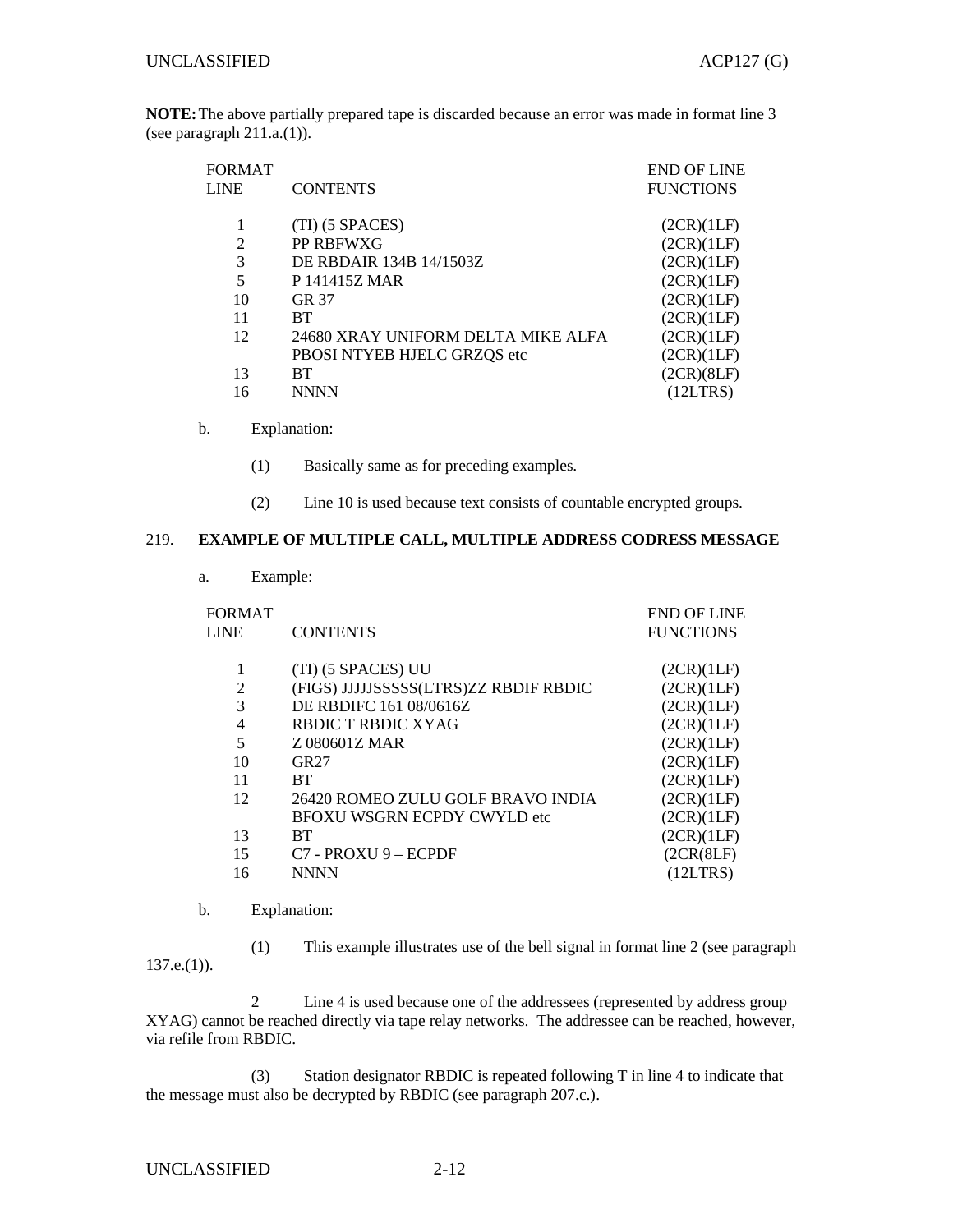### 220. **MULTIPLE CALL, MULTIPLE ADDRESS CODRESS MESSAGE, FOR WHICH THE ORIGINATING COMMCEN HAS SEPARATE TRANSMISSION ROUTES**

 The original address included addressees for which the following routing indicators are responsible: RXFBAR RXFPC (To pass to address group HAVF) RBIFC RUEPWN. The originating COMMCEN (RBDI) prepares two tapes for transmission over separate routes:

#### TAPE 1

| <b>FORMAT</b> |                        | <b>END OF LINE</b> |
|---------------|------------------------|--------------------|
| <b>LINE</b>   | <b>CONTENTS</b>        | <b>FUNCTIONS</b>   |
|               |                        |                    |
|               | (TI) (5 SPACES) UU     | (2CR)(1LF)         |
| 2             | RR RXFBAR RBFPC RUEPWN | (2CR)(1LF)         |
| 3             | DE RBDI 145 16/2220Z   | (2CR)(1LF)         |
| 4             | ZNR UUUUU              | (2CR)(1LF)         |
|               | <b>RXFPC T HAVF</b>    | (2CR)(1LF)         |
| 5             | R 162210Z MAR          | (2CR)(1LF)         |
| 10            | GR75                   | (2CR)(1LF)         |
| 11            | <b>BT</b>              | (2CR)(1LF)         |
| 12            | ENCRYPTED TEXT         | (2CR)(1LF)         |
| 13            | <b>BT</b>              | (2CR)(8LF)         |
| 16            | <b>NNNN</b>            | (12LTRS)           |

TAPE 2

| FORMAT<br>LINE | <b>CONTENTS</b>      | <b>END OF LINE</b><br><b>FUNCTIONS</b> |
|----------------|----------------------|----------------------------------------|
|                | (TI) (5 SPACES) UU   | (2CR)(1LF)                             |
| $\overline{c}$ | <b>RR RBDIFC</b>     | (2CR)(1LF)                             |
| 3              | DE RBDI 145 16/2220Z | (2CR)(1LF)                             |
| 5              | R 162210Z MAR        | (2CR)(1LF)                             |
| 10             | <b>GR75</b>          | (2CR)(1LF)                             |
| 11             | <b>BT</b>            | (2CR)(1LF)                             |
|                | Etc                  |                                        |

### 221. **EXAMPLE OF MESSAGE USING COLLECTIVE ADDRESS DESIGNATOR**

| FORMAT         |                                | <b>END OF LINE</b> |
|----------------|--------------------------------|--------------------|
| LINE           | <b>CONTENTS</b>                | <b>FUNCTIONS</b>   |
|                |                                |                    |
|                | (TI) (5 SPACES) UU             | (2CR)(1LF)         |
| $\overline{2}$ | PP RCCIC RUECYA RUEGFK RUWDAA* | (2CR)(1LF)         |
| 3              | DE RUECW 183B 0141530          | (2CR)(1LF)         |
| 4              | <b>ZNR UUUUU</b>               | (2CR)(1LF)         |
| 5              | P 141516Z MAR 1971             | (2CR)(1LF)         |
| 6              | FM CNO                         | (2CR)(1LF)         |
| 7              | TO ALL NAF CONUS**             | (2CR)(1LF)         |

<sup>\*</sup> Followed by the remaining routing indicators representing addressees served by the collective address designator.

 $\overline{a}$ 

<sup>\*\*</sup> ALL NAF CONUS is a collective address designator for all Naval Air Facilities in the Continental United States.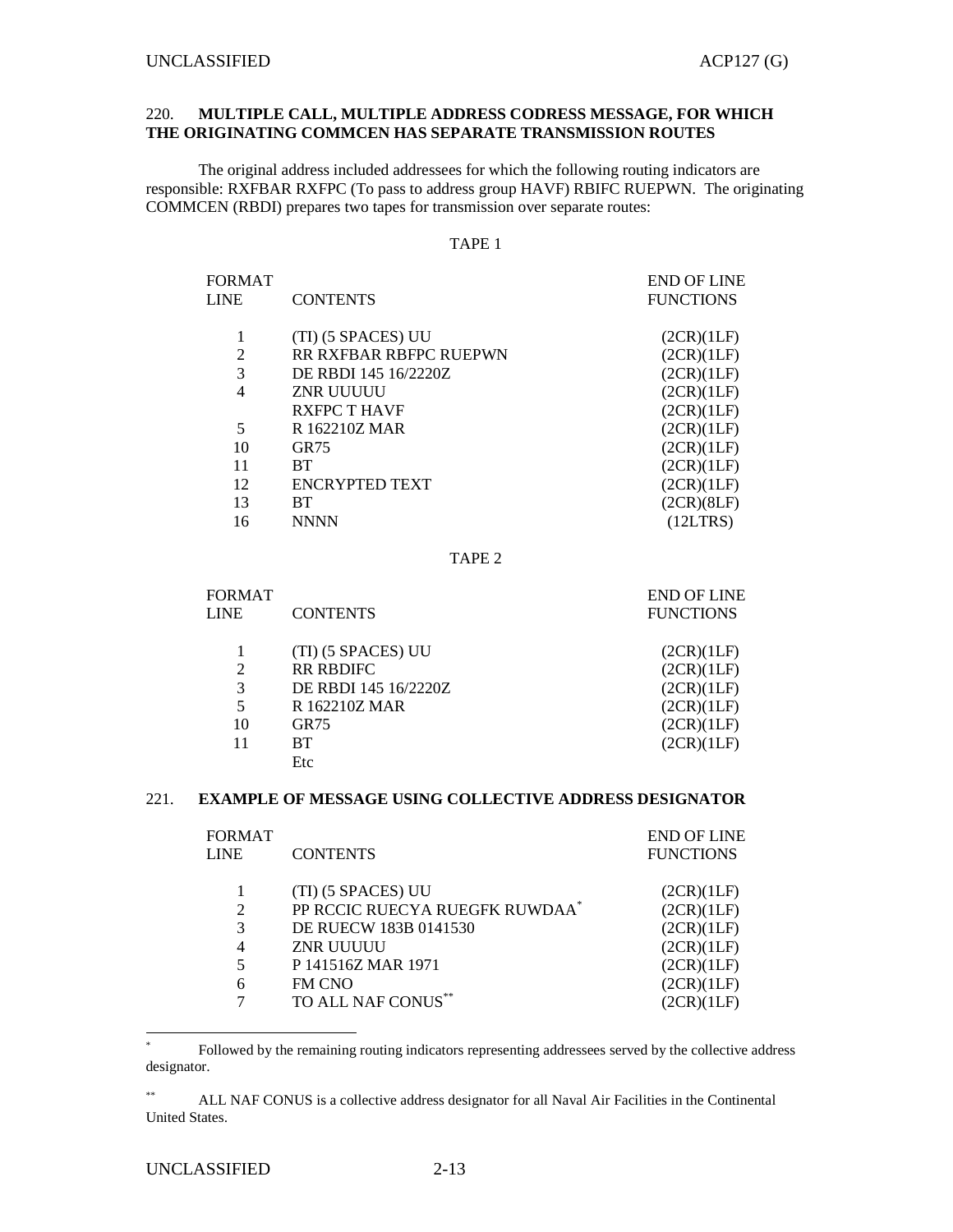|     | INFO RCCIC/CANFORCEHED OTTAWA | (2CR)(1LF) |
|-----|-------------------------------|------------|
|     | XMT NAF CHINA LAKE            | (2CR)(1LF) |
|     | <b>NAF MONTEREY</b>           | (2CR)(1LF) |
| -11 | RT.                           | (2CR)(1LF) |
|     | Etc                           |            |

# 222. **EXAMPLES OF MESSAGES EMPLOYING ADDRESS INDICATING GROUPS**

a. Example of a PLAINDRESS unclassified message in which an AIG number is used:

| <b>CONTENTS</b>                | <b>END OF LINE</b><br><b>FUNCTIONS</b> |
|--------------------------------|----------------------------------------|
| $(TI)$ (5 SPACES)              | (2CR)(1LF)                             |
| RR RUWSPH RUHPB                | (2CR)(1LF)                             |
| DE RUECW 177C 1661529          | (2CR)(1LF)                             |
| ZNR UUUUU                      | (2CR)(1LF)                             |
| R 141527Z MAR                  | (2CR)(1LF)                             |
| <b>TO AIG 205</b>              | (2CR)(1LF)                             |
| <b>BT</b>                      | (2CR)(1LF)                             |
| UNCLAS WHAT WAS 1500Z POSITION | (2CR)(1LF)                             |
| <b>OF USS ESTES</b>            | (2CR)(1LF)                             |
| <b>BT</b>                      | (2CR)(1LF)                             |
| C WA 1500Z POSITION            | (2CR)(8LF)                             |
| NNNN                           | (12LTRS)                               |
|                                |                                        |

 b. A PLAINDRESS classified message, encrypted and using the assigned address group in lieu of the AIG number:

|                                   | <b>END OF LINE</b> |
|-----------------------------------|--------------------|
| <b>CONTENTS</b>                   | <b>FUNCTIONS</b>   |
|                                   |                    |
| (TI) (5 SPACES)                   | (2CR)(1LF)         |
| <b>RR RUWSPH RUHPB</b>            | (2CR)(1LF)         |
| DE RUECW 177C 1661529             | (2CR)(1LF)         |
| <b>ZNR UUUUU</b>                  | (2CR)(1LF)         |
| R 141527Z MAR                     | (2CR)(1LF)         |
| <b>TO EYNT</b>                    | (2CR)(1LF)         |
| GR17                              | (2CR)(1LF)         |
| <b>BT</b>                         | (2CR)(1LF)         |
| 22480 YANKEE QUEBEC NOVEMBER      | (2CR)(1LF)         |
| <b>JULIET FOXTROT BLYRM SGCZY</b> | (2CR)(1LF)         |
| RHOPS AHXTJ etc                   | (2CR)(1LF)         |
| <b>BT</b>                         | (2CR)(8LF)         |
| <b>NNNN</b>                       | (12LTRS)           |
|                                   |                    |

 c. Message in which an AIG is used to denote most of the addressees, but in which the originator and some addressees (additional and/or exempted) must be reflected individually (see paragraphs  $205.c.(1)(b)$ , (c) and (e)).

| FORMAT<br>LINE. | <b>CONTENTS</b>                                      | END OF LINE<br><b>FUNCTIONS</b> |
|-----------------|------------------------------------------------------|---------------------------------|
|                 | (TI) (5 SPACES) UU<br>RR RUWSKTD RCWNC RXFBAR RUFDAE | (2CR)(1LF)<br>(2CR)(1LF)        |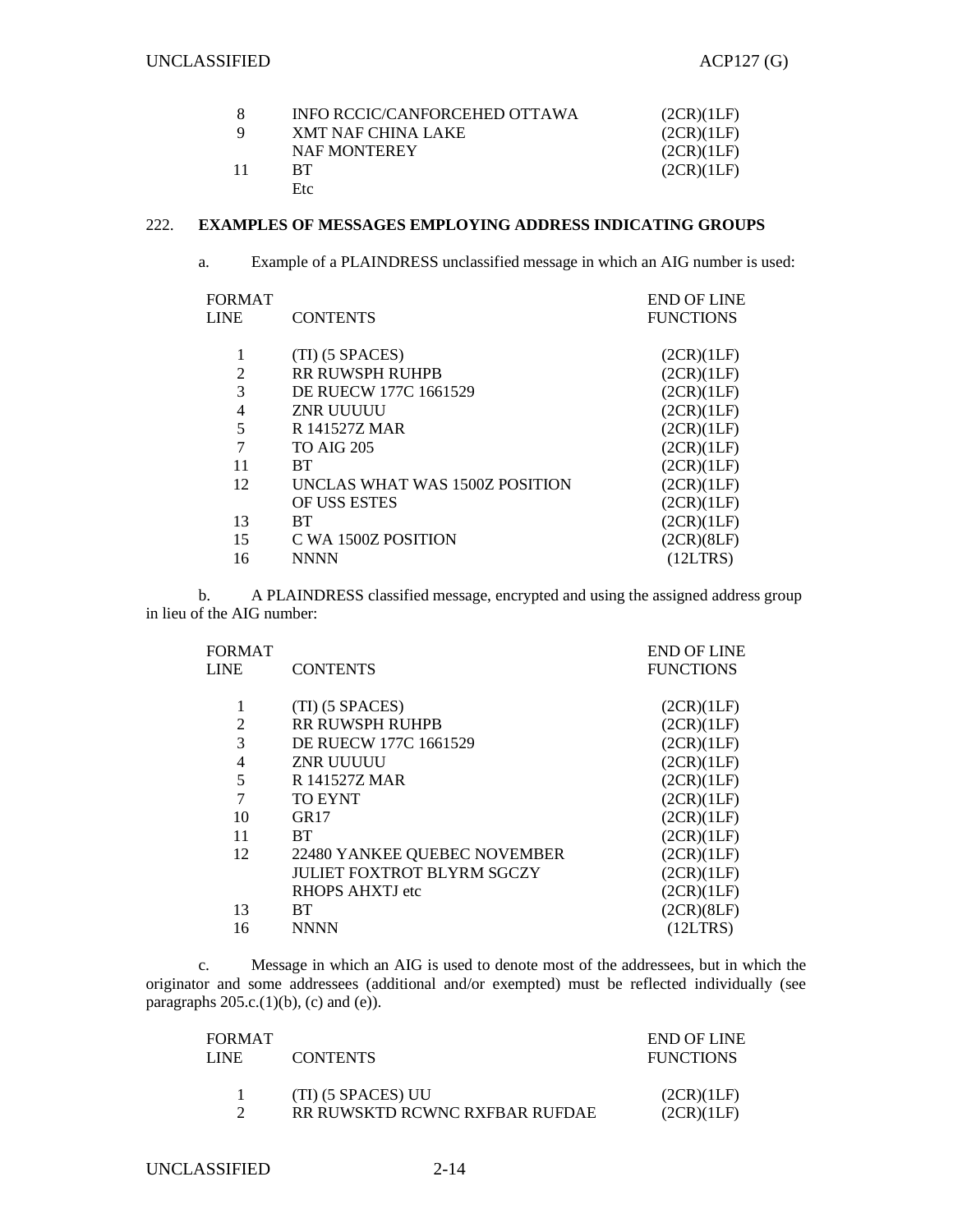|                | <b>RBDIC</b>                   |            |
|----------------|--------------------------------|------------|
| 3              | DE RUECW 154 2080814           | (2CR)(1LF) |
| $\overline{4}$ | ZNR UUUUU                      | (2CR)(1LF) |
| 5              | R 260803Z MAR                  | (2CR)(1LF) |
| 6              | <b>FM HFYL</b>                 | (2CR)(1LF) |
|                | TO BPFU (REPRESENTING AIG 123) | (2CR)(1LF) |
|                | <b>RCWNC/SPCR</b>              | (2CR)(1LF) |
|                | <b>RXFBAR/DNAB</b>             | (2C4)(1LF) |
| 8              | <b>INFO RBDIX/SQFH</b>         | (2CR)(1LF) |
| 9              | <b>XMT STXR</b>                | (2CR)(1LF) |
| 11             | <b>BT</b>                      | (2CR)(1LF) |
| 12             | <b>TEXT</b>                    | (2CR)(1LF) |
| 13             | BТ                             | (2CR)(8LF) |
| 16             | <b>NNNN</b>                    | (12LTRS)   |

### 223. **EXAMPLES OF LONG MESSAGES (SEE PARAGRAPH 208)**

- a. Long Plain Text Message.
	- (1) Section 1

| <b>FORMAT</b> |                                               | <b>END OF LINE</b> |
|---------------|-----------------------------------------------|--------------------|
| <b>LINE</b>   | <b>CONTENTS</b>                               | <b>FUNCTIONS</b>   |
|               |                                               |                    |
| 1             | (TI) (5 SPACES) HH                            |                    |
| 2             | <b>RR RBDTOT</b>                              | (2CR)(1LF)         |
| 3             | DE RBDTRQ 115B 02/1452Z                       | (2CR)(1LF)         |
| 5             | R 021427Z MAR                                 | (2CR)(1LF)         |
| 6             | <b>FM RAF ABINGDON</b>                        | (2CR)(1LF)         |
| 7             | TO RAF ST MAWGAN                              | (2CR)(1LF)         |
| 11            | BT.                                           | (2CR)(1LF)         |
| 12            | RESTRICTED SECTION 1 OF 2                     | (2CR)(1LF)         |
|               | CRASH REPORT (etc through a total of 20 lines | (2CR)(1LF)         |
|               | counting from format line 5)                  | (2CR)(1LF)         |
|               | C LINE 8 WA DAMAGED LANDING                   | (2CR)(4LF)         |
|               |                                               |                    |
|               | PAGE 2 RBDTRQ 115B R E S T R I C T E D        | (2CR)(1LF)         |
|               | $(20$ lines of text)                          | (2CR)(1LF)         |

**NOTE 1:** Succeeding pages of this transmission would appear as shown above for page 2, except the last page which would appear as follows:

|    | PAGE 6 RBDTRQ 115B R E S T R I C T E D | (2CR)(1LF) |
|----|----------------------------------------|------------|
|    | (Final lines of text in this section)  | (2CR)(1LF) |
| 13 | <b>RT</b>                              | (2CR)(1LF) |
| 15 | C PAGE 3 LINE 2 WAS ESTABLISHED FAULT  | (2CR)(8LF) |
| 16 | <b>NNNN</b>                            | (12LTRS)   |

**NOTE 2:** Page 1 is not counted as a page of message text, so five textual pages permitted per transmission section would be pages 2 through 6.

Explanation:

(a) Line 12 illustrates the practice explained in paragraph 209.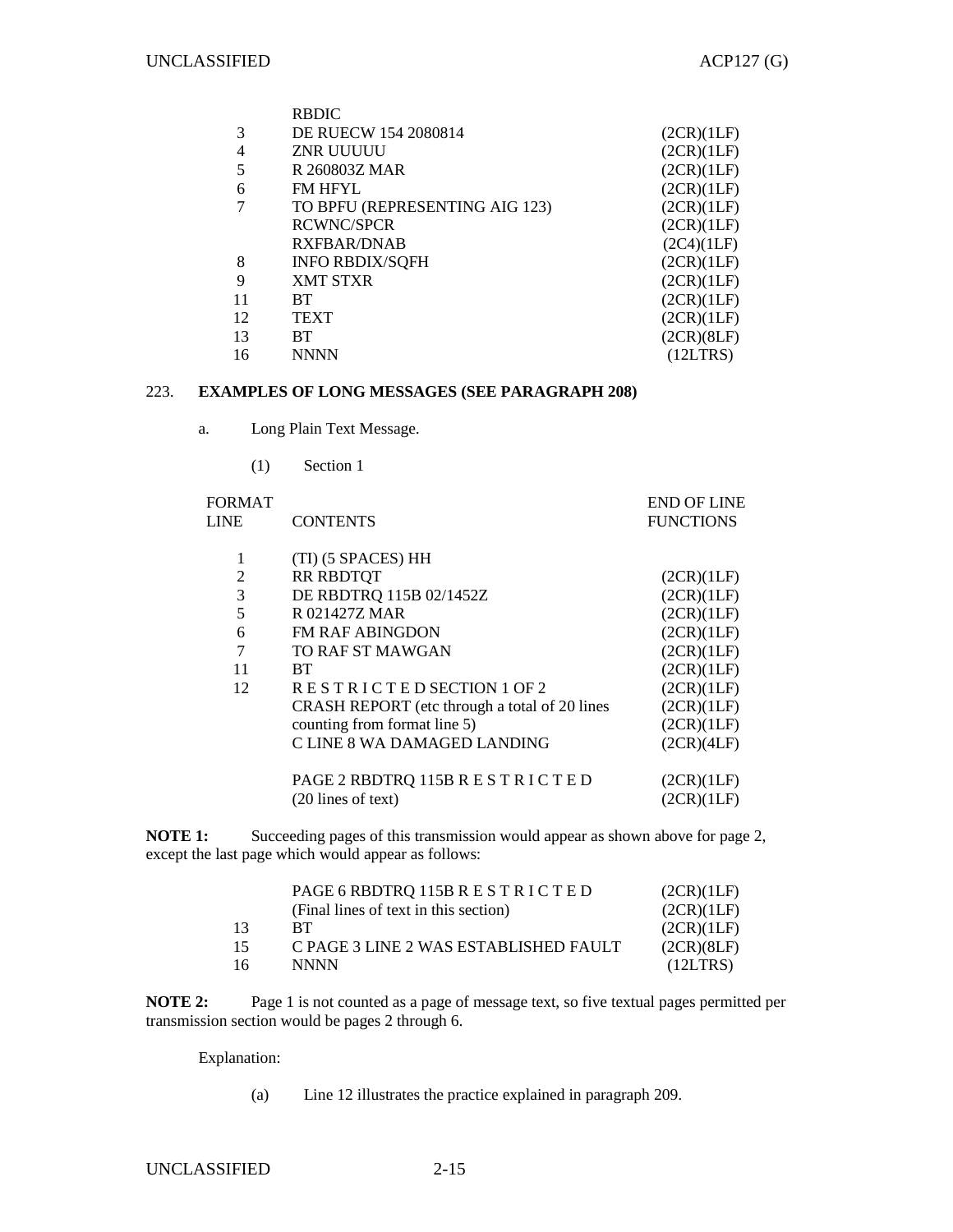(b) Line 15 illustrates the correction of an error as explained in paragraph 211.d.(2).

 (c) "Line 8" and "Line 2", used in corrections in the above example, refer to lines within the text of the message (between BT and BT). In multiple page messages the page should also be referred to (see format line 15) above.

 (d) If this above example had been a multiple address message with three pages consumed in transmitting the addressees, the text would then have been transmitted as pages 4 through 8.

| <b>FORMAT</b><br><b>LINE</b> | <b>CONTENTS</b>                 | <b>END OF LINE</b><br><b>FUNCTIONS</b> |
|------------------------------|---------------------------------|----------------------------------------|
|                              |                                 |                                        |
|                              | (TI) (5 SPACES) HH              | (2CR)(1LF)                             |
| 2                            | <b>RR RBDTQT</b>                | (2CR)(1LF)                             |
| 3                            | DE RBDTRQ 116B 02/1452Z         | (2CR)(1LF)                             |
| 5                            | R 021427Z MAR                   | (2CR)(1LF)                             |
| 6                            | <b>FM RAF ABINGDON</b>          | (2CR)(1LF)                             |
| 7                            | TO RAF ST MAWGAN                | (2CR)(1LF)                             |
| 11                           | <b>BT</b>                       | (2CR)(1LF)                             |
| 12                           | RESTRICTED FINAL SECTION 1 OF 2 | (2CR)(1LF)                             |
|                              | (Remainder of text)             |                                        |

**NOTE:** This section would be paged and ended in the same manner as reflected in paragraph 223.a.(1).

b. Long Encrypted Message.

(2) Section 2

(1) Section 1

| <b>FORMAT</b><br><b>LINE</b> | <b>CONTENTS</b>                            | <b>END OF LINE</b><br><b>FUNCTIONS</b> |
|------------------------------|--------------------------------------------|----------------------------------------|
| 1                            | (TI) (5 SPACES) UU                         | (2CR)(1LF)                             |
| $\overline{2}$               | <b>RR RBDTQT</b>                           | (2CR)(1LF)                             |
| 3                            | DE RBDTRQ 115B 02/1452Z                    | (2CR)(1LF)                             |
| 5                            | R 021427Z MAR                              | (2CR)(1LF)                             |
| 10                           | GR 855                                     | (2CR)(1LF)                             |
| 11                           | <b>BT</b>                                  | (2CR)(1LF)                             |
| 12                           | SECTION 1 OF 2 PART ONE OF                 | (2CR)(1LF)                             |
|                              | TWO 46820 DELTA HOTEL OSCAR                | (2CR)(1LF)                             |
|                              | TANGO INDIA (etc through total of 20 lines | (2CR)(4LF)                             |
|                              | counting from format line 5)               |                                        |
|                              | PAGE 2 RBDTRQ 115B                         | (2CR)(1LF)                             |
|                              | (20 lines of encrypted text)               | (2CR)(4LF)                             |
|                              | PAGE 3 RBDTR1 115B                         | (2CR)(1LF)                             |
|                              | Etc                                        |                                        |

**NOTE:** This transmission would be ended in the same manner as reflected in paragraph 223.a.(1).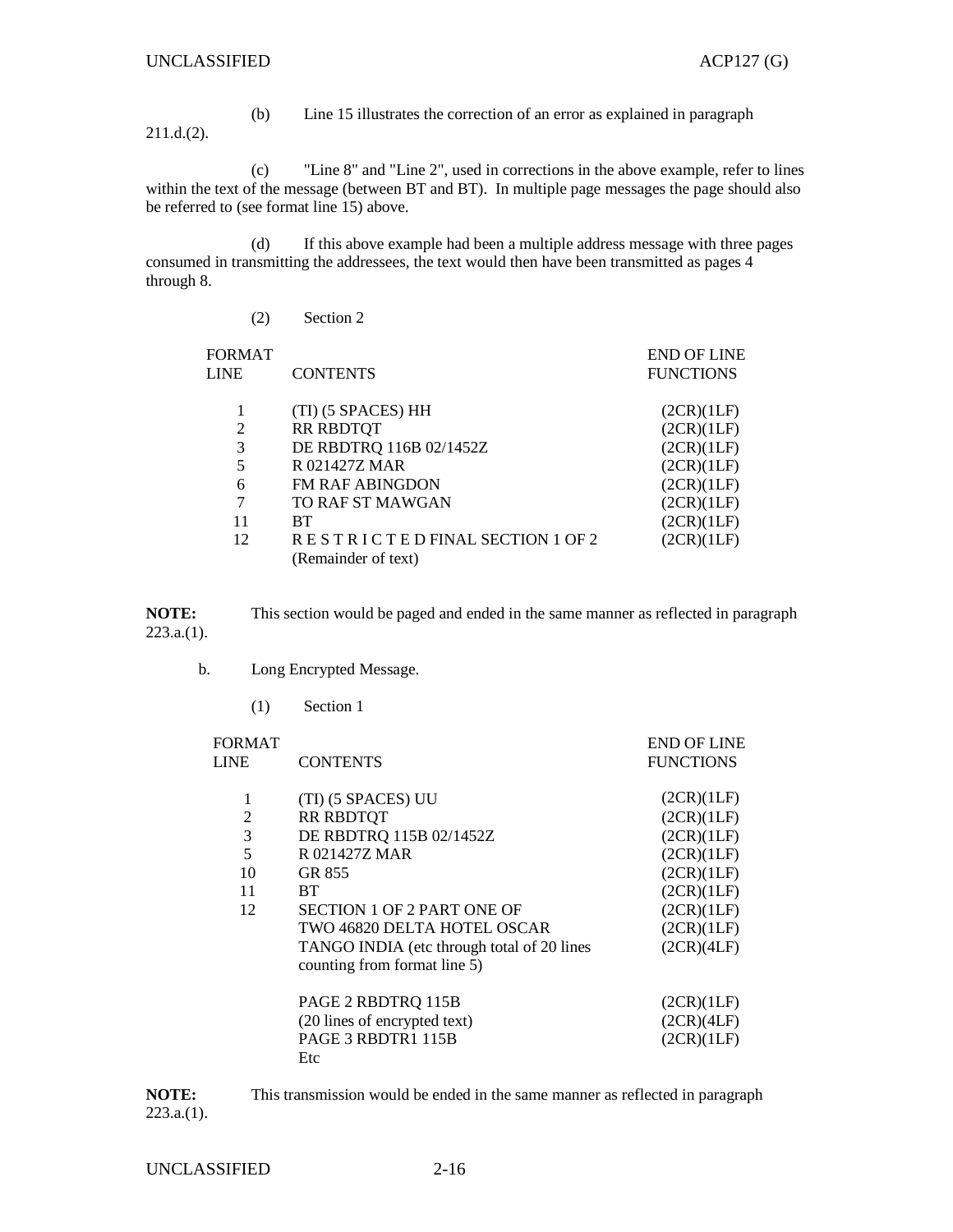| (2)                          | Section 2                        |                                        |
|------------------------------|----------------------------------|----------------------------------------|
| <b>FORMAT</b><br><b>LINE</b> | <b>CONTENTS</b>                  | <b>END OF LINE</b><br><b>FUNCTIONS</b> |
| 1                            | (TI) (5 SPACES) UU               | (2CR)(1LF)                             |
| 2                            | <b>RR RBDTQT</b>                 | (2CR)(1LF)                             |
| 3                            | DE RBDTRQ 116B 02/1452Z          | (2CR)(1LF)                             |
| 5                            | R 021427Z MAR                    | (2CR)(1LF)                             |
| 10                           | GR 536                           | (2CR)(1LF)                             |
| 11                           | <b>BT</b>                        | (2CR)(1LF)                             |
| 12                           | <b>FINAL SECTION OF 2 FINAL</b>  | (2CR)(1LF)                             |
|                              | PART OF TWO 46820 ALFA XRAY LIMA | (2CR)(1LF)                             |
|                              | ECHO CHARLIE QSHON BGXQR etc     | (2CR)(1LF)                             |

**NOTE:** This transmission would be paged and ended in the same manner as reflected in paragraph 223.a.(1).

## 224. **EXAMPLE OF TABULATED MESSAGE (SEE PARAGRAPH 210)**

a. As submitted by the originator:

FROM: TAG DA WASHDC TO: CINCUSAREUR HEIDELBERG GERMANY PRECEDENCE: PRIORITY UNCLAS FOR FAAG-A FROM AGPA-D 60396 YOUR AG-A 010-407 1. ASG 23 EM CAT I AS FOL NOV ALOC. PARA 13 AR 612-15 DOES NOT APPLY

|        | NE GRADE | MOS.   | FOR ASG BY/TO      |
|--------|----------|--------|--------------------|
| 1      | E2.      | 140.00 | <b>CGUSCONARC</b>  |
| $\leq$ | E3.      | 154.00 | <b>CINCUSARPAC</b> |

b. As transmitted:

| <b>FORMAT</b>  |                                     | <b>END OF LINE</b> |
|----------------|-------------------------------------|--------------------|
| <b>LINE</b>    | <b>CONTENTS</b>                     | <b>FUNCTIONS</b>   |
| 1              | (TI) (5 SPACES)                     | (2CR)(1LF)         |
| $\overline{2}$ | PP RUFDAE                           | (2CR)(1LF)         |
| 3              | DE RUEPDA 167C 0072117              | (2CR)(1LF)         |
| $\overline{4}$ | ZNR UUUUU                           | (2CR)(1LF)         |
| 5              | P 072101Z MAR 1971                  | (2CR)(1LF)         |
| 6              | FM TAG DA WASHDC                    | (2CR)(1LF)         |
| 7              | TO CINCUSAREUR HEIDELBERG           | (2CR)(1LF)         |
|                | <b>GERMANY</b>                      |                    |
| 11             | BТ                                  | (2CR)(1LF)         |
| 12             | UNCLAS FOR FAAG-A FROM AGPA-D 60396 | (2CR)(1LF)         |
|                | YOUR AG-A 010-407                   | (2CR)(1LF)         |
|                | ASG 23 EM CAT I AS POL NOV ALOC     | (2CR)(1LF)         |
|                | PARA 13 AR 612-15 DOES NOT APPLY    | (2CR)(1LF)         |
|                | NR GRADE MOS FOR ASG                | (2CR)(1LF)         |
|                | BY/TO                               | (2CR)(1LF)         |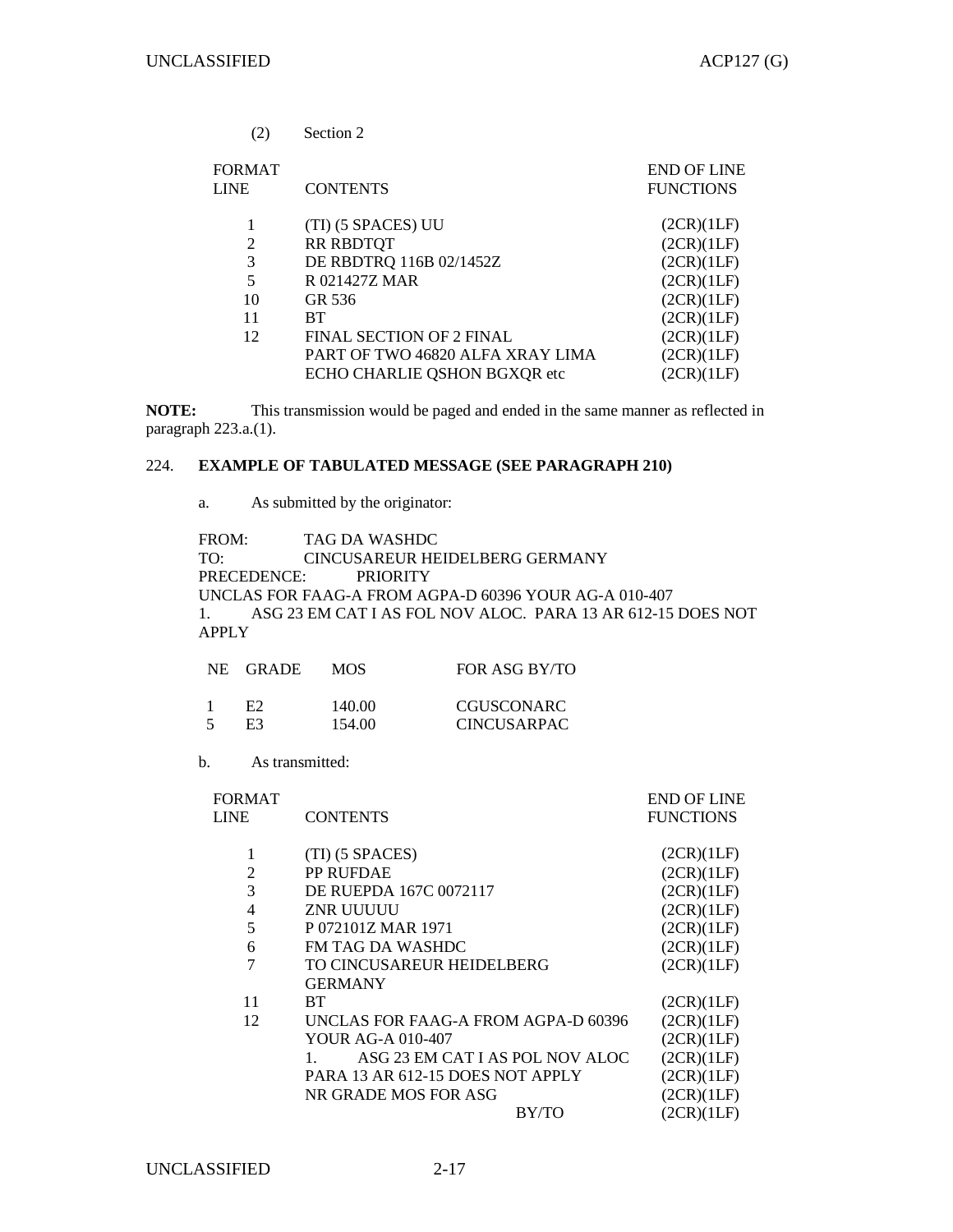| E2 | 140.00 | CGUSCONARC         | (2CR)(1LF) |
|----|--------|--------------------|------------|
| E3 | 154.00 | <b>CINCUSARPAC</b> | (2CR)(1LF) |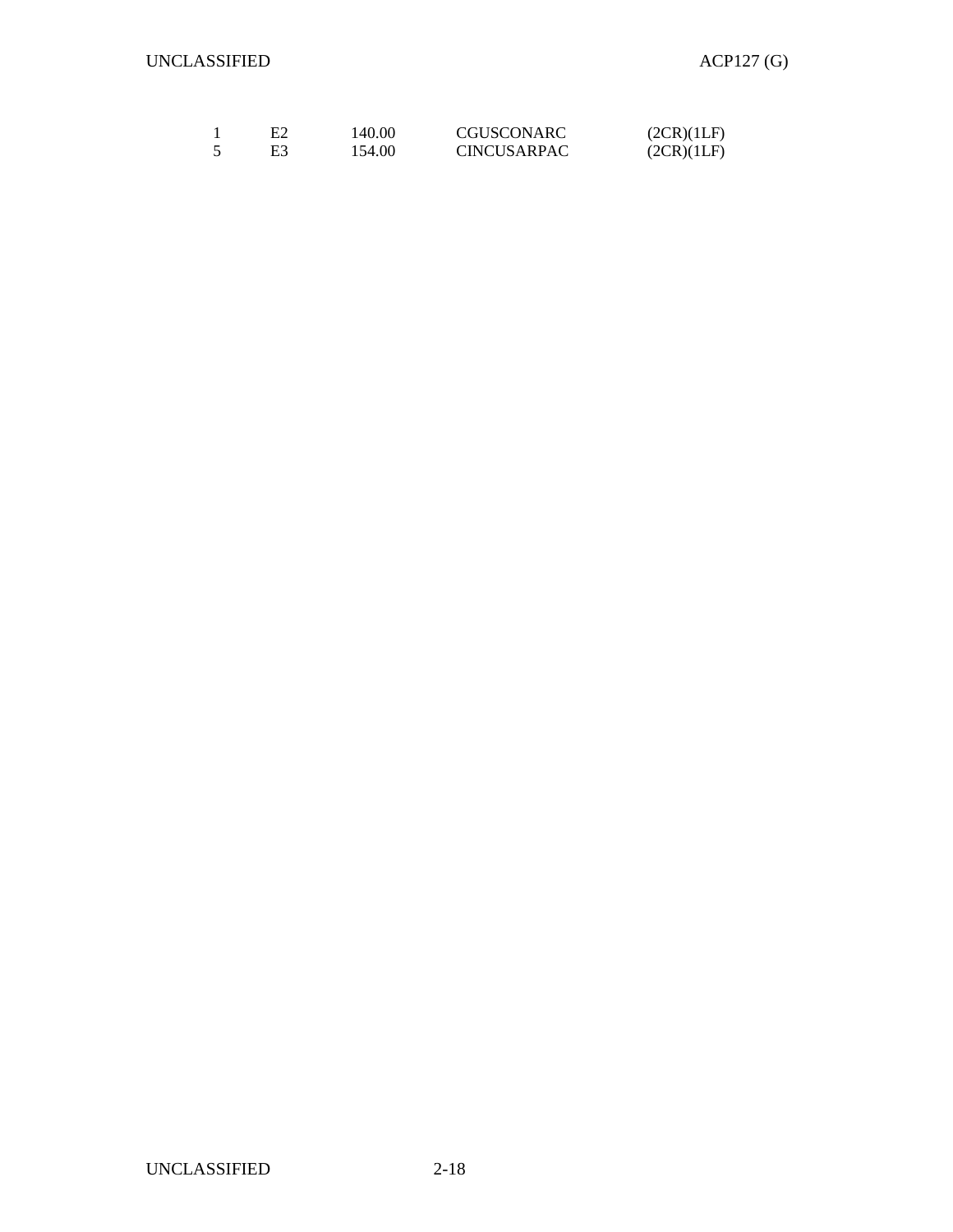### CHAPTER 3

### ROUTING AND RELAY OF MESSAGES

## SECTION I

#### GENERAL

#### 301. **RELAY OF SINGLE CALL MESSAGES**

 When properly prepared at the originating station, a single call message requires no reprocessing during tape relay.

#### 302. **ROUTING OF MESSAGES**

 A prerequisite for effective routing of messages is a thorough knowledge of the network(s) involved. As a means to this end, authorities controlling networks should promulgate routine doctrine indicating as a minimum the primary and alternative routes to be used when passing traffic between stations of the same network and between networks.

### 303. **RELAY OF MULTIPLE CALL MESSAGES**

a. Relay of multiple call messages is accomplished by routing line segregation.

 (1) Each multiple call message starts out from the originating station as a single transmission containing in format line 2 all of the routing indicators required to effect transmission to all communications centers responsible for delivery or refile of the message to any of the addressees (for a variation of this rule, see paragraph 303.b.).

 (2) Each subsequent station is responsible for ensuring that the message is forwarded so as to effect delivery to all stations called in format line 2 of the transmission received by that station.

 (3) At the first and each succeeding relay station, the routing line of the received transmission is examined to determine the transmission path(s) that the message will take from that station.

 (4) Each relay station which must forward the message over more ten one transmission path shall segregate format line 2. Each new transmission shall contain in format line 2 only those routing indicators pertinent to that transmission. In this process, no extraneous characters shall be inserted to replace routing indicators which have been deleted. If practicable, transmission instructions appearing in the received message which are not pertinent to a particular onward transmission shall be removed.

 (5) Each terminal station receives the message as a single call message except when a simultaneous transmission is made to two or more stations on a multi-station circuit.

 (6) For an example of a message processed by routing line segregation, see paragraph 311.

 b. It is sometimes desirable to effect complete or partial routing line segregation at the originating station, e.g., when relay stations in a network are not equipped to perform routing line segregation; when routing line segregation equipment at the first relay station is temporarily out of order; when it is desired to transmit dual precedence messages to each addressee at the appropriate precedence; when processing will be facilitated; as when a station operates as part of more than one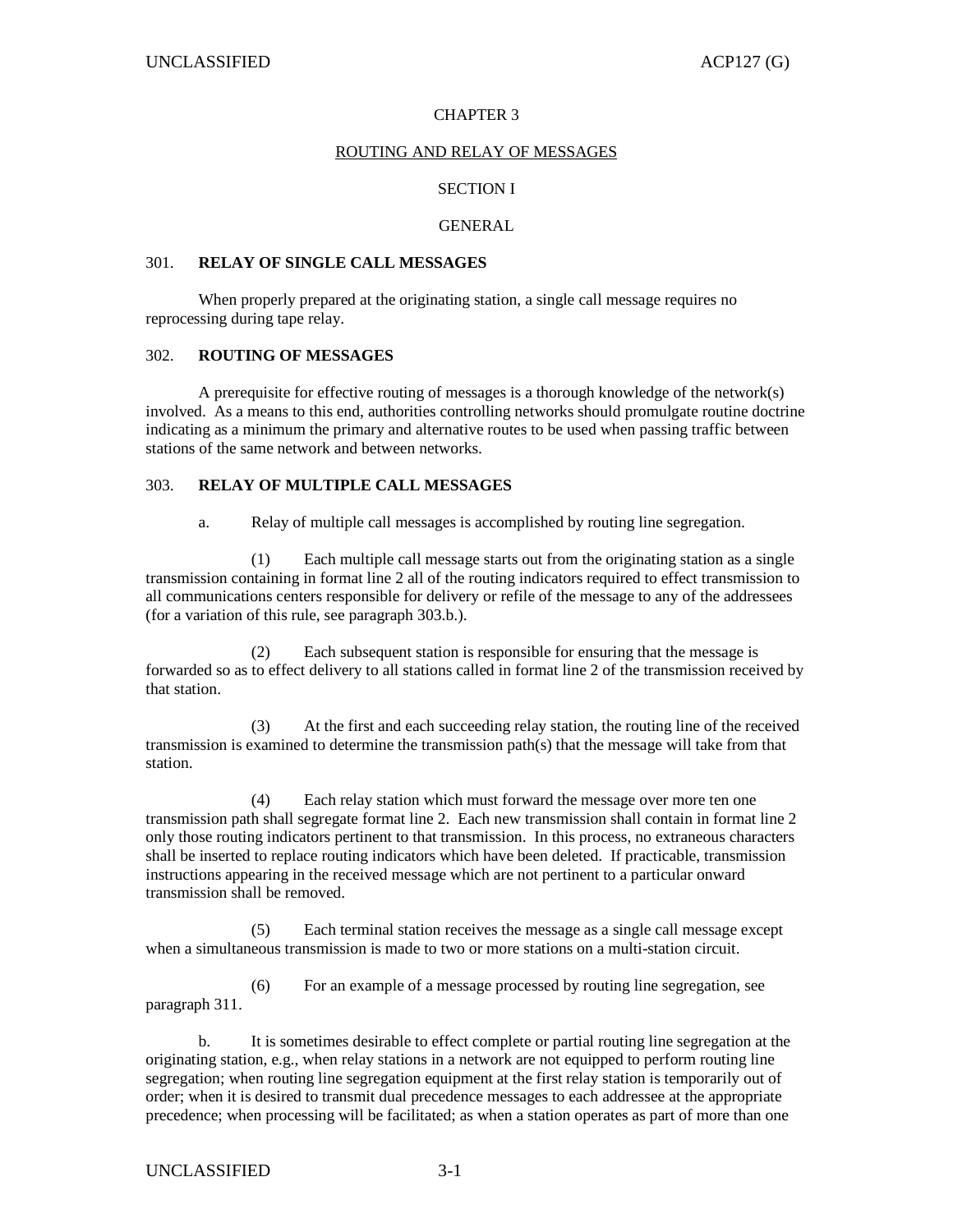tape relay network using the worldwide routing indicator plan. In those instances where originating stations perform routine line segregation it shall be accomplished as follows:

 (1) The required number of tapes to effect transmission to all addressees shall be prepared by the originating station.

 (2) Format line 2 of each transmission shall consist of the repeated precedence prosign applicable to that transmission and only the routing indicator(s) of the station(s) that is to effect delivery or refile of the particular transmission.

 (3) The same date-time group and stations serial number shall be used in the preparation of all tapes required to effect overall transmission of any given message.

304. **SPARE**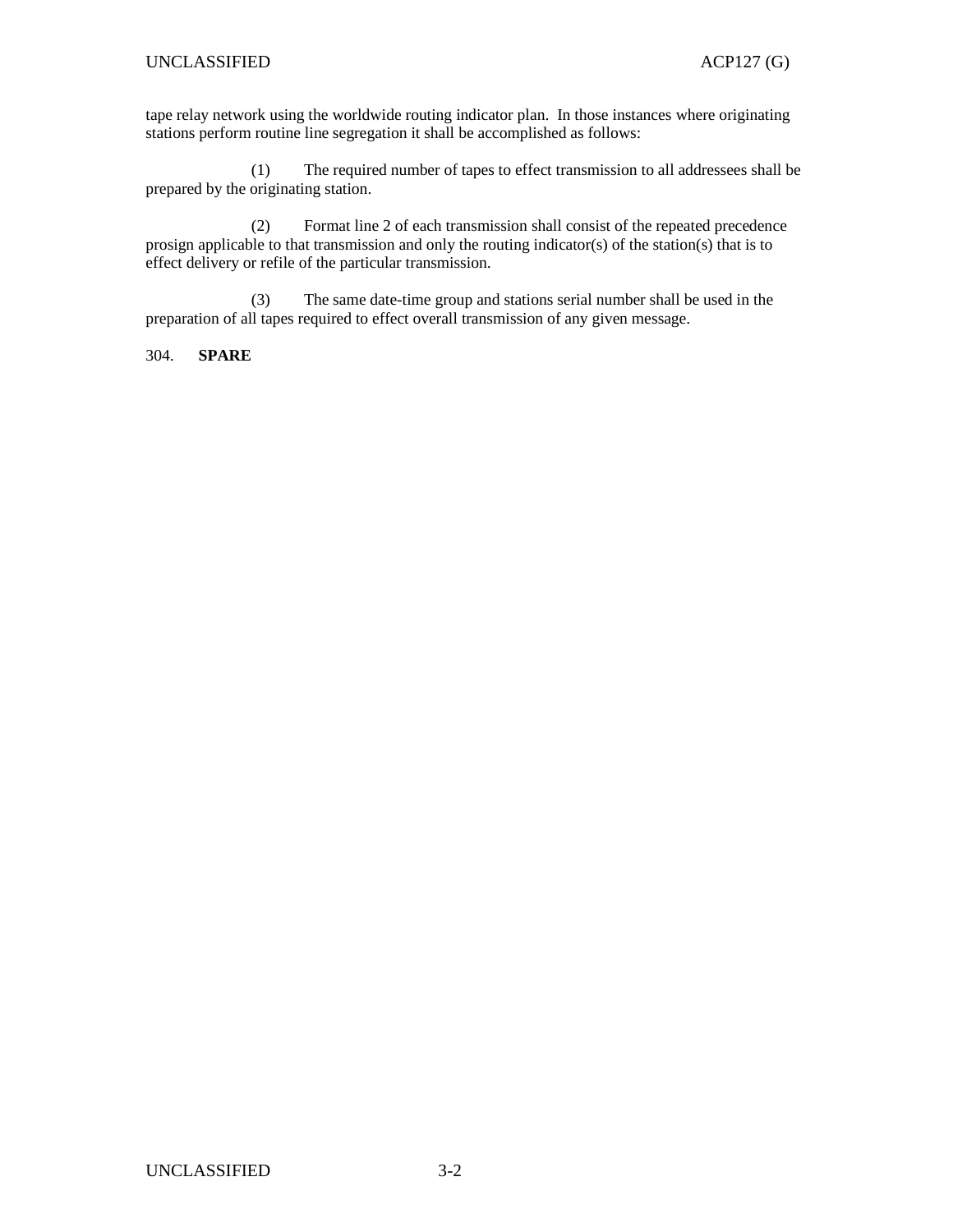## SECTION II

### RELAY OF MESSAGES BETWEEN NETWORKS

# 305. **TRANSFER CIRCUITS AND TRANSFER STATIONS**

 a. In order to make maximum use of existing tape relay facilities, the various independently operated networks are interconnected at strategic points to permit onward relay of authorized messages via the facilities of a network other than that in which the messages originated. Such interconnecting circuits are called transfer circuits, and the stations which are connected by such circuits are called transfer stations. Transfer circuits and stations are agreed between network authorities and are laid down in the ACP 117 series. Interchange of message traffic between networks shall be effected only through transfer stations.

 b. In exceptional and presumably unforeseen circumstances, warning, alert distress or emergency traffic will be permitted to pass through any network without prior arrangement, and will be designated by the operating signal ZVQ inserted as handling instructions in format line 1 of each such message. If the emergency is prolonged, the principle in paragraph 305.a. shall apply.

# 306. **ROUTINE INDICATORS LIMITATIONS**

 To minimize possibility of overloading the telegraph automatic relay equipment (TARE) of another network, the routing line of a transferred message shall contain not more than two lines of routing indicators.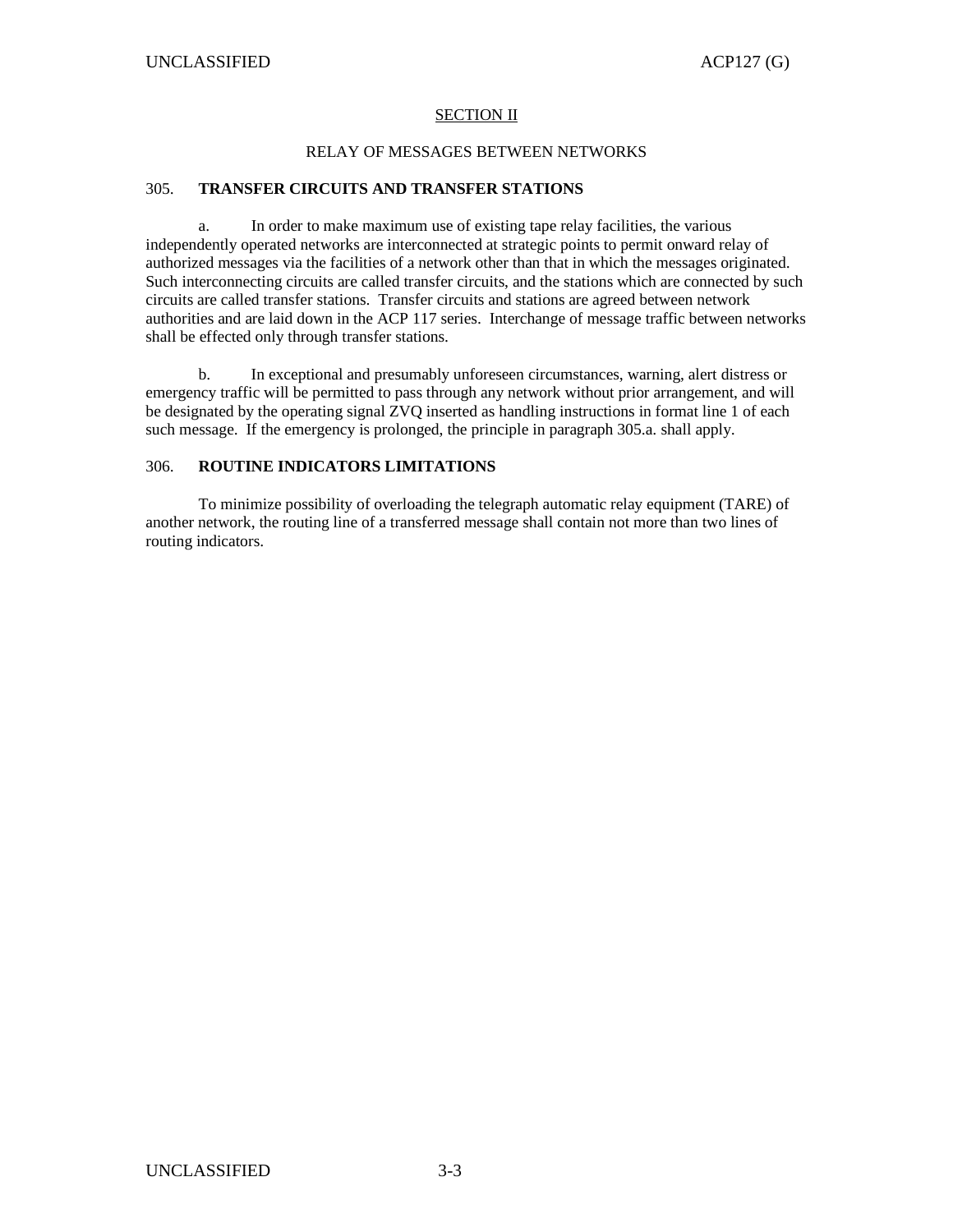### SECTION III

#### ALTERNATIVE ROUTING

# 307. **REQUIREMENT FOR ALTERNATIVE ROUTING**

 When messages cannot be transmitted within a reasonable time over the normal transmission route because of extended outage of, or backlog on, a link of the normal route, an alternative route, if available, should be used.

## 308. **ESTABLISHING AND USING AN ALTERNATIVE ROUTE**

 a. When it is desired to route traffic alternatively through the tape relay facilities of another network, a request shall be transmitted to the particular relay station through which alternative routine is desired to determine the capability of that station to accept. Permission to alternatively route through another station shall be obtained by service message or through direct supervisory contact by telephone.

 b. Stations receiving requests to alternatively route traffic for another network shall make every effort to comply in the interest of overall efficiency and flexibility. It must be remembered that alternative routine is a normal process and constitutes a fundamental responsibility of all relay stations.

c. When a station has agreed to accept traffic for alternative routine:

(1) The message shall be transmitted without new handling instructions; i.e., no

 (2) Subsequent relaying shall be accomplished through normal channels without further requests.

 d. All traffic accepted for alternative routine shall be transmitted in order of receipt and precedence. It shall not be treated separately from other traffic.

## 309. **TERMINATING USE OF AN ALTERNATIVE ROUTE**

 When the alternative route is no longer required, the requesting station shall so advise the other station concerned.

310. **SPARE**.

pilot.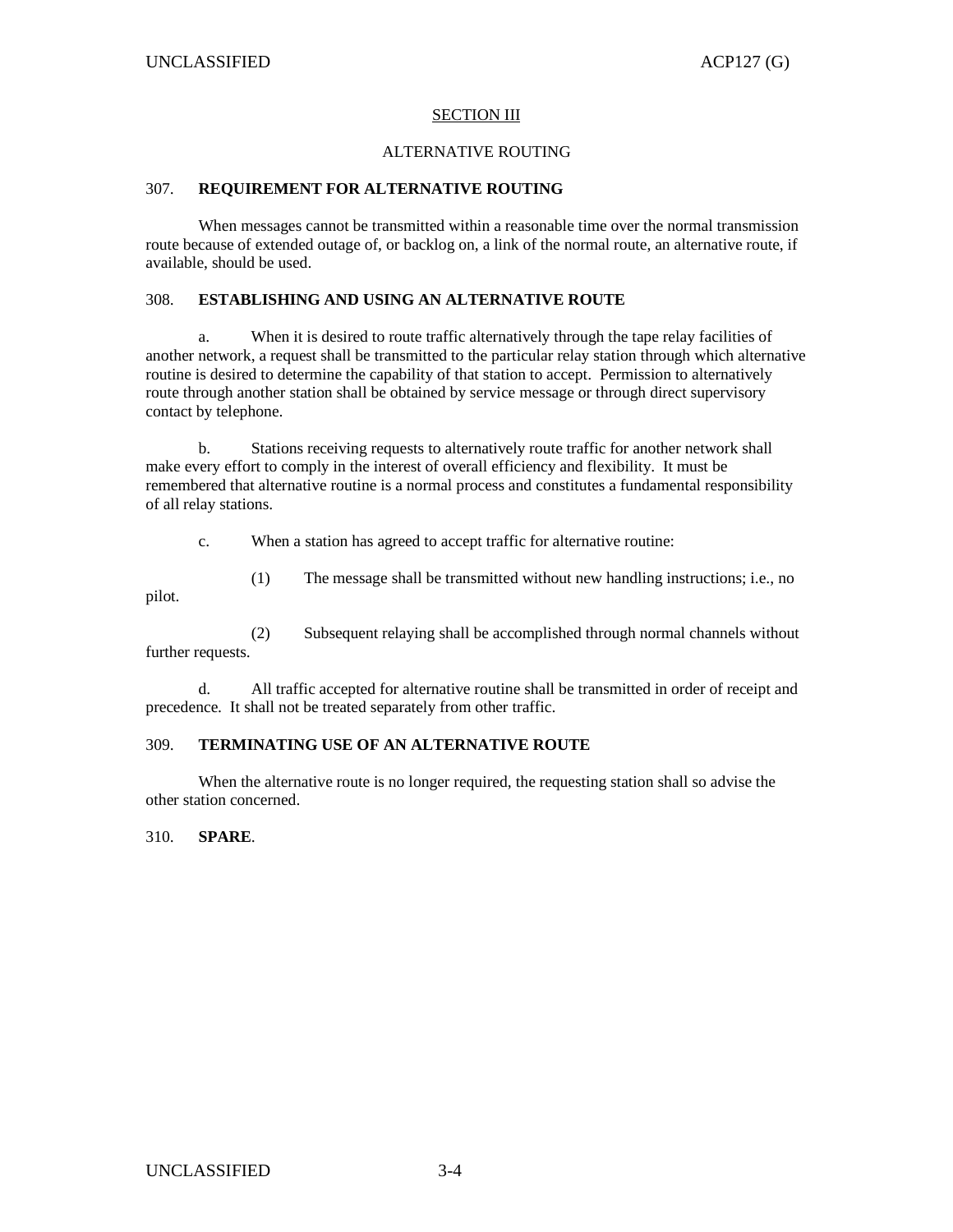### SECTION IV

#### EXAMPLES

# 311. **MULTIPLE CALL DUAL PRECEDENCE MESSAGE PROCESSED BY ROUTING LINE SEGREGATION (SEE PARAGRAPH 303.A.)**

a. Message address as submitted on originator's message from:

| FROM: |             | SGN WASHDC            |                            |                                |  |
|-------|-------------|-----------------------|----------------------------|--------------------------------|--|
| TO:   |             |                       | MOD FRANCE PARIS FRANCE    |                                |  |
|       |             | <b>MAF LUXEMBOURG</b> |                            |                                |  |
| INFO: |             |                       | <b>SACEUR PARIS FRANCE</b> |                                |  |
|       |             |                       |                            | CINCUSAREUR HEIDELBERG GERMANY |  |
|       | PRECEDENCE: |                       | PRIORITY INFO ROUTINE      |                                |  |

b. Message heading as prepared by originating communication/signal center:

| VZCZCWNA114(5 SPACES)        | (2CR)(1LF) |
|------------------------------|------------|
| PP RUFDAERXFPSA RXFPC RFFWBG | (2CR)(1LF) |
| DE RUEPDA 129B 1821328       | (2CR)(1LF) |
| ZNR UUUUU                    | (2CR)(1LF) |
| P R 301318Z MAR 1971         | (2CR)(1LF) |
| <b>FM SGN WASHDC</b>         | (2CR)(1LF) |
| TO RXFPC/MAF LUXEMBOURG      | (2CR)(1LF) |
| <b>RFFWBG/MOD FRANCE</b>     | (2CR)(1LF) |
| <b>INFO RXFPSA/SACEUR</b>    | (2CR)(1LF) |
| RUFDAE/CINCUSAREUR           | (2CR)(1LF) |
| <b>ACEX</b>                  | (2CR)(1LF) |
| <b>BT</b>                    | (2CR)(1LF) |
| etc.                         |            |

 c. RUEPDA transmits the message to RDEP, the first relay station involved. Since the route from RUEP to all stations in the basic routing line is via RUFD, RUEP relays the message to RUFD without change:

| VV(3 SPACES) EUC093WNA114(5 SPACES) | (2CR)(1LF) |
|-------------------------------------|------------|
| PP RUFDAE RXFPSA RXFPC RFFWBG       | (2CR)(1LF) |
| DE RUEPDA 129B 1821328              | (2CR)(1LF) |
| etc.                                |            |

 d. Upon receipt of the transmission from RUEP, RUFD prepares two new tapes and transmits the message to RUFDAE and to RXFP:

| $(TI)$ (5 SPACES)      | (2CR)(1LF) |
|------------------------|------------|
| RR RUFDAE              | (2CR)(1LF) |
| DE RUEPDA 129B 1821328 | (2CR)(1LF) |
| etc.                   |            |

**NOTE**: Precedence changes from PRIORITY to ROUTINE because this transmission is to an INFO addressee.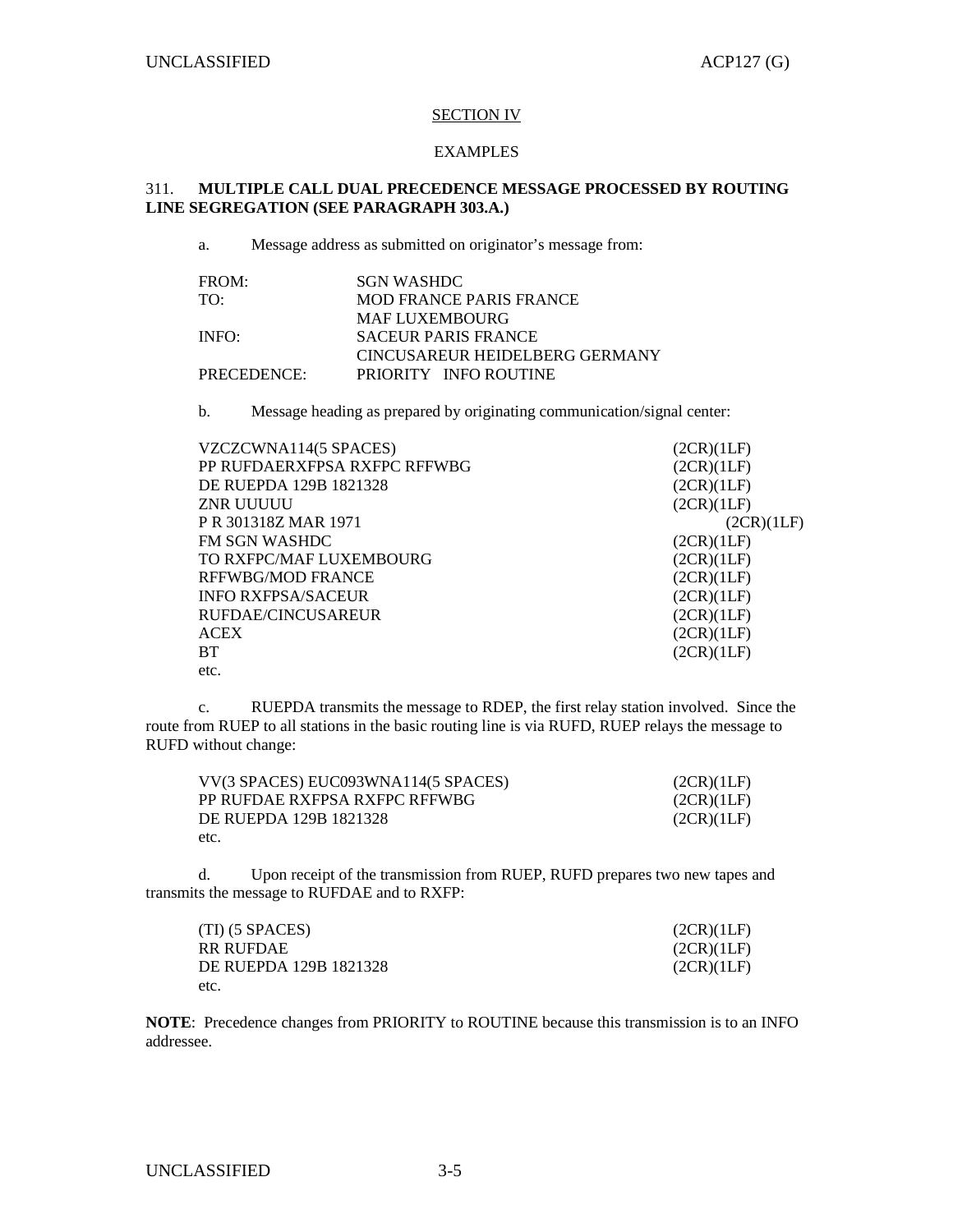| (TI) (5 SPACES) UU     | (2CR)(1LF) |
|------------------------|------------|
| PP RXFPSA RXFPC RFFWBG | (2CR)(1LF) |
| DE RUEPDA 129B 1821328 | (2CR)(1LF) |
| etc.                   |            |

 e. Upon receipt of the transmission from RUFD, RXFP transmits the message by offnet means to MAP LUXEMBOURG. RXFP also prepared two new tapes and transmits the message to RXFPSA and RFFW:

| etc. | (TI) (5 SPACES)<br><b>RR RXFPSA</b><br>DE RUEPDA 129B 1821328 | (2CR)(1LF)<br>(2CR)(1LF)<br>(2CR)(1LF) |
|------|---------------------------------------------------------------|----------------------------------------|
| etc. | (TI) (5 SPACES) UU<br>PP RFFWBG<br>DE RUEPDA 129B 1821328     | (2CR)(1LF)<br>(2CR)(1LF)<br>(2CR)(1LF) |
| f.   | RFFW relays without change to RFFWBG:                         |                                        |

 $(TI)$  (5 SPACES) UU (2CR)(1LF) PP RFFWBG (2CR)(1LF) DE RUEPDA 129B 1821328 (2CR)(1LF) etc.

#### 312. **VARIATIONS OF ROUTING LINE SEGREGATION**

 Variations of routine line segregation are sometimes necessary. In such circumstances, in the example in paragraph 311.a., RUEPDA would have prepared the number of tapes necessary to comply with paragraph 303.b.; subsequent processing through the network would be altered accordingly.

### 313. **EXAMPLE OF ALTERNATIVE ROUTING**

 a. Situation: RCWD has a backlog for RCWN but has temporarily lost its normal route. RCWD asks RCCA to act as an alternative route:

| (2CR)(1LF) |
|------------|
| (2CR)(1LF) |
| (2CR)(1LF) |
| (2CR)(1LF) |
| (2CR)(1LF) |
| (2CR)(1LF) |
| (12LTRS)   |
|            |

**NOTE:** Precedence of request shall be the same as the highest precedence message awaiting transmission.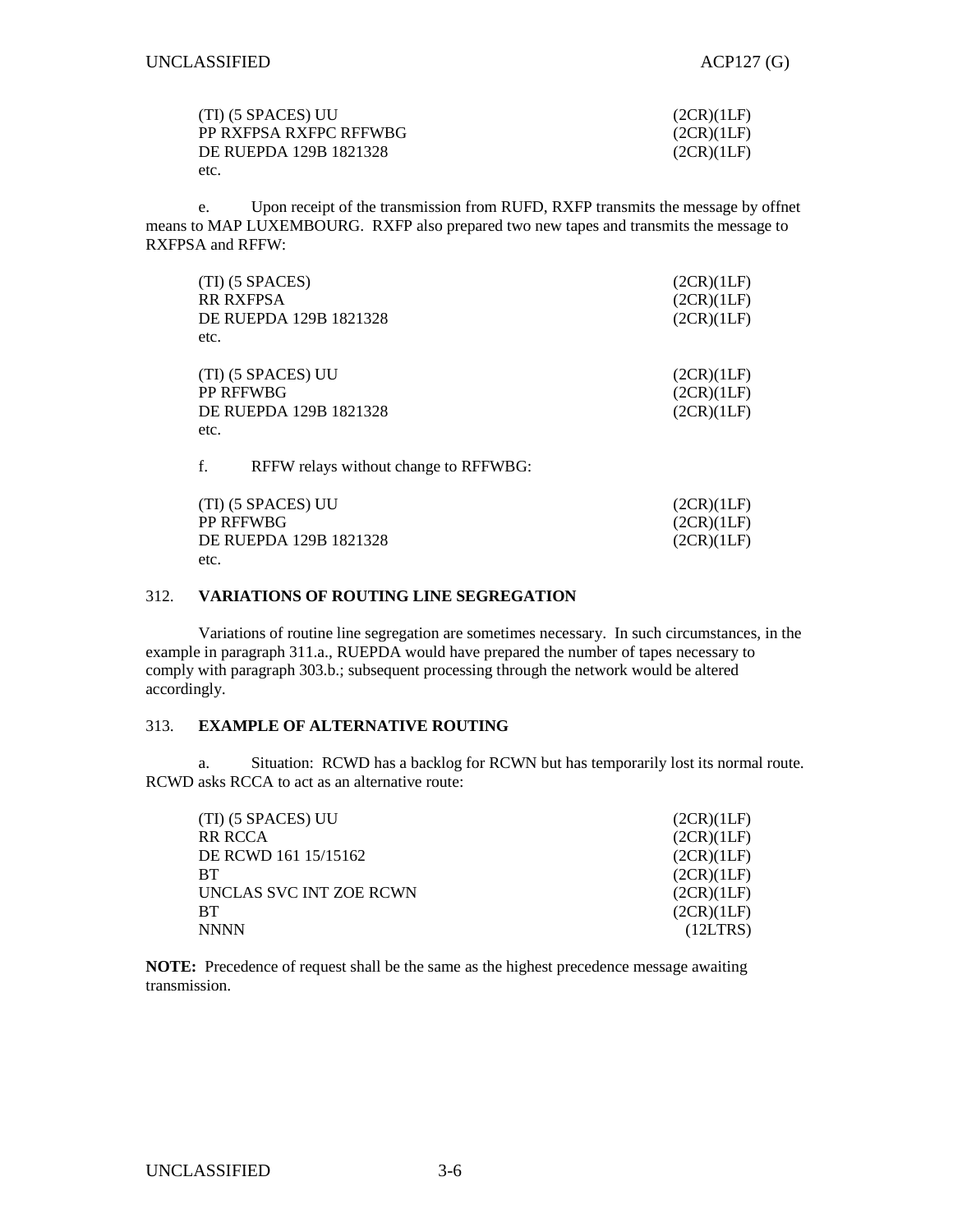b. RCCA, after checking with RCCI and determining that both RCCA and RCCI are capable of acting as an alternative route, answers RCWD:

| (TI) (5 SPACES) UU                       | (2CR)(1LF) |
|------------------------------------------|------------|
| <b>RR RCWD</b>                           | (2CR)(1LF) |
| DE RCCA 139 15/1521Z                     | (2CR)(1LF) |
| <b>BT</b>                                | (2CR)(1LF) |
| UNCLAS SVC ZOE RCWN (or ZOE RCWN ZAN PP) | (2CR)(1LF) |
| RT                                       | (2CR)(1LF) |
| <b>NNNN</b>                              | (12LTRS)   |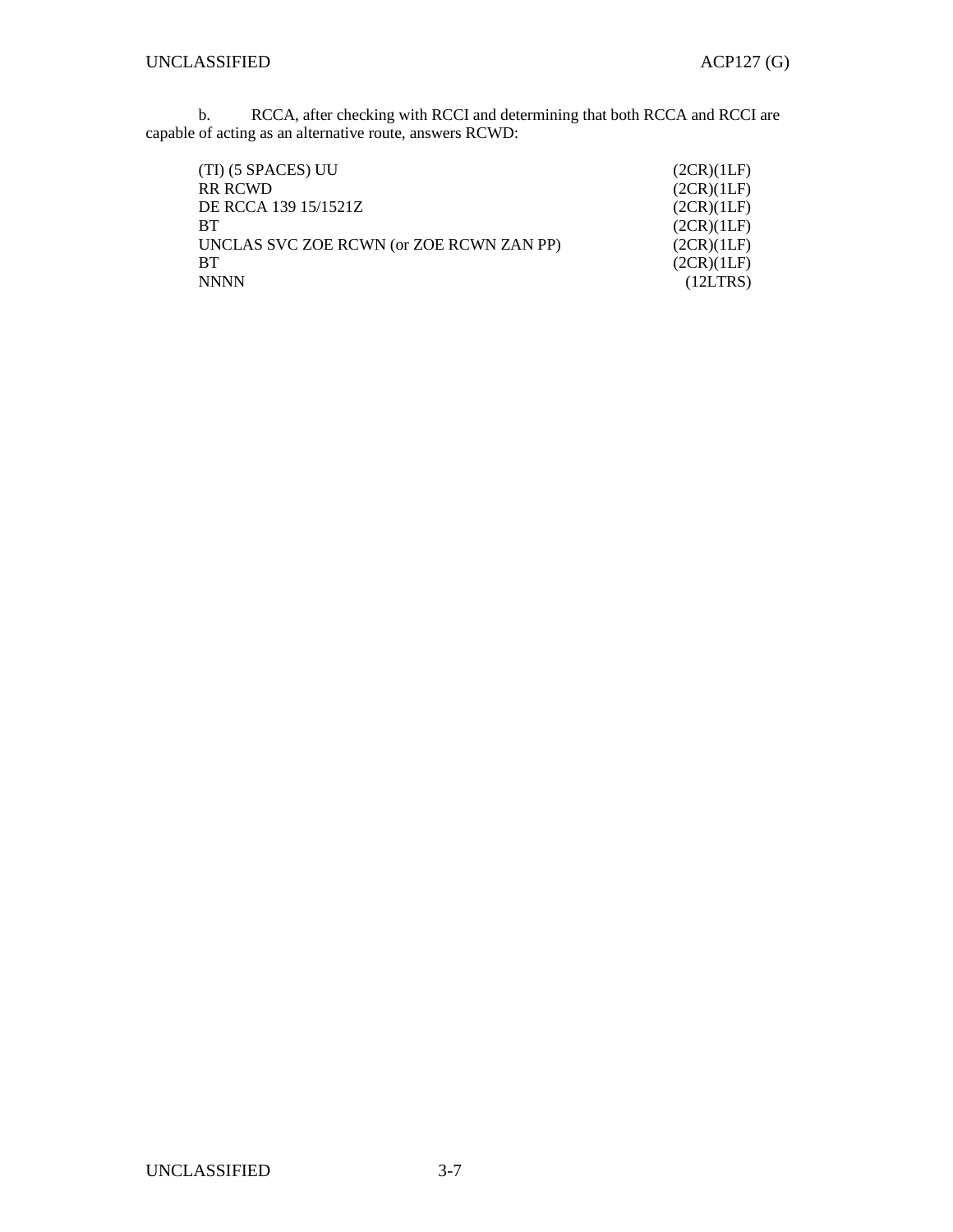#### CHAPTER 4

#### OPERATING INSTRUCTIONS

## SECTION I

#### OPERATORS' RESPONSIBILITIES

#### 401. **OBJECTIVES**

 Paragraph 102.a. states three objectives which are essential to communications – reliability, speed, and security. It must be reemphasized that attainment of the objectives depends, to a great extent, upon adherence to prescribed procedure by operating personnel. All personnel should be constantly alert to detect security and procedure violations in the transmission of messages and bring them to the attention of supervisory personnel for local corrective action or forwarding to stations involved.

### 402. **RECEIVING OPERATORS' RESPONSIBILITIES**

 a. It is the responsibility of the receiving operator to ensure that a transmission is received under each number and that numbers are not duplicated or omitted. Discrepancies in numbers should be promptly reported to the supervisor.

 b. Receiving operators of tributary stations shall ascertain that every message handled is legible and free of garbles and mutilations, that it is within security and special handling limitations of the circuit and that it is complete and is not a misroute. It fails to pass any of these tests, corrective action as indicated in paragraphs 419, 420 and/or 426 shall be instituted or in the case of security mishandling, reported in accordance with national/service instructions. Receiving operators shall not question the textual component of messages containing nongroup cipher (scrambled) text unless there is an indication that reception may have been interrupted.

 c. Receiving operators of manual relay stations shall ascertain that format lines 1 through 4 and 16 of every message handled are legible and free of garbles and mutilations, that it is within security and special handling limitations of the circuit and that the message is complete. If it fails to pass any of these tests, corrective action as indicated in paragraphs 419 and/or 420 shall be instituted or in the case of security mishandling, reported in accordance with national/service instructions. This action can also be instituted when the receiving operator notes garbles and mutilations in format line 5 through 15 before the message is relayed. Receiving operators shall not question the textual component of messages containing nongroup cipher (scrambled) text unless there is an indication that reception may have been interrupted.

## 403. **TRANSMITTING OPERATORS' RESPONSIBILITIES**

 Transmitting operators are charged specifically with the responsibility for maintaining transmission security. Before transmitting any plain text message, the operator shall determine the security classification of the message by referring to the first word of text. Messages classified RESTRICTED and above, other than those authorized by the originator to be transmitted CLEAR during tactical situations, must either be OFF-LINE encrypted or forwarded over approved circuits (see paragraphs 203 and 209).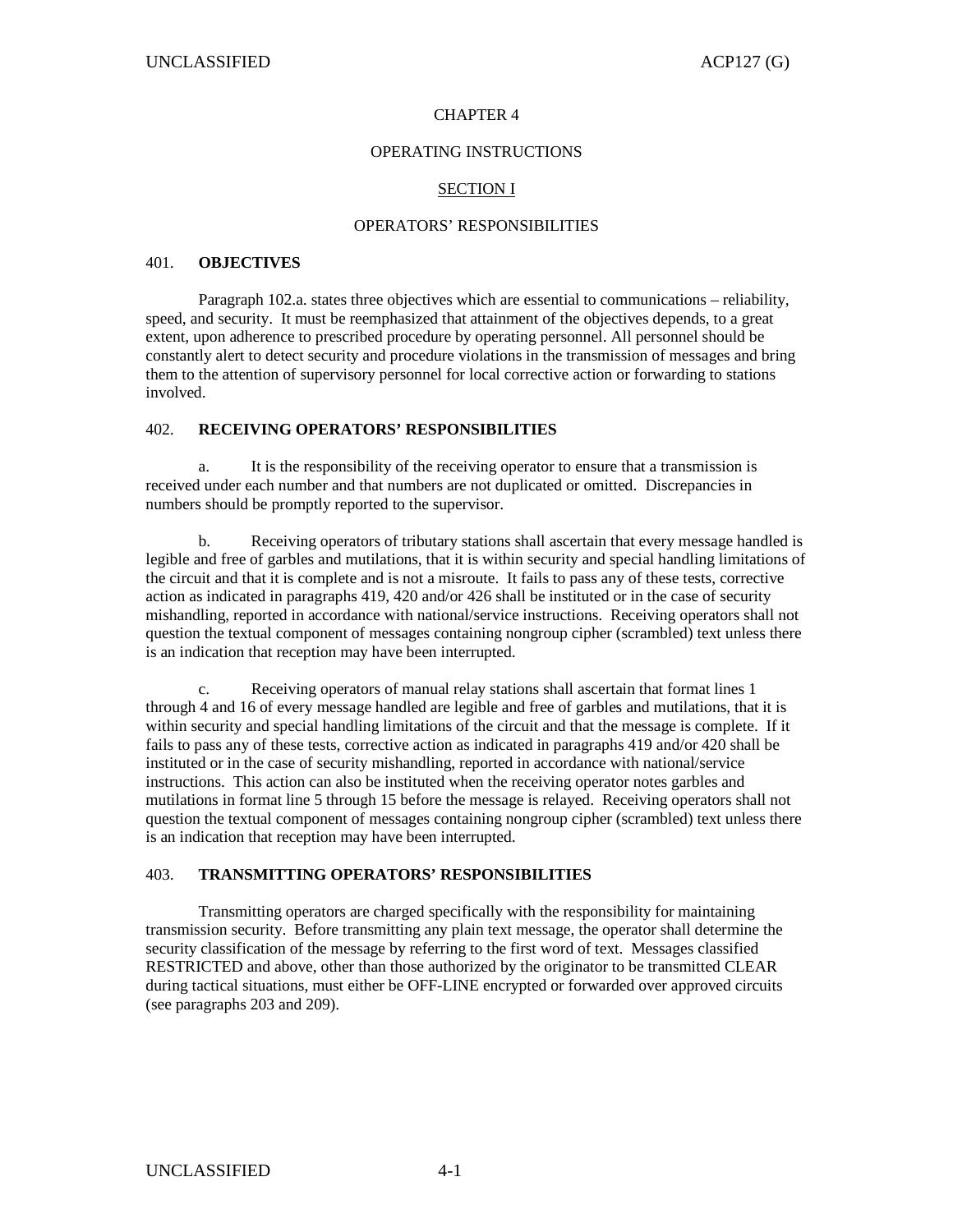### SECTION II

#### SERVICE MESSAGES

# 404. **PURPOSE AND CONTENT OF SERVICE MESSAGES**

Service messages are used by communication centre personnel to exchange information and instructions pertaining to the conduct of communications, e.g., circuit continuity checks, correction of errors, tracer action and all phases of traffic handling and network operation.

 b. Brevity shall be stressed in service messages. The text shall consist of the minimum number of words required to express the thought intended without being vague or ambiguous. Maximum practicable use shall be made of operating signals and prosigns.

### 405. **FORMAT OF SERVICE MESSAGES**

 a. Service messages shall be prepared in abbreviated PLAINDRESS format, except as outlined in the following sub-paragraphs.

 b. Service messages between two directly connected stations may be reduced to the absolute essentials of ABBREVIATED PLAINDRESS format, i.e., format lines 1, 2, 3, (less station serial number), 4 (when required), 12 and 16.

 c. Service messages requiring relay must include as a minimum the following elements in addition to those specified in sub-paragraph 405.b.:

- (1) A station serial number in format line 3.
- (2) The appropriate security warning indication in format lines 1

and/or 4.

(3) Separation sign BT in format lines 11 and 13.

 (4) Indication of security as the first word of the text followed by the abbreviation SVC.

 (5) When it is necessary to show ACTION and INFORMATION status in multiple address service messages, format lines 7 and 8 shall be used. Routing indicators shall be used in lieu of other address designators when such messages are addressed to stations in tape relay networks.

Example of Abbreviated Service Message (see sub-paragraph 405.b.):

| VV (3 SPACES) FPA126 (5 SPACES) UU | $(2CR)$ $(1LF)$ |
|------------------------------------|-----------------|
| PP RBDA                            | $(2CR)$ $(1LF)$ |
| DE RBFW 21/1230Z                   | $(2CR)$ $(1LF)$ |
| INT ZDK DPA116                     | $(2CR)$ $(8LF)$ |
| NNNN                               | (12LTRS)        |

Example of Normal Single Address Service Message (see sub-paragraph 405.c.):

| VZCZCDOA123 (5 SPACES) | $(2CR)$ $(1LF)$ |
|------------------------|-----------------|
| RR RUFDAE.             | (2CR) (1LF)     |
| DE RUFDDO 131 2031417  | $(2CR)$ $(1LF)$ |
| ZNR UUUUU              | (2CR) (1LF)     |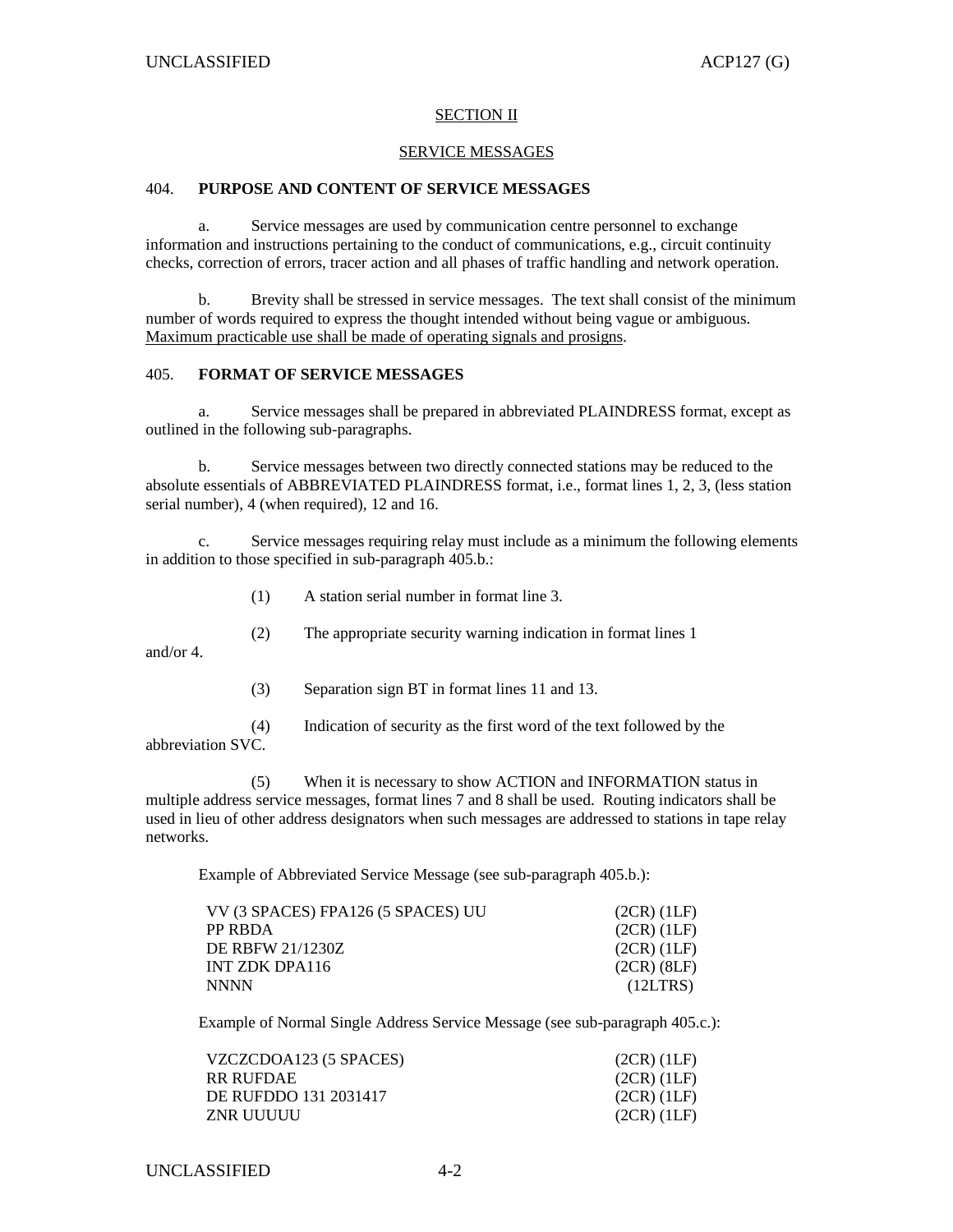| <b>BT</b>                             | $(2CR)$ $(1LF)$ |
|---------------------------------------|-----------------|
| UNCLAS SVC INT ZDK RUFDAE 145 21/1352 | $(2CR)$ $(1LF)$ |
| PAGE 1 LINES 3 AND 4                  | $(2CR)$ $(1LF)$ |
| RT.                                   | $(2CR)$ $(8LF)$ |
| <b>NNNN</b>                           | (12LTRS)        |

Example of Normal Multiple Address Service Message (see sub-paragraph 405.c. (4)):

| VZCZCHQA321 (5 SPACES) UU             | $(2CR)$ $(1LF)$ |
|---------------------------------------|-----------------|
| RR RUEA RCCU RCCUKL                   | $(2CR)$ $(1LF)$ |
| DE RUEAHQ 152 2031535                 | $(2CR)$ $(1LF)$ |
| ZNR UUUUU                             | $(2CR)$ $(1LF)$ |
| TO RCCUKL                             | $(2CR)$ $(1LF)$ |
| <b>INFO RUEA</b>                      | $(2CR)$ $(1LF)$ |
| RCCU                                  | $(2CR)$ $(1LF)$ |
| BТ                                    | $(2CR)$ $(1LF)$ |
| UNCLAS SVC INT ZEC RUEAHQ 118 2031020 | $(2CR)$ $(1LF)$ |
| BТ                                    | $(2CR)$ $(8LF)$ |
| NNNN                                  | (12LTRS)        |
|                                       |                 |

 d. When service messages require commercial refile, a complete address must be provided (see rules for refile, Chapter 5, Section II).

 e. Certain types of service messages are used in recurring situations. These are used mainly for testing, reporting readability and stopping the sending station. They are prepared in the abbreviated service message format (see paragraph 405.b.), but do not require a filing time.

Example:

| $(2CR)$ $(1LF)$ |
|-----------------|
| $(2CR)$ $(1LF)$ |
| $(2CR)$ $(1LF)$ |
| $(2CR)$ $(8LF)$ |
| (12LTRS)        |
|                 |

## 406. **CLASSIFICATION OF SERVICE MESSAGES**

 a. An unclassified service message may be used when referring to a message classified RESTRICTED or above if only operating signals, prosigns and message or transmission identification are used. If it is necessary to include anything that would reveal part of the text of the classified message, however, the service message must be classified.

b. An unclassified service message referring to a message received in CODRESS format or using encrypted call signs/address groups shall use only those routing designations and message or transmission identifications which were contained in the received message heading.

## 407. **PRECEDENCE OF SERVICE MESSAGES**

 Service messages shall be assigned an appropriate precedence consistent with operating requirements.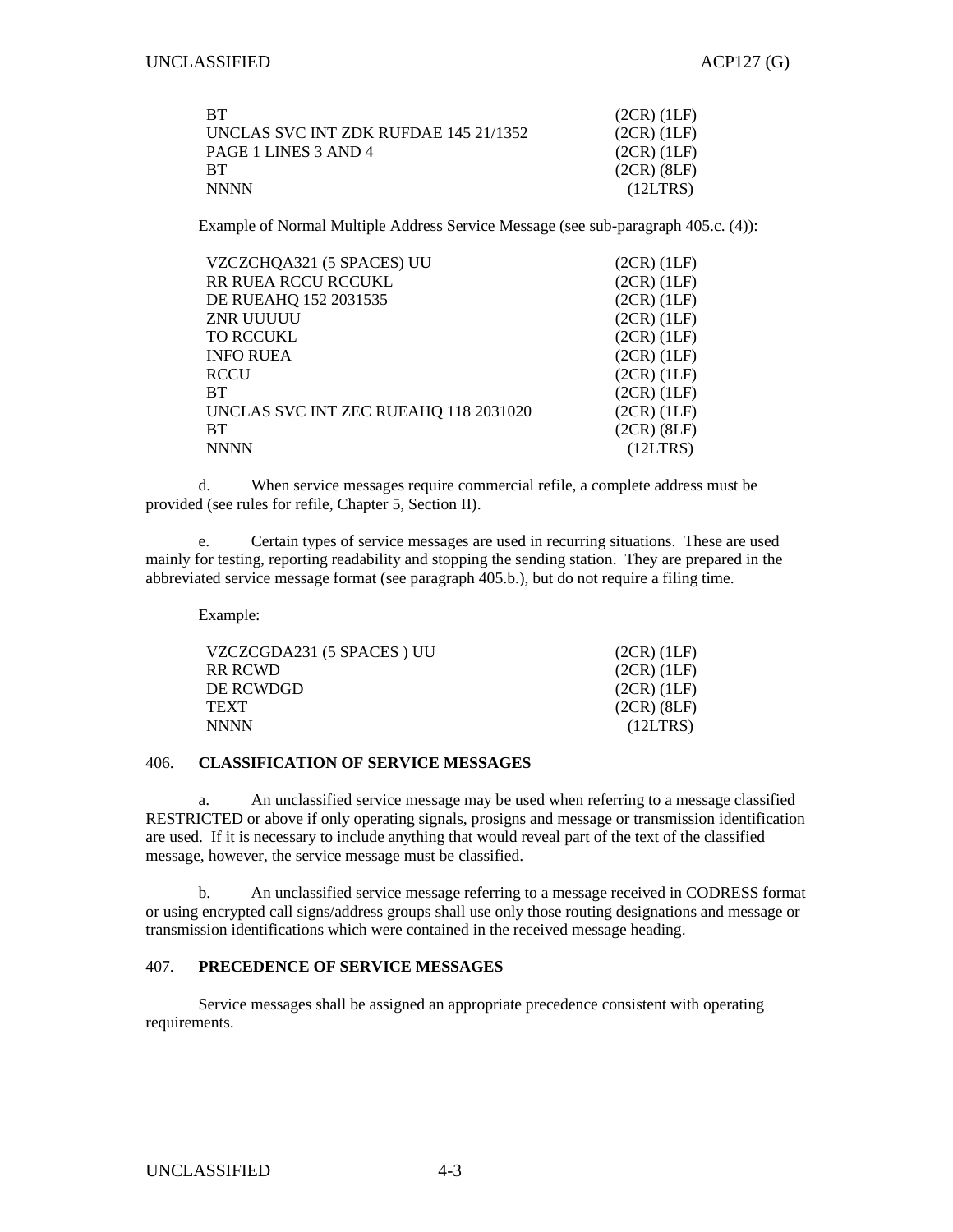- 408. **SPARE**
- 409. **SPARE**
- 410. **SPARE**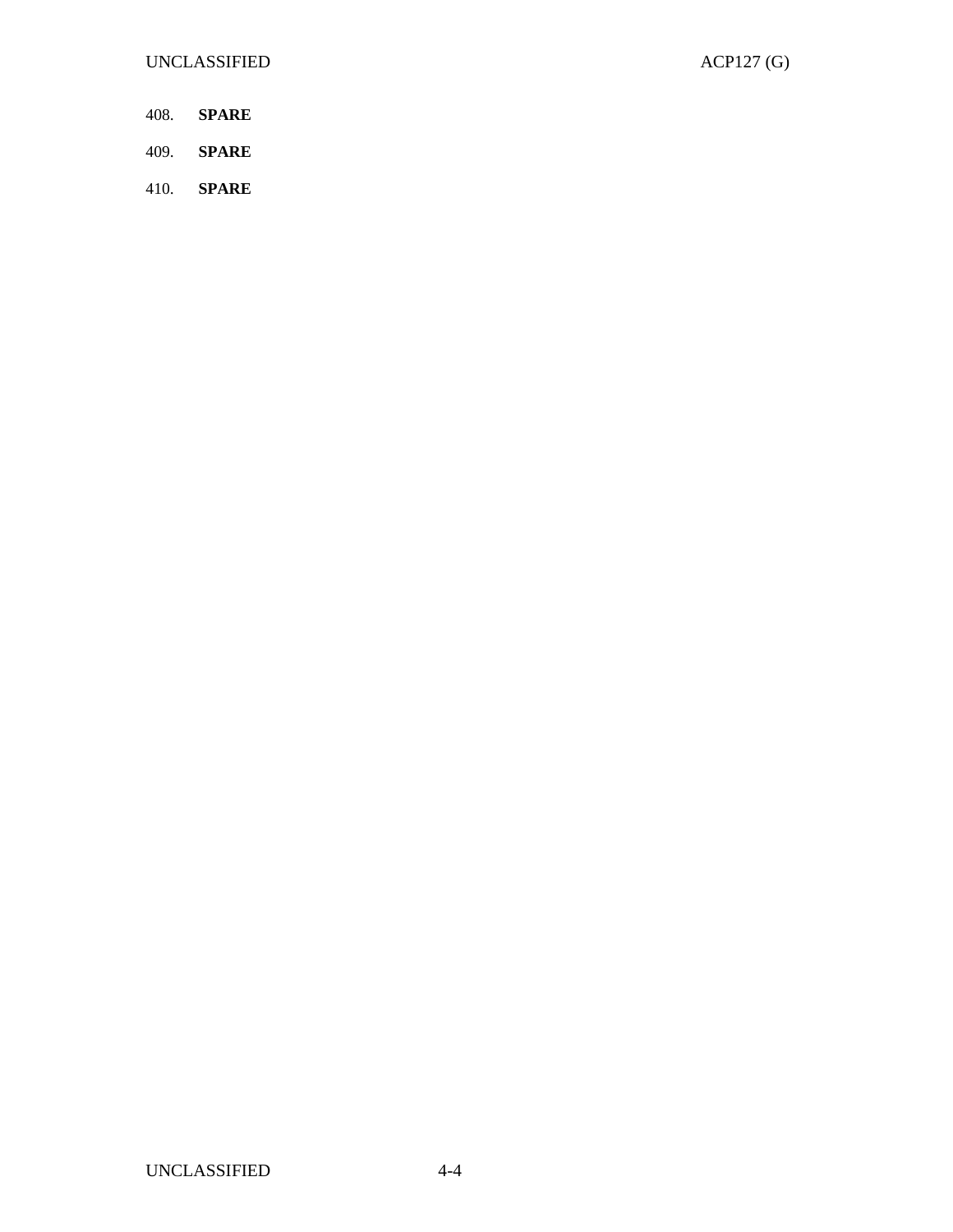### **SECTION III**

### MAINTAINING COMMUNICATIONS

# 411. **OPENING AND TESTING CIRCUITS/CHANNELS**

a. Opening Circuits/Channels.

 (1) Before starting transmission of traffic on a circuit/channel which has just been opened or reopened, a test message shall be transmitted once as follow:

| (TI) (5 SPACES)                         | $(2CR)$ $(1LF)$ |
|-----------------------------------------|-----------------|
|                                         |                 |
| <b>RR RUEPW</b>                         | $(2CR)$ $(1LF)$ |
| DE RUEPWN                               | $(2CR)$ $(1LF)$ |
| ZNR UUUUU                               | $(2CR)$ $(1LF)$ |
| TEST THE QUICK BROWN FOX JUMPS OVER THE | $(2CR)$ $(1LF)$ |
| <b>LAZY DOG</b>                         | $(2CR)$ $(1LF)$ |
| 1234567890RYRYRYRYRYRYRYRYRYRYRYRYRYRY  | $(2CR)$ $(1LF)$ |
| <b>INT ZBZ K</b>                        | $(2CR)$ $(8LF)$ |
| <b>NNNN</b>                             | (12LTRS)        |

(2) When the station called determines that the test message is satisfactory, it

transmits:

| (TI) (5 SPACES)  | $(2CR)$ $(1LF)$ |
|------------------|-----------------|
| RR RUEPWN        | $(2CR)$ $(1LF)$ |
| DE RUEPW 1901245 | $(2CR)$ $(1LF)$ |
| ZNR UUUUU        | $(2CR)$ $(1LF)$ |
| ZBZ5 K           | $(2CR)$ $(8LF)$ |
| NNNN             | (12LTRS)        |
|                  |                 |

 (3) It shall be the responsibility of each station that does not operate continuously to initiate opening action.

 (4) Opening action pertaining to part-time channels between relay stations may be initiated by either station as directed by the senior station involved or as mutually agreed.

b. Test of Circuits/Channels.

 (1) After a circuit/channel has been opened for traffic, it sometimes becomes necessary to interrupt traffic and send a test because of poor readability. Testing on multi-channel radio systems service tape relay stations is usually conducted by use of automatic test generating equipment. When such equipment is not available, a test tape, constructed as follows, will be used:

(Sufficient LTRS to permit splicing tape into a continuous loop)

| $(5$ SPACES $)$                                         | $(2CR)$ $(1LF)$ |
|---------------------------------------------------------|-----------------|
| THE QUICK BROWN FOX JUMPS OVER THE LAZY DOG 1234567890  |                 |
| TEST DE*                                                | (2CR)           |
| THE QUICK BROWN FOX JUMPS OVER THE LAZY DOG 1234567890* |                 |
| <b>TEST DE</b>                                          | $(2CR)$ $(1LF)$ |
| RYRYRYRYRYRYRYRYRYRYRYRYRYRYRYRYRYRYRY                  | $(2CR)$ $(1LF)$ |

∗ Call sign of Station Testing.

-

<sup>∗</sup> Call sign of Station Testing.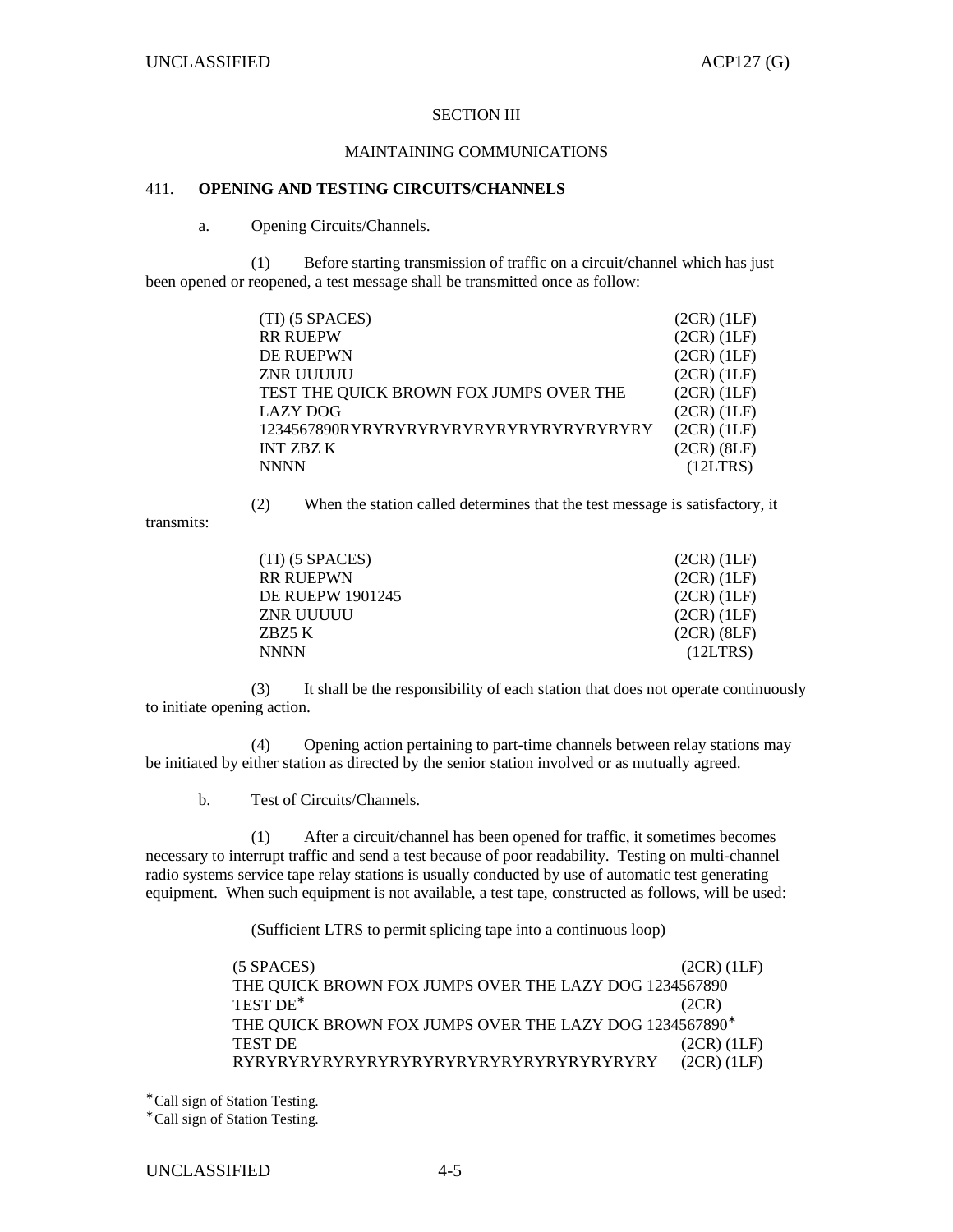(Sufficient LTRS to permit splicing tape into a continuous loop)

**NOTE:** Omission of (1LF) following (2CR) at the end of the first line of test is intentional. The test is designed so that the second line of "THE QUICK BROWN FOX" will overprint the first line. In this manner, any malfunction will be more immediately apparent, and paper will be saved.

 (2) The test tape shall be run continuously until the station requesting the test advises the transmitting station that readability of the circuit/channel has improved to the point where it is feasible to resume traffic.

## 412. **ENSURING THE CONTINUITY OF TRAFFIC**

 a. The responsibility for the continuity of received numbers rests with the station receiving the traffic. It is the responsibility of the receiving operator to ensure that a transmission is received under the each number and that numbers are not duplicated or omitted. Open numbers shall be reported as they occur (see paragraph 433).

 b. When no transmission has been received over a channel/circuit for a period of 30 minutes<sup>∗∗</sup>, the receiving station shall originate a PRIORITY service message to the transmitting station:

| VV (3 SPACES) PFA125 (5 SPACES) UU | $(2CR)$ $(1LF)$ |
|------------------------------------|-----------------|
| PP RBDIF                           | (2CR)(1LF)      |
| DE RBDIFC 03/1605Z                 | $(2CR)$ (1LF)   |
| ZID PPA113                         | $(2CR)$ $(8LF)$ |
| NNNN                               | (12LTRS)        |

 This example shows the check being handled over the channel in question. In multi-channel operation, however, the service message may be transmitted or received over other than the channel being checked for continuity of traffic.

c. If all is well, the transmitting station shall reply:

| VV (3 SPACES) PPA114 (5 SPACES) UU | $(2CR)$ $(1LF)$ |
|------------------------------------|-----------------|
| PP RBDIFC_                         | $(2CR)$ (1LF)   |
| DE RBDIF 01/1607Z                  | $(2CR)$ (1LF)   |
| ZIC PPA113                         | $(2CR)$ $(8LF)$ |
| NNNN                               | (12LTRS)        |

 This example shows the check being handled over, the channel in question. In multi-channel operation, however, the service message may be transmitted or received over other than the channel being checked for continuity of traffic.

 d. If the message reported as last received does not correspond with that last sent, the sending station shall take whatever action is necessary to establish contact with the receiving station and ascertain the status of traffic.

 e. To facilitate the transmission of channel checks (number comparisons) between stations that are connected by only one channel, or by multi-channels where selection of individual channels can be controlled, a self-addressed abbreviated service message may be used. The channel

-

<sup>∗∗</sup> This interval may be increased to 60 minutes at the discretion of the relay station on channels/circuits to tributary stations during light traffic periods.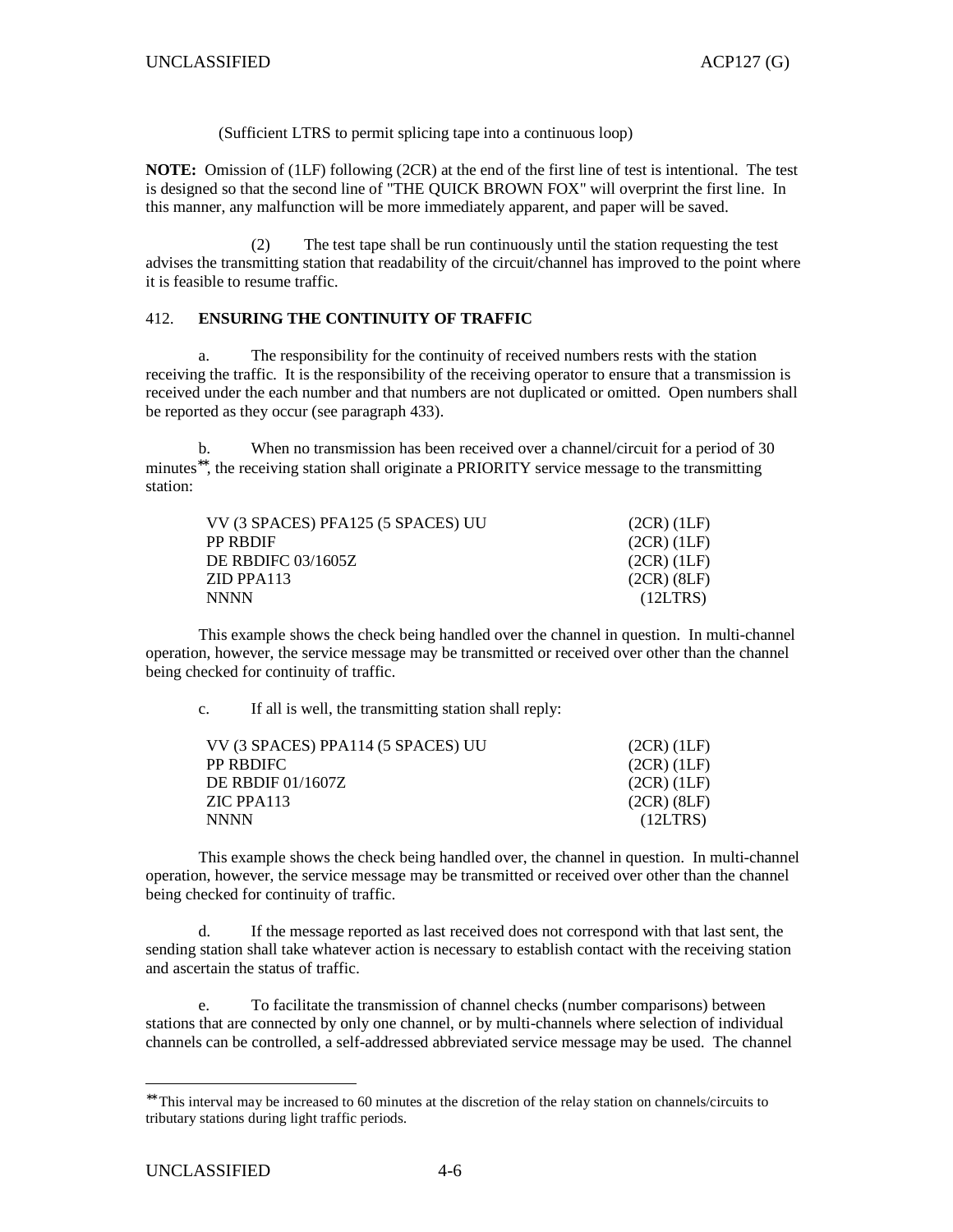check is prepared as a precut tape and held at the operating position for immediate transmission when needed.

Example:

| (TI) (5 SPACES) UU                            | (2CR) (1LF)     |
|-----------------------------------------------|-----------------|
| PP RBDIFC                                     | $(2CR)$ $(1LF)$ |
| DE RBDIFC-                                    | $(2CR)$ $(1LF)$ |
| CHANNEL CHECK RYRYRYRY ABCDEFGHIJKLMNOPQRSTUV |                 |
|                                               | $(2CR)$ $(1LF)$ |
| WXYZ 1234567890                               | $(2CR)$ $(8LF)$ |
| NNNN                                          | (12LTRS)        |
|                                               |                 |

 f. When the channel check if received at the connected station, a number comparison shall be made either automatically or by an operator. The channel check will then be transmitted back to the called station for similar action. If proper continuity and accurate transmission and reception is evident, further action is not necessary except to annotate records with time of receipt.

### 413. **CHANGING NUMBER SEQUENCE AND MAKING FINAL NUMBER COMPARISON**

a. Stations will start a new sequence of channel numbers and station serial numbers either on a daily basis or on completion of the numbering cycle. Where channel numbers change daily, the accounting procedure described in subparagraphs 413.b. and 413.c. may be employed.

 b. Except when the sending station has been officially closed (see paragraph 414), a station receiving a new day's traffic shall initiate a service message to the sending station stating the last number received in the previous day's number series. Such messages shall also include an indication of all messages awaiting retransmission (rerun); this provides an end of day traffic summary and should not be construed as a new request for reruns previously requested. This summary highlights the fact that, while total numbers are correct, there may still be traffic of the previous day not received in a releasable condition.

(1) Example, if there are no outstanding numbers to account for:

| $(2CR)$ $(1LF)$ |
|-----------------|
| (2CR) (1LF)     |
| $(2CR)$ $(1LF)$ |
| $(2CR)$ $(8LF)$ |
| (12LTRS)        |
|                 |

(2) Example, if there are numbers still to be accounted for:

| VV (3 SPACES) FPA001 (5 SPACES) UU | $(2CR)$ $(1LF)$ |
|------------------------------------|-----------------|
| RR RXFB                            | $(2CR)$ $(1LF)$ |
| DE RXFP 12/0002Z                   | $(2CR)$ $(1LF)$ |
| ZID FAA164 AWAITING ZDK FAA137     | $(2CR)$ $(8LF)$ |
| <b>NNNN</b>                        | (12LTRS)        |

 c. It is the responsibility of a station receiving a new day's traffic to ensure that each number is accounted for on the previous day's traffic reports. Traffic records of the previous day shall not be considered complete until any reruns noted in the end of the day's traffic summary have been satisfactorily received.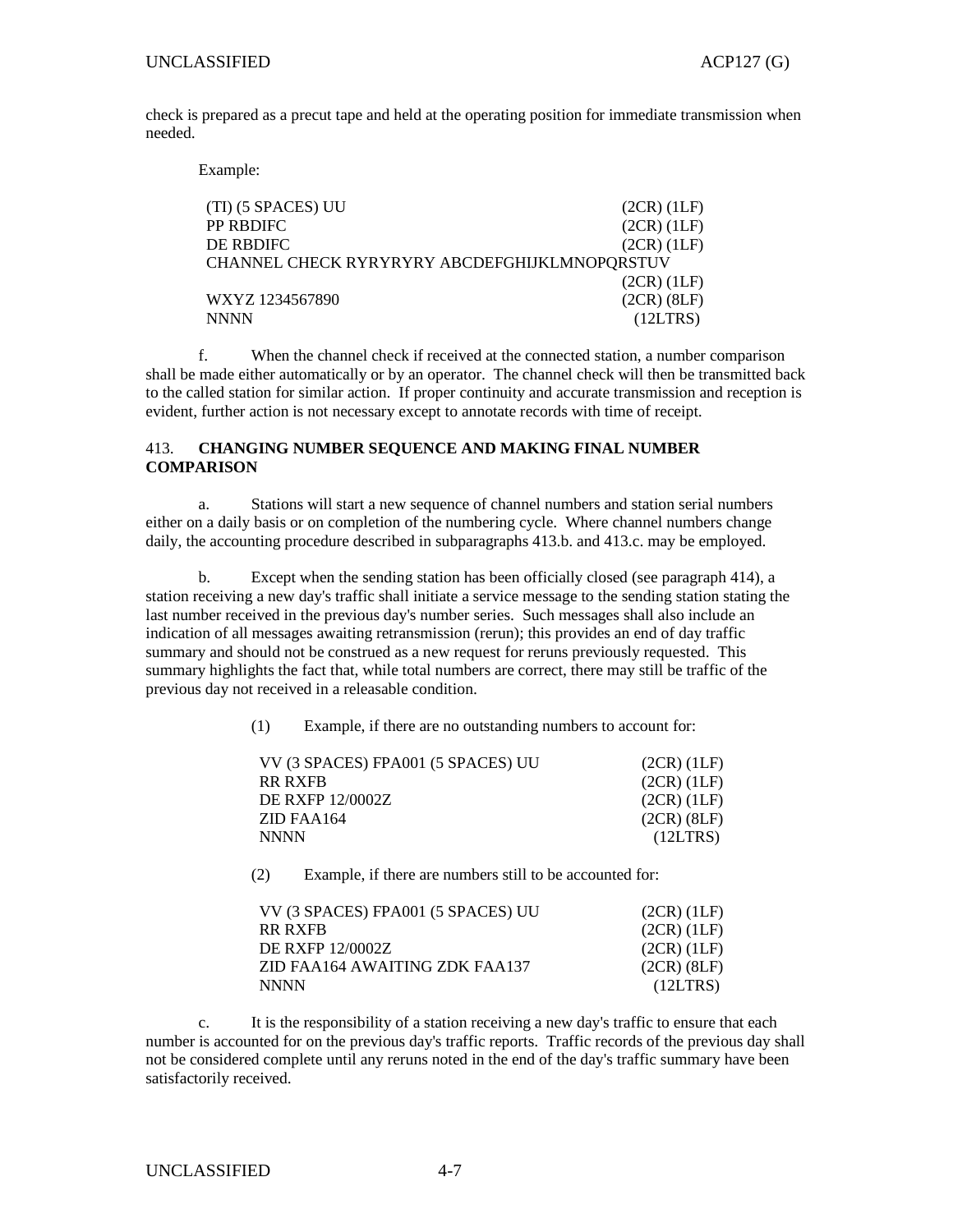# 414. **CLOSING PART-TIME STATIONS**

 It shall be the responsibility of each station that does not remain in operation continuously to initiate closing action which shall include a number check:

a. RUEPWN, when ready to close, originates the following service message:

| VV (3 SPACES) WNA164 (5 SPACES) | $(2CR)$ $(1LF)$ |
|---------------------------------|-----------------|
| <b>RR RUEPW</b>                 | $(2CR)$ $(1LF)$ |
| <b>DE RUEPWN 2052155</b>        | $(2CR)$ $(1LF)$ |
| ZNR UUUUU                       | (2CR) (1LF)     |
| INT ZKJ ZID PWA157 PWB091       | $(2CR)$ $(8LF)$ |
| <b>NNNN</b>                     | (12LTRS)        |

b. RUEPW replies:

| VV (3 SPACES) PWB092 (5 SPACES) | $(2CR)$ $(1LF)$ |
|---------------------------------|-----------------|
| <b>RR RUEPWN</b>                | $(2CR)$ $(1LF)$ |
| <b>DE RUEPW 2052157</b>         | $(2CR)$ $(1LF)$ |
| ZNR UUUUU                       | $(2CR)$ $(1LF)$ |
| ZKJ1 ZID WNA164                 | $(2CR)$ $(8LF)$ |
| NNNN.                           | (12LTRS)        |

# 415. **SPARE**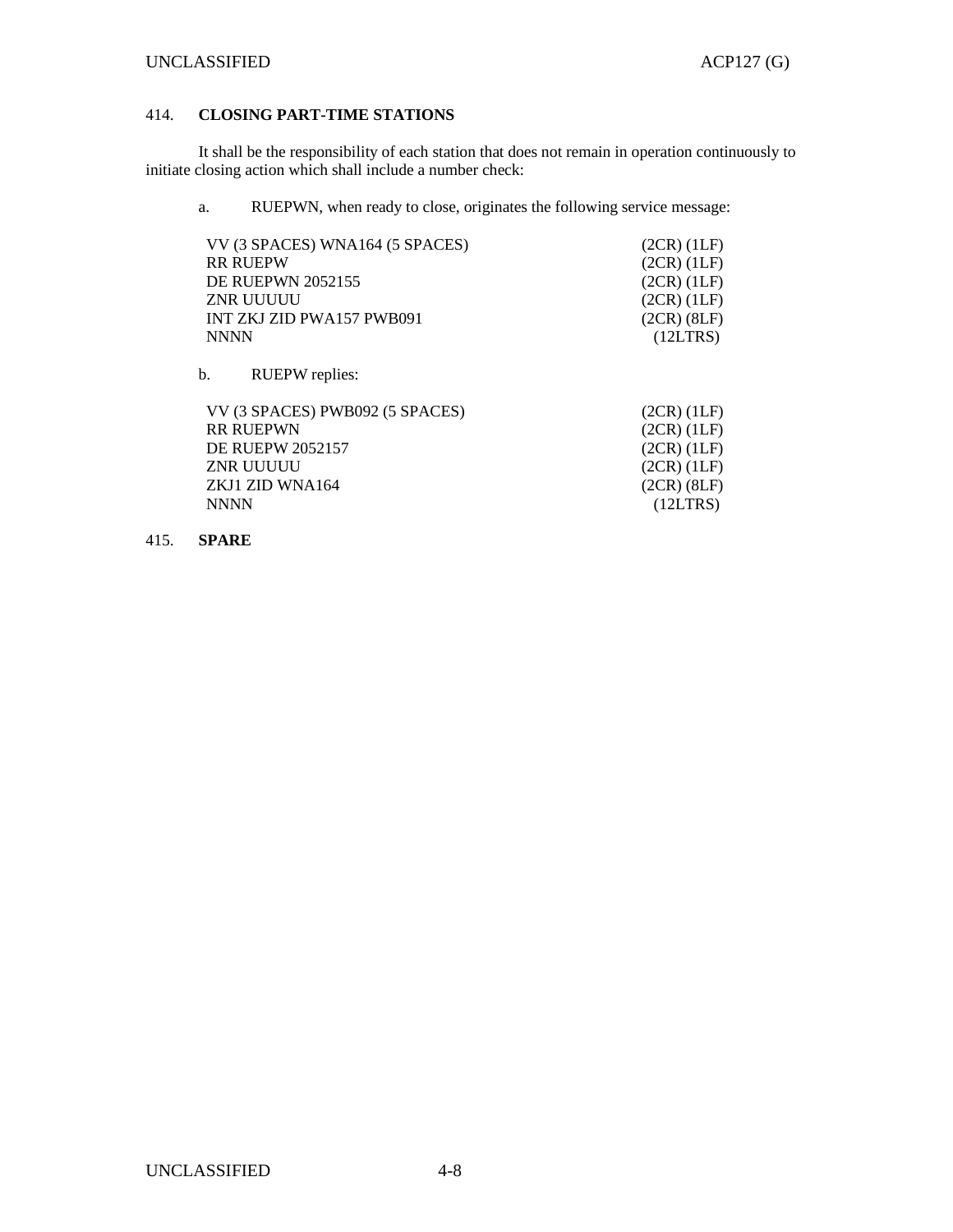### SECTION IV

#### CORRECTION REQUESTS AND REPLIES

# 416. **SOURCE OF CORRECTIONS**

 a. Corrections involving errored groups, incorrect group counts, omitted portions, and similar errors arising from an otherwise correct tape, i.e., no apparent garbles or mutilations, are obtained by originating a service message addressed to the calling station requesting correction only for that part of the message which is in error. Relay stations are not responsible for or required to furnish corrections of this nature.

 b. Corrections for discrepancies in transmission identification, incomplete transmission, mutilations and garbles which have apparently occurred during relay shall be handled in accordance with paragraph 419. If garbling persists, action must be taken to correct equipment or circuit/channel difficulties.

## 417. **RULES REGARDING CORRECTION REQUESTS**

 a. When sending a correction request to the calling station, reference shall be made to the message identification (see paragraph 116). If the message identification is garbled, the message shall be identified by quoting what is legible in the heading and, if necessary, a portion of its text. If the message contains more than one error, all questions concerning the message shall be incorporated in one service message.

Example: Message as received by RUFPBK

| (TI) (5 SPACES)                            | (2CR)(1LF) |
|--------------------------------------------|------------|
| PP RUFPBK                                  | (2CR)(1LF) |
| DE RUFDAE 117 0611423                      | (2CR)(1LF) |
| <b>ZNR UUUUU</b>                           | (2CR)(1LF) |
| P021415Z MAR 1986                          | (2CR)(1LF) |
| <b>FM CICNUSAREUR</b>                      | (2CR)(1LF) |
| <b>TO CGUSASEVEN</b>                       | (2CR)(1LF) |
| <b>BT</b>                                  | (2CR)(1LF) |
| UNCLAS AFZID 6377 FOR S-3 FROM SIGNAL      | (2CR)(1LF) |
| OFFICER MY AEZID 5918. SITUATION WATTSNYS  | (2CR)(1LF) |
| IMMEDIATE ACTION. ORDERS BILL NO IDDURE SD | (2CR)(1LF) |
| NECESSARY TO EFFECT EQUIPMENT TRANSFER     | (2CR)(1LF) |
| BY 5 MAR                                   | (2CR)(1LF) |
| <b>BT</b>                                  | (2CR)(1LF) |
| <b>NNNN</b>                                | (12LTRS)   |
| RUFBK requests corrections:                |            |
| (TI) (5 SPACES)                            | (2CR)(1LF) |
| PP RUFDAE                                  | (2CR)(1LF) |
| DE RUFPBK 142 0611437                      | (2CR)(1LF) |
| ZNR UUUUU                                  | (2CR)(1LF) |
| <b>BT</b>                                  | (2CR)(1LF) |
| UNCLAS SVC INT ZDK RUFDAE 117 0611423      | (2CR)(1LF) |
| WA SITUATION – ORDERS TO NECESSARY         | (2CR)(1LF) |
| <b>BT</b>                                  | (2CR)(1LF) |
| <b>NNNN</b>                                | (12LTRS)   |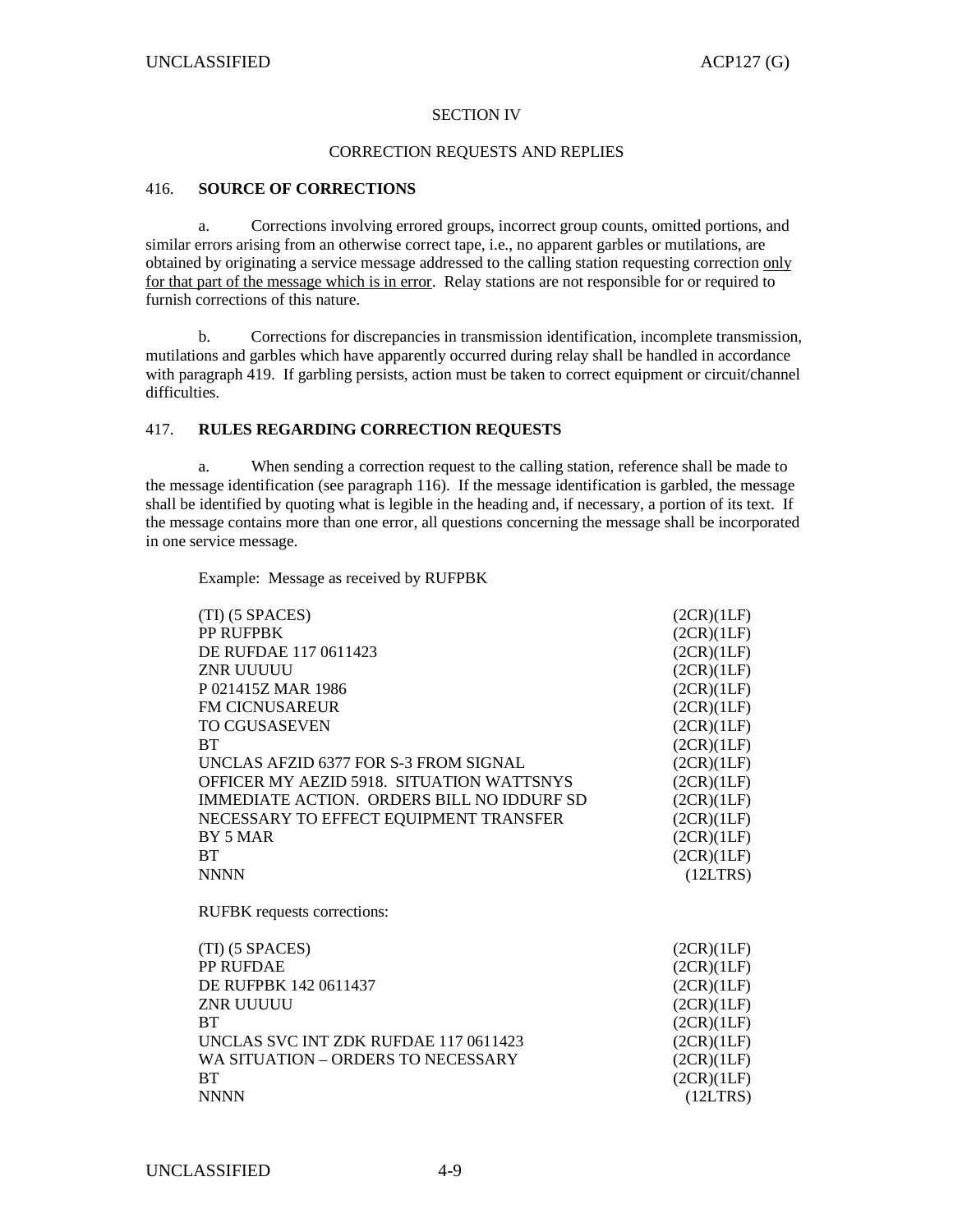**NOTE:** The hyphen is used to separate portions of the request.

 b. If the transmission is garbled, the message identification or other specific data, such as the transmission which it followed, shall be reported to the preceding relay. A complete retransmission will be requested.

Example:

| $(TI)$ (5 SPACES)                     | (2CR)(1LF) |
|---------------------------------------|------------|
| PP RUFP                               | (2CR)(1LF) |
| DE RUFPBK 111 0611447                 | (2CR)(1LF) |
| ZNR UUUUU                             | (2CR)(1LF) |
| INT ZDK TRANSMISSION FOLLOWING PDA143 | (2CR)(1LF) |
| <b>NNNN</b>                           | (12LTRS)   |

 c. If follow-up action is necessary on a correction request, see paragraph 419.f. for guidance.

#### 418. **RULES REGARDING REPLIES TO CORRECTION REQUESTS**

 a. Replies to correction requests shall be prepared and transmitted as expeditiously as possible.

b. Service messages shall be used to provide corrections.

Example: (Reply to correction request contained in sub-paragraph 417.a.).

| $(TI)$ (5 SPACES)                           | (2CR)(1LF) |
|---------------------------------------------|------------|
| PP RUFPBK                                   | (2CR)(1LF) |
| DE RUFDAE 136 0611455                       | (2CR)(1LF) |
| <b>ZNR UUUUU</b>                            | (2CR)(1LF) |
| <b>BT</b>                                   | (2CR)(1LF) |
| UNCLAS SVC ZUI RUFPBK 142 ZDK RUFDAE 117 WA | (2CR)(1LF) |
| SITUATION WARRANTS - ORDERS TO NECESSARY -  | (2CR)(1LF) |
| ORDERS WILL BE ISSUED AS NECESSARY          | (2CR)(1LF) |
| <b>BT</b>                                   | (2CR)(8LF) |
| <b>NNNN</b>                                 | (12LTRS)   |

 c. Replies to request made in accordance with sub-paragraph 417.b. shall be in the same format and shall make reference to the service message being answered.

Example:

| $(TI)$ (5 SPACES)                         | (2CR)(1LF) |
|-------------------------------------------|------------|
| PP RUFPBK                                 | (2CR)(1LF) |
| <b>DE RUFDAE 0611623</b>                  | (2CR)(1LF) |
| ZNR UUUUU                                 | (2CR)(1LF) |
| ZUI RUFPBK 111 ZDK TRANSMISSION FOLLOWING | (2CR)(1LF) |
| PDA143 AB BT PDA144                       | (2CR)(1LF) |
| <b>RR RUFPBK</b>                          | (2CR)(1LF) |
| DE RUFDAE 174                             | (2CR)(8LF) |
| etc.                                      |            |

 d. Each correction request shall be answered even though a previous reply has been made. When the previous request has been answered, the reply to succeeding requests shall not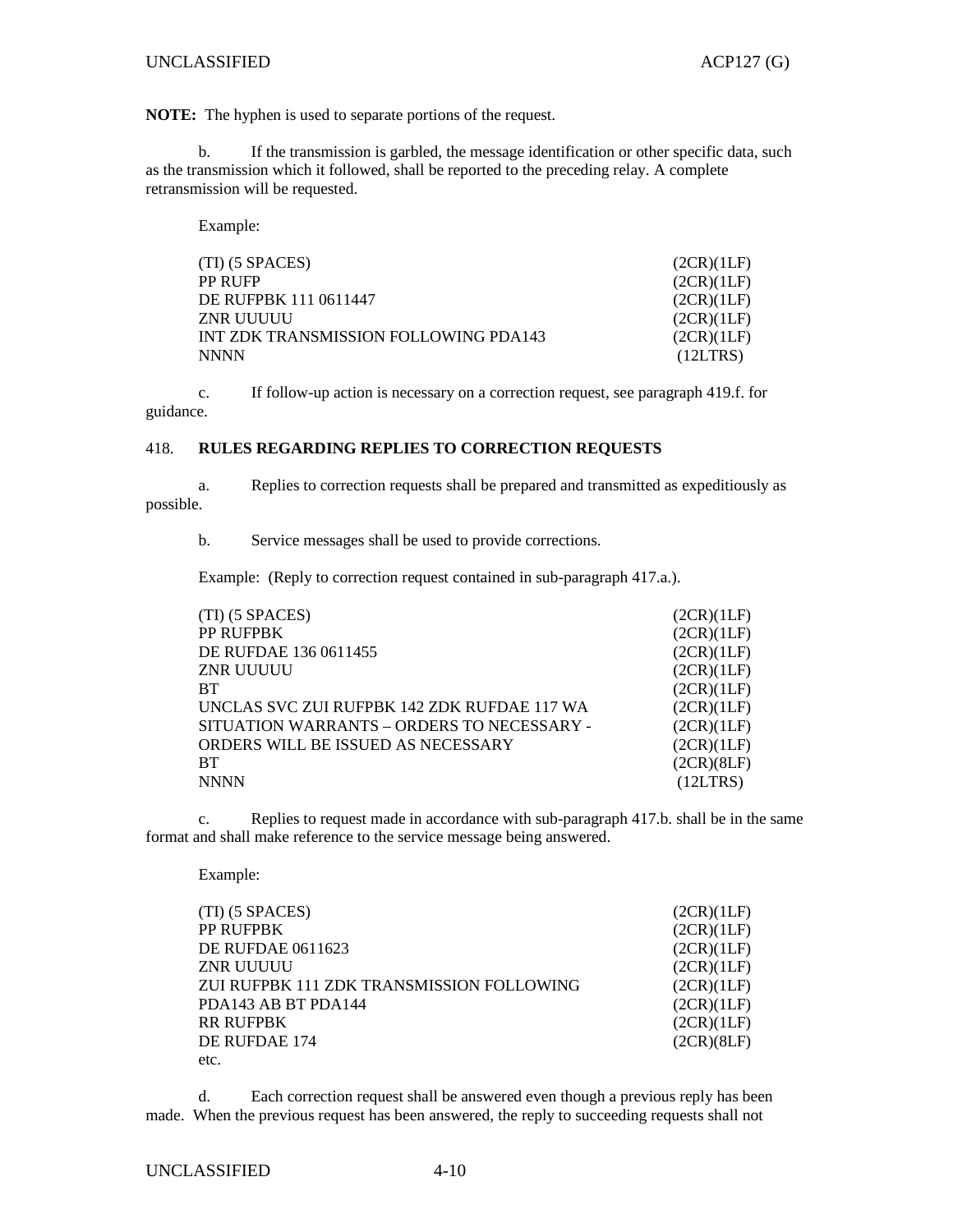# UNCLASSIFIED ACP127 (G)

contain a repetition of the correction, but only a reference to the transmission identification and/or message identification under which the correction was furnished.

### 419. **REQUESTING RETRANSMISSION (RERUN)**

 a. When a station notes that a PRIORITY or lower precedence message is incomplete, garbled or mutilated it shall immediately request a retransmission. In the case of IMMEDIATE or FLASH precedence messages, action shall be taken in accordance with paragraph 420. Use of the following procedure makes it mandatory that requests for retransmission be identified by channel number and/or stations serial number for positive service message accountability and reference between stations. Therefore, at tributary stations operating into torn-tape manual relays when station serial numbers are used as the only means of maintaining continuity of traffic, each service message containing a request for retransmission must be assigned a station serial number.

 b. When a relay station receives an incomplete, garbled or mutilated transmission which cannot be handled under "subject to correction" procedure contained in paragraph 420, and notes the condition before the message is relayed, it shall:

 (1) Send a service message to the calling station requesting that the message involved be retransmitted. If the message involved is multiple call/multiple address, the request for retransmission must indicate the stations to which the message is to be retransmitted.

 (2) Annotate in in-station records, by use of the incoming channel number, that the transmission bearing that number was incomplete, garbled or mutilated and that a retransmission was requested from the calling station.

(3) Discard the incomplete, garbled or mutilated transmission.

 Example: RCCP upon receiving a garbled transmission from RCWP, originated by tributary station RCWPWM, prepares and transmits a service message to the calling station as follows:

| $(TI)$ (5 SPACES)                   | (2CR)(1LF) |
|-------------------------------------|------------|
| <b>RR RCWPWM</b>                    | (2CR)(1LF) |
| DE RCCP 012 02/1421Z                | (2CR)(1LF) |
| <b>BT</b>                           | (2CR)(1LF) |
| UNCLAS SVC RCWPWM 174 02/1040Z ZES2 | (2CR)(1LF) |
| <b>BT</b>                           | (2CR)(8LF) |
| <b>NNNN</b>                         | (12LTRS)   |

 c. When a relay station is notified that one of its transmissions was received in an incomplete, garbled or mutilated condition it shall take action as follows:

 (1) If its copy of the transmission is good, it shall retransmit the message involved under a new channel number and with a service message retransmission pilot.

(2) If the relay station's copy of the transmission is not good, it shall:

 (a) Send a service message to the calling station furnishing the required identification and specifying retransmission directly to the station initially requesting the rerun. The station which requested the rerun shall be included as an INFO addressee in order to be kept informed regarding the status of its initial request as a basis for follow-up action, if necessary.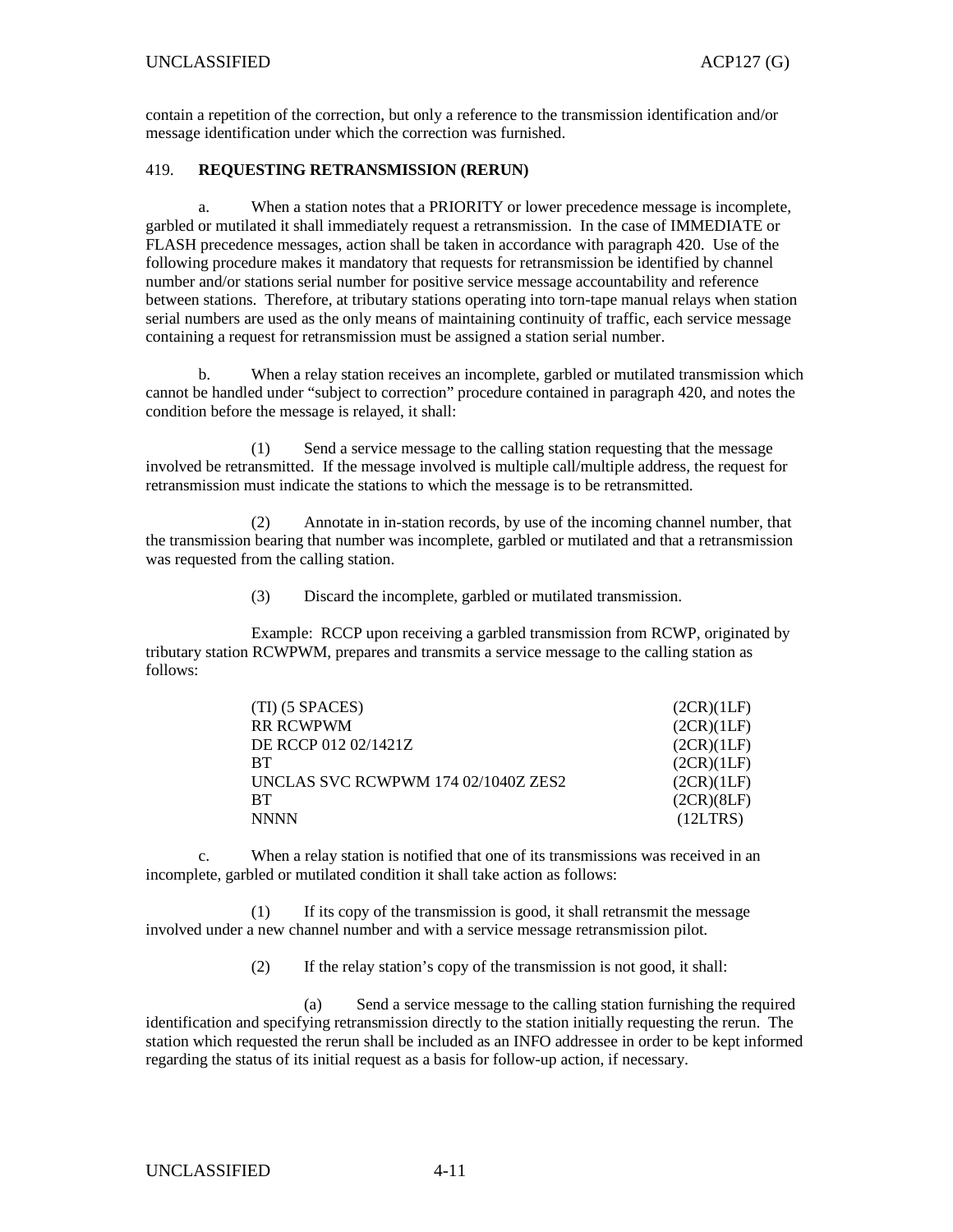| DAA037                                  | (2CR)(1LF) |
|-----------------------------------------|------------|
| <b>RR RUCP</b>                          | (2CR)(1LF) |
| DE RUCPDA 182 0931230                   | (2CR)(1LF) |
| ZNR UUUUU                               | (2CR)(1LF) |
| UNCLAS SVC CUA103 IMI CUA103 RUFDAE 174 | (2CR)(1LF) |
| 0931040 ZES2                            | (2CR)(1LF) |
| <b>NNNN</b>                             | (12LTRS)   |

 RUCP, upon receipt of a notification from RUCPDA that a transmission is garbled and discovering that the transmission from its preceding station is also garbled, takes action as follows:

| $(TI)$ (5 SPACES)                 | (2CR)(1LF) |
|-----------------------------------|------------|
| RR RUFDAE RUCPDA                  | (2CR)(1LF) |
| DE RUCP 134 0931442               | (2CR)(1LF) |
| <b>ZNR UUUUU</b>                  | (2CR)(1LF) |
| <b>TO RUFDAE</b>                  | (2CR)(1LF) |
| <b>INFO RUCPDA</b>                | (2CR)(1LF) |
| <b>BT</b>                         | (2CR)(1LF) |
| UNCLAS SVC RUFDAE 1740931040 ZES2 | (2CR)(1LF) |
| RUCPDA CITING CUA103 IN REPLY     | (2CR)(1LF) |
| <b>BT</b>                         | (2CR)(8LF) |
| <b>NNNN</b>                       | (12LTRS)   |

(b) Annotate in in-station records the action taken.

 d. Tributary Station – A tributary station receiving a transmission in an incomplete, garbled or mutilated condition shall:

 (1) If connected to a fully automatic or semiautomatic (push button switching) relay station, transmit the request for retransmission to the calling station. Reference shall be made to message identification and further identification data as required.

Example:

| $(TI)$ (5 SPACES)                   | (2CR)(1LF) |
|-------------------------------------|------------|
| PP RCCBAE                           | (2CR)(1LF) |
| DE RCCAAG 117 03/1423Z              | (2CR)(1LF) |
| <b>BT</b>                           | (2CR)(1LF) |
| UNCLAS SVC RCCBAE 123 03/13242 ZES2 | (2CR)(1LF) |
| <b>BT</b>                           | (2CR)(8LF) |
| <b>NNNN</b>                         | (12LTRS)   |

 (2) If connected to a manual torn-tape relay station, request for transmission shall be directed as follows:

 (a) To the calling station if the message was originated by a station served by the same relay station.

Example:

| $(TI)$ (5 SPACES)      | (2CR)(1LF) |
|------------------------|------------|
| RR RCCPMR              | (2CR)(1LF) |
| DE RCCPNH 182/03/1232Z | (2CR)(1LF) |
| <b>RT</b>              | (2CR)(1LF) |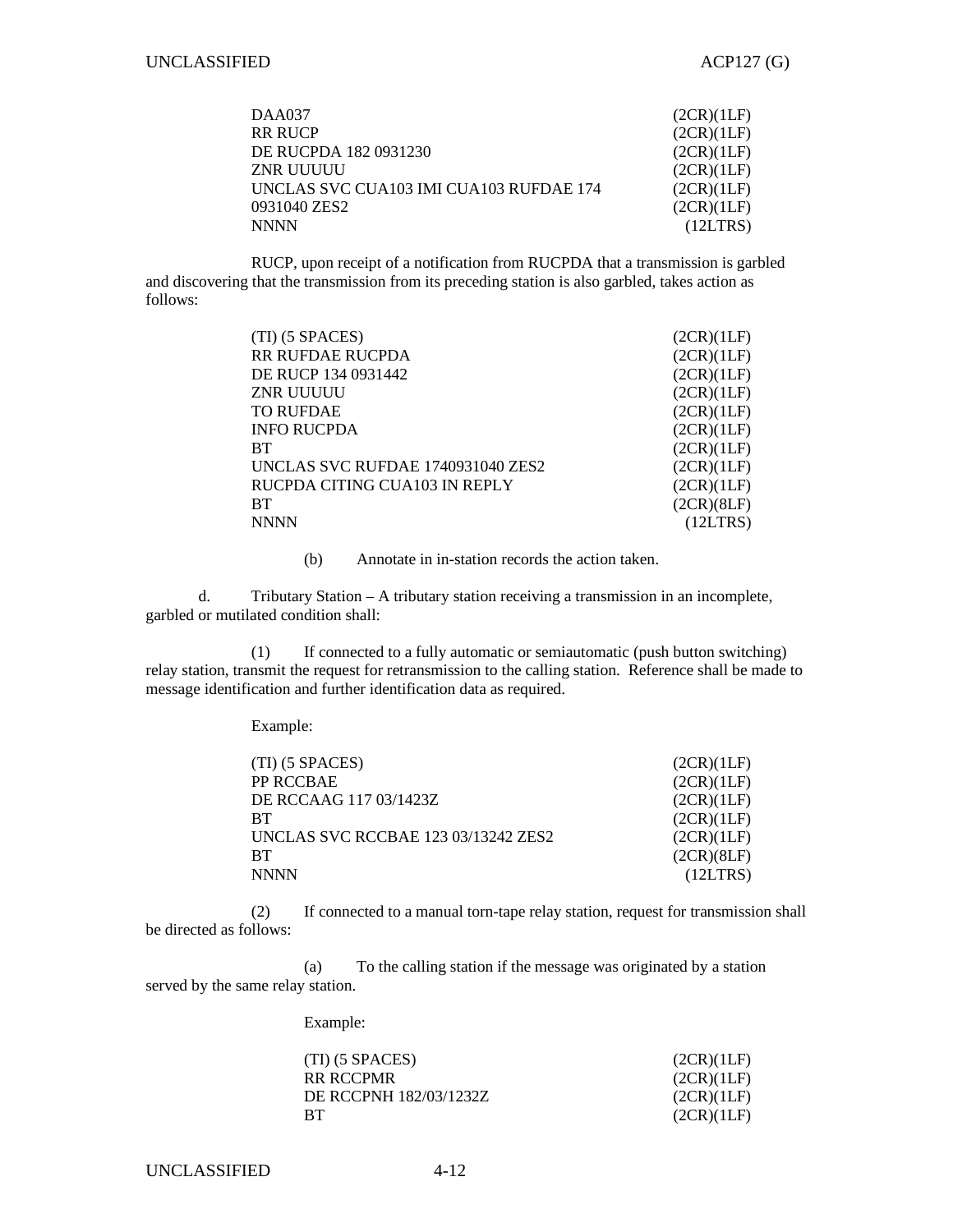| UNCLAS SVC ZUI RCCPMR 123 03/1200Z ZES2 | (2CR)(1LF) |
|-----------------------------------------|------------|
|                                         | (2CR)(8LF) |
| NNNN                                    | (12LTRS)   |

(b) To the connected relay station for all other requests.

Example:

| $(TI)$ (5 SPACES)                       | (2CR)(1LF) |
|-----------------------------------------|------------|
| <b>RR RBDP</b>                          | (2CR)(1LF) |
| DE RBDPAR 188 03/1213Z                  | (2CR)(1LF) |
| UNCLAS SVC DPA103 IMI DPA103 RBMPRF 174 | (2CR)(1LF) |
| 03/1040Z ZES2                           | (2CR)(1LF) |
| <b>NNNN</b>                             | (12LTRS)   |

e. The Calling Station shall:

 (1) Upon receipt of a rerun request from a relay station, retransmit the message involved under a new channel number and without a service message retransmission pilot to designated stations only.

 (2) Upon receipt of a return request similar to examples outlined in paragraphs  $419 \text{c}$ .(2)(a), d.(1) and d.(2)(a), retransmit the message involved with a service message retransmission pilot which cites the appropriate identification pertaining to the transmission.

Example:

| (TI) (5 SPACES)                     | (2CR)(1LF) |
|-------------------------------------|------------|
| <b>RR RFFXZ</b>                     | (2CR)(1LF) |
| DE RFFPI 183 03/1445Z               | (2CR)(1LF) |
| ZNR UUUUU                           | (2CR)(1LF) |
| <b>BT</b>                           | (2CR)(1LF) |
| UNCLAS SVC ZUI XZA103 ZDK RFFPI 174 | (2CR)(1LF) |
| 03/1040Z                            | (2CR)(1LF) |
| <b>RR RFFXZ</b>                     | (2CR)(1LF) |
| DE RFFPI 174 03/1040Z               | (2CR)(1LF) |
| etc.                                | (2CR)(1LF) |

 (3) In the case of a multiple call message, the message in question shall be reprocessed to eliminate from format line 2 all routing indicators except those representing the stations to which the message is to be retransmitted.

 (4) Each station is responsible for the establishment of the necessary in-station procedures and safeguards to determine definitely that all requests are promptly and correctly handled. This includes the essential requirements of maintaining strict continuity at receiving positions and insuring that all records pertaining to retransmission requests indicate clearly the action taken in each case.

f. When tributary station follow-up action is necessary the following instructions apply.

 (1) The responsibility of providing a requested correction or retransmission promptly is placed upon the station to which the transmission request is routed. Elapsed time allowed between the first and succeeding requests is determined by such factors as: precedence of the message involved, indication of previous delay, nature of the request, speed of service between originating and terminating station, operative hours of the station to which the service is destined if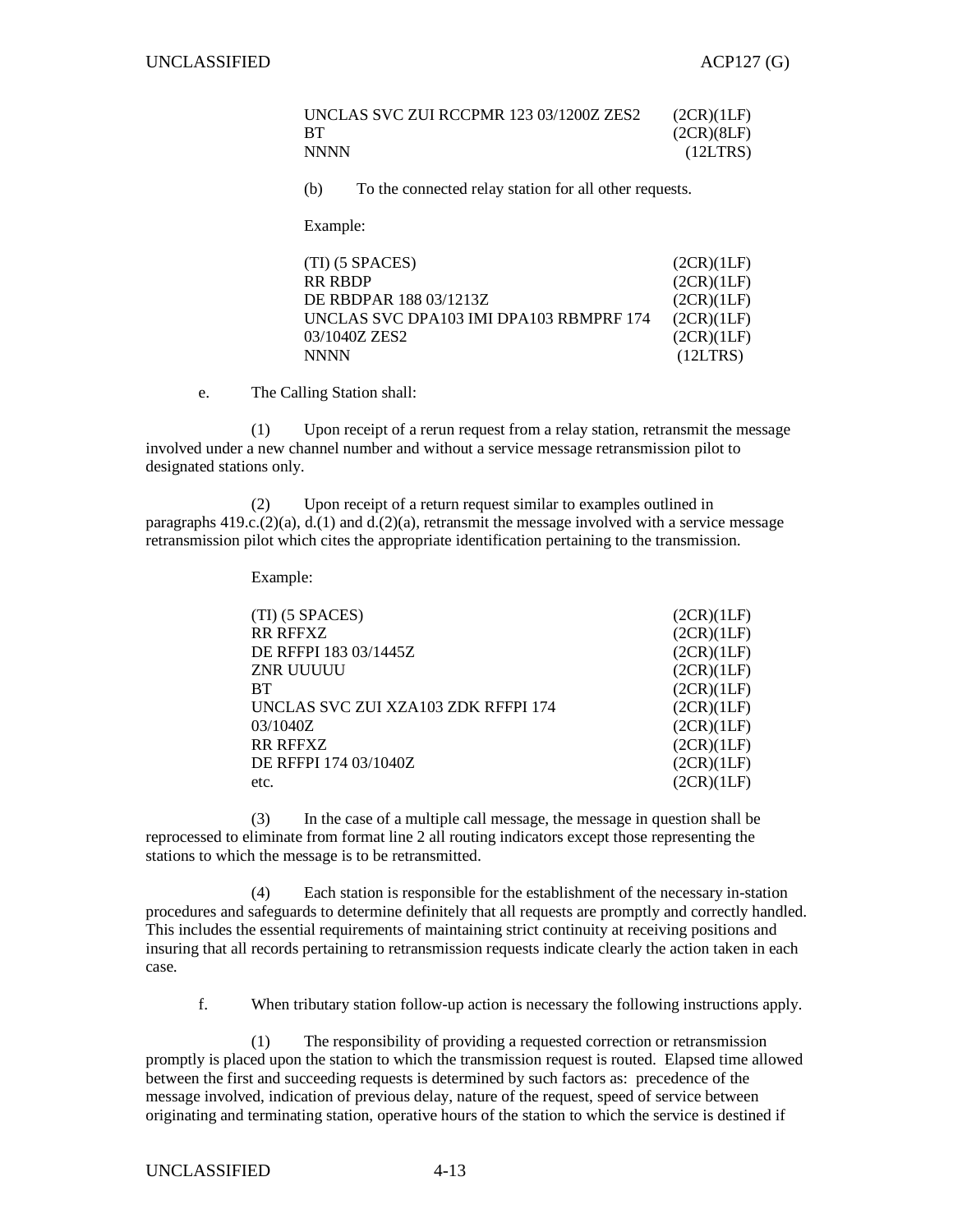known, and any indication of abnormal traffic/circuit conditions which may exist. When no reply is received to a service request within time prescribed below, as influenced by factors stated above, another request shall be initiated.

| <b>IMMEDIATE</b> | 2 hours  |
|------------------|----------|
| <b>PRIORITY</b>  | 8 hours  |
| <b>ROUTINE</b>   | 16 hours |

 (2) When a reply to a service request for a correction or retransmission is not received within the time criteria specified in paragraph 419.f.(1), a second request shall be sent to the calling station. This request will be so identified by the use of the operating signal ZAR2.

Example:

| $(TI)$ (5 SPACES)                        | (2CR)(1LF) |
|------------------------------------------|------------|
| PP RGFAAB                                | (2CR)(1LF) |
| DE RGFDLB 173 03/2158Z                   | (2CR)(1LF) |
| ZNR UUUUU                                | (2CR)(1LF) |
| <b>BT</b>                                | (2CR)(1LF) |
| UNCLAS SVC ZAR2 RGFAAB 123 03/1320Z ZES2 | (2CR)(1LF) |
| <b>BT</b>                                | (2CR)(8LF) |
| <b>NNNN</b>                              | (12LTRS)   |

 (3) When no reply is received to a second request within the time criteria specified in paragraph 419,f(1), service message notification will be sent to the major relay station serving the station to which the original request was routed.

Example:

| $(TI)$ (5 SPACES)                         | (2CR)(1LF) |
|-------------------------------------------|------------|
| <b>RR RGFA</b>                            | (2CR)(1LF) |
| DE RGFDLB 174 04/0559Z                    | (2CR)(1LF) |
| ZNR UUUUU                                 | (2CR)(1LF) |
| <b>BT</b>                                 | (2CR)(1LF) |
| UNCLAS SVC ZAR3 RGFAAB 123 03/1320Z ZES2  | (2CR)(1LF) |
| NO REPLY RECEIVED FROM RGFAAB ZARI RGFDLB | (2CR)(1LF) |
| 171 03/1356Z ZAR2 RGFDLB 173 03/2158Z     | (2CR)(1LF) |
| <b>BT</b>                                 | (2CR)(8LF) |
| <b>NNNN</b>                               | (12LTRS)   |

 (4) Major relay stations, upon receipt of a service message similar to that in paragraph 419.f.(3) shall:

 (a) If unaware of any difficulties in transmission between the relay and identified station, originate a service message to the identified station with an INFO copy to the requesting station.

Example:

| $(TI)$ (5 SPACES)     | (2CR)(1LF) |
|-----------------------|------------|
| PP RGFAAB RGFDLB      | (2CR)(1LF) |
| DE RGFAC 123 04/0618Z | (2CR)(1LF) |
| ZNR UUUUU             | (2CR)(1LF) |
| TO RGFAAB             | (2CR)(1LF) |
| <b>INFO RGFDLB</b>    | (2CR)(1LF) |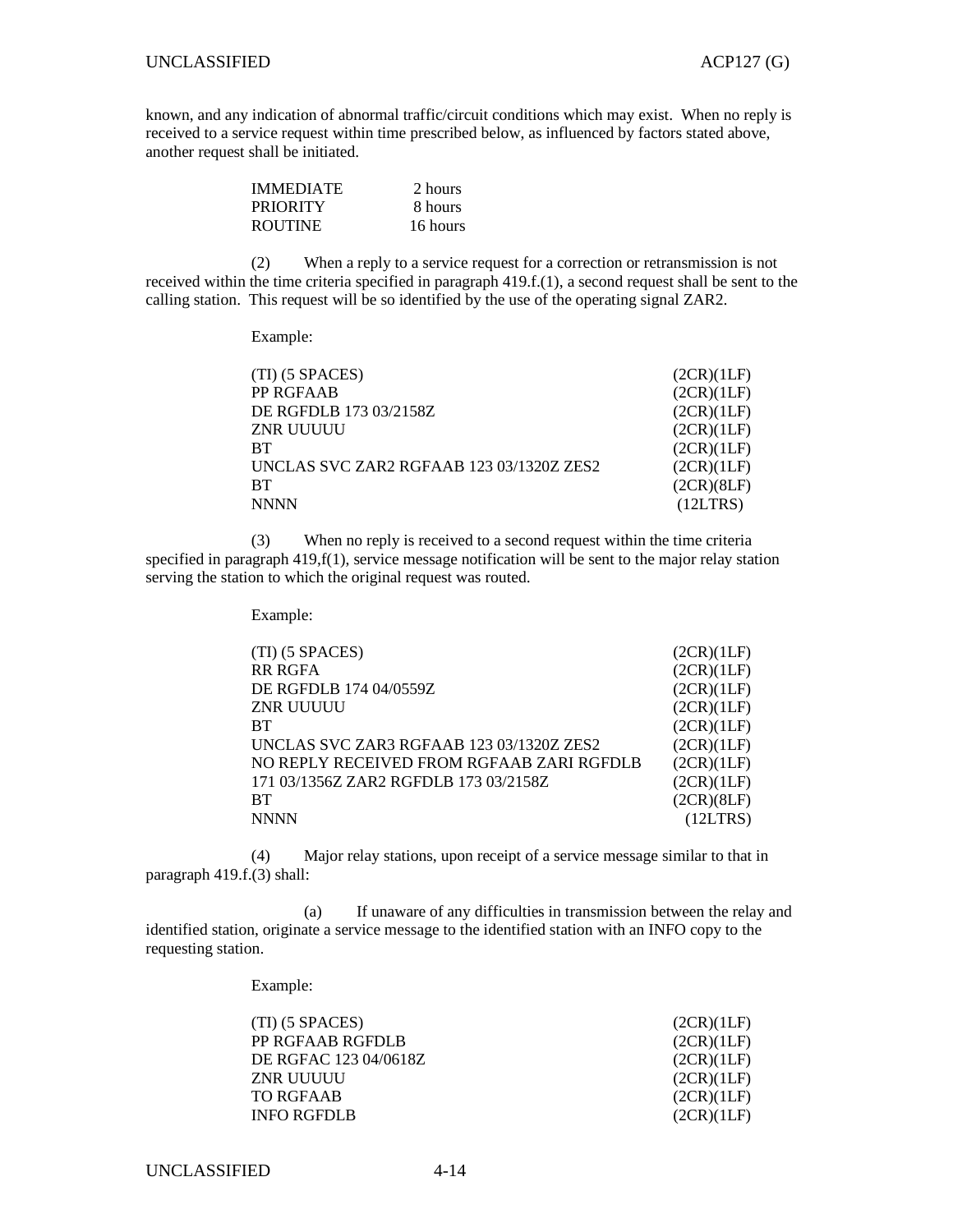| <b>BT</b>                                 | (2CR)(1LF) |
|-------------------------------------------|------------|
| UNCLAS SVC ZUI RGFDLB REQUEST RGFAAB 123  | (2CR)(1LF) |
| 03/1320Z ZES2. RGFDLB REPORTS NO REPLY TO | (2CR)(1LF) |
| RGFDLB 171 03/1356Z AND ZAR2 RGFDLB 173   | (2CR)(1LF) |
| 03/2158Z. REQUEST IMMEDIATE ACTION        | (2CR)(1LF) |
| <b>BT</b>                                 | (2CR)(8LF) |
| <b>NNNN</b>                               | (12LTRS)   |

 (b) If the major relay station is aware of any difficulties in transmission between the relay and identified station, it will originate a service message to the station requesting the rerun indicating the reason for delay in obtaining a rerun.

Example:

| $(TI)$ (5 SPACES)                          | (2CR)(1LF) |
|--------------------------------------------|------------|
| PP RGFDLB                                  | (2CR)(1LF) |
| DE RGFAC 123 04/0613Z                      | (2CR)(1LF) |
| ZNR UUUUU                                  | (2CR)(1LF) |
| <b>BT</b>                                  | (2CR)(1LF) |
| UNCLAS SVC ZUI RGFDLB 174 04/0559Z. ACTION | (2CR)(1LF) |
| ON RGFAAB 123 03/1320 ZES2 DELAYED DUE     | (2CR)(1LF) |
| TO                                         | (2CR)(1LF) |
| <b>BT</b>                                  | (2CR)(8LF) |
| <b>NNNN</b>                                | (12LTRS)   |

 (5) A relay station receiving subsequent requests, shall continually attempt to obtain a response from the calling station.

 g. If a relay station receives a requests from a connected tributary for retransmission of a garbled message (ZES2) and cannot identify the calling station or the originator (garbles in format lines 3 and 6) but can identify the incoming channel number from the previous relay station, the following action shall be taken:

 (1) The retransmission request shall be transmitted for ACTION to the previous relay station, INFO to the initial requesting station, identifying the message by the incoming channel numbers and specifying that retransmission should be made directly to the initial requesting station. The reason for this particular action will be indicated in the request:

Example:

| <b>BT</b>                          | (2CR)(1LF) |
|------------------------------------|------------|
| UJA172FUB089 IMI UJA172FUB089 ZES2 | (2CR)(1LF) |
| TO RUEAHQ CITING HQ253             | (2CR)(1LF) |
| UNABLE IDENTIFY CALDING STATION OR | (2CR)(1LF) |
| <b>ORIGINATOR</b>                  | (2CR)(1LF) |
| RT.                                | (2CR)(8LF) |
| <b>NNNN</b>                        | (12LTRS)   |

 **(2) The previous relay station upon receipt of a request as outlined above will take action as prescribed in paragraph 419.c. except that the retransmission will be piloted to the initial requesting station with the required "citing" identification.**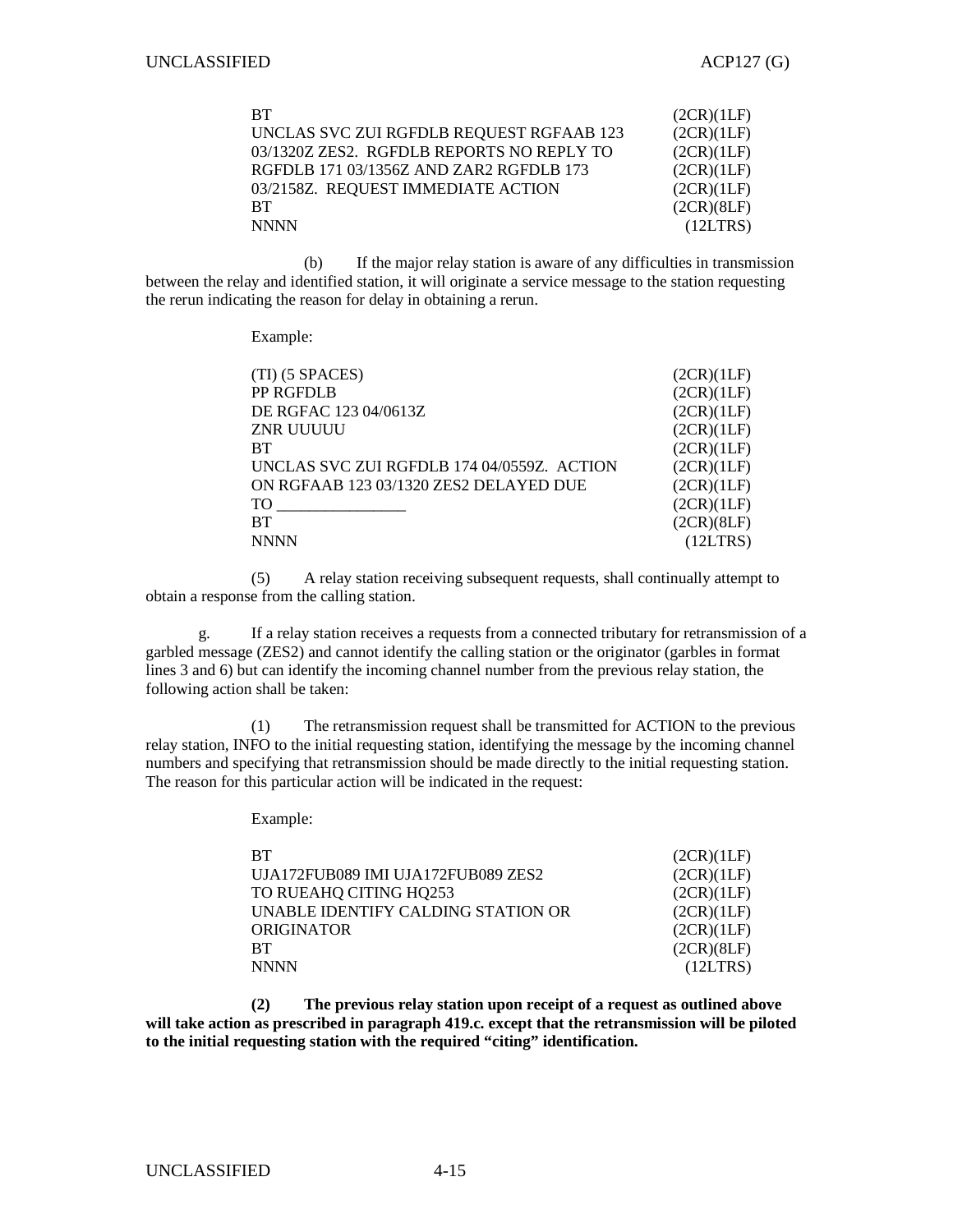#### 420. **HANDLING MESSAGES "SUBJECT TO CORRECTION"**

 a. Messages requiring corrections which have a precedence of IMMEDIATE or higher shall be relayed "subject to correction" without delay. The preceding station or calling station, as appropriate, shall then be requested to forward corrections, or a corrected copy of the message, directly to the destination station(s) (see paragraph 417 and 419. An information copy of this request shall be sent to the destination station.

 b. Routine messages may be relayed "subject to correction" in the same manner when replies to requests for corrections are excessively delayed. However, care should be taken to ensure that lower precedence messages are not relayed "subject to correction" if garbled or mutilated to the extent that the information contained therein is apparently unintelligible.

 c. No message should be forwarded with such garbles or mutilations in the heading as would cause a misroute or nondelivery.

 d. When a message arrives at the destination station "subject to correction" it shall be delivered to the addressee(s) with an explanation that the correct version will follow.

 e. If a correction is not received within a reasonable time the station of destination shall direct a request to the station indicated in the latest service message as being responsible for forwarding the correction version.

 f. When "corrected copy" is received, it shall be delivered to the addressee(s) with an explanation that it is a corrected copy of a previous message. The identity of the previous message will be given.

g. Examples:

(1) Single call message received garbled by RUEA from RUEAHQ.

| HOA123                 | (2CR)(1LF) |
|------------------------|------------|
| <b>OO RUWGBS</b>       | (2CR)(1LF) |
| DE RUEAHQ 196A 3441633 | (2CR)(1LF) |
| ZNR UUUUU              | (2CR)(1LF) |
| O 091630Z              | (2CR)(1LF) |
| etc.                   |            |

(a) Above message as processed and relayed by RUEA "subject to

correction".

| $(TI)$ (5 SPACES)      | (2CR)(1LF) |
|------------------------|------------|
| <b>OO RUWGBS</b>       | (2CR)(1LF) |
| ZNR UUUUU ZDG          | (2CR)(1LF) |
| HQA123                 | (2CR)(1LF) |
| <b>OO RUWGBS</b>       | (2CR)(1LF) |
| DE RUKAHQ 196A 3441633 | (2CR)(1LF) |
| <b>ZNR UUUUU</b>       | (2CR)(1LF) |
| O 091630Z              | (2CR)(1LF) |
| etc.                   |            |

 (b) Request for "corrected copy" as prepared by RUEA and forwarded to RUEAHQ for action and to RUWGBS for information.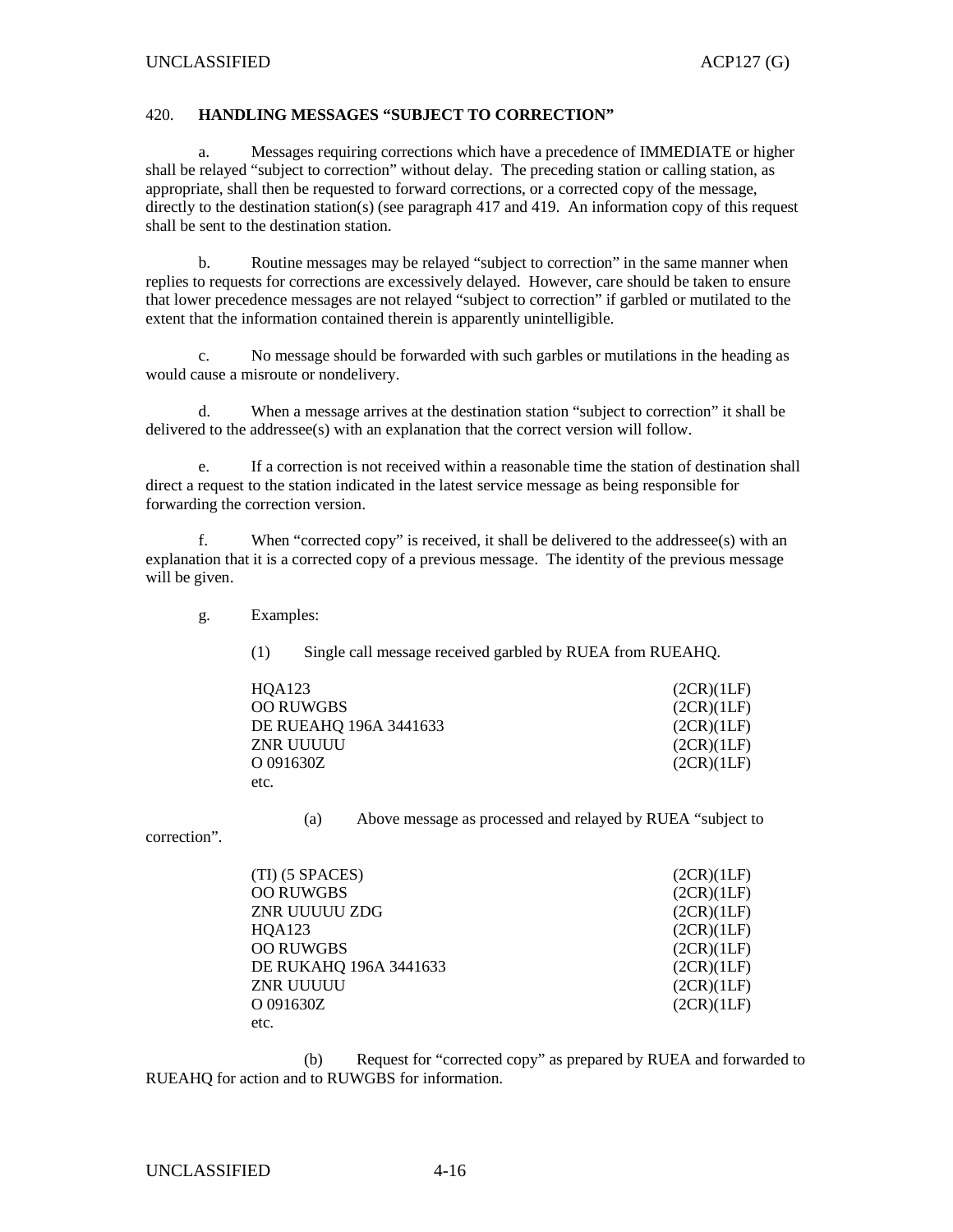| $(TI)$ (5 SPACES)                         | (2CR)(1LF) |
|-------------------------------------------|------------|
| OO RUEAHQ RUWGBS                          | (2CR)(1LF) |
| DE RUEACM 331 3441724                     | (2CR)(1LF) |
| <b>ZNR UUUUU</b>                          | (2CR)(1LF) |
| <b>TO RUEAHQ</b>                          | (2CR)(1LF) |
| <b>INFO RUWGBS</b>                        | (2CR)(1LF) |
| <b>BT</b>                                 | (2CR)(1LF) |
| UNCLAS SVC ZDH HQA123 RUEAHQ 196A 3441633 | (2CR)(1LF) |
| <b>TO RUWGBS</b>                          | (2CR)(1LF) |
| <b>BT</b>                                 | (2CR)(8LF) |
| <b>NNNN</b>                               | (12LTRS)   |
|                                           |            |

RUWGBS:

(c) Corrected copy as prepared and forwarded by RUEAHQ to

| $(TI)$ (5 SPACES)      | (2CR)(1LF) |
|------------------------|------------|
| <b>OO RUWGBS</b>       | (2CR)(1LF) |
| ZNR UUUUU ZEL RUEAHQ   | (2CR)(1LF) |
| HQA123                 | (2CR)(1LF) |
| <b>OO RUWGBS</b>       | (2CR)(1LF) |
| DE RUEAHQ 196A 3441633 | (2CR)(1LF) |
| <b>ZNR UUUUU</b>       | (2CR)(1LF) |
| O 091630Z              | (2CR)(1LF) |
| etc.                   |            |

 (2) Multiple call message as originally received by RBDT from RBDTQT and requiring "subject to correction" handling.

| VV(3 SPACES) QTA145(5 SPACES)UU | (2CR)(1LF) |
|---------------------------------|------------|
| OO RBDIC REDTRQ RBDPAR          | (2CR)(1LF) |
| DE RBDTOT 178B 22/2205Z         | (2CR)(1LF) |
| etc.                            |            |

 **(a) RBDT is responsible for two transmissions, one to RBDTRQ and one to RBDP. RBDT prepares two separate pilots and transmits "subject to correction" as follows:** 

| (TI) (5 SPACES) UU<br>OO RBDTRQ<br><b>ZDG</b><br>QTA145(3 SPACES) (UU) | (2CR)(1LF)<br>(2CR)(1LF)<br>(2CR)(1LF)<br>(2CR)(1LF) |
|------------------------------------------------------------------------|------------------------------------------------------|
| OO RBDIC RBDTRQ RBDPAR                                                 | (2CR)(1LF)                                           |
| DE RBDTQT 178B 22/2205Z                                                | (2CR)(1LF)                                           |
| etc.                                                                   |                                                      |
| $(TI)$ (5 SPACES)                                                      | (2CR)(1LF)                                           |
| OO RBDIC RBDPAR                                                        | (2CR)(1LF)                                           |
| <b>ZDG</b>                                                             | (2CR)(1LF)                                           |
| QTA145(5 SPACES) UU                                                    | (2CR)(1LF)                                           |
| OO RBDIC REDTRQ RBDPAR                                                 | (2CR)(1LF)                                           |
| DE RBDTQT 178B 22/2205Z                                                | (2CR)(1LF)                                           |
| etc.                                                                   |                                                      |

 (b) RBDP performs routing line segregation on the transmission received from RBDT and transmits the message to RBDT and RBDPAR: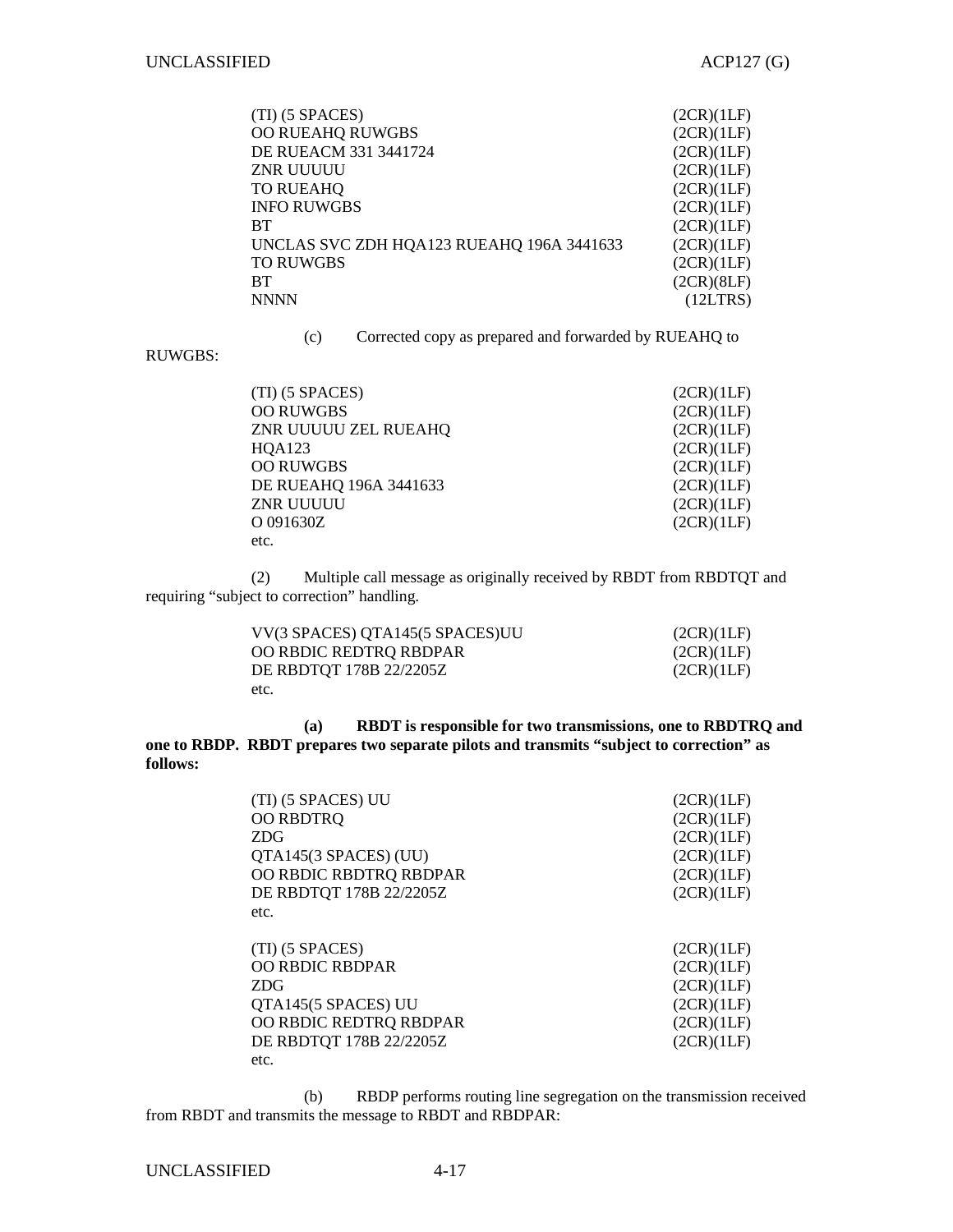| (TI) (5 SPACES)         | (2CR)(1LF) |
|-------------------------|------------|
| OO RBDIC                | (2CR)(1LF) |
| <b>ZDG</b>              | (2CR)(1LF) |
| QTA145(5 SPACES) (UU)   | (2CR)(1LF) |
| OO RBDIC RBDTRQ RBDPAR  | (2CR)(1LF) |
| DE RBDTQT 178B 22/2205Z | (2CR)(1LF) |
| etc.                    |            |
|                         |            |
| (TI) (5 SPACES) UU      | (2CR)(1LF) |
| <b>OO RBDPAR</b>        | (2CR)(1LF) |
| <b>ZDG</b>              | (2CR)(1LF) |
| QTA145(5 SPACES) (UU)   | (2CR)(1LF) |
| OO RBDIC RBDTRQ RBDPAR  | (2CR)(1LF) |
| DE RBDTQT 178B 22/2205Z | (2CR)(1LF) |
| etc.                    |            |

 (c) Subsequent to transmission as "subject to correction" RBDT prepares a service message requesting RBDTQT to transmit corrected copy.

| (TI) (5 SPACES) UU                        | (2CR)(1LF) |
|-------------------------------------------|------------|
| OO RBDIC RBDTRQ RBDTQT RBDPAR             | (2CR)(1LF) |
| DE RBDT 176 22/2225Z                      | (2CR)(1LF) |
| TO RBDTQT                                 | (2CR)(1LF) |
| <b>INFO RBDIC</b>                         | (2CR)(1LF) |
| <b>RBDTRQ</b>                             | (2CR)(1LF) |
| <b>RBDPAR</b>                             | (2CR)(1LF) |
| <b>BT</b>                                 | (2CR)(1LF) |
| UNCLA SVC ZDH QTA145 RBDTQT 178B 22/2205Z | (2CR)(1LF) |
| TO RBDIC RBDTRQ RBDPAR                    | (2CR)(1LF) |
| <b>BT</b>                                 | (2CR)(8LF) |
| <b>NNNN</b>                               | (12LTRS)   |

(d) RBDTQT prepares and forwards "corrected copy" as follows:

| (TI) (5 SPACES) UU      | (2CR)(1LF) |
|-------------------------|------------|
| OO RBDIC RBDTRQ RBDPAR  | (2CR)(1LF) |
| <b>ZEL RBDTOT</b>       | (2CR)(1LF) |
| QTA145(5 SPACES) (UU)   | (2CR)(1LF) |
| OO RBDIC RBDTRQ RBDPAR  | (2CR)(1LF) |
| DE RBDTQT 178B 22/2205Z | (2CR)(1LF) |
| etc.                    |            |

(e) RBDT performs routing line segregation, making two tapes, for relay

as shown below:

| (TI) (5 SPACES) UU      | (2CR)(1LF) |
|-------------------------|------------|
| OO RBDTRQ               | (2CR)(1LF) |
| <b>ZEL RBDTOT</b>       | (2CR)(1LF) |
| QTA145(5 SPACES) (UU)   | (2CR)(1LF) |
| OO RBDIC RBDTRQ RBDPAR  | (2CR)(1LF) |
| DE RBDTQT 178B 22/2205Z | (2CR)(1LF) |
| etc.                    |            |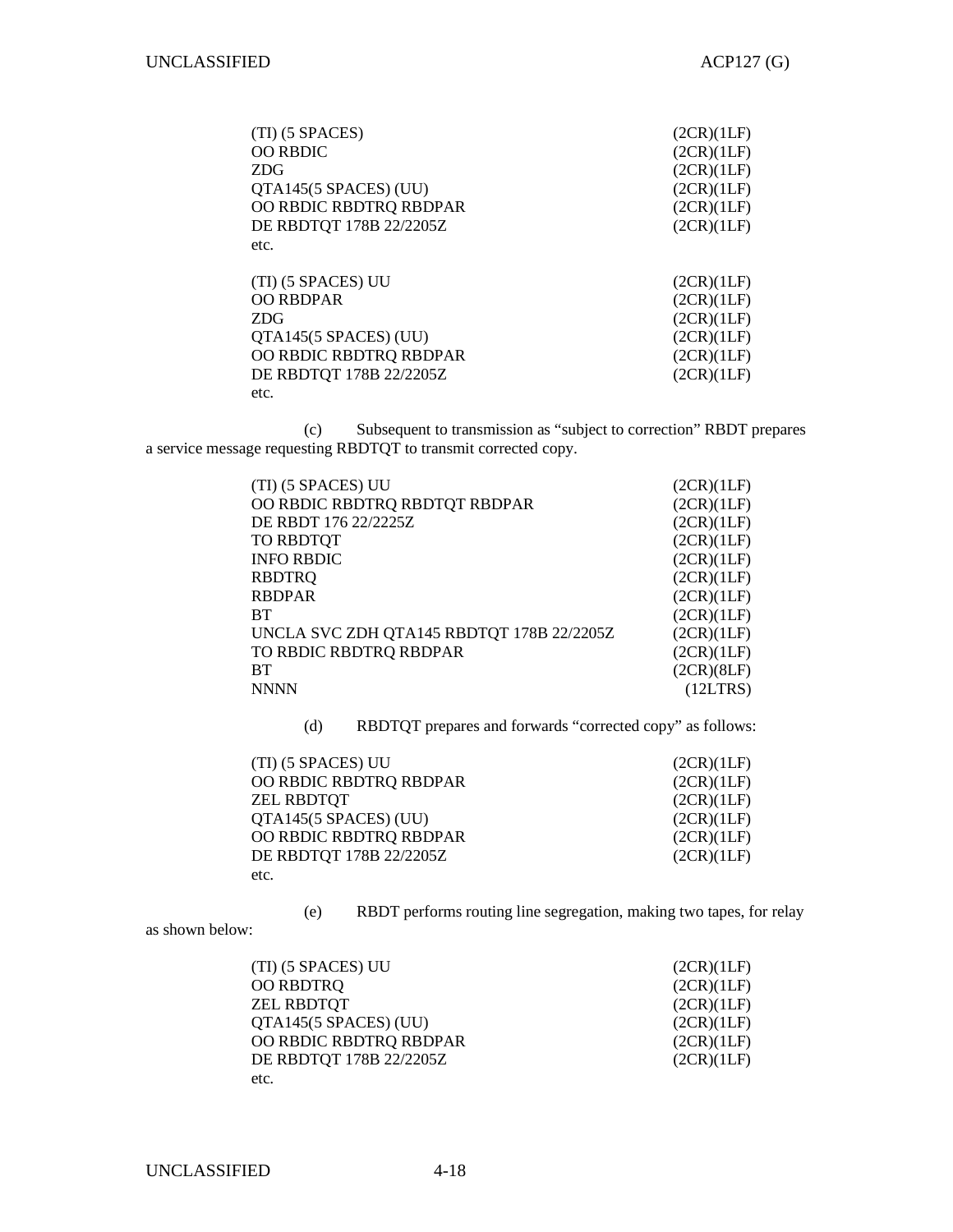| (TI) (5 SPACES) UU      | (2CR)(1LF) |
|-------------------------|------------|
| <b>OO RBDIC RBDPAR</b>  | (2CR)(1LF) |
| <b>ZEL RBDTOT</b>       | (2CR)(1LF) |
| QTA145(5 SPACES) (UU)   | (2CR)(1LF) |
| OO RBDIC RBDTRQ RBDPAR  | (2CR)(1LF) |
| DE RBDTQT 178B 22/2205Z | (2CR)(1LF) |
| etc.                    |            |

(f) RBDP makes two tapes, one for RBDIC and one for RBDPAR:

| (TI) (5 SPACES) UU      | (2CR)(1LF) |
|-------------------------|------------|
| <b>OO RBDIC</b>         | (2CR)(1LF) |
| <b>ZEL RBDTOT</b>       | (2CR)(1LF) |
| QTA145(5 SPACES) (UU)   | (2CR)(1LF) |
| OO RBDIC RBDTRQ RBDPAR  | (2CR)(1LF) |
| DE RBDTQT 178B 22/2205Z | (2CR)(1LF) |
| etc.                    |            |
|                         |            |

| (TI) (5 SPACES) UU      | (2CR)(1LF) |
|-------------------------|------------|
| <b>OO RBDPAR</b>        | (2CR)(1LF) |
| <b>ZEL RBDTOT</b>       | (2CR)(1LF) |
| QTA145(5 SPACES) (UU)   | (2CR)(1LF) |
| OO RBDIC RBDTRQ RBDPAR  | (2CR)(1LF) |
| DE RBDTQT 178B 22/2205Z | (2CR)(1LF) |
| etc.                    |            |

421. **SPARE**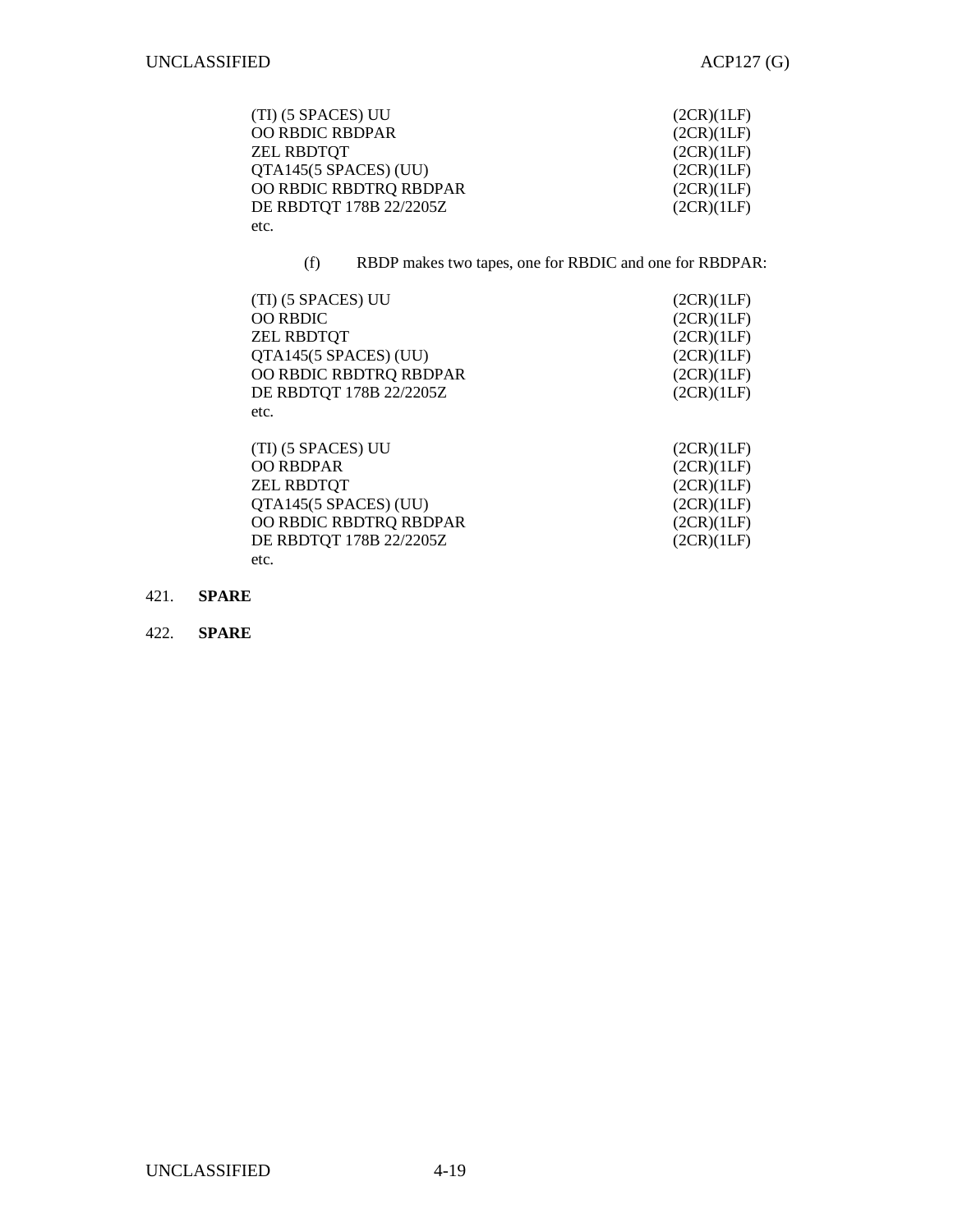#### SECTION V

#### **CANCELLING TRANSMISSIONS**

#### 423. **AUTHORITY AND RESPONSIBILITY**

a. Messages may be cancelled only by the originator..

 b. Transmissions between communications centers may be cancelled by the transmitting station when necessary.

 c. It is the responsibility of the station cancelling a transmission to ensure further handling of the message.

#### 424. **METHOD OF CANCELLING TRANSMISSIONS**

 a. When a message has not been completely transmitted and prior to any further transmission, the operator shall notify the distant station to disregard the incomplete transmission by transmitting  $(2CR)(1LF)$  and the prosigns  $E \nE \nE \nE \nE \nE \nE \nE \nA \nR$  followed by  $(2CR)(8LF)$  (NNNN) (12LTRS). Each letter of the error prosign shall be separated by a space.

 Example: It is assumed that the operator has made an error in sending the date-time group. In accordance with paragraph 211.b.(1), be cancels the transmission and sends the message again.

| TDA013(5 SPACES)        | (2CR)(1LF) |
|-------------------------|------------|
| <b>RR RUECW</b>         | (2CR)(1LF) |
| DE RUWSKTD 114B 3651325 | (2CR)(1LF) |
| R 32                    | (2CR)(1LF) |
| <b>EEEEEEEEAR</b>       | (2CR)(1LF) |
| <b>NNNN</b>             | (12LTRS)   |
|                         |            |
| TDA014(5 SPACES)        | (2CR)(1LF) |
| <b>RR RUECW</b>         | (2CR)(1LF) |
| DE RUWSKTD 114B 3651325 | (2CR)(1LF) |
| ZNY CCCCC               | (2CR)(1LF) |
| R311313Z                | (2CR)(1LF) |
| etc.                    |            |

 b. When required, the operating signal ZXB (repeated) may be used in place of the prosign E E E E E E E E AR to indicate to the called station that the transmission has been interrupted. The called station shall then request a complete copy from the calling station (this procedure shall not be used between networks except as bilaterally agreed). The channel number of a transmission cancelled in the above manner shall be considered as having been used and shall not appear on a subsequent transmission.

Where systems requirements dictate, messages which are interrupted in transmission may be cancelled by use of the operating signal ZPH, in lieu of E E E E E E E E AR, to indicate to the called station(s) that the interrupted transmission is cancelled and a complete retransmission will follow without request.

 d. When an incomplete transmission cannot be cancelled prior to making the next transmission, it shall be cancelled by a service message quoting the transmission identification appearing on the transmission to be cancelled. A record of the cancellation shall be made.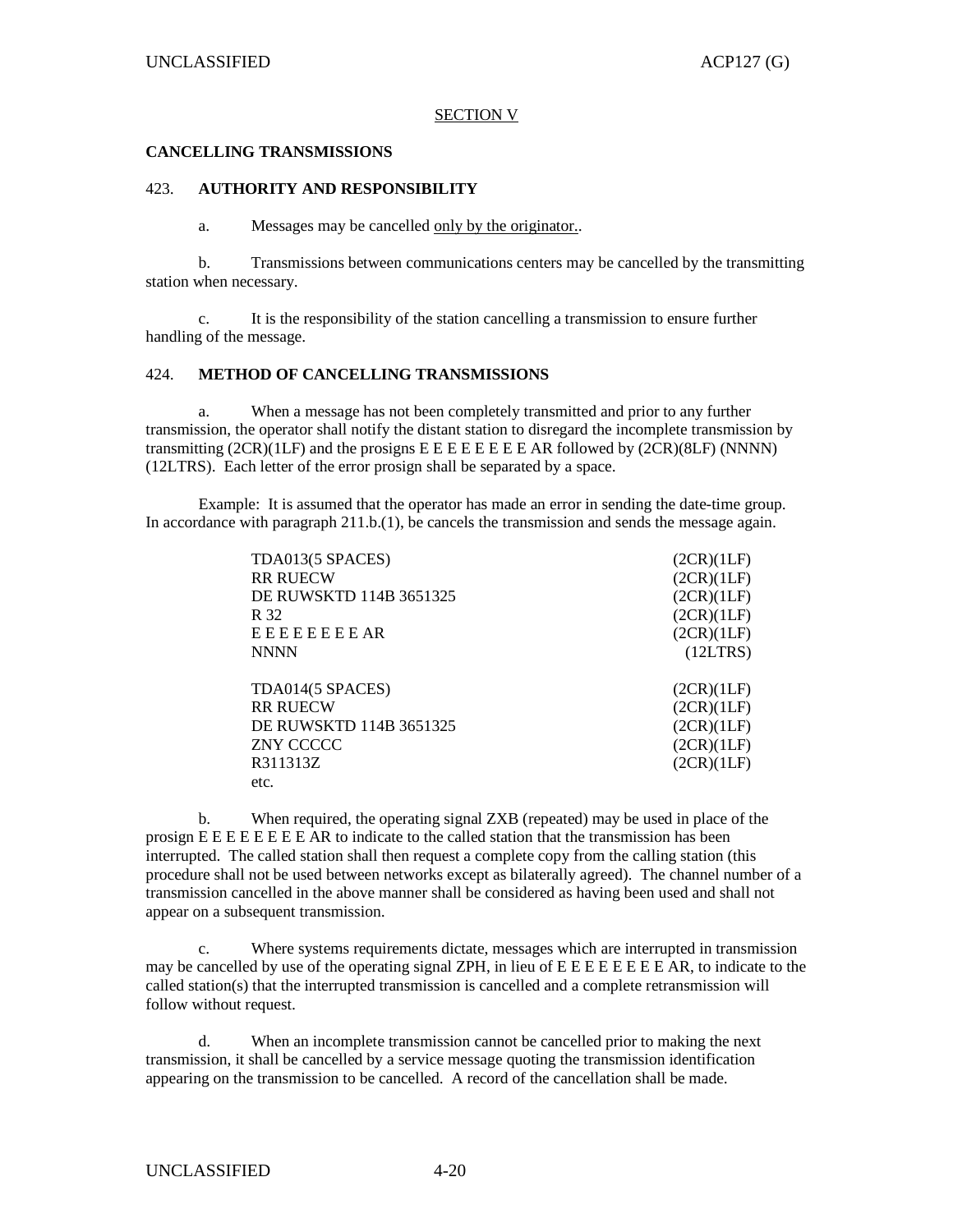Example:

| (TI) (5 SPACES)       | $(2CR)$ $(1LF)$ |
|-----------------------|-----------------|
| RR RUEP               | $(2CR)$ $(1LF)$ |
| DE RUFD 125B 3651328  | $(2CR)$ $(1LF)$ |
| ZNR UUUUU             | $(2CR)$ $(1LF)$ |
| BТ                    | (2CR) (1LF)     |
| UNCLAS SVC ZFR FPA035 | $(2CR)$ $(1LF)$ |
| BТ                    | $(2CR)$ $(8LF)$ |
| NNNN                  | (12LTRS)        |
|                       |                 |

e. When it is necessary to inform a relay station to take no forwarding action on a completed transmission which that station has questioned, the transmission shall be cancelled as indicated in paragraph 424.d.

 f. When a transmission has been forwarded but has not been questioned and requires cancellation, the station desiring to cancel the transmission shall be responsible for forwarding the cancellation to the station(s) of destination.

Example:

| $(TI)$ (5 SPACES)                   | $(2CR)$ $(1LF)$ |
|-------------------------------------|-----------------|
| <b>RR RUECW</b>                     | $(2CR)$ $(1LF)$ |
| DE RUWSKTD 121B 3651419             | $(2CR)$ $(1LF)$ |
| ZNR UUUUU                           | $(2CR)$ $(1LF)$ |
| <b>BT</b>                           | $(2CR)$ $(1LF)$ |
| UNCLAS SVC ZFR RUWSKTD 114B 3651313 | $(2CR)$ $(1LF)$ |
| (reason)                            |                 |
| <b>BT</b>                           | $(2CR)$ $(8LF)$ |
| <b>NNNN</b>                         | (12LTRS)        |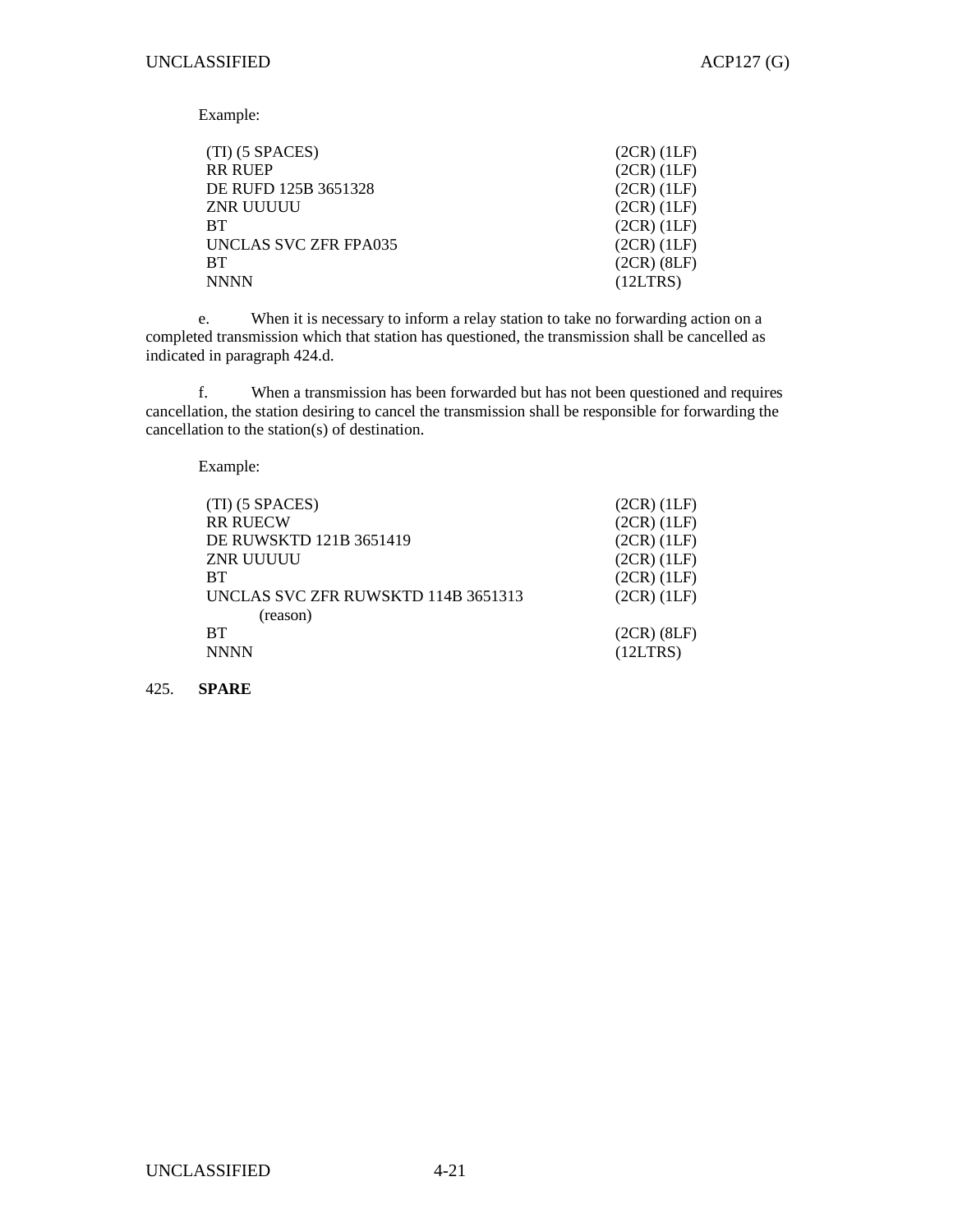## SECTION IV

### MISROUTED, MISSENT, SUSPECTED DUPLICATE AND DUPLICATE MESSAGES

## 426. **MISROUTED AND MISSENT MESSAGES**

a. A misrouted message is one bearing an incorrect routing instruction.

 b. A missent message is one which bears a correct routing indication but has been transmitted to a station other than that indicated.

 c. When a station detects a misrouted or missent message, that station shall relay the message onward to the correct station over the most direct route.

 d. When the message involved has been missent, a pilot is not affixed. Onward relay shall be made without alteration, provided the message is complete and not in a garbled condition. If a station cannot protect delivery due to incomplete or garbled copy, or a station does not have a receive tape capability, the serving relay station shall be notified accordingly by service message. The operating signal ZEQ2 shall be used in the text.

 e. If the message involved has been misrouted, a misroute pilot shall be affixed before the message is relayed onward. The pilot shall consist of:

(1) The appropriate security warning prosign when required.

(2) The appropriate precedence repeated.

(3) The correct routing indicator of the station to effect delivery or refile.

 (4) The operating signal ZOV, preceded by the appropriate security warning operating signal when necessary.

(5) The routing indicator of the station preparing the pilot.

 (6) In the case of multiple address messages, appropriate transmission instructions if required.

 f. After a misrouted message has been rerouted, the station rerouting the message shall transmit a service message to the station of origin identifying the particular message, pointing out the incorrect routing and indicating corrective action taken. The operating signal ZEQ3 shall be used in the text.

 g. A station receiving a multiple address message bearing a misroute pilot containing transmission instructions shall effect delivery to only that addressee(s) whose designator(s) appears following the prosign **"T"** in the pilot. Delivery responsibility appearing in the message address shall be ignored.

 h. When messages involving mobile units are routed to a designated guard station and require rerouting to another station for delivery or further relay, they shall be treated as misrouted messages except that the originating station need not be advised.

 i. The originating station shall be notified by service message and requested to protect delivery, using the operating signal ZEQ4 and ZEQ5, as appropriate, in the text if: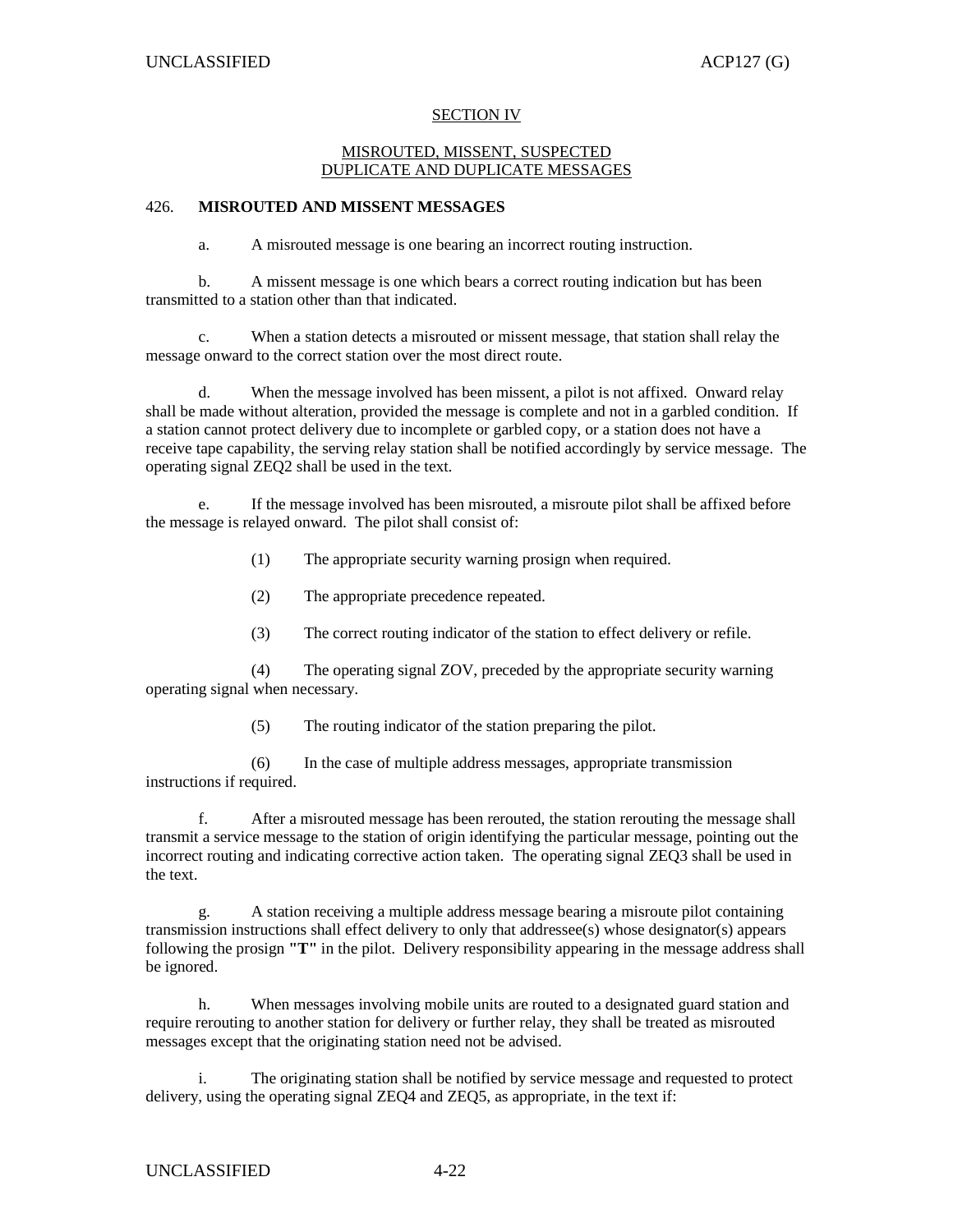(1) The correct routing indicator cannot be determined due to insufficient address information or lack of station delivery responsibility (paragraph 206) in format lines 7 or 8.

 (2) Reroute action cannot be effected because of incomplete or garbled copy or the receiving station has no receive tape capability.

 j. On receipt by the originating station of ZEQ4 service message, the entire message will be retransmitted adding the operating signal ZEQ6 to format line 4 to indicate that the delay was the result of misrouting the message.

k. Examples:

 (1) Example 1: Signal Call misrouted message (RUFDDO is the correct routing for CGUSARELEVEN):

FDA0353EUA024E4A017 (2CR) (1LF) RR RUFDAE (2CR) (1LF) DE RUEPDA 116B 1351530 (2CR) (1LF) ZNR UUUUU (2CR) (1LF) R 141432Z MAR 71 (2CR) (1LF) FM HQ DA (2CR) (1LF) TO CGUSARELEVEN Etc (2CR) (1LF)

Misroute pilot applied by RUFDAE:

| $(TI)$ (5 SPACES)      | $(2CR)$ $(1LF)$ |
|------------------------|-----------------|
| <b>RR RUFDDO</b>       | $(2CR)$ $(1LF)$ |
| ZNR UUUUU ZOV RUFDAE   | $(2CR)$ $(1LF)$ |
| FDA035EUA024ERA017     | $(2CR)$ $(1LF)$ |
| <b>RR RUFDAE</b>       | $(2CR)$ $(1LF)$ |
| DE RUEPDA 116B 1351530 | $(2CR)$ $(1LF)$ |
| <b>ZNR UUUUU</b>       | $(2CR)$ $(1LF)$ |
| R 151532Z MAR 71       | (2CR)(1LF)      |
| FM HQ DA               | $(2CR)$ $(1LF)$ |
| <b>TO CGUSARELEVEN</b> | $(2CR)$ $(1LF)$ |
| Etc                    |                 |

Service message sent by RUFDAE to RUEPDA:

| (TI) (5 SPACES)                     | $(2CR)$ $(1LF)$ |
|-------------------------------------|-----------------|
| RR RUEPDA                           | $(2CR)$ $(1LF)$ |
| DE RUFDAE 117A 1351541              | $(2CR)$ $(1LF)$ |
| ZNR UUUUU                           | $(2CR)$ $(1LF)$ |
| BТ                                  | $(2CR)$ $(1LF)$ |
| UNCLAS SVC ZEQ3 RUEPDA 116B 1351530 | $(2CR)$ $(1LF)$ |
| RUFDDO 141455Z                      | $(2CR)$ $(1LF)$ |
| BТ                                  | $(2CR)$ $(8LF)$ |
| <b>NNNN</b>                         | (12LTRS)        |

(2) Example 2: Multiple call message misrouted to one called station

(RUFDAE):

| FDB110EUB048PDB027 | $(2CR)$ $(1LF)$ |
|--------------------|-----------------|
| RR RUFDAE RXFPSA   | $(2CR)$ $(1LF)$ |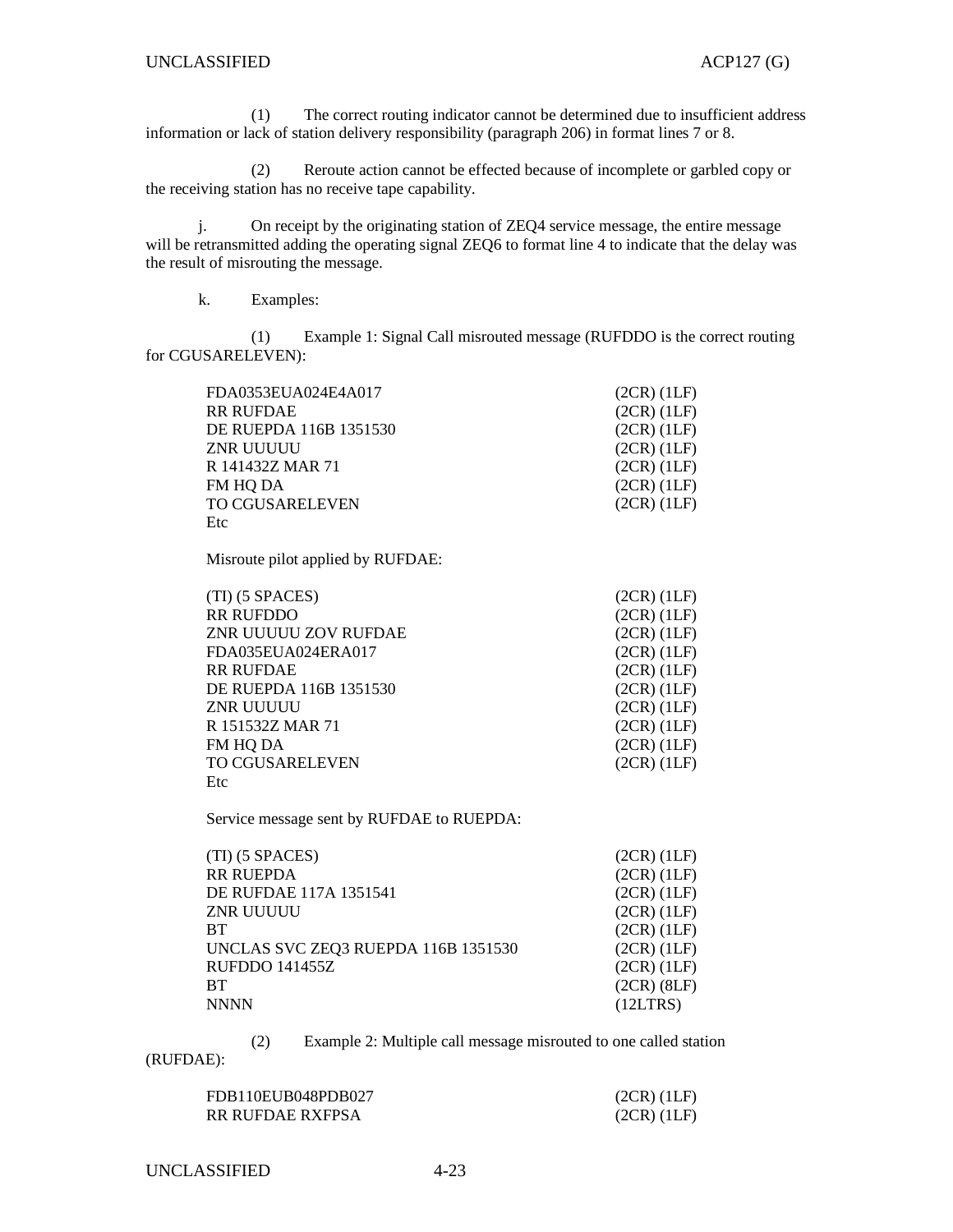| DE RUEPDA 127A 1421327         | $(2CR)$ $(1LF)$ |
|--------------------------------|-----------------|
| ZNR UUUUU                      | $(2CR)$ $(1LF)$ |
| R 211303Z MAR 1971             | (2CR)(1LF)      |
| <b>FM US SECDEF</b>            | $(2CR)$ $(1LF)$ |
| TO RXFPSA/SACEUR               | $(2CR)$ $(1LF)$ |
| <b>INFO RUFDA/CGUSARELEVEN</b> | $(2CR)$ $(1LF)$ |
| Etc                            |                 |

 Misroute pilot applied by RUFDAE (RUFDDO is the correct routing for CGUSARELEVEN):

| $(TI)$ (5 SPACES)               | $(2CR)$ $(1LF)$ |
|---------------------------------|-----------------|
| <b>RR RUFDDO</b>                | $(2CR)$ $(1LF)$ |
| ZNR UUUUU ZOV RUFDAE            | $(2CR)$ $(1LF)$ |
| FDB110EUB048PDB027              | $(2CR)$ $(1LF)$ |
| <b>RR RUFDAE RXFPSA</b>         | $(2CR)$ $(1LF)$ |
| DE RUEPDA 127A 1421327          | $(2CR)$ $(1LF)$ |
| ZNR UUUUU                       | $(2CR)$ $(1LF)$ |
| R 211303Z MAR 1971              | $(2CR)$ $(1LF)$ |
| <b>FM US SECDEF</b>             | $(2CR)$ $(1LF)$ |
| TO RXFPSA/SACEUR                | $(2CR)$ $(1LF)$ |
| <b>INFO RUFDAE/CGUSARELEVEN</b> | $(2CR)$ $(1LF)$ |
| Etc                             |                 |

Service message sent by RUFDAE to RUEPDA:

| $(TI)$ (5 SPACES)                          | $(2CR)$ $(1LF)$ |
|--------------------------------------------|-----------------|
| <b>RR RUEPDA</b>                           | $(2CR)$ $(1LF)$ |
| DE RUFDAE 145B 1421821                     | $(2CR)$ $(1LF)$ |
| <b>BT</b>                                  | $(2CR)$ $(1LF)$ |
| UNCLAS SVC ZEQ3 RUEPDA 127A 1421327 RUFDDO | $(2CR)$ $(1LF)$ |
| CGUSARELEVEN 021715Z                       | $(2CR)$ $(1LF)$ |
| <b>BT</b>                                  | $(2CR)$ $(8LF)$ |
| <b>NNNN</b>                                | (12LTRS)        |

(3) Example 3: Garble misrouted message received by RUFDAE:

| FYA212EUB048PCA027             | $(2CR)$ $(1LF)$ |
|--------------------------------|-----------------|
| <b>RR RUFDAE</b>               | $(2CR)$ $(1LF)$ |
| DE RUEPDA 127A 1421327         | $(2CR)$ $(1LF)$ |
| R 211303Z                      | $(2CR)$ $(1LF)$ |
| FM OGEFH/4Z#N                  | $(2CR)$ $(1LF)$ |
| TO RXFPSA/SACEUR               | $(2CR)$ $(1LF)$ |
| <b>INFO RUFDA/CGUSARELEVEN</b> | $(2CR)$ $(1LF)$ |
| Etc                            |                 |

Service message sent by RUFDAE to RUEPDA:

| $(TI)$ (5 SPACES)                          | $(2CR)$ $(1LF)$ |
|--------------------------------------------|-----------------|
| <b>RR RUEPDA</b>                           | $(2CR)$ $(1LF)$ |
| DE RUFDAE 145B 1421821                     | $(2CR)$ $(1LF)$ |
| <b>ZNR UUUUU</b>                           | $(2CR)$ $(1LF)$ |
| <b>BT</b>                                  | (2CR) (1LF)     |
| UNCLAS SVC ZEQ4 RUEPDA 127A 1421327 RUFDDO | $(2CR)$ $(1LF)$ |
| <b>CGUSARELEVEN GARBLED</b>                | $(2CR)$ $(1LF)$ |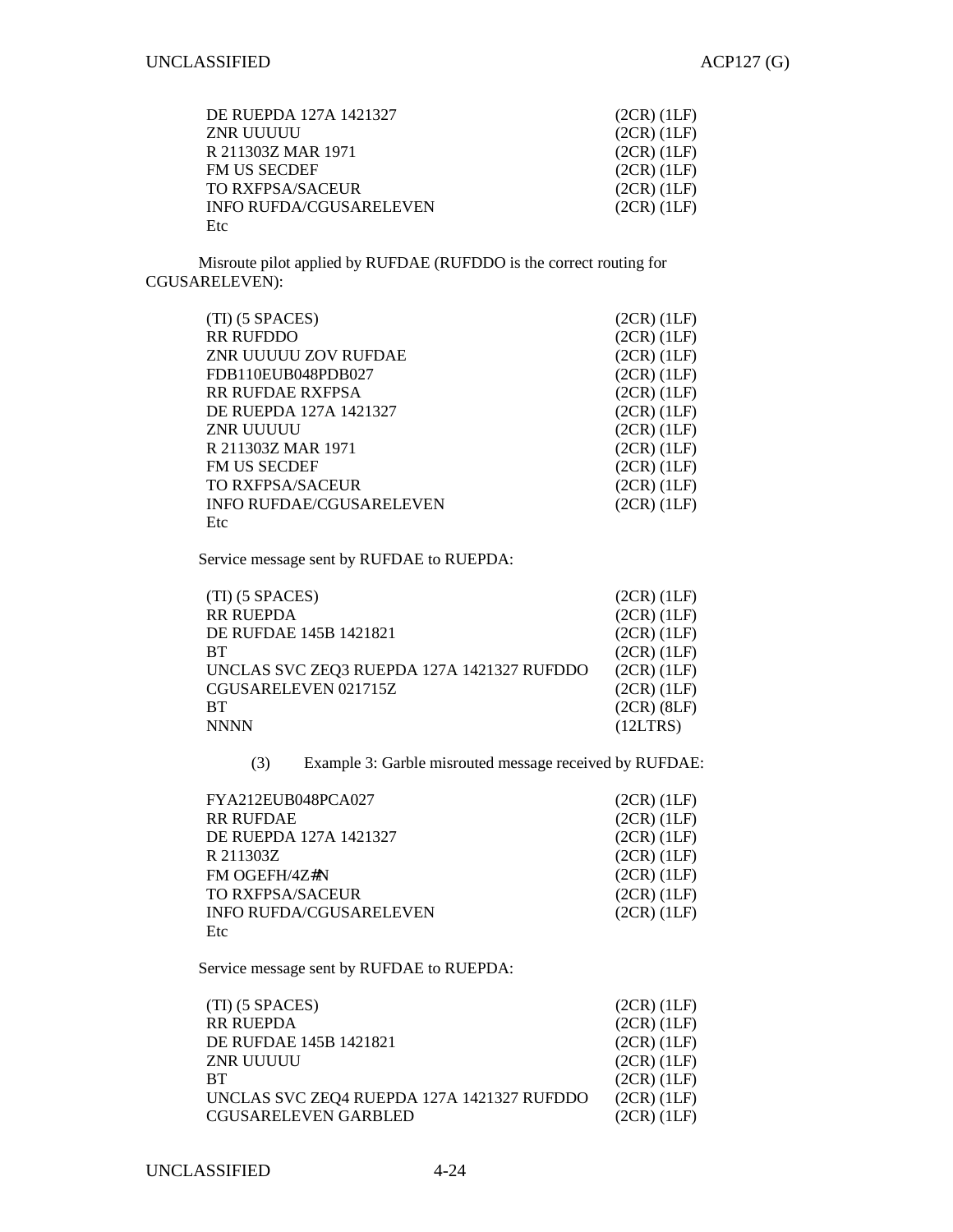| BT          | $(2CR)$ $(8LF)$ |
|-------------|-----------------|
| <b>NNNN</b> | (12LTRS)        |

(4) Example 4: Missent by RBDT to RBDTQT (instead of being sent to

## RBDTRQ):

| VV (3 SPACES) DLB 123 (5 SPACES) UU | (2CR) (1LF) |
|-------------------------------------|-------------|
| RR RBDTRO                           | (2CR) (1LF) |
| DE RBDT 133 18/1752Z                | (2CR) (1LF) |
| Etc                                 |             |

(a) Sent by RBDTQT back to RBDT:

VV( 3 SPACES) QTA151114VV(3 SPACES) DLB123(5 SPACES)UU (2CR) (1LF)

| RR RBDTRO            | $(2CR)$ $(1LF)$ |
|----------------------|-----------------|
| DE RBDT 133 18/1752Z | $(2CR)$ (1LF)   |
| Etc                  |                 |

(b) Sent by RBDT RBDTRQ:

| VV(3 SPACES)DLA128VV(3 SPACES)QTA114VV(3 SPACES) (2CR) (1LF) |                 |
|--------------------------------------------------------------|-----------------|
| DLB123(5 SPACES)UU                                           | (2CR)(1LF)      |
| RR RBDTRO                                                    | (2CR) (1LF)     |
| DE RBDT 133 18/1752Z                                         | $(2CR)$ $(1LF)$ |
|                                                              |                 |

(c) Service message sent by RBDTQT due to receipt of garbled missent

| VV(3 SPACES) QTA115(5 SPACES)UU           | $(2CR)$ $(1LF)$ |
|-------------------------------------------|-----------------|
| RR RBDT                                   | $(2CR)$ $(1LF)$ |
| DE RBDTQT 104 18/1803Z                    | $(2CR)$ $(1LF)$ |
| ZNR UUUUU                                 | $(2CR)$ $(1LF)$ |
| UNCLAS SVC ZEQ2 RBDT 133 18/1752Z GARBLED | $(2CR)$ $(1LF)$ |
| <b>BT</b>                                 | $(2CT)$ $(8LF)$ |
| <b>NNNN</b>                               | (12LTRS)        |

## 427. **SUSPECTED DUPLICATES**

 a. When a station has cause to suspect that a message may have been previously transmitted, but definite proof of prior transmission cannot be readily determined, the message shall be forwarded as a "suspected duplicate" by use of a pilot. A suspected duplicate pilot consists of:

(1) The repeated precedence prosign.

(2) The routing indicator(s) to which the suspected duplicate transmission is to

be directed.

message:

- (3) The operating signal ZFD.
- (4) The Routing indicator of the station forwarding the message as a suspected

duplicate.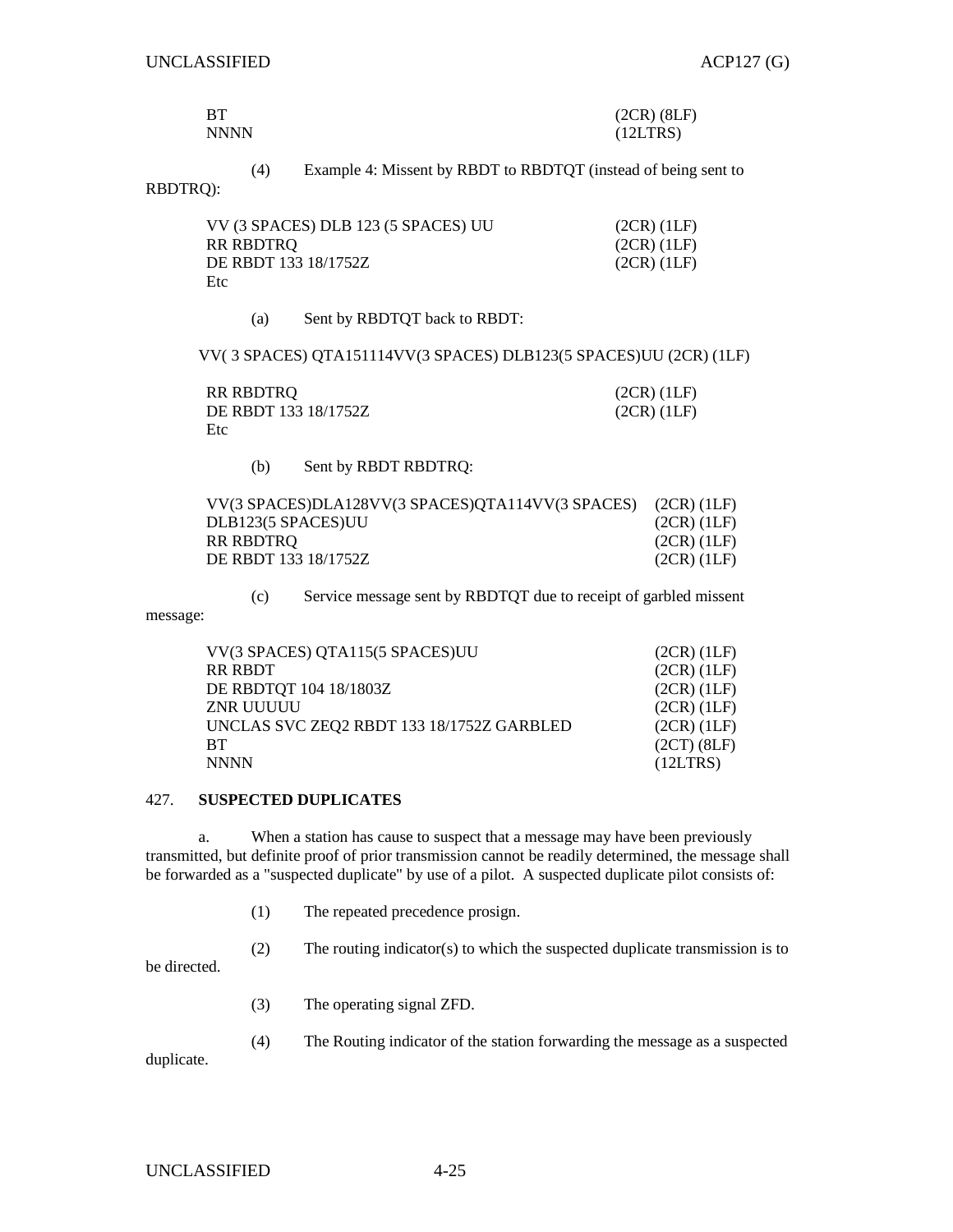## b. Example:

 (1) Message received by RCWD from RCCA which RCWD suspects to be a duplicate, but cannot locate among the messages previously sent to RCWDGD:

| VV(3 SPACES) EPA 071VV(3 SPACES)PCA082(5 | $(2CR)$ $(1LF)$ |
|------------------------------------------|-----------------|
| SPACES)UU                                |                 |
| RR RCWDGD-                               | $(2CR)$ (1LF)   |
| DE RCCAC 168C 11/1942Z                   | (2CR) (1LF)     |
| Etc                                      |                 |

(2) Above message forwarded by RCWD to RCWDGD as a suspected duplicate:

| $(2CR)$ $(1LF)$ |
|-----------------|
| $(2CR)$ $(1LF)$ |
| $(2CR)$ $(1LF)$ |
| $(2CR)$ $(1LF)$ |
| $(2CR)$ $(1LF)$ |
| $(2CR)$ $(1LF)$ |
|                 |
|                 |

 c. When a station receives a message containing a suspected duplicate pilot, that station shall:

(1) File the message if it was previously received.

 (2) Forward the message as a suspected duplicate if there is no indication that it was previously received.

## 428. **DUPLICATES**

 a. When any station receives an exact duplicate of a message previously received, and the duplicate is not piloted as a suspected duplicate, or the reason for the duplication is not explained by message instructions, it shall be handled as indicated in paragraph 427.c.(1). In addition, a service message shall be sent to the station from which the duplicate was received. It is extremely important that this action be taken because if the message in question is multiple address, receipt of the duplicate is an indication of mishandling that could result in non delivery to another addressee if the discrepancy were not reported.

 b. Upon receipt of notification that a duplicate transmission has been made, a station shall examine its previous handling of the message in question to ensure that all necessary transmissions were properly made. If any doubt exists, corrective action shall be taken as indicated in paragraph 427.a.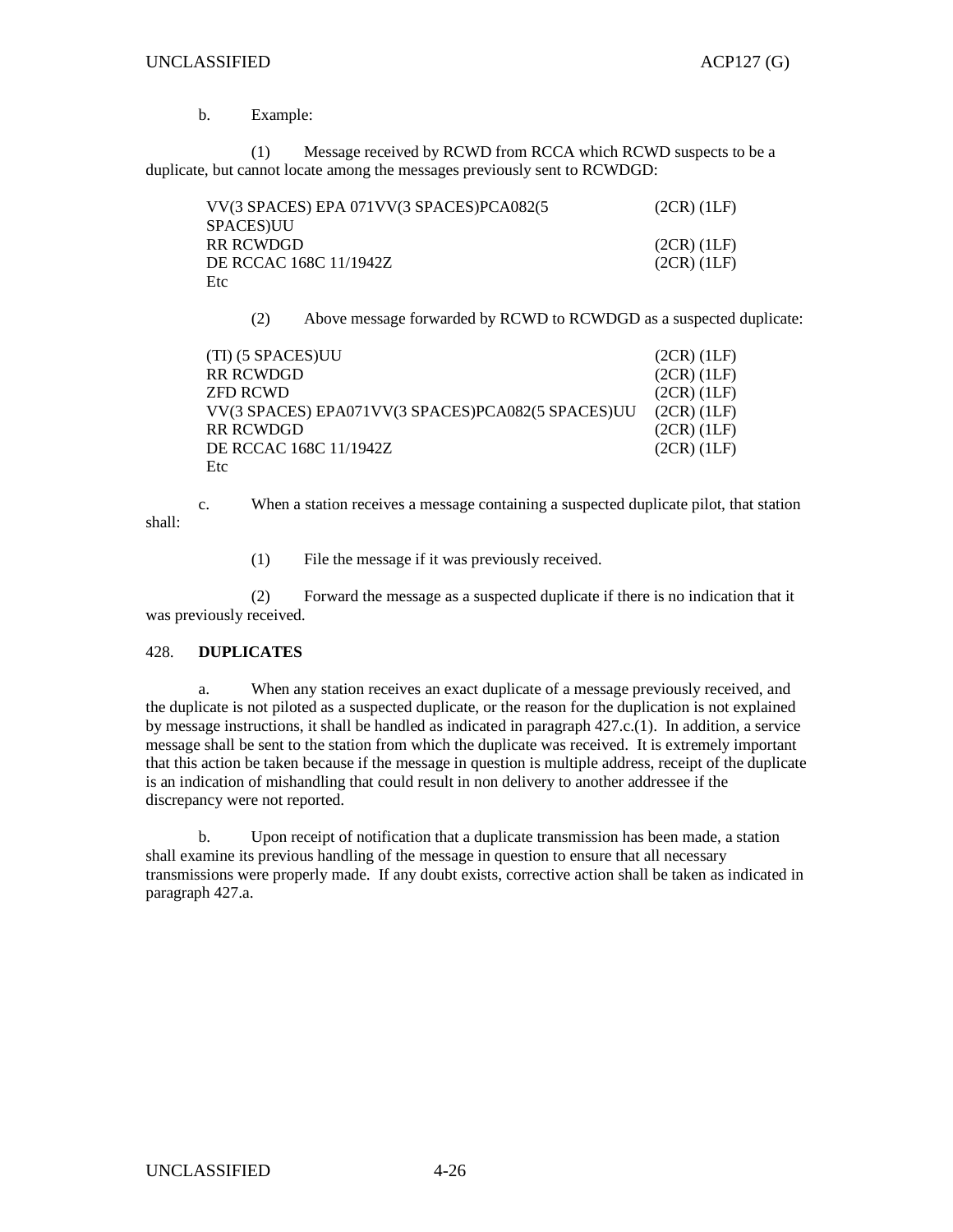#### SECTION VII

#### DISCREPANCIES IN TRANSMISSION AND/OR MESSAGE IDENTIFICATION

## 429. **TWO MESSAGES WITH THE SAME NUMBER**

 a. When two different messages bearing identical channel serials are received, both shall be released immediately if they are otherwise correct.

 b. After the messages have been released, a service message shall be sent to the preceding station giving notification of the duplication and the action taken. The preceding station shall make a record of the discrepancy and check to see if it was caused by equipment malfunction.

Example:

| $(2CR)$ $(1LF)$ |
|-----------------|
| $(2CR)$ $(1LF)$ |
| $(2CR)$ $(1LF)$ |
| $(2CR)$ $(1LF)$ |
| $(2CR)$ $(8LF)$ |
| (12LTRS)        |
|                 |

or

| $(TI)$ (5 SPACES)                  | $(2CR)$ $(1LF)$ |
|------------------------------------|-----------------|
| <b>RR RUWG</b>                     | $(2CR)$ $(1LF)$ |
| <b>DE RUWGBS 21/2345Z</b>          | $(2CR)$ $(1LF)$ |
| ZNR UUUUU                          | $(2CR)$ $(1LF)$ |
| ZFQ RUCDSQ 149A RUEAFF 167C WFA145 | $(2CR)$ $(8LF)$ |
| <b>NNNN</b>                        | (12LTRS)        |

 c. A notation shall be made in the receiving station's records, identifying the number under which two messages were received and also identifying the second message.

## 430. **ONE MESSAGE PRECEDED BY TWO NUMBERS**

 a. When a station receives a message preceded by two consecutive transmission identifications of the preceding station, and there is nothing else wrong with the message, it shall be recorded under the lower number and released immediately.

 b. The higher number shall be recorded in the receiving station's records as a "Number Only" (BLANKED).

 c. A service message shall be sent to the preceding station advising of the discrepancy and the action taken.

Example:

| (TI) (5 SPACES)UU                     | $(2CR)$ $(1LF)$ |
|---------------------------------------|-----------------|
| <b>RR RFFW</b>                        | $(2CR)$ $(1LF)$ |
| DE RFFWBG 23/1831Z                    | $(2CR)$ $(1LF)$ |
| ZFU FPA116 FPA117 RXFBDY 107 23/1745Z | $(2CR)$ $(8LF)$ |
| <b>NNNN</b>                           | (12LTRS)        |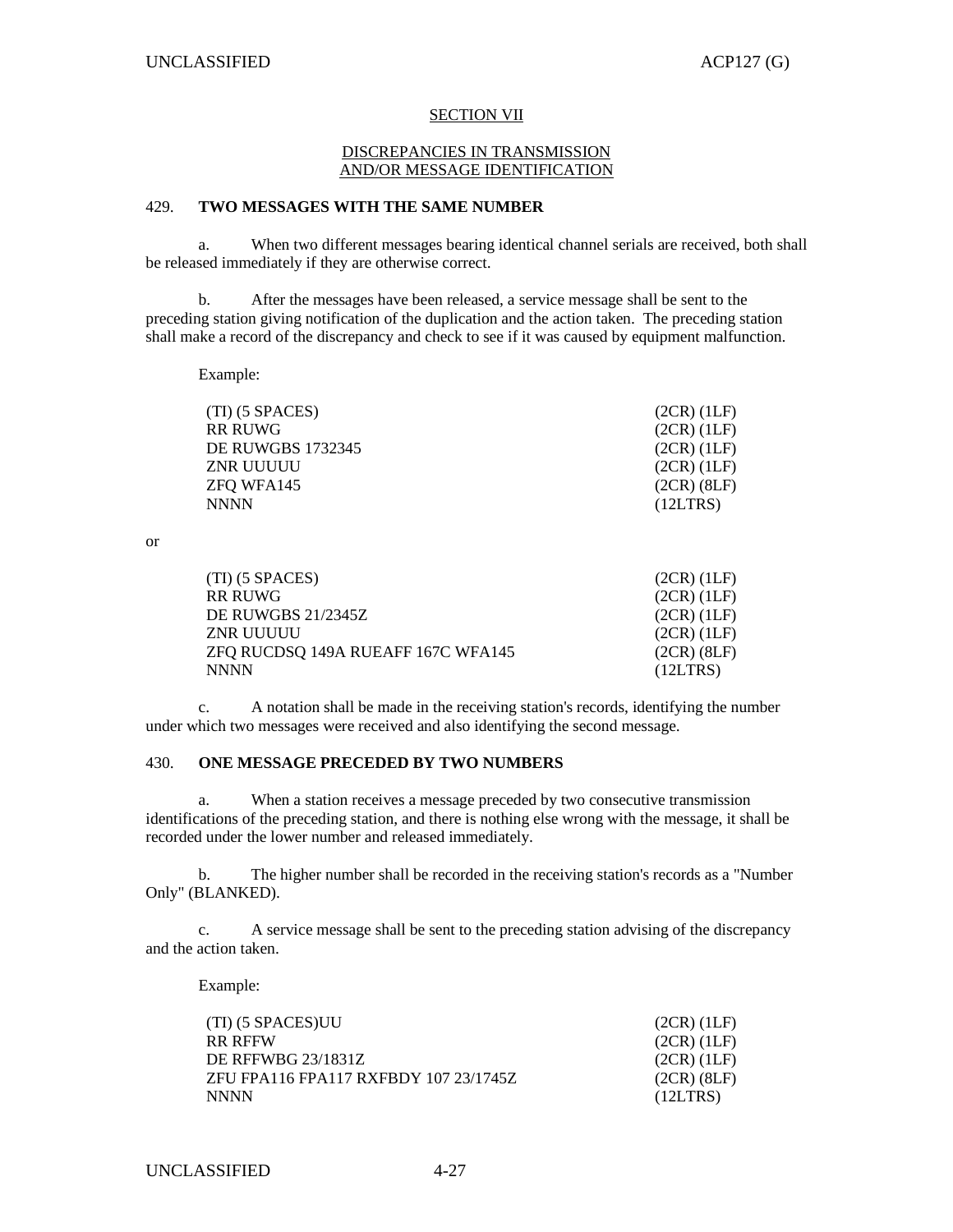d. It shall be the responsibility of the station receiving a service message such as that in 430.c. to ascertain whether or not a transmission has been lost. If a message had been transmitted under the higher of the two channel numbers, it shall be retransmitted under a new channel number.

## 431. **ONE TRANSMISSION CONTAINING CHANNEL NUMBERS SEPARATED BY PORTIONS OF THE MESSAGE INVOLVED**

 a. When a station receives a message containing two or more channel numbers and the numbers are separated by a portion of the message involved, the message shall be released "subject to correction" for onward relay, delivery or refile. The lower number, being in the proper position, shall be retained in the corrected version; the higher number(s) shall be blanked.

 b. If the extraneous transmission identifications are identified as those used by the immediately preceding station, the receiving station shall advise the preceding station of the discrepancy and include the destination station as an information addressee.

Example:

| (TI) (5 SPACES)UU                        | $(2CR)$ $(1LF)$ |
|------------------------------------------|-----------------|
| <b>RR RCCP</b>                           | $(2CR)$ $(1LF)$ |
| DE RCCU 197 14/1531Z                     | $(2CR)$ $(1LF)$ |
| <b>TO RCCP</b>                           | $(2CR)$ $(1LF)$ |
| <b>INFO RCCUKL</b>                       | $(2CR)$ $(1LF)$ |
| <b>BT</b>                                | (2CR)(1LF)      |
| UNCLAS SVC EPA111 EPA112 ZFV RCCSVB 167A | $(2CR)$ $(1LF)$ |
| 14/1428Z RECORDED AS EPA111 AND RELEASED |                 |
| ZDG EPA112 BLANKED                       | $(2CR)$ $(1LF)$ |
| <b>BT</b>                                | $(2CR)$ $(8LF)$ |
| <b>NNNN</b>                              | (12LTRS)        |

**NOTE:** A similar transmission would be sent to RCCUKL

 c. If the extraneous transmission identifications were inserted beyond the immediately preceding station, "subject to correction" action in accordance with paragraph 420 shall be taken; no action need be made to correct the number discrepancies.

## 432. **MESSAGE WITHOUT A CHANNEL NUMBER**

 a. A message received without a channel number shall be released for onward transmission, delivery or refile if it is otherwise correct.

 b. A service message shall be sent to the preceding station giving notification of the discrepancy and indicating the numbered transmission which the unnumbered message followed.

 c. A notation shall be made in the receiving station's records identifying the unnumbered message and indicating the sequence in which it was received.

Example:

| (TI)(5 SPACES)UU               | $(2CR)$ $(1LF)$ |
|--------------------------------|-----------------|
| RR RBDA                        | $(2CR)$ $(1LF)$ |
| <b>DE RBDAIR 17/1923Z</b>      | $(2CR)$ $(1LF)$ |
| ZFT RBDAC 148C 17/1712Z DPA125 | $(2CR)$ $(8LF)$ |
| <b>NNNN</b>                    | (12LTRS)        |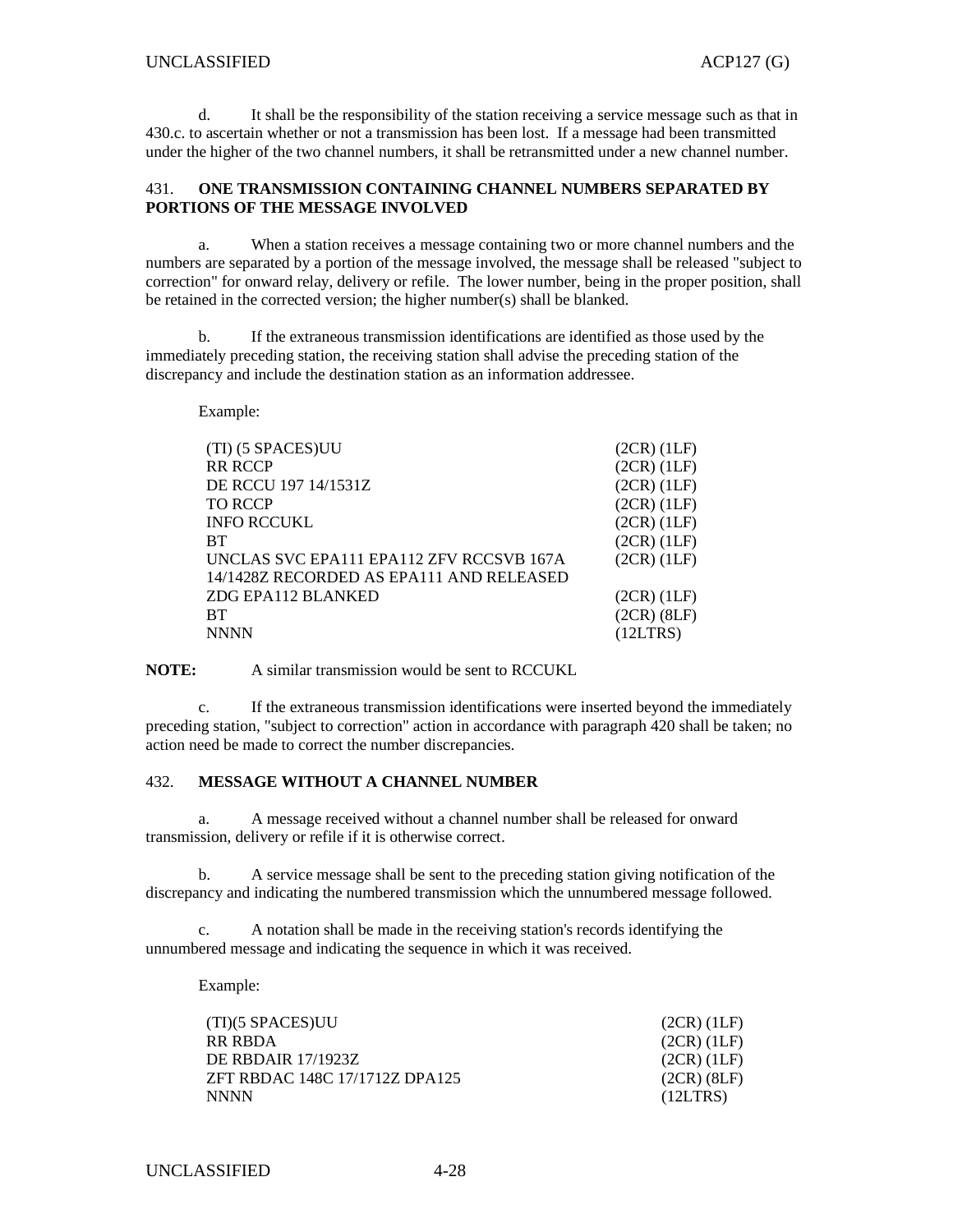### 433. **OPEN NUMBERS**

 a. When an open number, i.e., a sequential number for which no transmission was received, is discovered, the transmitting station shall be advised by IMMEDIATE service message. The service message will merely report that the number is open; it will not contain a request for retransmission. After appropriate record is made, the matter shall be considered closed insofar as the reporting station is concerned.

 b. Upon receipt of a report of an open number, the transmitting station shall determine whether or not a transmission had been made under that number. If not, appropriate notation shall be made in station records and no further action taken; if so, the transmission shall be retransmitted under a new channel number. However, if the transmitting station can determine that the open number is a service message which is no longer pertinent, an appropriate notation shall be made in station records and no further action taken.

Example:

(1) RUHPB reports an open number to RUHP:

| (TI)(5 SPACES)       | $(2CR)$ $(1LF)$ |
|----------------------|-----------------|
| OO RUHP-             | $(2CR)$ $(1LF)$ |
| DE RUHPB 131 0111245 | $(2CR)$ $(1LF)$ |
| ZFX HPA063           | $(2CR)$ $(8LF)$ |
| NNNN                 | (12LTRS)        |

(2) RUHP, after ascertaining that a transmission was made under HPA063, retransmits:

| HPA066WPB027PHA051    | (2CR) (1LF)   |
|-----------------------|---------------|
| RR RUHPB              | $(2CR)$ (1LF) |
| DE RUWSPH 151 0111215 | $(2CR)$ (1LF) |
| Etc                   |               |

## 434. **MESSAGES WITHOUT A STATION SERIAL NUMBER**

 If a called station receives a message without a station serial number, that station shall obtain the omitted data, if required, by sending a service message to the originating station.

435. **SPARE**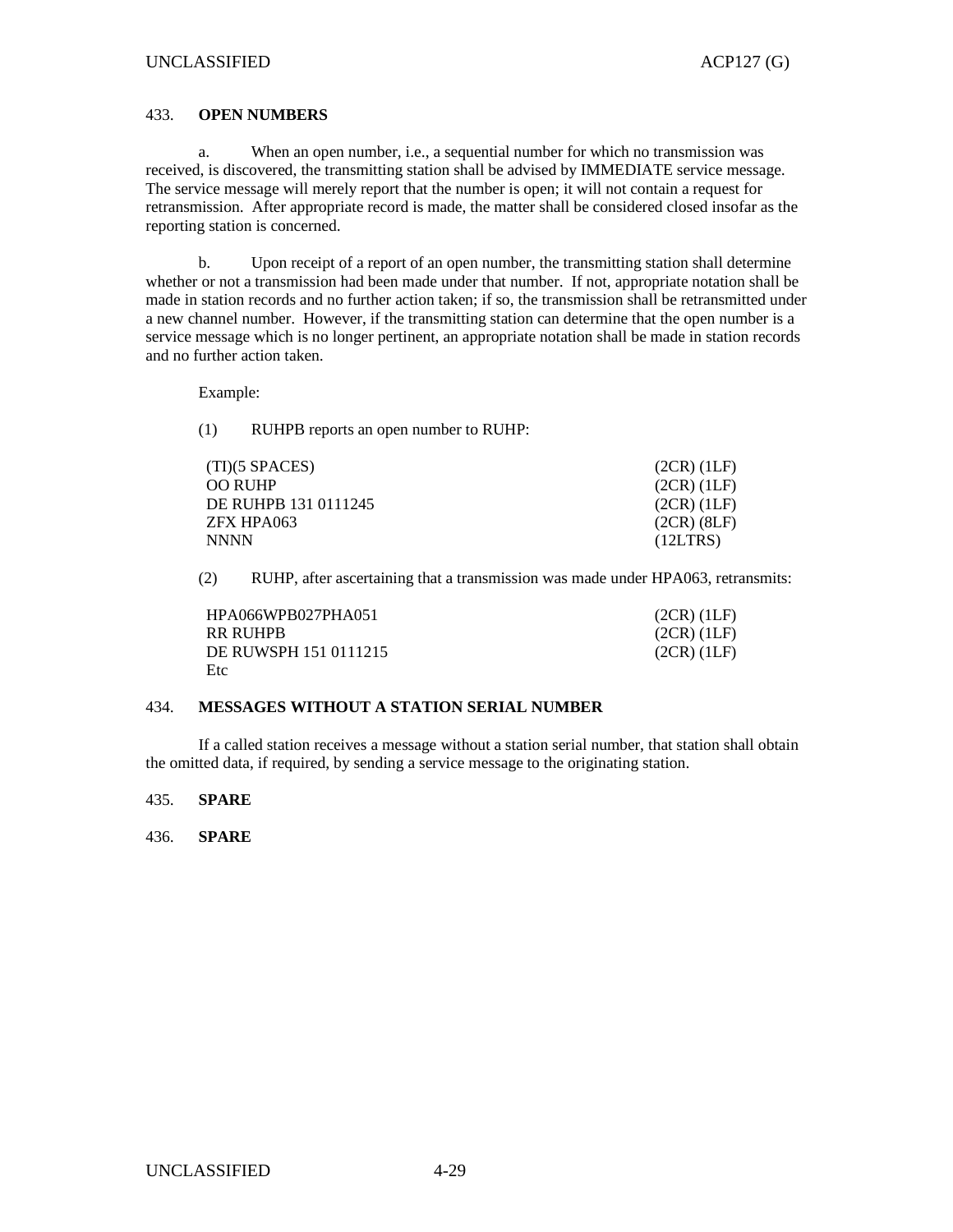#### **SECTION VIII**

#### TRACER ACTION

## 437. **DEFINITION**

 Tracer action is the process by which an investigation is conducted to determine the reason for inordinate delay in delivery or non delivery of a message.

## 438. **TRACER ACTION**

 a. Request for tracer action may be generated by an originator of a message or by any source interested in reasons why a message was not delivered or was inordinately delayed. In cases where a message is deemed to be non delivered, the addressee communication center is first to be requested to check the communications records to ensure that delivery action has not taken place. Such a request should normally be made either by the addressee or by service message from the commcen serving the originator. Subsequent tracer requests should be passed for action to the communication center serving the originator of the message in question.

 b. Upon receipt of a tracer request indicating non receipt of a message, the originating communication center shall either retransmit the message as a duplicate or cancel it as directed by the originator. If a retransmission is made it shall be made as a duplicate with the message instruction ZFG in format line 5. Any message bearing ZFG in format line 5 shall be delivered.

 c. Upon receipt of a tracer request indicating delivery but inordinate delay, the originating communication center shall search pertinent records to ascertain that station's handling of the original transmission.

 d. When the action indicated in 438.b. or c. has been accomplished, and if the original transmission was properly transmitted from the originating station, the station to which the transmission was made shall be requested by service message to conduct tracer action. The service message shall contain the following:

- (1) The station reporting non receipt or delay.
- (2) Complete format lines 2 and 3 of the message being traced.
- (3) Transmission identification, date and time message was transmitted.
- (4) Any additional pertinent facts.

 e. If the original transmission had been properly relayed at the second station involved, it shall originate a service message as described in 438.d. to the third station. The originating station is included as an information addressee.

Successive stations shall continue the process until the place and cause of mishandling is determined.

g. Example:

(1) Message as originally transmitted by RUWSKTD:

| TDA043                 | (2CR) 1LF) |
|------------------------|------------|
| <b>PP RUWSPH</b>       | (2CR) 1LF  |
| DE RUWSKTD 126 2861418 | (2CR) 1LF  |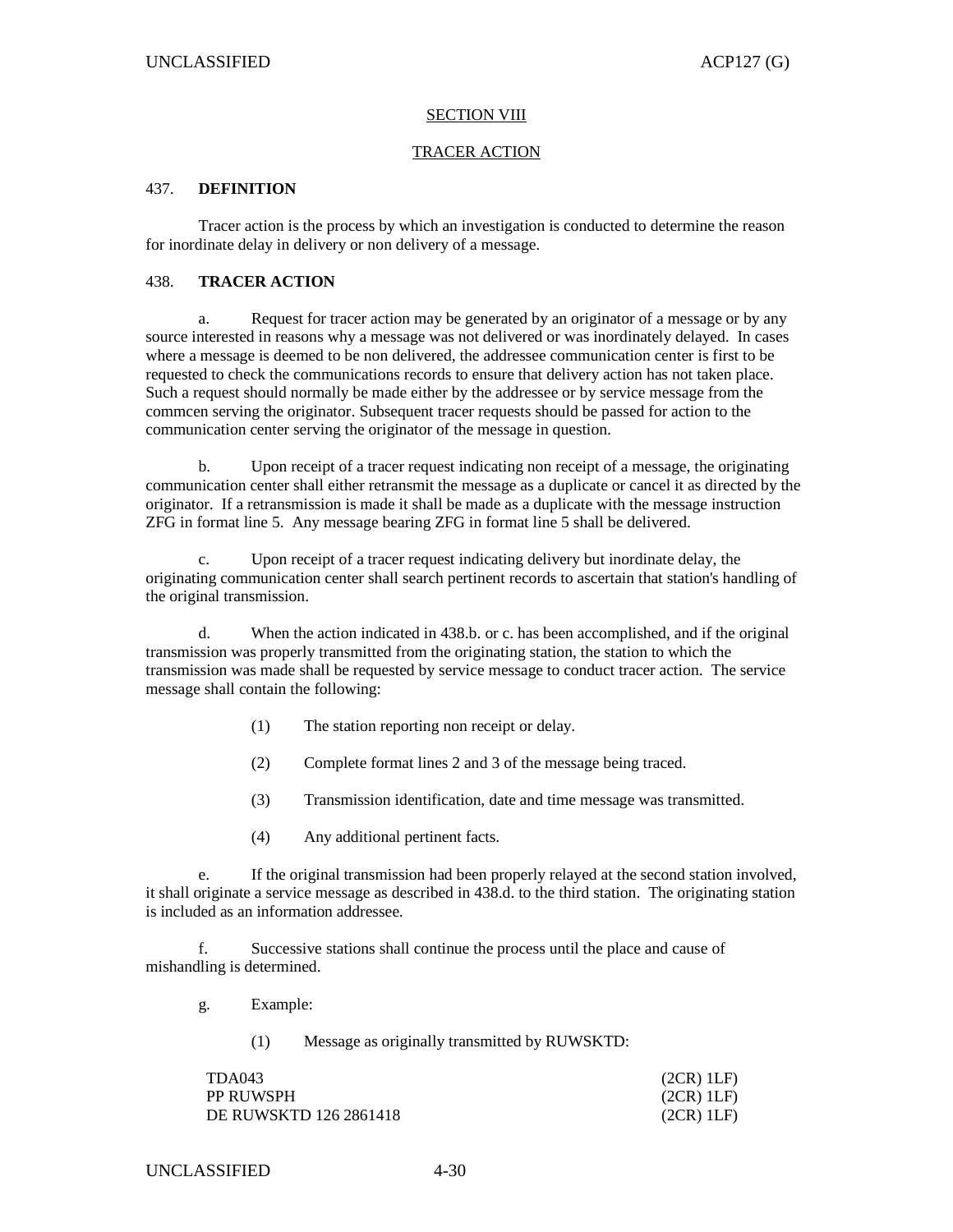| ZNR UUUUU          | (2CR) 1LF       |
|--------------------|-----------------|
| P 121415Z MAR 1971 | $(2CR)$ $(1LF)$ |
| Etc                |                 |

 (2) Two days later the message originator advises RUWSKTD that the above message had not been received by the addressee. The originator asks RUWSKTD to retransmit the message and initiate tracer action on the original transmission. RUWSKTD retransmits the message:

| $(TI)$ (5 SPACES)      | $(2CR)$ $(1LF)$ |
|------------------------|-----------------|
| PP RUWSPH              | $(2CR)$ $(1LF)$ |
| DE RUWSKTD 126 2861418 | $(2CR)$ $(1LF)$ |
| ZNR UUUUU              | (2CR) (1LF)     |
| P 121415Z MAR 1971 ZPG | $(2CR)$ $(1LF)$ |
| Etc                    |                 |

 (3) After determining that the message had been properly transmitted originally, RUWSKTD prepares and transmits the following service message:

| $(TI)$ (5 SPACES)                       | $(2CR)$ $(1LF)$ |
|-----------------------------------------|-----------------|
| <b>RR RUWSKT</b>                        | $(2CR)$ $(1LF)$ |
| DE RUWSKTD 148 2881523                  | $(2CR)$ $(1LF)$ |
| ZNR UUUUU                               | $(2CR)$ $(1LF)$ |
| <b>BT</b>                               | $(2CR)$ $(1LF)$ |
| UNCLAS SVC RUWSPH CLAIMS NONRECEIPT     | $(2CR)$ $(1LF)$ |
| PP RUWSPH DE RUWSKTD 126 2861418 ZDQ    | $(2CR)$ $(1LF)$ |
| RUWSKT TDA043 121421Z. TRACE AND ADVISE | $(2CR)$ $(1LF)$ |
| <b>BT</b>                               | $(2CR)$ $(8LF)$ |
| <b>NNNN</b>                             | (12LTRS)        |

 (4) RUWSKT, after ascertaining that the original transmission was correctly relayed to RUWS, originates the following service message:

| (TI) (5 SPACES)                       | $(2CR)$ $(1LF)$ |
|---------------------------------------|-----------------|
| <b>RR RUWS</b>                        | $(2CR)$ $(1LF)$ |
| DE RUWSKT 166 2881628                 | (2CR)(1LF)      |
| <b>ZNR UUUUU</b>                      | $(2CR)$ $(1LF)$ |
| <b>TO RUWS</b>                        | $(2CR)$ $(1LF)$ |
| <b>INFO RUWSKTD</b>                   | $(2CR)$ $(1LF)$ |
| <b>BT</b>                             | $(2CR)$ $(1LF)$ |
| UNCLAS SVC RUWSPH CLAIMS NONRECEIPT   | $(2CR)$ $(1LF)$ |
| PP RUWSPH DE RUWSKTD 126 2861418 ZDQ  | $(2CR)$ $(8LF)$ |
| RUWS KTA136 121427Z. TRACE AND ADVISE | $(2CR)$ $(1LF)$ |
| <b>BT</b>                             | $(2CR)$ $(8LF)$ |
| <b>NNNN</b>                           | (12LTRS)        |

**NOTE:** A similar transmission would be sent to RUWSKTD.

 (5) RUWS, after determining that the original transmission was mishandled at that station, advises the station which originated the tracer request:

| (TI) (5 SPACES)     | $(2CR)$ $(1LF)$ |
|---------------------|-----------------|
| RR RUWSKTD-         | $(2CR)$ $(1LF)$ |
| DE RUWS 227 2881747 | (2CR)(1LF)      |
| ZNR UUUUU           | $(2CR)$ (1LF)   |
| RТ                  | (2CR) (1LF)     |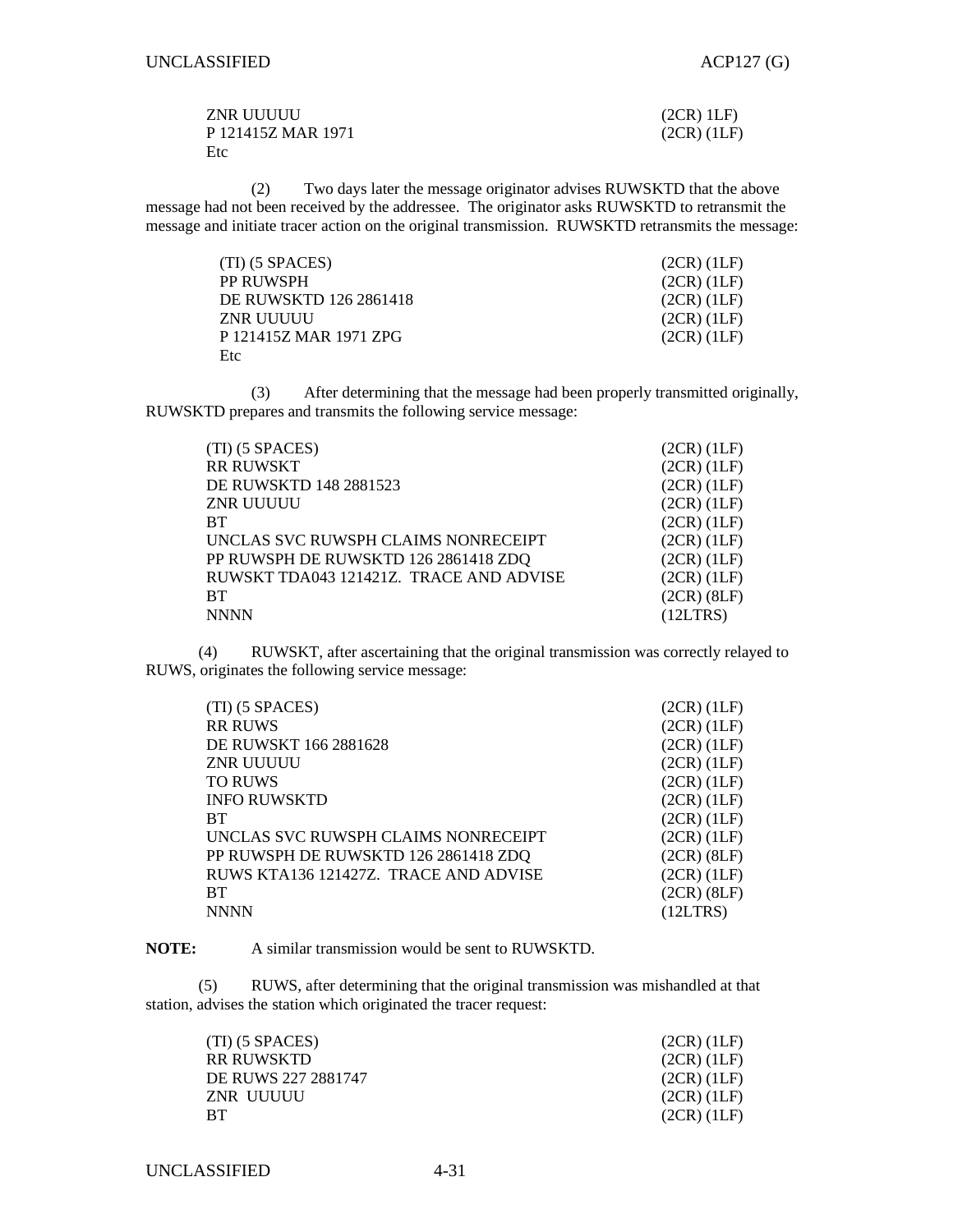| UNCLAS SVC THIS STATION RESPONSIBLE FOR      | $(2CR)$ (1LF)   |
|----------------------------------------------|-----------------|
| NONDELIVERY PP RUWSPH DE RUWSKTD 126 2861418 |                 |
| RUWS KTA136 121427Z. TRACE AND ADVISE        | $(2CR)$ $(1LF)$ |
| <b>RT</b>                                    | $(2CR)$ $(8LF)$ |
| <b>NNNN</b>                                  | (12LTRS)        |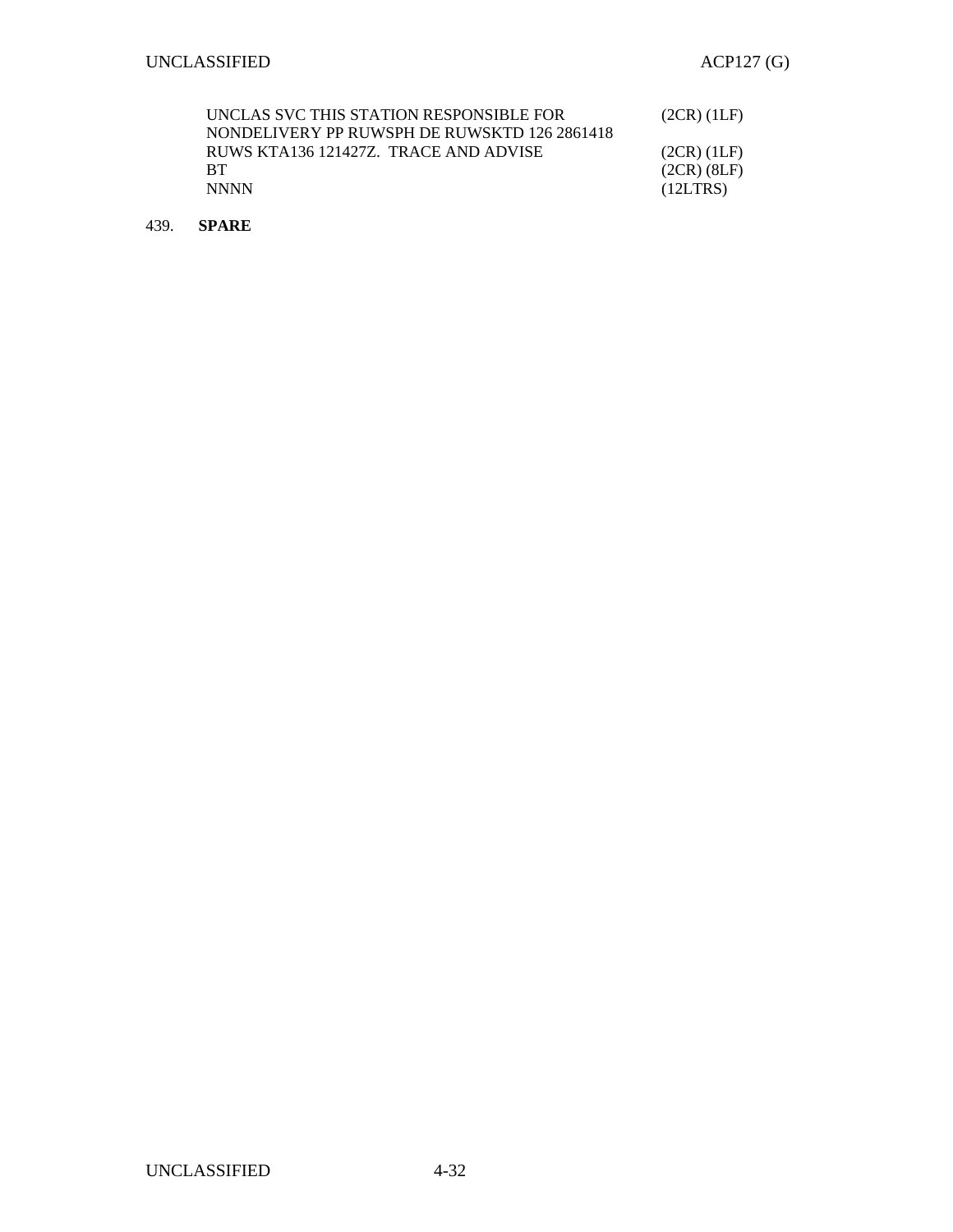## CHAPTER 5

### READDRESSING AND REFILING MESSAGES

## SECTION I

## READDRESSING MESSAGES

## 501. **GENERAL**

 Circumstances may arise in which it becomes necessary to readdress a message to additional authorities not originally included in the address.

## 502. **ORIGINATOR'S RESPONSIBILITIES**

a. The readdressing authority must originate a message which will accomplish delivery of the previously transmitted message to the desired additional authorities. Thereafter, the readdressed message is handled in the same manner as other messages (see ACP 121 series).

 b. The readdressing authority initiates a request for readdressal, identifying the message he wishes readdressed by indicating the originator, date-time group and originator's reference number  $(i)$  f any). He specifies the additional addressee $(s)$  to whom the message is to be delivered and will indicate whether it is for action or information.

 c. If the communications center no longer holds a copy of the message in question, the readdressing authority either furnishes a copy of the message to be readdressed or accomplishes the readdressal by originating a new message.

## 503. **RULES FOR READDRESSING MESSAGES**

 a. If the message being readdressed is held in the files of the communications center serving the additional addressees, the readdressal may be accomplished by a service message containing appropriate operating signals.

 b. If the message being readdressed is not held in the files of the communications center serving the additional addressees, it will be processed as follows:

 (1) A supplementary heading is inserted in front of the original preamble. The supplementary heading will include all procedure lines, 1 through 10, as required.

 (2) All parts of the original message heading preceding the preamble are omitted. It shall be ensured that under no circumstances is the original date-time group either omitted or altered. If the message being readdressed was not originated during the current month or year, the abbreviation of the month, or month and last two digits of the year of origin will be inserted following the original date-time group.

 (3) The precedence indicated by the readdressing authority shall be used in the supplementary heading.

 (4) The routing indicator of the station of origin and station serial number in the supplementary heading shall be used for identification by the called station(s) if retransmission or corrections are required.

 (5) A new date-time group shall be assigned by the readdressing authority and will appear in format line 5 of the supplementary heading.

## UNCLASSIFIED 5-1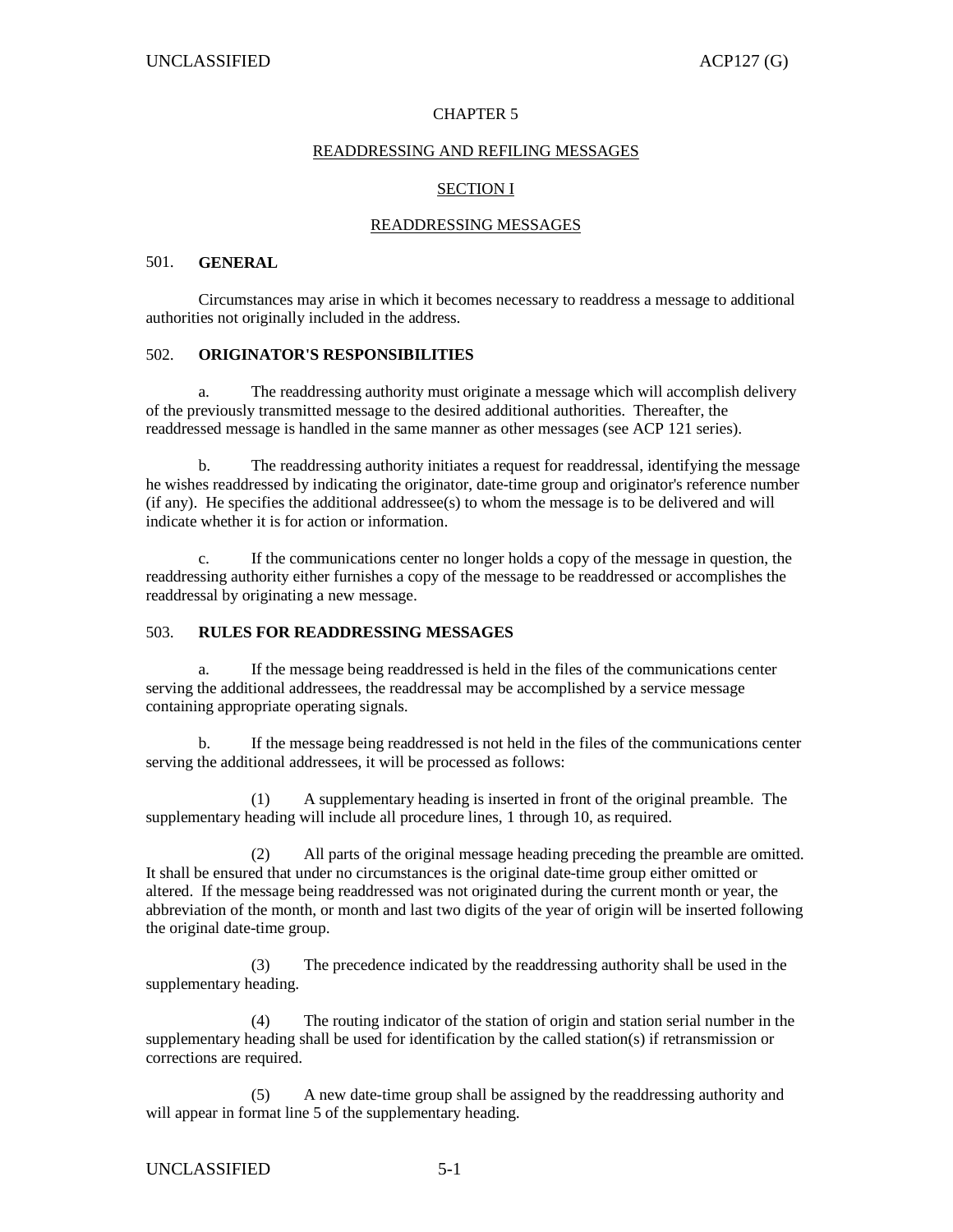(6) The designation of the readdressing authority (new originator) shall appear in format line 6 of the supplementary heading.

 (7) The addressees to whom the message is readdressed shall appear in format lines 7 and 8 as appropriate.

 (8) The filing time appearing on the readdressed message shall be the time of receipt of the readdressal request in the communication center.

 c. A message cannot be readdressed if any alteration is made to its original preamble, address, prefix, or text, except:

 (1) when readdressing multiple address messages originated in theater networks into worldwide networks, the operating signal ZEN will replace the theatre routing indicators contained in the address component of the original heading. (When readdressing multiple address messages originated in worldwide networks into theatre networks, substitution for or deletion of worldwide network routing indicators is not normally required).

 (2) When readdressing multiple page messages, the page identifications will normally be changed to be in agreement with the routing indicator and station serial number appearing in the "DE" line of the supplementary heading. However, when time or equipment capability does not permit, such messages may be relayed with the page identification as they were originally received.

 (3) When a readdressed message is to be forwarded to the new addressees as a book message, all addressees except the readdressing authority may be deleted from the original address component. The routing indicator and slant sign preceding the address designation of the readdressing authority, if appearing in the original address, may also be deleted (see paragraph 504.c.).

 d. Encrypted messages shall not be readdressed without prior reference to the cryptocenter. Nations, Services or Allied Commands may prohibit the practice by issuing instructions to their cryptocenters specifying that such messages must be re-encrypted.

 e. When the readdressing authority determines that certain of the original addresses or the originator should be informed of the additional addressees, notification shall be accomplished as follows:

 (1) In the case of PLAINDRESS, notification may be accomplished through the use of the operating signal ZFH (and appropriate numeral) or by use of a separate message according to National or Service procedure.

 (2) In the case of CODRESS, the originator and/or other addressees of the message may be informed of the readdressal by separate CODRESS message or by being included as information addressees in the message which accomplished the readdressal.

## 504. **EXAMPLES OF READDRESS MESSAGES**

a. Multiple Address Message.

(1) As received by an original addressee in PLAINDRESS format:

| EPA201               | $(2CR)$ $(1LF)$ |
|----------------------|-----------------|
| <b>RR RUWSPH</b>     | $(2CR)$ $(1LF)$ |
| DE RUECW 167 1352227 | $(2CR)$ $(1LF)$ |

UNCLASSIFIED 5-2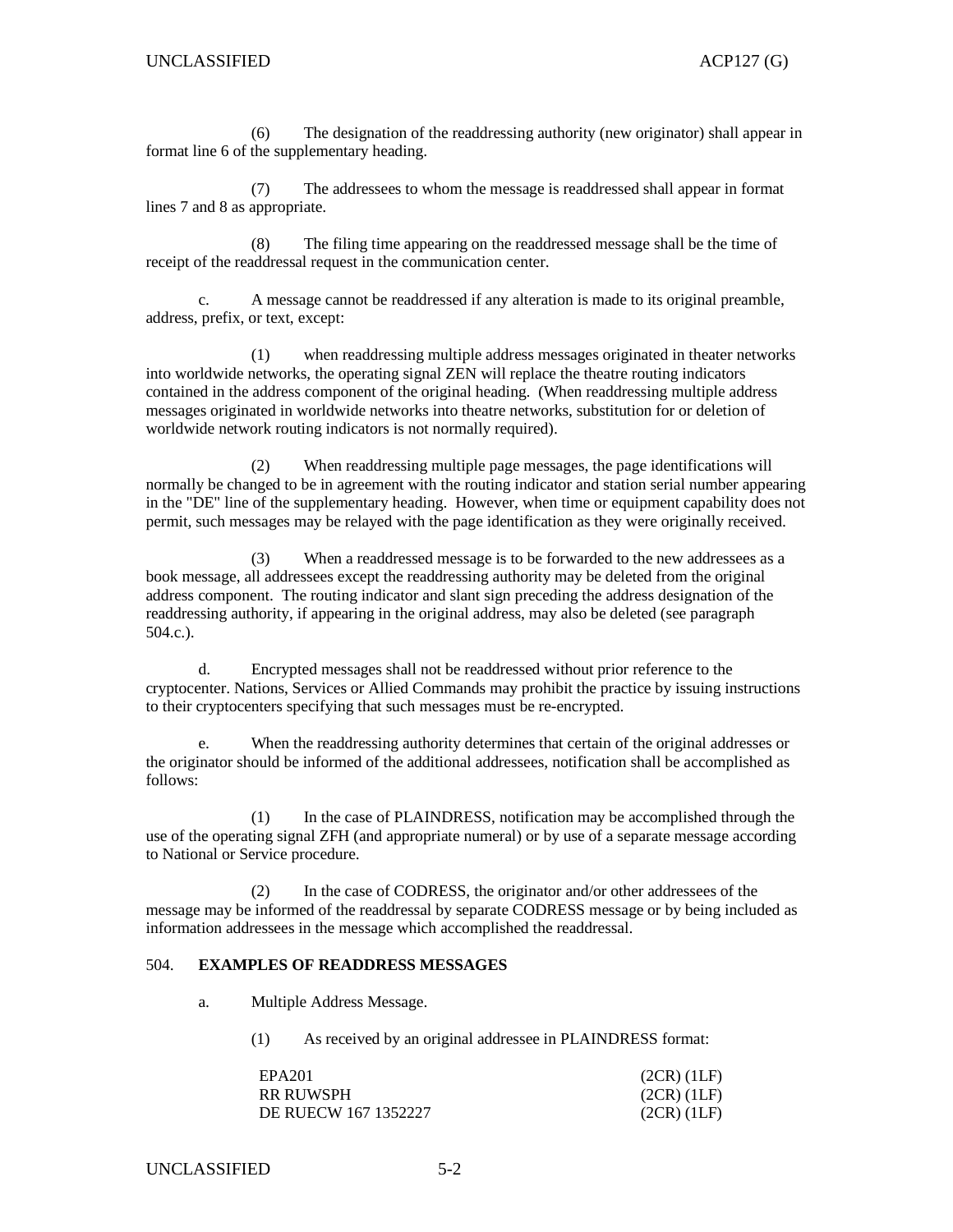| ZNR UUUUU                          | $(2CR)$ $(1LF)$ |
|------------------------------------|-----------------|
| R 142200Z MAR 1971                 | $(2CR)$ $(1LF)$ |
| FM ASPPA WASHDC                    | $(2CR)$ $(1LF)$ |
| TO RUWSPH/AREAPETO SFRAN CA        | $(2CR)$ $(1LF)$ |
| INFO RCWNC/CANFLAGPAC ESQUIMALT BC | $(2CR)$ $(1LF)$ |
| BТ                                 | $(2CR)$ $(1LF)$ |
| TEXT                               | $(2CR)$ $(1LF)$ |
| BТ                                 | $(2CR)$ $(8LF)$ |
| NNNN                               | (12LTRS)        |

 (2) As readdressed by an original addressee to a new addressee served by a communication center which did not receive the original transmission.

| $(TI)$ (5 SPACES)                  | $(2CR)$ $(1LF)$ |
|------------------------------------|-----------------|
| <b>RR RUHPB</b>                    | $(2CR)$ $(1LF)$ |
| DE RUWSPH 174 1360920              | $(2CR)$ $(1LF)$ |
| ZNR UUUUU                          | $(2CR)$ $(1LF)$ |
| R 150910Z MAR 1971                 | $(2CR)$ $(1LF)$ |
| <b>FM AREAPETO SFRAN CA</b>        | $(2CR)$ $(1LF)$ |
| TO DIR PAC DIV BUDOCKS             | $(2CR)$ $(1LF)$ |
| R 142200Z MAR 71                   | $(2CR)$ $(1LF)$ |
| <b>FM ASPPA WASHDC</b>             | $(2CR)$ $(1LF)$ |
| TO RUWSPH/AREAPETO SFRAN CA        | $(2CR)$ $(1LF)$ |
| INFO RCWNC/CANFLAGPAC ESQUIMALT BC | $(2CR)$ $(1LF)$ |
| <b>BT</b>                          | $(2CR)$ $(1LF)$ |
| <b>TEXT</b>                        | $(2CR)$ $(1LF)$ |
| <b>BT</b>                          | $(2CR)$ $(8LF)$ |
| <b>NNNN</b>                        | (12LTRS)        |

 (3) As readdressed to a new readdressee served by a communication center which does hold the original message in its files:

| (TI) (5 SPACES)                         | $(2CR)$ $(1LF)$ |
|-----------------------------------------|-----------------|
| <b>RR RCWNC</b>                         | $(2CR)$ $(1LF)$ |
| DE RUWSPH 178 1361117                   | $(2CR)$ $(1LF)$ |
| ZNR UUUUU                               | $(2CR)$ $(1LF)$ |
| R 151114Z MAR 1971                      | $(2CR)$ $(1LF)$ |
| <b>BT</b>                               | $(2CR)$ $(1LF)$ |
| UNCLAS SVC ZOGI RUECW 167 1352227 NCSO  | $(2CR)$ $(1LF)$ |
| <b>ESQUIMALT BC FROM AREAPETO SFRAN</b> | $(2CR)$ $(1LF)$ |
| <b>BT</b>                               | $(2CR)$ $(8LF)$ |
| <b>NNNN</b>                             | (12LTRS)        |

 (4) Notification of readdressal to example (2) to original addressees and originator using ZFH procedure:

| $(TI)$ (5 SPACES)             | $(2CR)$ $(1LF)$ |
|-------------------------------|-----------------|
| RR RUECW RCWNC                | $(2CR)$ $(1LF)$ |
| DE RUWSPH 175 1360915         | (2CR)(1LF)      |
| ZNR UUUUU                     | $(2CR)$ $(1LF)$ |
| R 142200Z MAR 1971            | $(2CR)$ $(1LF)$ |
| <b>FM AREAPETO SFRAN</b>      | $(2CR)$ $(1LF)$ |
| TO RUECW/ASPPA WASHDC         | $(2CR)$ $(1LF)$ |
| RCWNC/CANFLAGPAC ESQUIMALT BC | $(2CR)$ $(1LF)$ |
| <b>BT</b>                     | $(2CR)$ $(1LF)$ |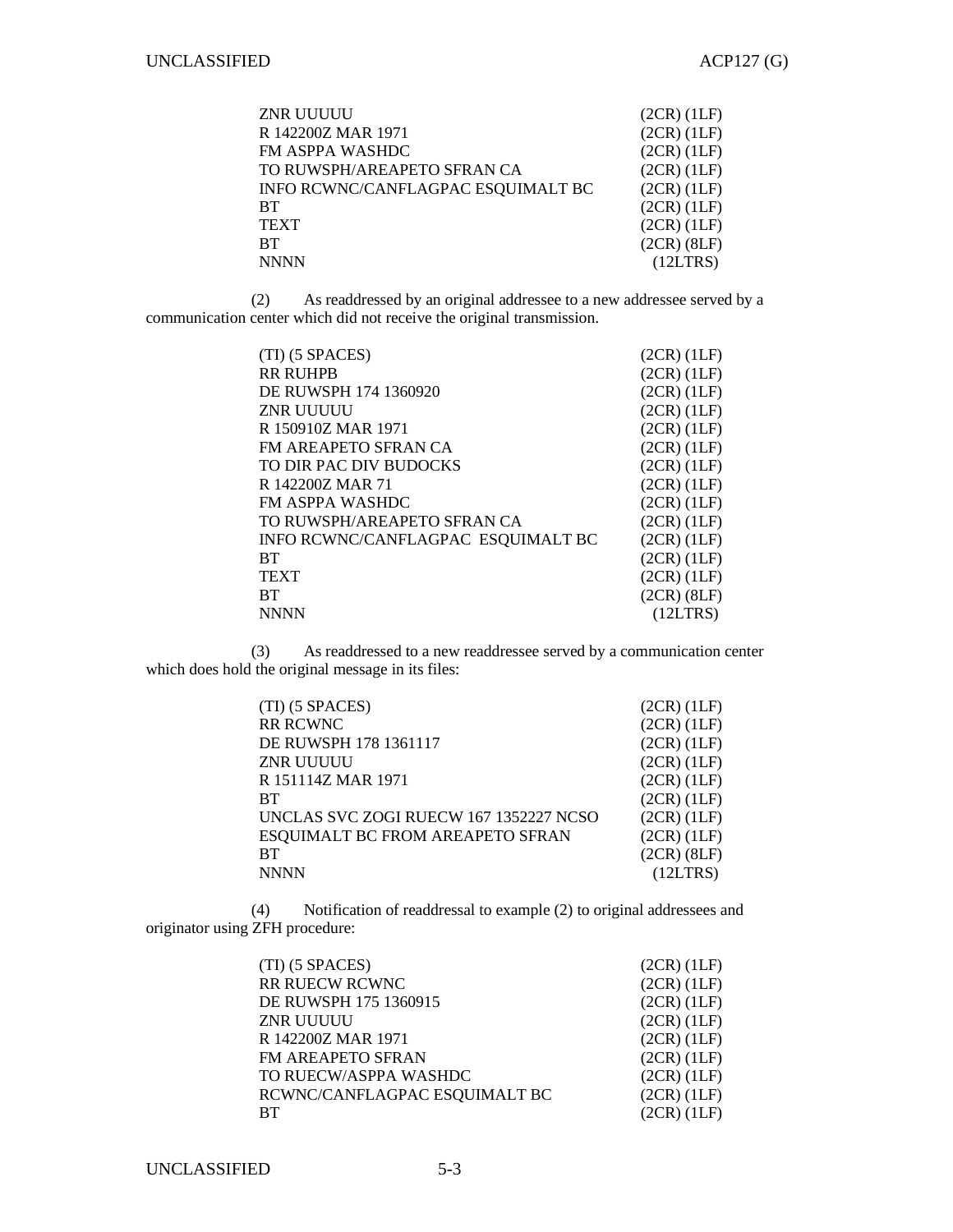| UNCLAS ZFHI ASPPA MSG DTG 142200Z DIR | $(2CR)$ $(1LF)$ |
|---------------------------------------|-----------------|
| PAC DIV BUDOCKS                       | (2CR) (1LF)     |
| <b>RT</b>                             | $(2CR)$ $(8LF)$ |
| <b>NNNN</b>                           | (12LTRS)        |

 b. Message in 504.a. (assuming original transmission was in CODRESS format) received by an original addressee:

| EPA201               | $(2CR)$ $(1LF)$ |
|----------------------|-----------------|
| <b>RR RUWSPH</b>     | $(2CR)$ $(1LF)$ |
| DE RUECW 167 1352227 | $(2CR)$ $(1LF)$ |
| ZNR UUUUU            | $(2CR)$ $(1LF)$ |
| R 142200Z MAR 1971   | $(2CR)$ $(1LF)$ |
| GR84                 | $(2CR)$ $(1LF)$ |
| <b>BT</b>            | $(2CR)$ $(1LF)$ |
| TEXT (ENCRYPTED)     | $(2CR)$ $(1LF)$ |
| <b>RT</b>            | $(2CR)$ $(8LF)$ |
| <b>NNNN</b>          | (12LTRS)        |

 (1) Above message readdressed in CODRESS format to a new addressee served by a communication center which did not receive the original transmission.

| (TI) (5 SPACES)       | $(2CR)$ $(1LF)$ |
|-----------------------|-----------------|
| <b>RR RUHPB</b>       | $(2CR)$ $(1LF)$ |
| DE RUWSPH 174 1360920 | $(2CR)$ $(1LF)$ |
| ZNR UUUUU             | $(2CR)$ $(1LF)$ |
| <b>TABCD</b>          | $(2CR)$ $(1LF)$ |
| R 150910Z MAR 1971    | $(2CR)$ $(1LF)$ |
| R 142200Z MAR 1971    | $(2CR)$ $(1LF)$ |
| GR 84                 | $(2CR)$ $(1LF)$ |
| <b>BT</b>             | $(2CR)$ $(1LF)$ |
| TEXT (ENCRYPTED)      | $(2CR)$ $(1LF)$ |
| <b>BT</b>             | $(2CR)$ $(8LF)$ |
| <b>NNNN</b>           | (12LTRS)        |

**NOTE:** ABCD used in format line 4 is assumed to be the address group representing DIR PAC DIV BUDOCKS.

(2) The message in 504.b. could also have been readdressed as follows:

| (TI) (5 SPACES)       | $(2CR)$ $(1LF)$ |
|-----------------------|-----------------|
| <b>RR RUHPB</b>       | $(2CR)$ $(1LF)$ |
| DE RUWSPH 174 1360920 | $(2CR)$ $(1LF)$ |
| ZNR UUUUU             | $(2CR)$ $(1LF)$ |
| R 150910Z MAR 1971    | $(2CR)$ $(1LF)$ |
| R 142200Z MAR 1971    | $(2CR)$ $(1LF)$ |
| GR84                  | $(2CR)$ $(1LF)$ |
| <b>BT</b>             | $(2CR)$ $(1LF)$ |
| TEXT (ENCRYPTED)      | $(2CR)$ $(1LF)$ |
| <b>BT</b>             | $(2CR)$ $(8LF)$ |
| <b>NNNN</b>           | (12LTRS)        |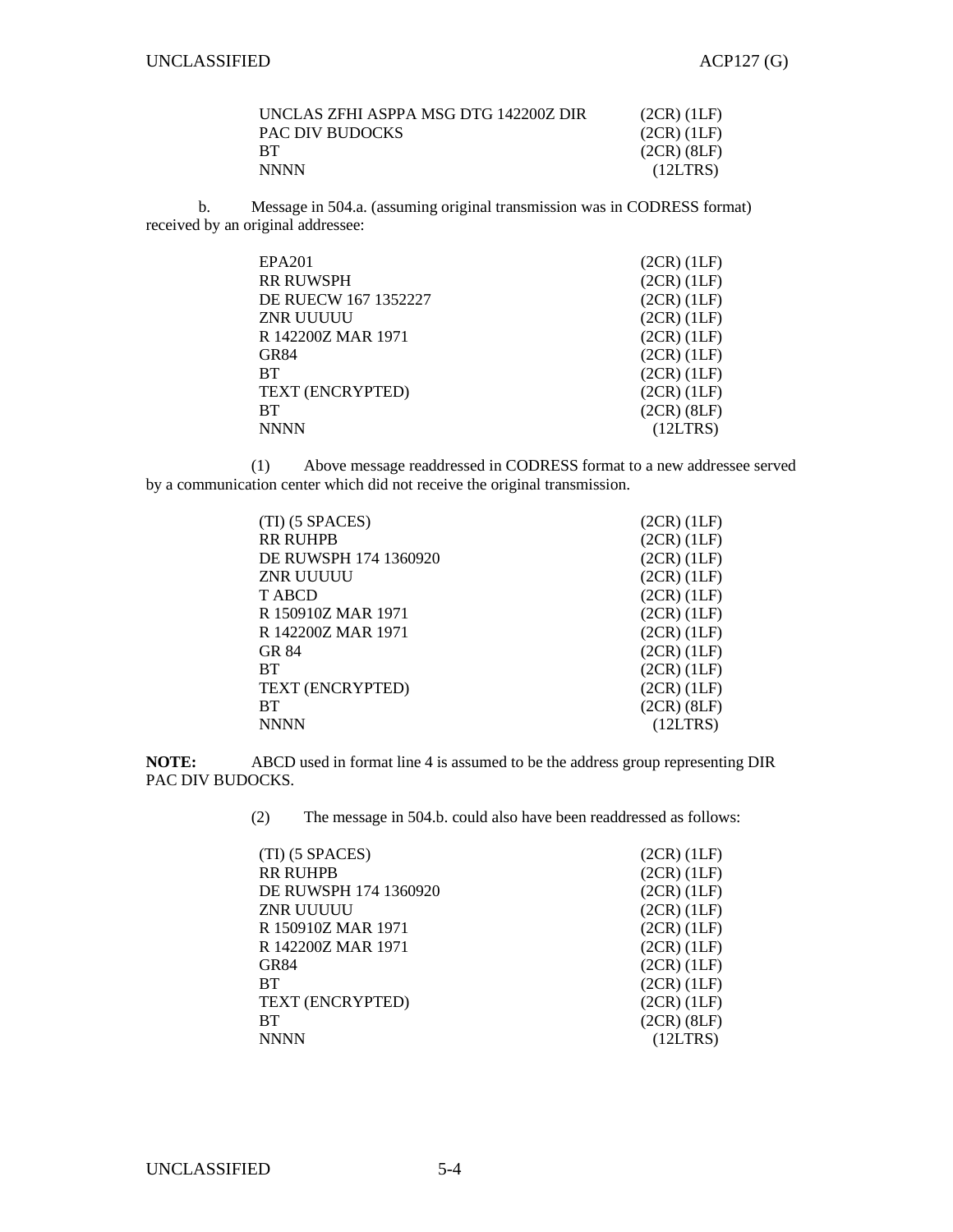followed by a separate service message as follows:

| $(TI)$ (5 SPACES)                            | $(2CR)$ $(1LF)$ |
|----------------------------------------------|-----------------|
| <b>RR RUHPB</b>                              | $(2CR)$ $(1LF)$ |
| DE RUWSPH 175 1360922                        | $(2CR)$ $(1LF)$ |
| ZNR UUUUU                                    | $(2CR)$ $(1LF)$ |
| R 150911Z MAR 1971                           | $(2CR)$ $(1LF)$ |
| GR19                                         | $(2CR)$ $(1LF)$ |
| <b>BT</b>                                    | $(2CR)$ $(1LF)$ |
| (Encrypted text, which when decrypted reads: |                 |
| CONFIDENTIAL SVC RUWSPH 174 1360920 PASSES   | $(2CR)$ $(1LF)$ |
| ASPPA MSG 142200Z TO DIR PAC DIV BUDOCKS     | $(2CR)$ $(1LF)$ |
| FOR ACTION FROM AREAPETO SFRAN               | $(2CR)$ $(1LF)$ |
| <b>BT</b>                                    | $(2CR)$ $(8LF)$ |
| <b>NNNN</b>                                  | (12LTRS)        |

 (3) Message in 504.b. readdressed in CODRESS format to a new addressee served by a communication center which does hold the original message in its file:

| $(TI)$ (5 SPACES)                             | $(2CR)$ $(1LF)$ |
|-----------------------------------------------|-----------------|
| <b>RR RUWSKTD</b>                             | $(2CR)$ $(1LF)$ |
| DE RUWSPH 178 1361117                         | $(2CR)$ $(1LF)$ |
| ZNR UUUU                                      | $(2CR)$ $(1LF)$ |
| R 151114Z MAR 1971                            | $(2CR)$ $(1LF)$ |
| GR19                                          | $(2CR)$ $(1LF)$ |
| <b>BT</b>                                     | $(2CR)$ $(1LF)$ |
| (Encrypted text, which when decrypted reads): |                 |
| CONFIDENTIAL SVC REQUEST YOU PASS ASPPA       | $(2CR)$ $(1LF)$ |
| MSG 142200Z (RUECW 167 1352227) TO NCSO       | $(2CR)$ $(1LF)$ |
| ESQUIMALT FOR ACTION FROM AREAPETO SFRAN      | $(2CR)$ $(1LF)$ |
| <b>BT</b>                                     | $(2CR)$ $(8LF)$ |
| <b>NNNN</b>                                   | (12LTRS)        |

c. A message readdressed as a BOOK message:

(1) As received by an original addressee:

| <b>FAA131</b>            | $(2CR)$ $(1LF)$ |
|--------------------------|-----------------|
| <b>RR RXFBD</b>          | $(2CR)$ $(1LF)$ |
| DE RXFPSA 114B 14/1625ZZ | $(2CR)$ $(1LF)$ |
| ZNR UUUUU                | $(2CR)$ $(1LF)$ |
| R 141620Z MAR            | $(2CR)$ $(1LF)$ |
| <b>FM RUFW</b>           | $(2CR)$ $(1LF)$ |
| <b>TO RXFBAR/BORL</b>    | $(2CR)$ $(1LF)$ |
| RXBFD/DDCE               | $(2CR)$ $(1LF)$ |
| <b>BT</b>                | $(2CR)$ $(1LF)$ |
| TEXT (PLAIN LANGUAGE)    | $(2CR)$ $(1LF)$ |
| <b>BT</b>                | $(2CR)$ $(1LF)$ |
| <b>NNNN</b>              | (12LTRS)        |

 (2) Above message readdressed as a book message by an original addressee to two new addressees served by a communication center which did not receive the original transmission: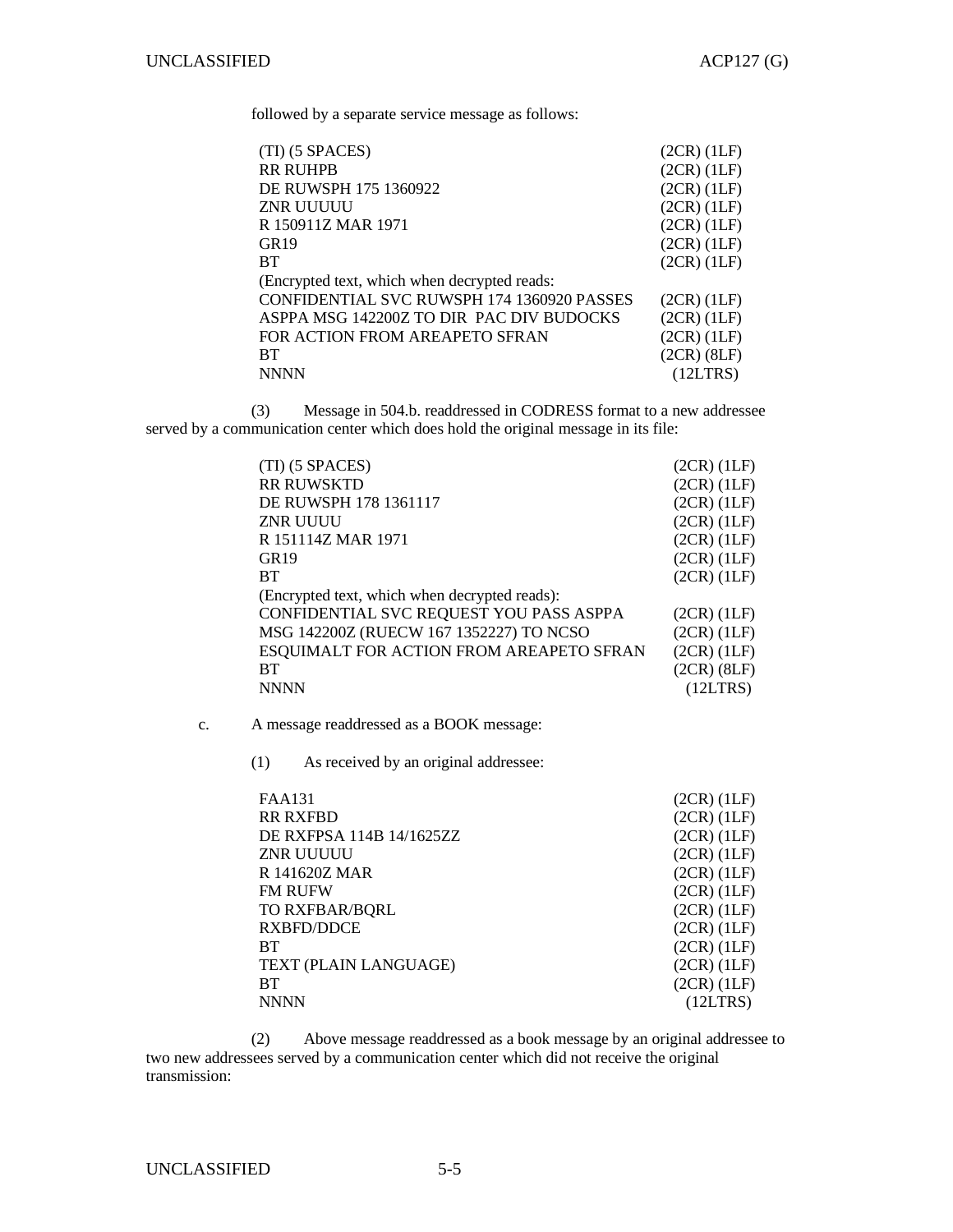| $(TI)$ (5 SPACES)     | $(2CR)$ $(1LF)$ |
|-----------------------|-----------------|
| RR RXFBDY RXFBDZ      | $(2CR)$ $(1LF)$ |
| DE RXFBD 123 14/1727Z | $(2CR)$ $(1LF)$ |
| ZNR UUUUU             | $(2CR)$ $(1LF)$ |
| R 141723Z MAR ZEX     | $(2CR)$ $(1LF)$ |
| <b>FM DDCE</b>        | $(2CR)$ $(1LF)$ |
| <b>TO RXFBDY/LOGA</b> | $(2CR)$ $(1LF)$ |
| RXFBDZ/LOGC           | $(2CR)$ $(1LF)$ |
| R 141620Z MAR         | $(2CR)$ $(1LF)$ |
| <b>FM RUFW</b>        | $(2CR)$ $(1LF)$ |
| <b>TO RXFBAR/BORL</b> | $(2CR)$ $(1LF)$ |
| RXFBD/DDCE            | $(2CR)$ $(1LF)$ |
| <b>BT</b>             | $(2CR)$ $(1LF)$ |
| TEXT (PLAIN LANGUAGE) | $(2CR)$ $(1LF)$ |
| <b>BT</b>             | $(2CR)$ $(8LF)$ |
| <b>NNNN</b>           | (12LTRS)        |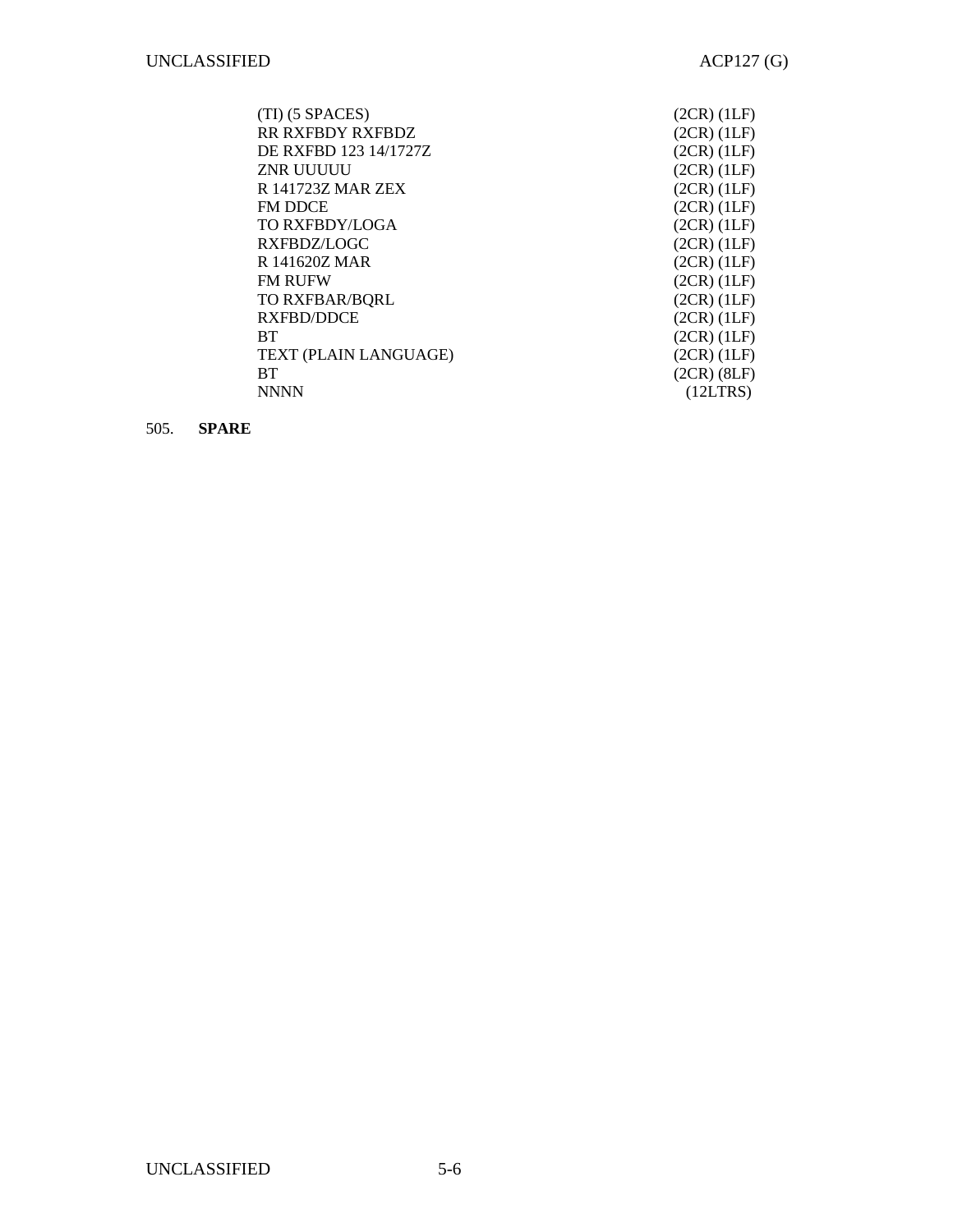

 $\sim$ 

 $\sim$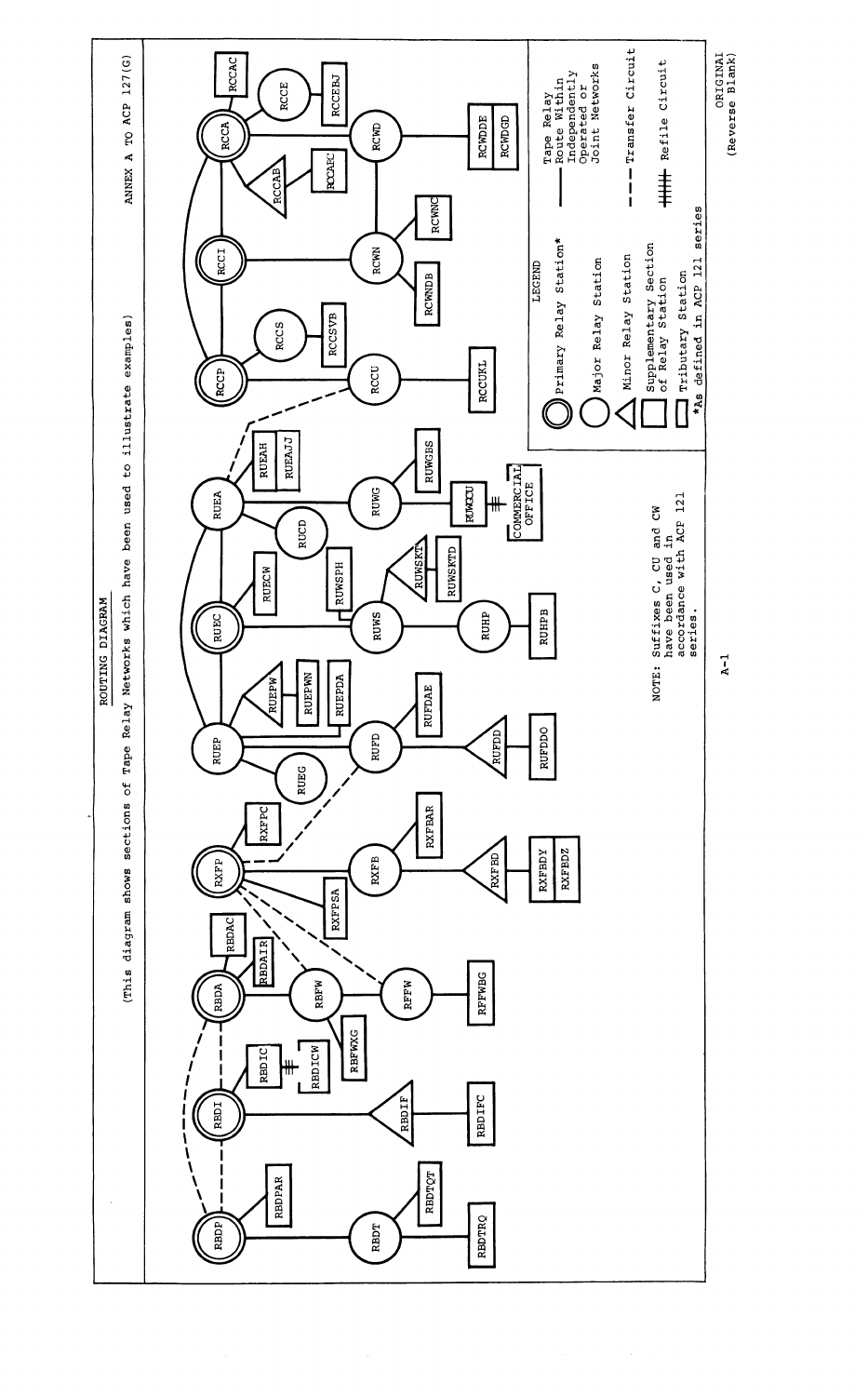| <b>PARTS</b> | <b>COMPONENTS</b> | <b>FORMAT</b><br><b>LINE</b> | <b>ELEMENTS</b>        | <b>CONTENTS</b>                   | <b>EXPLANATION</b>          |
|--------------|-------------------|------------------------------|------------------------|-----------------------------------|-----------------------------|
| H            | <b>PROCEDURES</b> | 1                            | <b>HANDLING</b>        | <b>TRANSMISSION</b>               | Always contains             |
|              |                   |                              | Instructions           | Identification;                   | transmissions               |
| ${\bf E}$    |                   |                              |                        | Security warning                  | identification              |
|              |                   |                              |                        | prosign (when                     | (which includes             |
| A            |                   |                              |                        | used); $Pilot -$                  | the "Start of               |
|              |                   |                              |                        | Pilots contain:                   | Message                     |
| D            |                   |                              |                        | Repeated                          | Indicator" when             |
|              |                   |                              |                        | precedence                        | necessary); also            |
| $\mathbf I$  |                   |                              |                        | prosign <sup>*</sup> ; Routing    | contains pilot(s) as        |
|              |                   |                              |                        | Indicator(s);                     | required to convey          |
| ${\bf N}$    |                   |                              |                        | Prosigns,                         | specific message            |
|              |                   |                              |                        | operating signals                 | handling                    |
| G            |                   |                              |                        | and address                       | instructions.               |
|              |                   |                              |                        | designations** as                 |                             |
|              |                   |                              |                        | required.                         |                             |
|              |                   | $\overline{2}$               | Called                 | Repeated                          | Basic routing line.         |
|              |                   |                              | Station(s)             | Precedence                        | If message is dual          |
|              |                   |                              |                        | prosign**;                        | precedence, only            |
|              |                   |                              |                        | Routing                           | the higher<br>precedence is |
|              |                   |                              |                        | indicator(s) of<br>station( $s$ ) | shown on this line.         |
|              |                   |                              |                        | responsible for                   |                             |
|              |                   |                              |                        | delivery or refile.               |                             |
|              |                   | 3                            | <b>Calling Station</b> | Prosign DE;                       | Filing time is the          |
|              |                   |                              | and Filing time.       | Routing indicator                 | date and time the           |
|              |                   |                              |                        | of station                        | message was filed           |
|              |                   |                              |                        | preparing message                 | with the                    |
|              |                   |                              |                        | for transmission;                 | communication               |
|              |                   |                              |                        | Station serial                    | center.                     |
|              |                   |                              |                        | number; Filing                    |                             |
|              |                   |                              |                        | time: Date                        |                             |
|              |                   |                              |                        | separated by slant                |                             |
|              |                   |                              |                        | from hour and                     |                             |
|              |                   |                              |                        | minute expressed                  |                             |
|              |                   |                              |                        | in digits followed                |                             |
|              |                   |                              |                        | by zone suffix.                   |                             |

## SCHEMATIC DIAGRAM OF MESSAGE FORMAT

 \* If message is dual precedence, only the higher precedence is shown in this line.

<sup>\*\*</sup> Plain language designators are not permitted in CODRESS messages.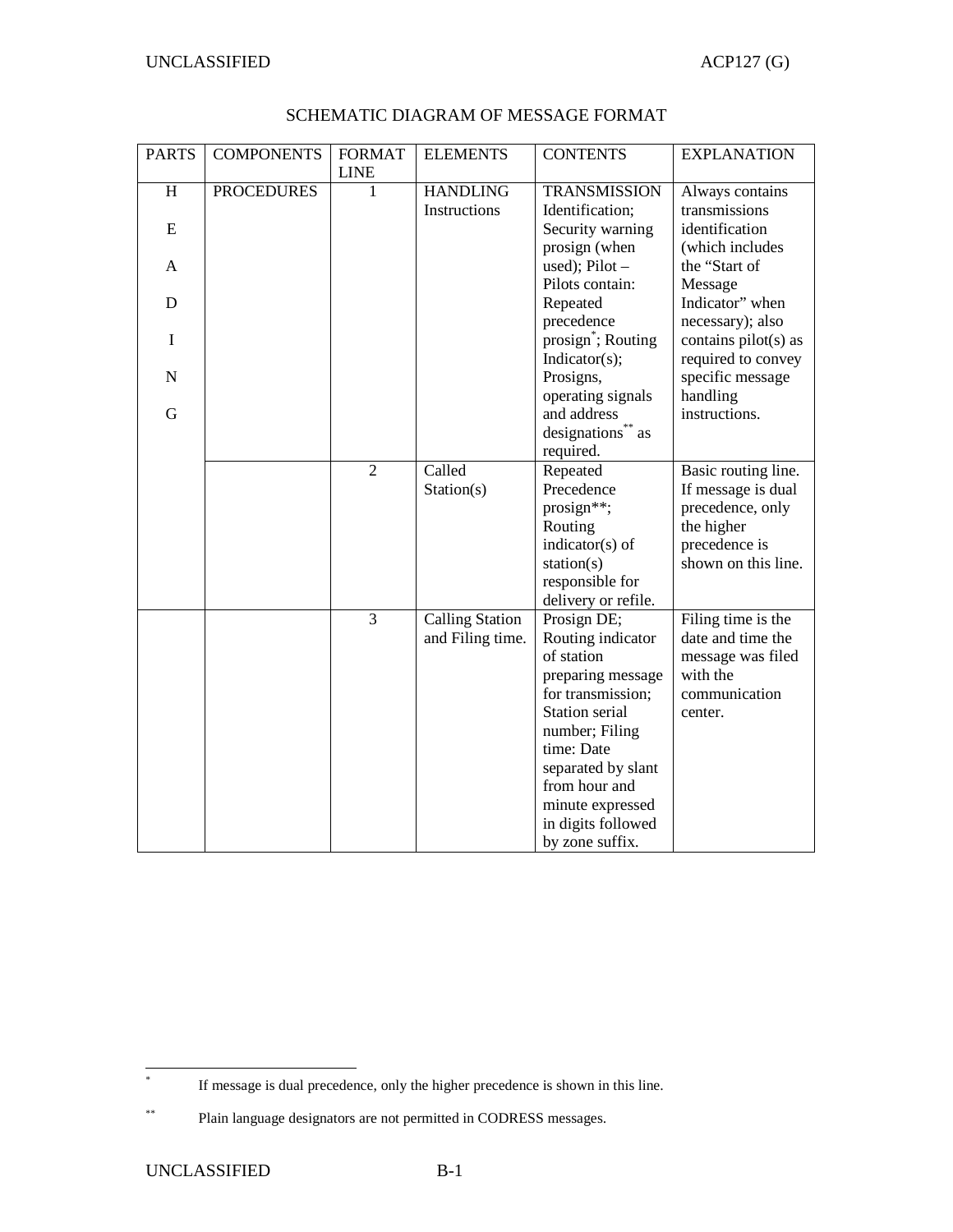| <b>PARTS</b>                                                                                                                                                                                                                                                                                                                                                                                                                                                                                                                                                                                                                                                                                                                                                                                                                                                           | <b>COMPONENTS</b> | <b>FORMAT</b><br><b>LINE</b> | <b>ELEMENTS</b>                                               | <b>CONTENTS</b>                                                                                                                                                                                                         | <b>EXPLANATION</b>                                                                                                                                                                                                                                                |
|------------------------------------------------------------------------------------------------------------------------------------------------------------------------------------------------------------------------------------------------------------------------------------------------------------------------------------------------------------------------------------------------------------------------------------------------------------------------------------------------------------------------------------------------------------------------------------------------------------------------------------------------------------------------------------------------------------------------------------------------------------------------------------------------------------------------------------------------------------------------|-------------------|------------------------------|---------------------------------------------------------------|-------------------------------------------------------------------------------------------------------------------------------------------------------------------------------------------------------------------------|-------------------------------------------------------------------------------------------------------------------------------------------------------------------------------------------------------------------------------------------------------------------|
|                                                                                                                                                                                                                                                                                                                                                                                                                                                                                                                                                                                                                                                                                                                                                                                                                                                                        |                   | $\overline{\mathcal{L}}$     | Transmission<br>Instructions                                  | <b>Security Warning</b><br><b>Operating Signal</b><br>(when used);<br>Prosign T; Other<br>operating signals;<br>Special operating<br>$group(s)$ (SOGs);<br><b>Address</b><br>designator(s);<br>Routing<br>indication(s) | Indicates specific<br>transmission<br>responsibility not<br>apparent in other<br>components of the<br>message headings.<br>Not to be used<br>unless necessary.<br>Plain language<br>address<br>designators are not<br>permitted in<br><b>CODRESS</b><br>messages. |
|                                                                                                                                                                                                                                                                                                                                                                                                                                                                                                                                                                                                                                                                                                                                                                                                                                                                        | <b>PREAMBLE</b>   | 5                            | Precedence;<br>Date-Time<br>Group;<br>Message<br>Instructions | Precedence<br>prosign(s) Date-<br>Time group and<br>zone suffix (Z<br>indicating                                                                                                                                        | In the case of dual<br>precedence, both<br>prosigns are shown<br>separated by a<br>space. Operating                                                                                                                                                               |
| Until 31 December 2005, when record communications<br>contain a year in the header, it will be assumed that where<br>the year is expressed in two digits of $06 - 99$ the digits 19<br>precede, i.e., $1906 - 1999$ and where the two digits $00 -$<br>05 appear it will be assumed that digits 20 precede, i.e.<br>2000 - 2005. Effective 1 January 2006, record<br>communications will contain a four digit year in the<br>header, i.e. a date time group will be expressed as<br>011500Z JAN 2006. Within the body of a message, the<br>established standards for character based messaging will<br>be followed, e.g. The United States Message Text Formats<br>(USMTFS), Allied Data Publication – 3 (ADATP-3),<br><b>Australian Defence Formatted Message Standard</b><br>(ADFORMS) These standards have adopted a four digit<br>year for date data transmission. |                   |                              |                                                               | Greenwich Mean<br>Time); Operating<br>signal(s).                                                                                                                                                                        | signal(s) are used<br>only when required<br>to convey message<br>handling<br>instructions.                                                                                                                                                                        |
|                                                                                                                                                                                                                                                                                                                                                                                                                                                                                                                                                                                                                                                                                                                                                                                                                                                                        | <b>ADDRESS</b>    | 6                            | Originator                                                    | Prosign FM;<br>originator's<br>designation.                                                                                                                                                                             | Message originator<br>is indicated by<br>plain language,<br>routing indicator,<br>address group or<br>call sign.                                                                                                                                                  |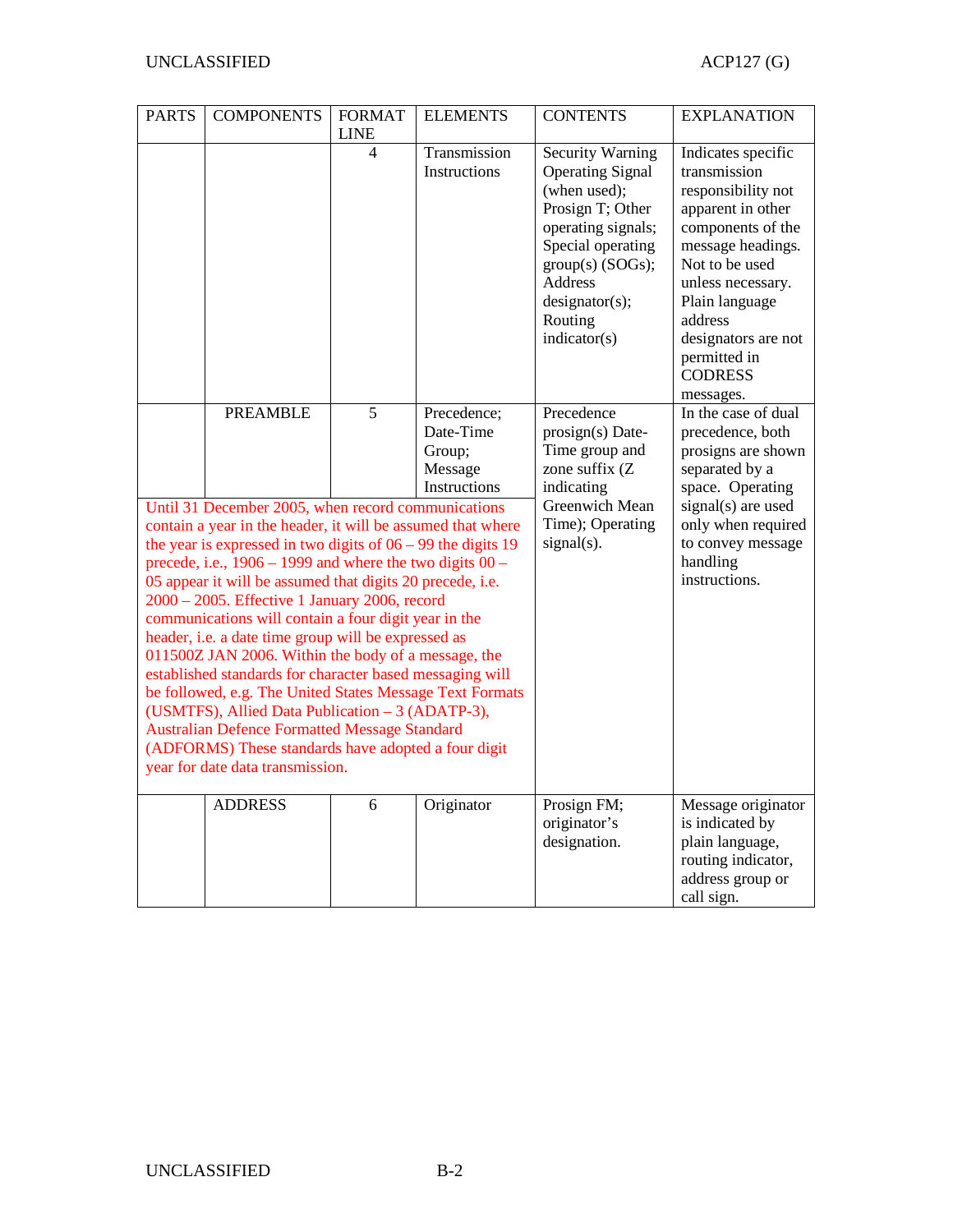| <b>PARTS</b> | <b>COMPONENTS</b> | <b>FORMAT</b><br><b>LINE</b> | <b>ELEMENTS</b>             | <b>CONTENTS</b>                                                                                   | <b>EXPLANATION</b>                                                                                                                                                                                                                                                                                                                                                                                                                                                                                                                                                 |
|--------------|-------------------|------------------------------|-----------------------------|---------------------------------------------------------------------------------------------------|--------------------------------------------------------------------------------------------------------------------------------------------------------------------------------------------------------------------------------------------------------------------------------------------------------------------------------------------------------------------------------------------------------------------------------------------------------------------------------------------------------------------------------------------------------------------|
|              |                   | 7                            | Action<br>Addressee(s)      | Prosign TO:<br>Routing<br>indicator(s);<br>Operating signal;<br><b>Address</b><br>designation(s). | Action<br>$addressee(s)$ is<br>indicated by plain<br>language, routing<br>indicators, address<br>$group(s)$ or call<br>$sign(s)$ . In the case<br>of multiple address<br>messages, when<br>addressees are<br>listed individually,<br>each address<br>designation shall<br>be on a separate<br>line and may be<br>preceded either by<br>the operating<br>signal ZEN<br>(meaning delivered<br>by other means) or<br>by the routing<br>indicator of the<br>station responsible<br>for delivery. Such<br>use is mandatory<br>on all joint and<br>combined<br>messages. |
|              |                   | 8                            | Information<br>Addressee(s) | Prosign INFO;<br>Routing<br>indicator(s);<br>Operating<br>signal(s); Address<br>$designator(s)$ . | Same as for Line<br>7, except that Line<br>8 pertains to<br>information<br>addressee(s). A<br>collective address<br>designation or an<br><b>Address Indicating</b><br>Group (AIG) in<br>format Line 7 may<br>include<br>information<br>addressees.                                                                                                                                                                                                                                                                                                                 |
|              |                   | 9                            | Exempted                    | Prosign XMT;<br>Address<br>$designator(s)$ .                                                      | Used only when a<br>collective address<br>designation is used<br>in Line 7, and an<br>indication of the<br>addressee(s)<br>exempted from the<br>collective address<br>or AIG is required.                                                                                                                                                                                                                                                                                                                                                                          |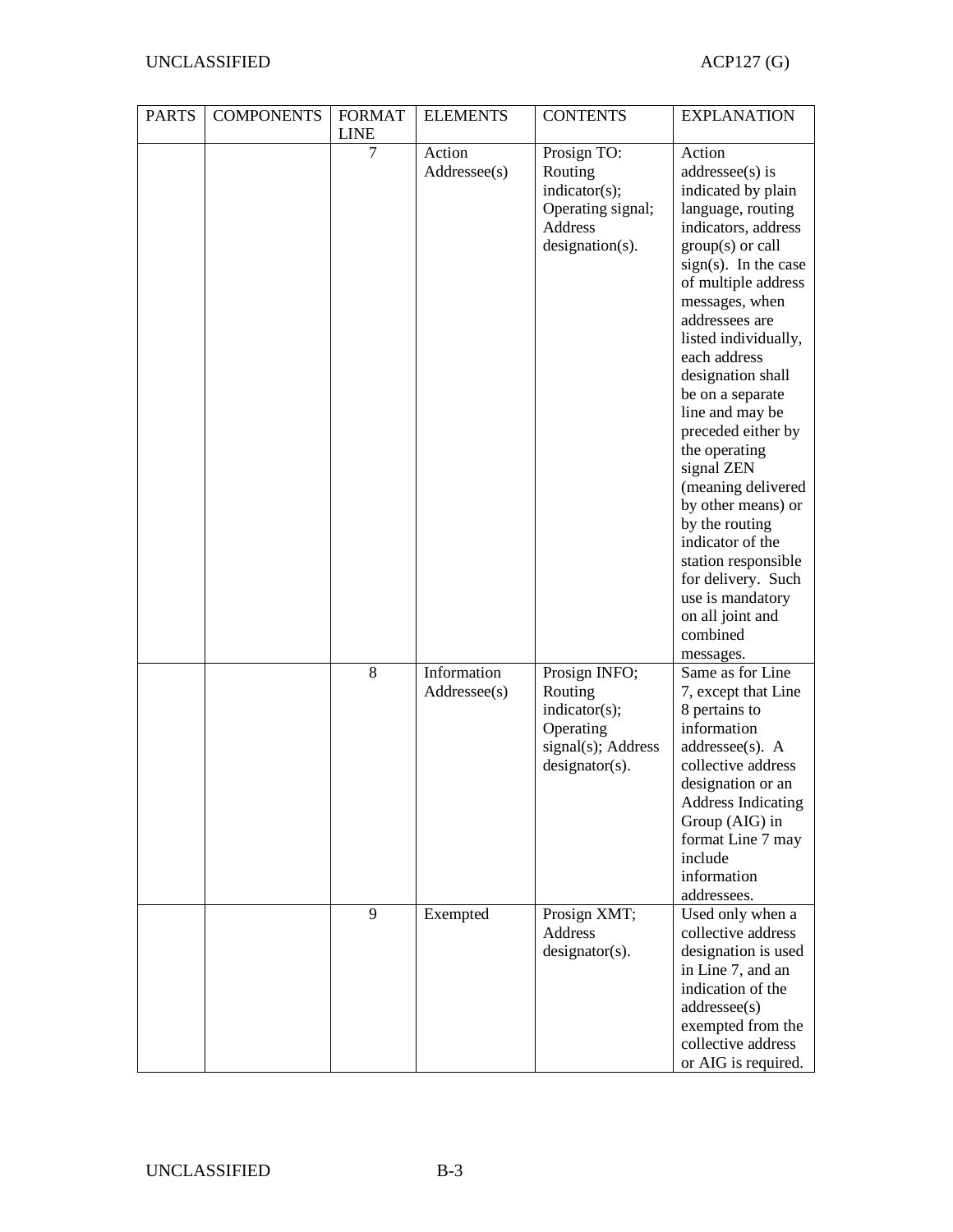| <b>PARTS</b>  | <b>COMPONENTS</b> | <b>FORMAT</b> | <b>ELEMENTS</b>  | <b>CONTENTS</b>    | <b>EXPLANATION</b>  |
|---------------|-------------------|---------------|------------------|--------------------|---------------------|
|               |                   | <b>LINE</b>   |                  |                    |                     |
|               | <b>PREFIX</b>     | 10            | Accounting       | Accounting         | The group count     |
|               |                   |               | Information;     | symbol (when       | prosign and group   |
|               |                   |               | Group Count.     | required); Group   | count shall be used |
|               |                   |               |                  | count prosign GR;  | only when the text  |
|               |                   |               |                  | Group count.       | consists of         |
|               |                   |               |                  |                    | countable           |
|               |                   |               |                  |                    | encrypted groups.   |
|               | SEPARATION 11     |               |                  | Prosign BT.        |                     |
| T             |                   | 12            | Classification;  |                    | See ACP 121         |
|               |                   |               | <b>Internal</b>  |                    | series.             |
| E             |                   |               | instructions:    |                    |                     |
|               |                   |               | Thought or       |                    |                     |
| X             |                   |               | Idea expressed   |                    |                     |
|               |                   |               | by originator    |                    |                     |
| T             |                   |               | (in that order). |                    |                     |
| SEPARATION 13 |                   |               |                  | Prosign BT.        |                     |
| E             | <b>PROCEDURE</b>  | 14            | Confirmation/    |                    | Not used in tape    |
|               |                   |               | Group Count      |                    | relay operation.    |
| $\mathbf N$   |                   | 15            | Correction.      | Prosign C; Other   |                     |
|               |                   |               |                  | prosigns,          |                     |
| D             |                   |               |                  | operating signals  |                     |
|               |                   |               |                  | and plain language |                     |
| I             |                   |               |                  | as required.       |                     |
|               |                   | 16            | End of           | 2CR, 8LF, 4N's,    | The 4N's in this    |
| N             |                   |               | Message          | 12LTRS             | sequence are the    |
|               |                   |               | Functions.       |                    | end of message      |
| G             |                   |               |                  |                    | indicator.          |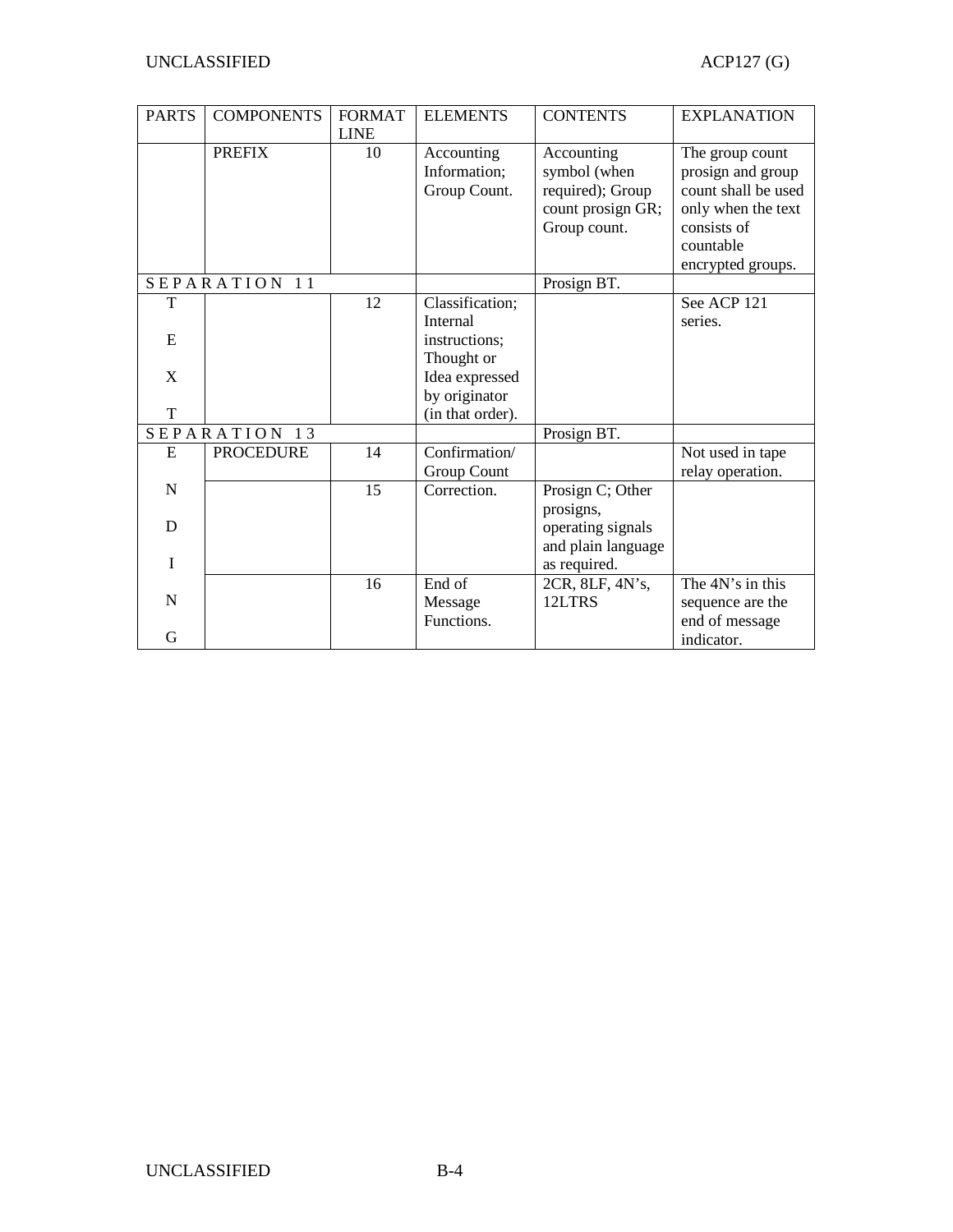# **INDEX**

## PURPOSE

 The purpose of this index is to assist users of ACP 127 in locating information quickly. This index may be used in conjunction with the Table of Contents which is a more comprehensive listing, but, has the contents listed in the order they appear in the publication. Index entries by using the relevant page allocation from the right hand margins of either list as a reference.

| <b>SUBJECT</b>                                       | PAGE     |
|------------------------------------------------------|----------|
|                                                      |          |
|                                                      |          |
|                                                      |          |
|                                                      |          |
|                                                      |          |
|                                                      |          |
|                                                      |          |
|                                                      |          |
|                                                      |          |
|                                                      | $2 - 12$ |
| EXAMPLES OF MESSAGES BEING PROCESSED THROUGH A RELAY |          |
|                                                      |          |
| FILING MESSAGES WITH INTERNATIONAL OR DOMESTIC       |          |
|                                                      |          |
|                                                      |          |
|                                                      |          |
|                                                      |          |
| <b>MESSAGE ALIGNMENT </b>                            | $1 - 14$ |
|                                                      | $1 - 17$ |
|                                                      | 4-34     |
| MESSAGE RECEIVED WITHOUT A STATION SERIAL NUMBER     | $4 - 35$ |